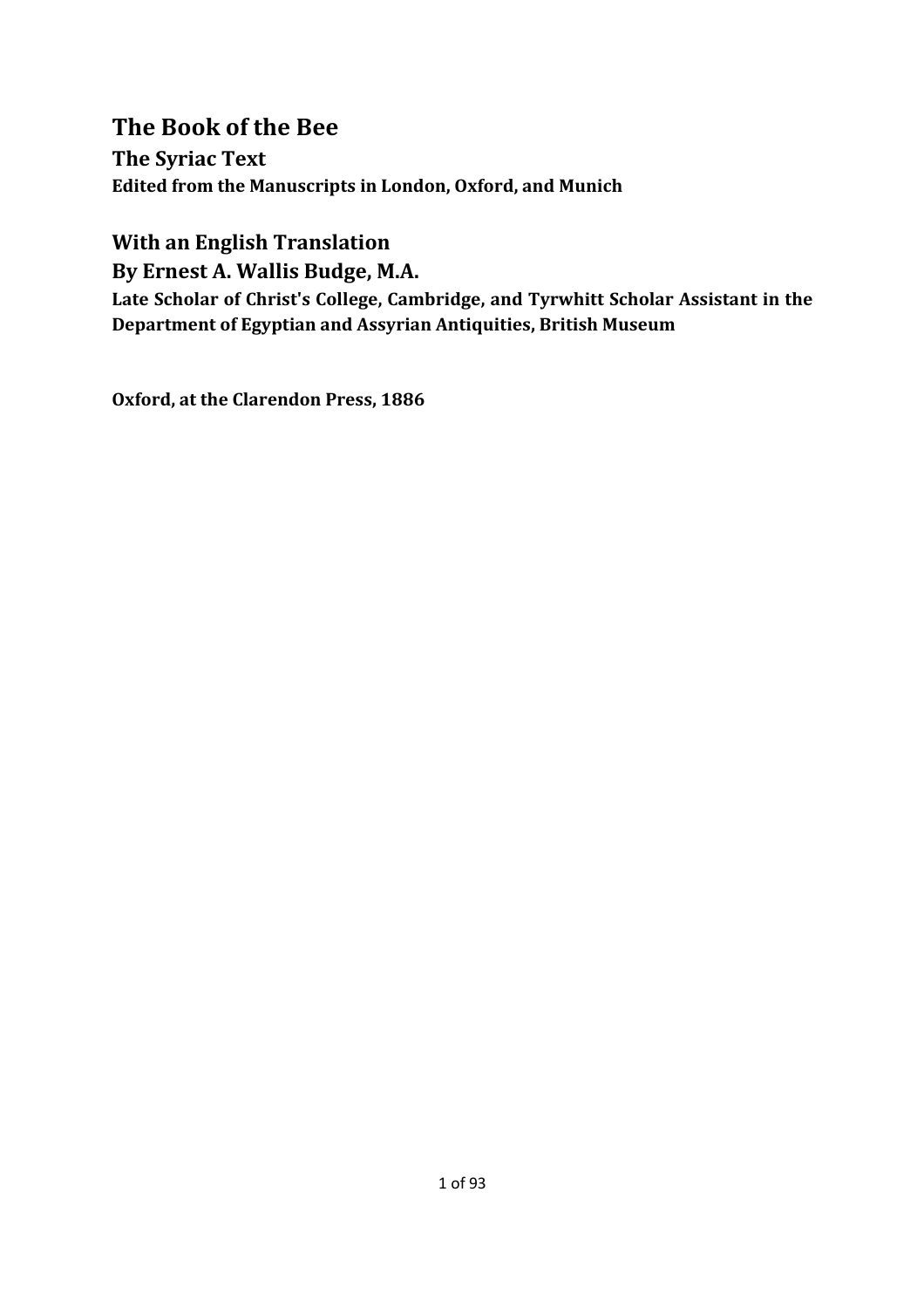# **Preface**

OF the author of 'the Book of the Bee,' the bishop Shelêmôn or Solomon, but very little is known. He was a native of Khilât or Akhlât (in Armenia, at the western end of lake Vân), and by religious profession a Nestorian. He became metropolitan bishop of al-Basra (in al-`Irâk, on the right bank of the united streams of the Tigris and Euphrates) about A.D. 1222, in which year he was present at the consecration of the catholicus or Nestorian patriarch Sabr-îshô` (Hope-in-Jesus) (see Assemânî, Bibl. Orient., t. ii, p. 453, no. 75; Barhebraeus, Chron. Eccl., t. ii, p. 371). In the Catalogue of Ecclesiastical Works compiled by `Ebêd-yêshû` or `Abd-îshô` (the-Servant-of-Jesus) he is stated to have written, besides 'the Bee,' a treatise on the figure of the heavens and the earth, and sundry short discourses and prayers (see Assemânî, Bibl. Orient., t. iii, pt. i, p. 309, where there is a lengthy analysis of the contents of 'the Bee'). A Latin translation of 'the Bee' by Dr. J. M. Schoenfelder appeared at Bamberg in 1866; it is based upon the Munich MS. only, and is faulty in many places.

The text of 'the Bee,' as contained in this volume, is edited from four MSS., indicated respectively by the letters A, B, C and D.

The MS. A2 belongs to the Library of the Royal Asiatic Society of Great Britain and Ireland. It is dated A.Gr. 1880 = A.D. 1569, and consists of 188 paper leaves, measuring about 8 in. by 5¾. Each page is occupied by one column of writing, generally containing 25 lines. This MS. is so stained and damaged by water in parts that some of the writing is illegible. The quires are twenty-one in number and, excepting the last two, are signed with letters. Leaves are wanting after folios 6, 21, 49, 125, 166 and 172; and in several pages there are lacunae of one, two and more lines. The volume is written in a good Nestorian hand, with numerous vowel-points. Originally it was the property of the priest Wardâ, son of the deacon Moses, who was prior of the convent of Mâr Ezekiel. Later on, it belonged to one Mâr John of Enzelli (near Resht, on the south shore of the Caspian Sea). In the year A.Gr. 1916 = A.D. 1605 it was bound by a person whose name has been erased. The Book of the Bee occupies foll. 26a to 92b, and the colophon runs:

By the help of our Lord and our God, this Book of the Bee was completed on the 16th day of the month of Tammuz, on the Saturday that ushers in the Sunday which is called Nûsârdêl, in the year 1880 of the blessed Greeks, by the hands of the sinful servant the faulty Elias. Amen.

The MS. B is on paper, and is numbered Add. 25,875 in the British Museum. See Wright's Catal., p. 1064, no. dccccxxii, ff. 81 b-158 a. It is written in a good Nestorian hand, with numerous vowel-points, etc., and is dated A.Gr. 2020 = A.D. 1709. The colophon runs: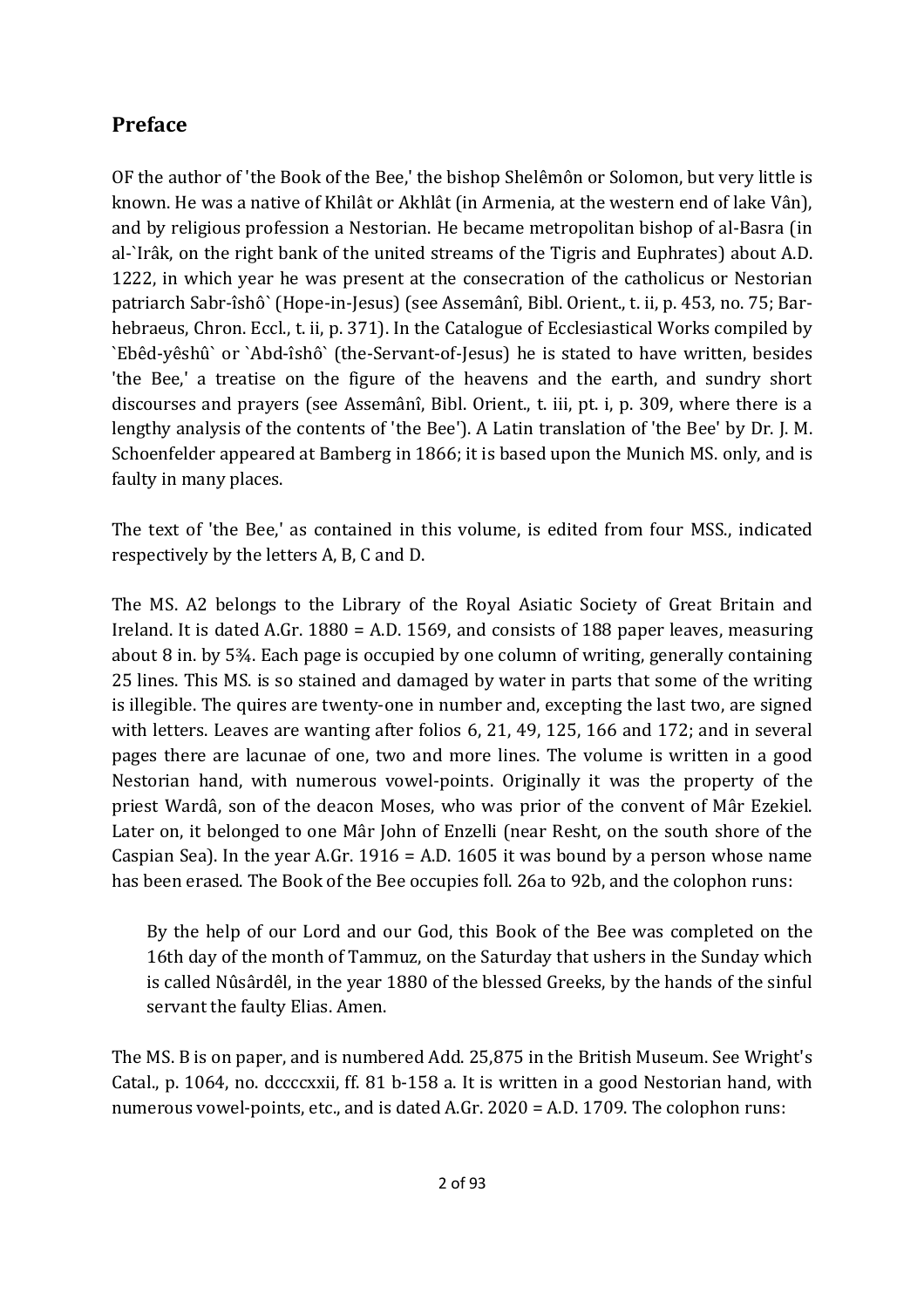It was finished in the year 2020 of the Greeks, on Friday the 22nd of the blessed month Tammûz, by the wretched sinner, the deacon Hômô of Alkôsh. I entreat you to pray for him that perchance he may obtain mercy with those upon whom mercy is freely shewn in the Day of Judgment; Amen. And to Jah be the glory, Amen.

The illustrious priest and pure verger, the priest Joseph, the son of the late deacon Hormizd of Hôrdaphnê, took pains and was careful to have this book written: may Christ make his portion in the kingdom of heaven! Amen. He had it written for the holy church called after the name of our Lady Mary the pure and virgin mother, which is in the blessed and happy village of Hôrdaphnê in the district of `Amêdîa. From now and henceforth this book remains the property of the (above-) mentioned church, and no man shall have power over it to carry it off for any reprehensible cause of theft or robbery, or to give it away without the consent of its owners, or to abstract it and not to return it to its place. Whosoever shall do this, he shall be banned and cursed and execrated by the word of our Lord; and all corporeal and incorporeal beings shall say "Yea and Amen."

From the manner in which B ends, it would seem either that the MS. from which it was copied was imperfect, or that the scribe Hômô omitted to transcribe the last leaf of the MS. before him, probably because it contained views on man's future state which did not coincide with his own.

The MS. C, belonging to the Royal Library at Munich, consists of 146 paper leaves, measuring about 12 1/8 in. by 8¼. There are two columns, of twenty-four lines each, to a page; the right-hand column is Syriac, the left Kârshûnî or Arabic in Syriac characters. The MS. is beautifully written in a fine Nestorian hand, and vowels and diacritical points have been added abundantly. The headings of the chapters are in Estrangelâ. The last two or three leaves have been torn out, and on fol. 147 a there are eighteen lines of Kârshûnî in another hand, which contain the equivalent in Arabic of B, fol. 157 a, col. 2, lines 10 to 24.

On the fly-leaf are five lines of Arabic, which run:

This book is the property of the church of Mâr Cyriacus the Martyr at Batnâye. The deacon Peter bar Saumô has purchased it for the church with its own money, and therefore it has become the lawful property of the church. Whosoever taketh it away without the consent of the directors of the church, committeth sin and is bound to restore it. This was on the 17th of the month of Âdhâr in the year of our Lord 1839, in the protected city of Mosul.

Dr. Schoenfelder in the preface to his translation, assigns this MS. to the fourteenth century ('ad saeculum decimum quartum procul dubio pertinet'). From this view,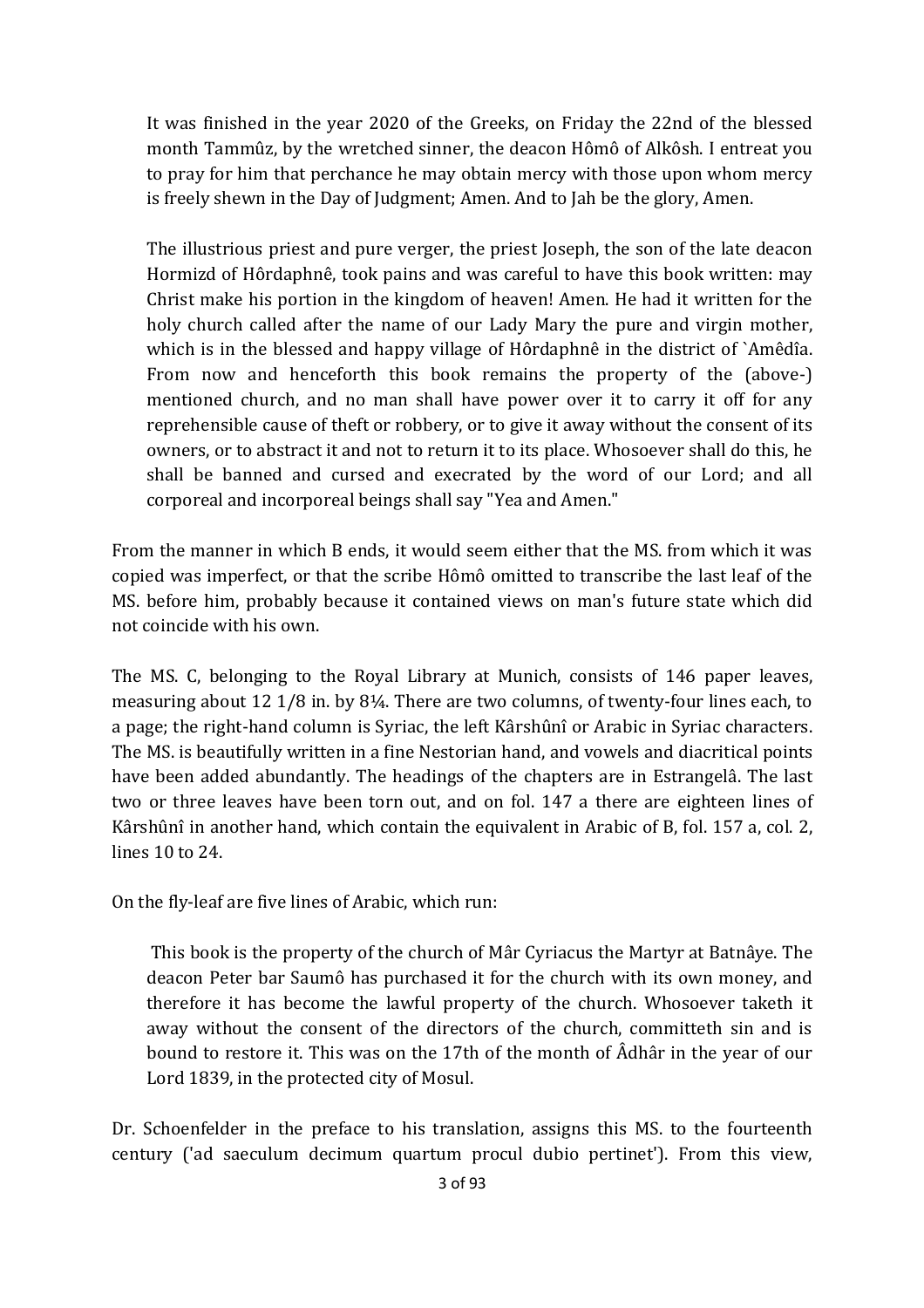however, I differ for the following reasons. The MS. B, dated A.Gr. 2020 = A.D. 1709, is written upon water-lined paper, having for water-mark upon each leaf three crescents of different sizes, and a sign like a V.

The paper is smooth and thick. The Munich MS. C is written upon rather rougher paper, but with the same water-mark exactly, only the three crescents are on one leaf, and the V-shaped mark upon that next to it. Therefore Dr. E. Maunde Thompson, keeper of the MSS. in the British Museum, who has kindly given me the benefit of his great experience in these matters, considers that the paper on which these two MSS. are written was made at the same manufactory and about the same time. Add to this that the writing of both MSS. is almost identical, and that the signatures of the quires and the style of ornamentation is the same, and it will be evident that the Munich MS. belongs rather to the end of the seventeenth or the beginning of the eighteenth century than to the fourteenth.

The MS. D, belonging to the Bodleian Library, Oxford, consists of 405 paper leaves, measuring 8 5/8 in. by 6¼. There is one column of twenty-one lines, in Kârshûni or Arabic in Syriac characters, to each page. The MS. is written in a fine bold hand, the headings of the chapters, names, and diacritical points being in red. It is dated Friday the 28th day of Âb, A.Gr. 1895 = A.D. 1584, and was transcribed by Peter, the son of Jacob.

The Arabic version of 'the Bee' contained in this MS. borders at times on a very loose paraphrase of the work. The writer frequently repeats himself, and occasionally translates the same sentence twice, though in different words, as if to make sure that he has given what he considers to be the sense of the Syriac. He adds paragraphs which have no equivalents in the three Syriac copies of 'the Bee' to which I have had access, and he quotes largely from the Old and New Testaments in support of the opinions of Solomon of Basrah. The order of the chapters is different, and the headings of the different sections into which the chapters are divided will be found in the selections from the Arabic versions of 'the Bee'. This MS. is of the utmost importance for the study of 'the Bee,' as it contains the last chapter in a perfect and complete state; which is unfortunately not the case either with the bilingual Munich MS. or the copy in Paris.

Assemânî says in the Bibl. Orient., t. iii, pt. i, p. 310, note 4, that there are two codices of 'the Bee' in the Vatican Library, and he has described them in his great work--MSS. Codicum Bibliothecae Apostol. Vatic. Catalogus, t. iii, nos. clxxvi and clxxvii. The latter is incomplete, containing only forty chapters (see Bibl. Orient., t. ii, p. 488, no. ix); but the former is complete (see Bibl. Orient., t. i, p. 576, no. xvii). It was finished, according to a note at the end, on Wednesday, 14th of Shebât in the year of Alexander, the son of Nectanebus, 1187, which Assemânî corrects into 1787 = A.D. 1476. The name of the scribe was Gabriel, and he wrote it for the 'priest John, son of the priest Jonah' (Yaunân),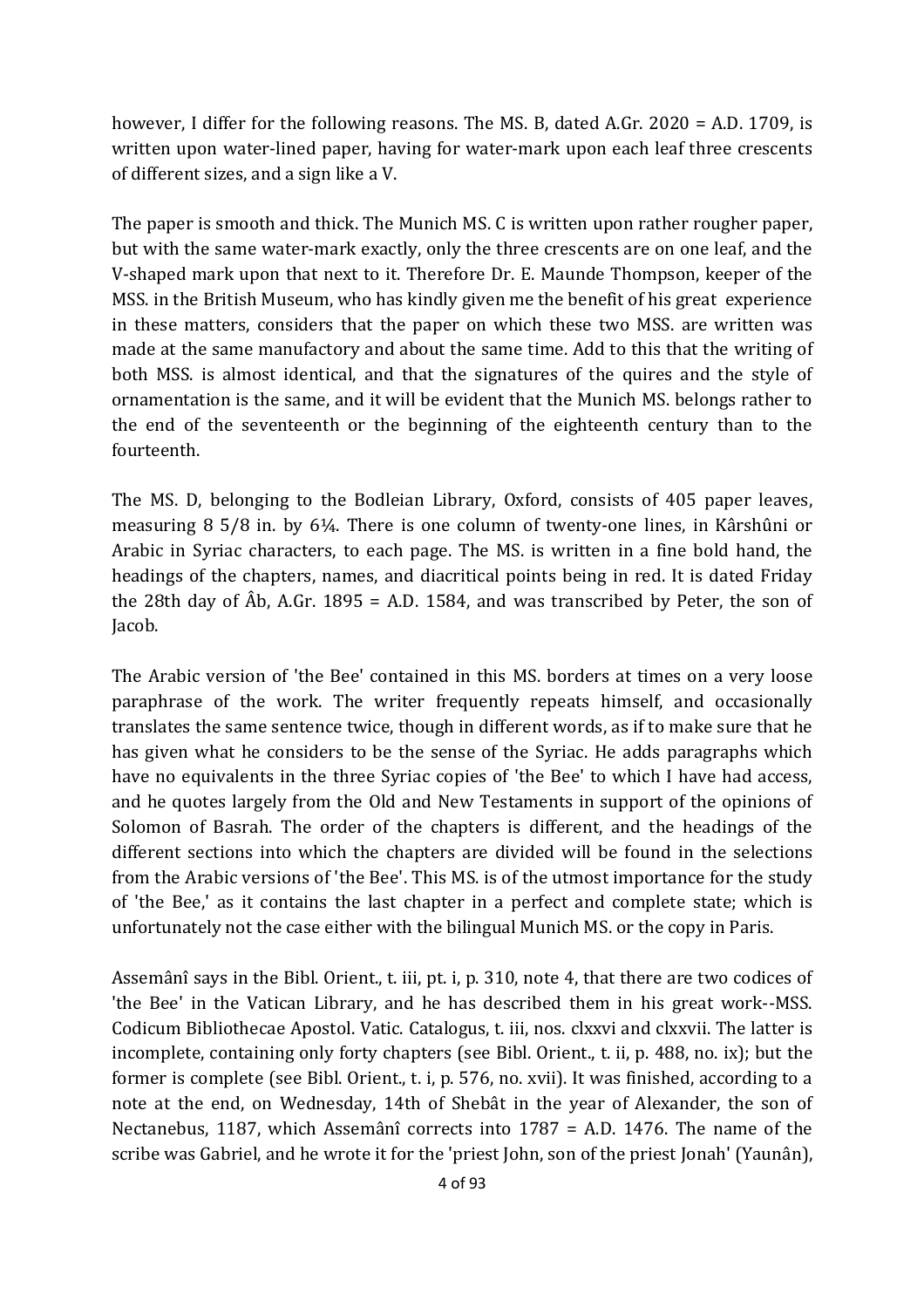living at the village of ### in the district of Baz, (see Hoffmann, Auszüge aus syr. Akten pers. Martyrer, pp. 204-5). At a subsequent time it belonged to the church of Mâr Cyriacus in the village of Sâlekh, in the district of Barwar, (see Hoffmann, op. cit., pp. 193, 204).

My translation aims at being literal, and will, I hope, be found more correct in some places than that of Dr. Schoenfelder. I have added brief notes only where it seemed absolutely necessary. A few Syriac words, which are either wanting or not sufficiently explained in Castell-Michaelis's Lexicon, have been collected in a 'Glossary,' on the plan of that in Wright's Kal¯ilah and Dimnah. The Index will probably be useful to the English reader. {The glossary and index are not included in this version.}

My thanks are due to Mr. E. B. Nicholson and Dr. A. Neubauer of the Bodleian Library, to the authorities of the Royal Library at Munich, and to the late W. S. W. Vaux, Secretary of the Royal Asiatic Society, for the loan of the MSS. of 'the Bee' preserved in their respective collections. Professor Wright has edited the extracts from the Arabic versions of 'the Bee,' and read a proof of each sheet of the whole book from first to last, besides giving me much general help and guidance in the course of my work. I dedicate this book to him as a mark of gratitude for a series of kindnesses shewn to me during the past nine years.

E. A. Wallis Budge London October 23, 1886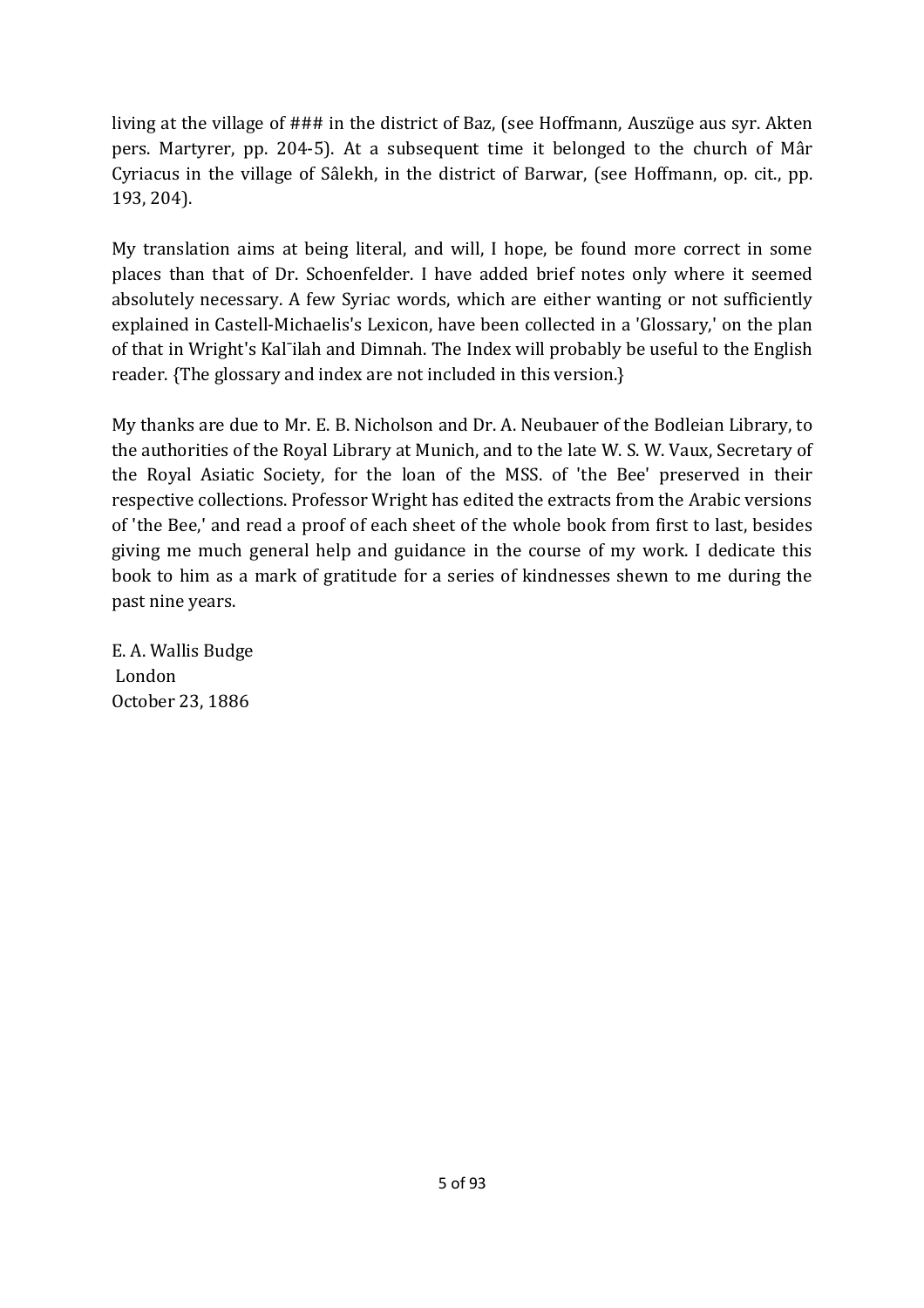### **List of the Chapters in This Book**

- I. Of God's eternal intention in respect of the creation of the universe.
- II. Of the creation of the seven natures (substances) in silence.
- III. Of earth, water, air, and fire.
- IV. Of heaven.
- V. Of the angels.
- VI. Of darkness.
- VII. Of effused (circumambient) light.
- VIII. Of the firmament.
- IX. Of the creation of trees and plants, and the making of seas and rivers.
- X. Of the making of the luminaries.
- XI. Of the creation of sea-monsters, fish, winged fowl, and the reptiles that are in the seas.
- XII. Of the creation of beasts and animals.
- XIII. Of the formation of Adam.
- XIV. Of the making of Eve.
- XV. Of Paradise.
- XVI. Of the sin of Adam.
- XVII. Of the expulsion of Adam and Eve from Paradise.
- XVIII. Of Adam's knowing Eve.
- XIX. Of the invention of the instruments for working in iron.
- XX. Of Noah and the Flood.
- XXI. Of Melchizedek.
- XXII. Of the generations of Noah, how seventy-two families sprang from three sons.
- XXIII. Of the succession of generations from the Flood until now.
- XXIV. Of the building of the Tower.
- XXV. Of Abraham.
- XXVI. Of the temptation of Job.
- XXVII. Of Isaac's blessing upon Jacob.
- XXVIII. Of Joseph.
- XXIX. Of Moses and the Children of Israel.
- XXX. Of Moses' rod.
- XXXI. Of Joshua the son of Nun, and the Judges, and brief notices of the Kings of the Children of Israel.
- XXXII. Of the death of the Prophets; how they died, and (where) they were buried.
- XXXIII. Of the divine dispensation which was wrought in the New Testament, and of the genealogy of Christ.
- XXXIV. Of the announcement of the angel to Jonachir (Joachim) in respect of Mary.
- XXXV. Of the annunciation of Gabriel to Mary in respect of her conception of our Lord.
- XXXVI. Of our Lord's birth in the flesh.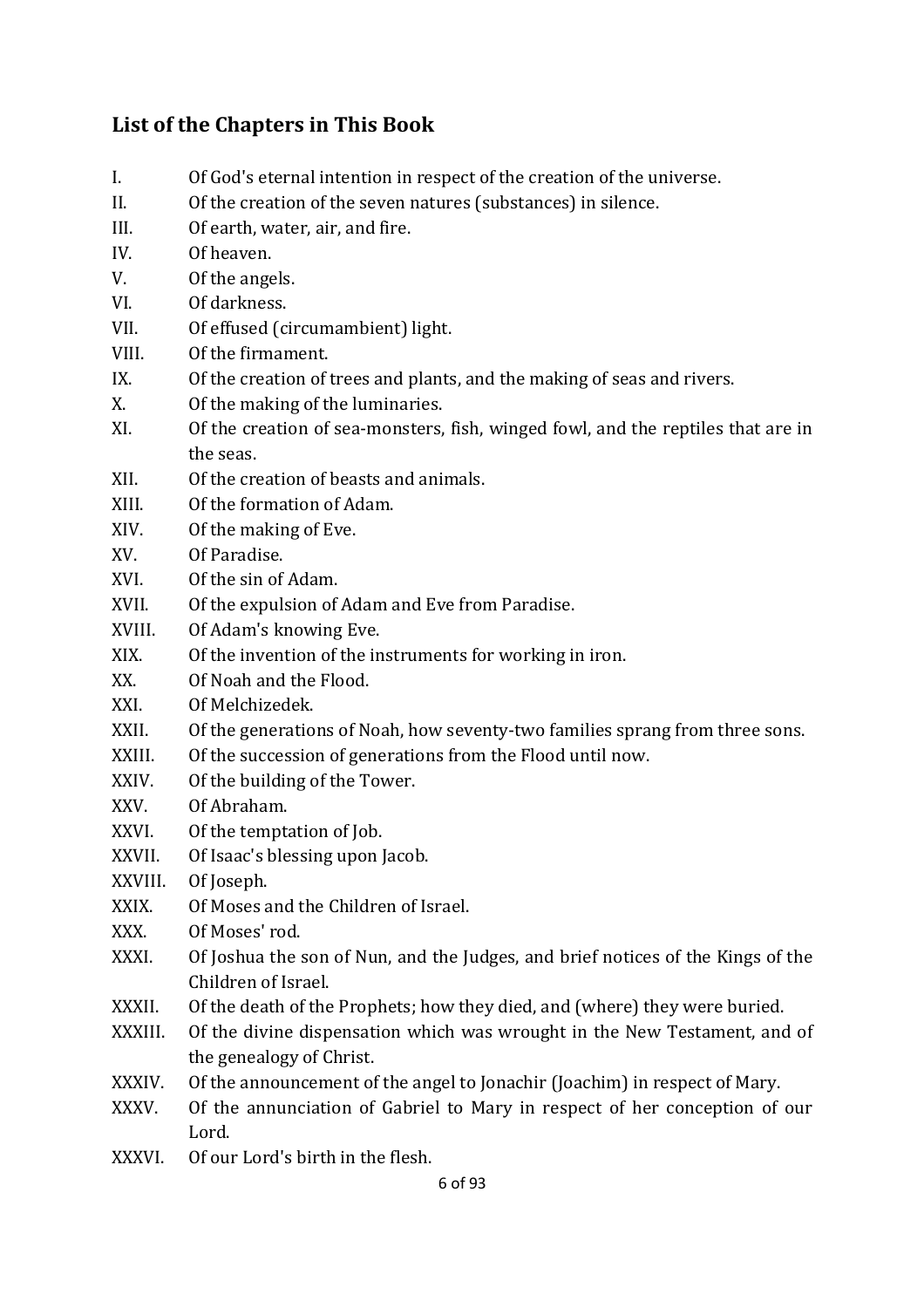- XXXVII. Of the prophecy of Zarâdôsht, that is Baruch the scribe.
- XXXVIII. Of the star which appeared in the East on the day of our Lord's birth.
- XXXIX. Of the coming of the Magi from Persia, and the slaughter of the infants.
- XL. Of the going down of our Lord into Egypt.
- XLI. Of John the Baptist and his baptism of our Lord.
- XLII. Of our Lord's fast and His contest with Satan.
- XLIII. Of the passover of our Lord.
- XLIV. Of the passion of our Lord.
- XLV. Of the resurrection of our Lord.
- XLVI. Of the ascension of our Lord.
- XLVII. Of the descent of the Holy Ghost upon the Apostles in the upper chamber.
- XLVIII. Of the teaching of the Apostles, their deaths, and the place where each of them (was buried).
- XLIX. The names of the twelve Apostles and the seventy (Disciples), one after another in (his) grade.
- L. Of minor matters; those of the Apostles who were married, etc.
- LI. The names of the Eastern Patriarchs, and the places where they were buried.
- LII. The names of the kings who have reigned in the world from the Flood to the present time, and the (number of the) years of the reign of each of them. The names of the kings of the Medes and the Egyptians; the names of the seventy old men who brought out the Scriptures and translated them; the names of the Roman emperors, and of the kings of Persia.
- LIII. Of the end of times and the change of kingdoms. From the book of Methodius, the bishop of Rome.
- LIV. Of Gog and Magog, who are imprisoned in the North.
- LV. Of the coming of Antichrist, the son of perdition.
- LVI. Of death and the departure of the soul from the body.
- LVII. Of the rising of the dead and the general resurrection, the end of the material world, and the beginning of the new world.
- LVIII. Of the manner in which men will rise in the day of the resurrection.
- LIX. Of the happiness of the righteous, and the torture of sinners; and of the manner in which they will exist yonder.
- LX. Of the demons and sinners in Gehenna, whether after they have been punished and have suffered and received their sentence, they will have mercy shewn to them or not; and if mercy be shewn to them, when it will be.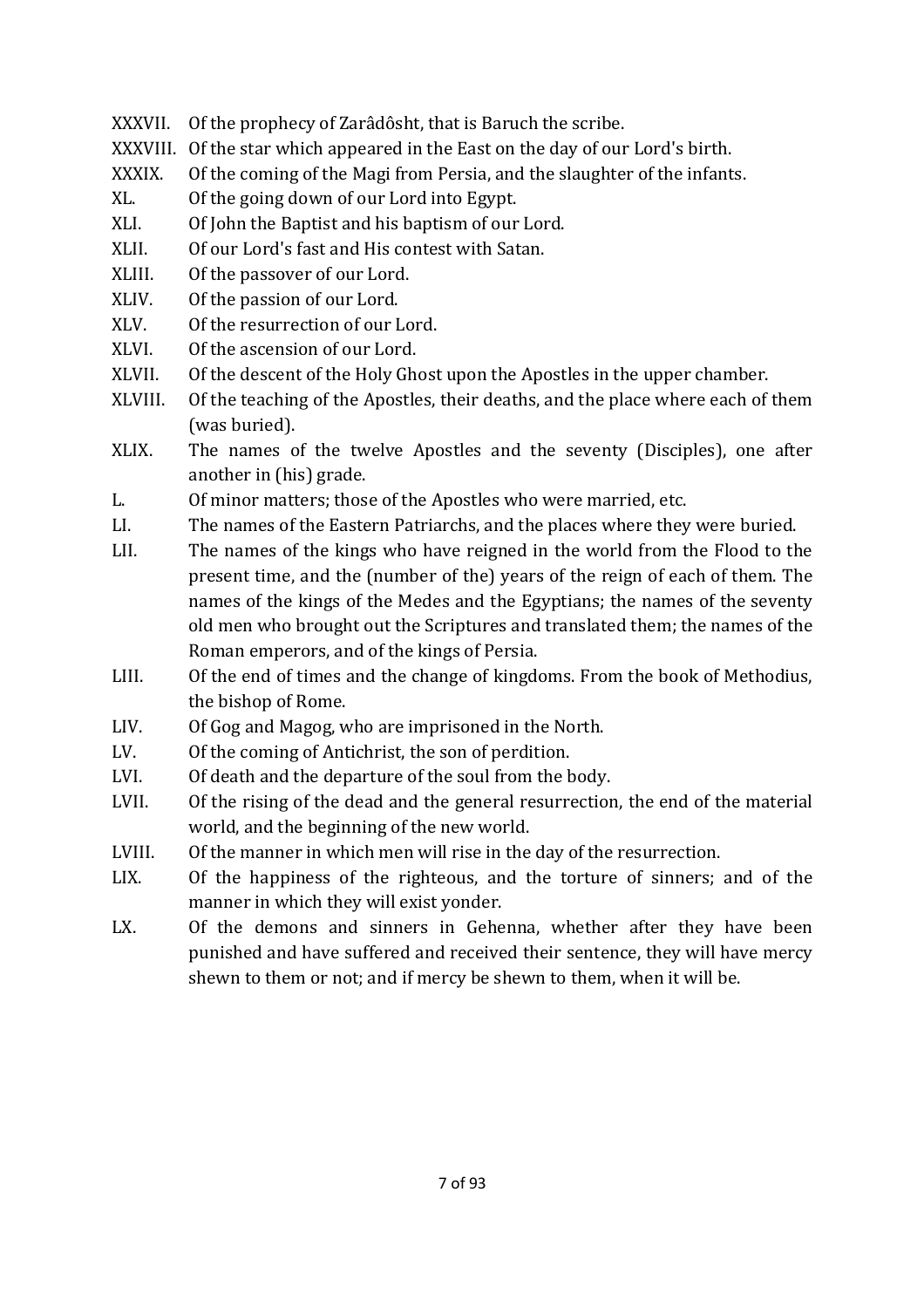# **"Debhûrîthâ" (The "Bee" — A "Book of Gleanings") By the Saint of God, Mâr Shelêmôn (Solomon), Metropolitan of Perath-Maishân, that is Bassorah (al-Basrah)**

TRUSTING in the power of our Lord Jesus Christ, we begin to write this book of gleanings called 'The Bee,' which was composed by the saint of God, Mâr Solomon, metropolitan of Perath-Maishân, that is Bassorah (al-Basrah), one of His companions. O Lord, in Thy mercy help me. Amen.

#### **First, the Apology**

'The children ought not to lay up treasures for the parents, but the parents for the spiritual children,' saith the blessed Paul; therefore we are bound to repay thee the debt of love, O beloved brother and staff of our old age, saint of God, Mâr Narses, bishop of Khônî-Shâbôr Bêth-Wâzik. We remember thy solicitude for us, and thy zeal for our service, which thou didst fulfil with fervent love and Christ-like humility. And when we had loving meetings with each other from time to time, thou wert wont to ask questions and to make enquiries about the various things which God hath wrought in His dispensation in this material world, and also as to the things that He is about to do in the world of light. But since we were afflicted with the Mosaic defect of hesitancy of speech, we were unable to inform thee fully concerning the profitable matters about which, as was right, thou didst enquire; and for this reason we were prevented from profitable discourse upon the holy Books. Since, then, God has willed and ruled our separation from each other, and the sign of old age, which is the messenger of death, hath appeared in us, and we have grown old and come into years, it has seemed good to us, with the reed for a tongue and with ink for lips, to inform thee briefly concerning God's dispensation in the two worlds. And, behold, we have gleaned and collected and gathered together chapters and sections relating to this whole universe from the garden of the divine Books and from the crumbs of the Fathers and the Doctors, having laid down as the foundation of our building the beginning of the creation of this world, and concluding with the consummation of the world to come. We have called this book the 'Book of the Bee,' because we have gathered of the blossoms of the two Testaments and of the flowers of the holy Books, and have placed them therein for thy benefit. As the common bee with gauzy wings flies about, and flutters over and lights upon flowers of various colours, and upon blossoms of divers odours, selecting and gathering from all of them the materials which are useful for the construction of her handiwork; and having first of all collected the materials from the flowers, carries them upon her thighs, and bringing them to her dwelling, lays a foundation for her building with a base of wax; then gathering in her mouth some of the heavenly dew which is upon the blossoms of spring, brings it and blows it into these cells; and weaves the comb and honey for the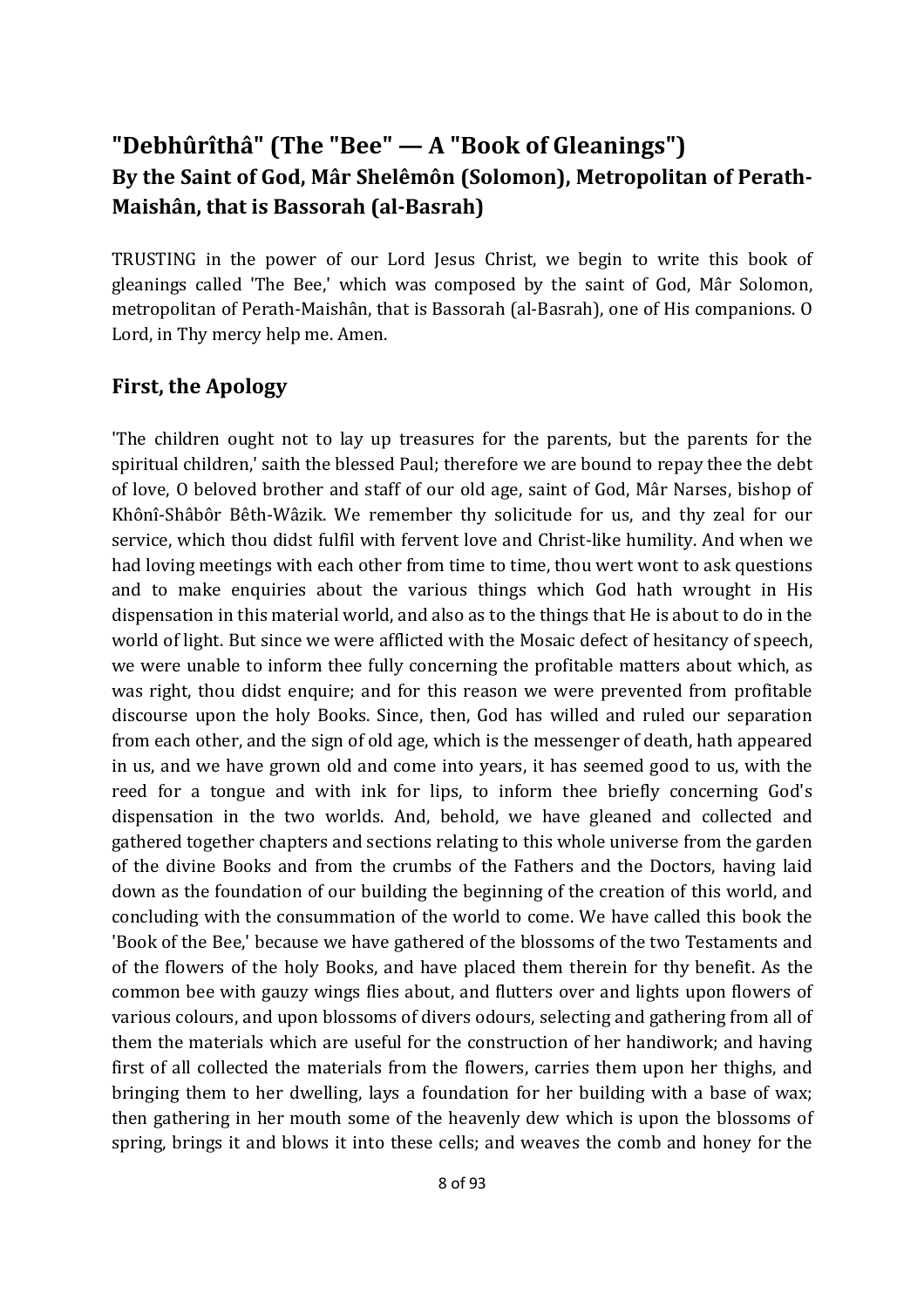use of men and her own nourishment: in like manner have we, the infirm, hewn the stones of corporeal words from the rocks of the Scriptures which are in the Old Testament, and have laid them down as a foundation for the edifice of the spiritual law. And as the bee carries the waxen substance upon her thighs because of its insipidity and tastelessness, and brings the honey in her mouth because of its sweetness and value; so also have we laid down the corporeal law by way of substratum and foundation, and the spiritual law for a roof and ceiling to the edifice of the spiritual tower. And as the expert gardener and orchard-keeper goes round among the gardens, and seeking out the finest sorts of fruits takes from them slips and shoots, and plants them in his own field; so also have we gone into the garden of the divine Books, and have culled therefrom branches and shoots, and have planted them in the ground of this book for thy consolation and benefit. When thou, O brother, art recreating thyself among these plants, those which appear and which thou dost consider to be insipid and tasteless, leave for thy companions, for they may be more suitable to others (than to thee); but, upon those which are sweet, and which sweeten the palate of thy understanding, do thou feed and satisfy thy hunger. If, however, owing to their fewness, they do not fill thee, seek in succession for their roots, and from thence shall thy want be satisfied. Know also, O brother, that where there is true love, there is no fear; and where there is freedom of speech, there is no dread; and we should not dare to be so rash as to enter upon these subjects, which are beyond the capacity of our simple understanding, unless we relied upon thy immaculate love; because, in the words of one of the inspired:

When thou findest honey, eat (only) so much as is sufficient for thee, lest, when thou art sated, thou vomit it;

That is to say, do not enquire (too closely) into the divine words.

### **Chapter I Of God's Eternal Intention in Respect of the Creation of the Universe**

IT is well for us to take the materials for our discourse from the divine Scriptures, that we may not stray from the straight paths of the way of truth. The blessed David saith:

Lord, thou hast been our dwelling-place in all generations, before the mountains were conceived.

David, the harpist of the Spirit, makes known thereby, that although there was a beginning of the framing of Adam and the other creatures when they were made, yet in the mind of God it had no beginning; that it might not be thought that God has a new thought in respect of anything that is renewed day by day, or that the construction of Creation was newly planned in the mind of God: but everything that He has created and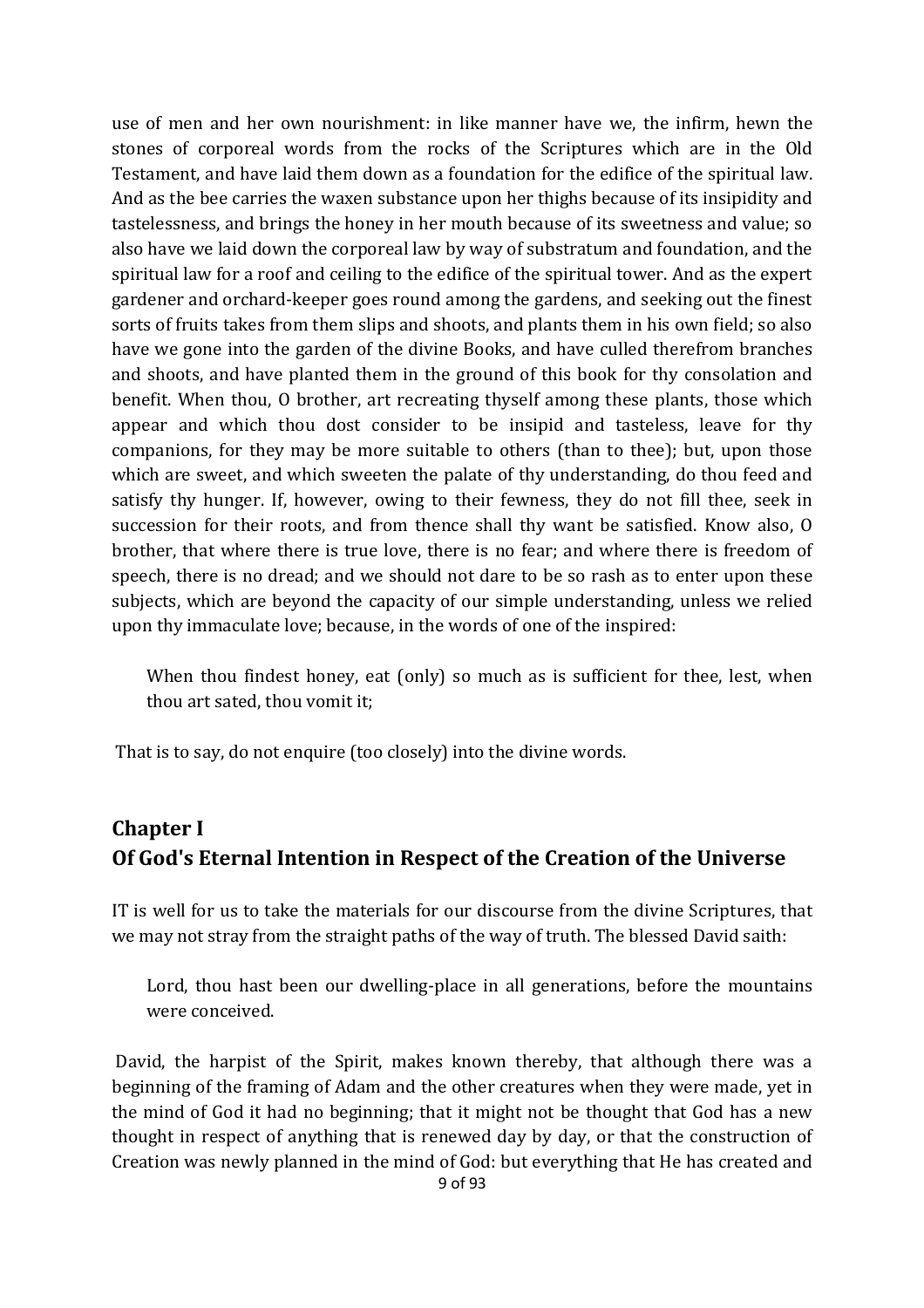is about to create, even the marvellous construction of the world to come, has been planned from everlasting in the immutable mind of God. As the natural child in the womb of his mother knows not her who bears him, nor is conscious of his father, who, after God, is the cause of his formation; so also Adam, being in the mind of the Creator, knew Him not. And when he was created, and recognised himself as being created, he remained with this knowledge six hours only, and there came over him a change, from knowledge to ignorance and from good to evil. Hence, when Divine Providence wished to create the world, the framing of Adam was first designed and conceived in the mind of God, and then that of the (other) creatures; as David saith, 'Before the mountains were conceived.' Consequently, Adam is older than the (other) creatures in respect of his conception, and the (other) creatures are older than Adam in respect of their birth and their being made. And whereas God created all creatures in silence and by a word, He brought forth Adam out of His thoughts, and formed him with His holy hands, and breathed the breath of life into him from His Spirit, and Adam became a living soul, and God gave him the knowledge of the difference between good and evil. When he perceived his Creator, then was God formed and conceived within the mind of man; and man became a temple to God his maker, as it is written:

Know ye not that ye are the temple of God, and that the Spirit of God dwelleth in you?

And again:

I will dwell in them, and walk in them.

# **Chapter II Of the Creation of the Seven Natures (Substances) in Silence**

WHEN God in His mercy wished to make known all His power and His wisdom, in the beginning, on the evening of the first day, which is Sunday, He created seven natures (substances) in silence, without voice. And because there was as yet none to hear a sound, He did well to create them in silence, that He might not make anything uselessly; but He willed, and heaven, earth, water, air, fire, and the angels and darkness, came into being from nothing.

# **Chapter III Of Earth, Water, Air, and Fire**

THE earth was tôhu we-bôhu, that is to say, it was unarranged and unadorned, but plunged in the midst of the waters. The waters were above it, and above the waters was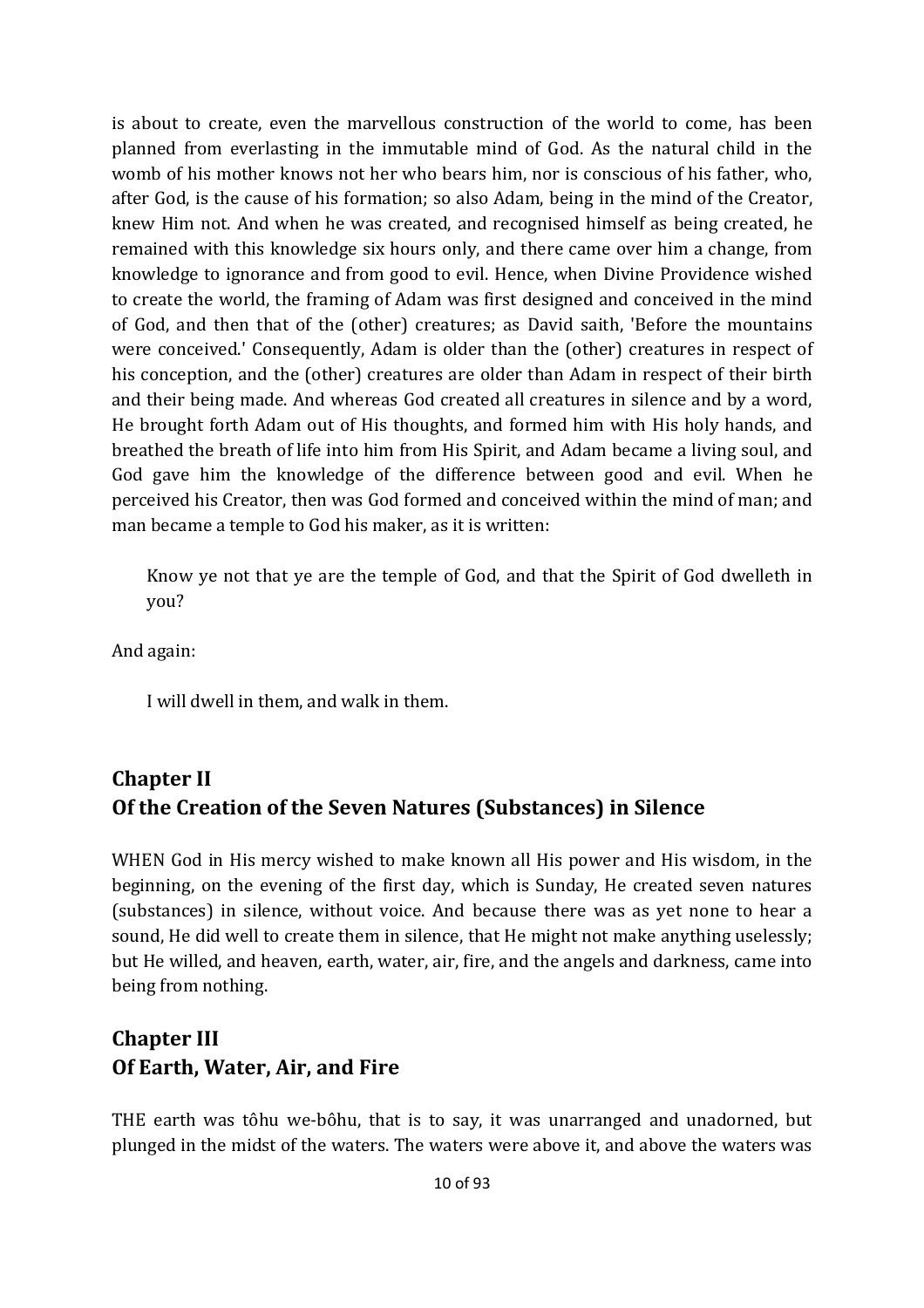air, and above the air was fire. The earth is by nature cold and dry. Dry land appeared on the third day, when the trees and plants were created; and the waters were separated therefrom on the second day, when the firmament was made from them. Water is by nature cold and moist. As touching the Spirit which was brooding upon the face of the waters, some men have ignorantly imagined it to have been the Holy Spirit, while others have more correctly thought it to have been this air (of ours). Air is by nature hot and moist. Fire was operating in the upper ether, above the atmosphere; it possessed heat only, and was without luminosity until the fourth day, when the luminaries were created: we shall mention it in the chapter on the luminaries (chap. x). Fire is by nature hot and dry.

## **Chapter IV Of Heaven**

HEAVEN is like a roof to the material world, and will serve as the floor of the new world. It is by nature shining and glorious, and is the dwelling-place of the invisible hosts. When God spread out this firmament, He brought up above it a third part of the waters, and above these is the heaven of light and of the luminaries. Hence people say 'the heaven, and the heaven of heavens;' for we call both the firmament and the waters which are above it 'heaven.' Some consider that the verse 'Let the waters which are above the heavens praise the name of the Lord' refers to the holy angels and to our Lord's humanity; but neither the Church nor the orthodox teachers accept this.

## **Chapter V Of the Angels**

THE Angels consist of nine classes and three orders, upper, middle and lower. The upper order is composed of Cherubim, Seraphim, and Thrones: these are called 'priests' (kumrê), and 'chief priests,' and 'bearers of God's throne.' The middle order is composed of Lords, Powers and Rulers: these are called 'priests' (kâhnê), because they receive revelations from those above them. The lower order consists of Principalities, Archangels and Angels: and these are the ministers who wait upon created things. The Cherubim are an intellectual motion which bears the throne of the holy Trinity, and is the chief of all motions; they are ever watchful of the classes of themselves and those beneath them. As concerning the epithet 'full of eyes,' which is applied to them, the eyes indicate the mystery of the revelations of the Trinity. Their head, and the foremost and highest among them, is Gabriel, who is the mediator between God and His creation. The Seraphim are a fiery motion, which warms those below it with the fire of the divine love. The six wings which each of them is said to possess indicate the revelations which they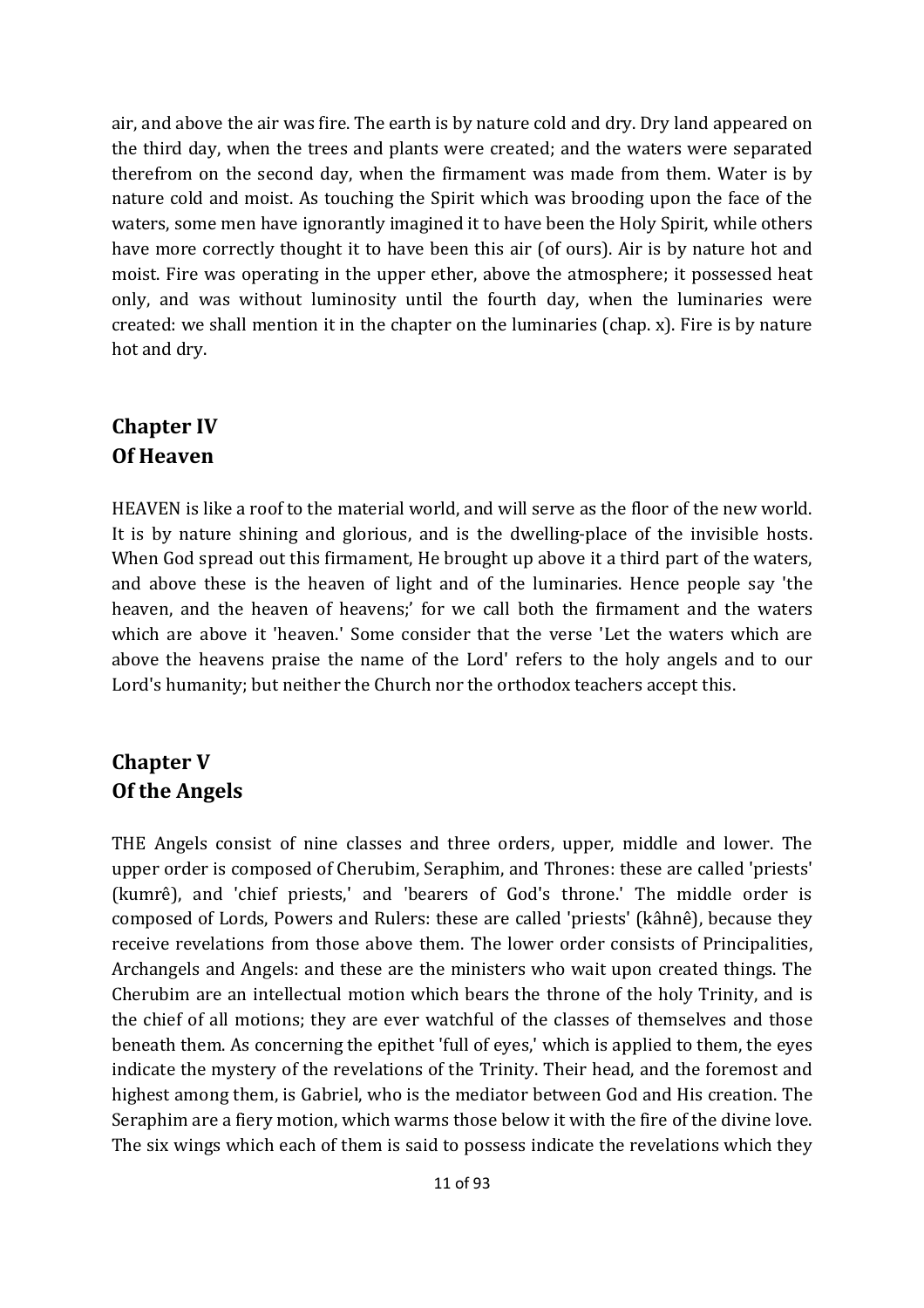receive from the Creator and transmit to mankind. The Thrones are a fixed motion, which is not shaken by the trials which come upon it. The Lords are a motion which is entrusted with the government of the motions beneath it; and it is that which prevents the demons from injuring created things. The Powers are a mighty motion, the minister of the will of the Lord; and it is that which gives victory to some rulers in battle and defeat to others. The Rulers are a motion which has power over the spiritual treasures, to distribute them to its companions according to the will of the Creator. This class of angels governs the luminaries, the sun, moon, and stars. The Principalities are a defined motion which possesses the direction of the upper ether, of rain, clouds, lightning, thunder, whirlwinds, tempests, winds, and other ethereal disturbances. The Archangels are a swift operative motion, into whose hands is entrusted the government of the wild beasts, cattle, winged fowl, reptiles, and everything that hath life, from the gnat to the elephant, except man. The Angels are a motion which has spiritual knowledge of everything that is on earth and in heaven. With each and every one of us is an angel of this group--called the guardian angel--who directs man from his conception until the general resurrection. The number of each one of these classes of angels is equal to the number of all mankind from Adam to the resurrection. Hence it is handed down that the number of people who are going to enter the world is equal to the number of all the heavenly hosts; but some say that the number is equal to that of one of the classes only, that they may fill the place of those of them who have fallen through transgressing the law; because the demons fell from three classes (of angels), from each class a third part. If then it is an acknowledged fact that there are three orders of angels, and in each order there are three classes, and in every class a number equivalent to that of all mankind, what is the total number of the angels? Some say that when the angels were created, and were arranged in six divisions--Cherubim, Seraphim, Thrones, Principalities, Archangels, and Angels--the three lower divisions reflected (saying), 'What is the reason that these are set above, and we below? for they have not previously done anything more than we, neither do we fall short of them.' On account of this reflection as a cause, according to the custom of the (divine) government, Justice took from both sides, and established three other middle classes of angels--Lords, Powers, and Rulers--that the upper might not be (unduly) exalted, nor the lower think themselves wronged. As for the dwelling-place of the angels, some say that above the firmament there are waters, and above them another heaven in the form of infinite light, and that this is the home of the angels. Here too is God without limit, and the angels, invisible to bodily eyes, surround the throne of His majesty, where they minister to 'the tabernacle not made with hands.' Others say that, from the beginning, when God created the angels, until the second day, in which the firmament was made, all the classes of angels dwelt in the upper heavens; but when the firmament was made, they all came down below it, with the exception of three classes--the Cherubim, Seraphim, and Thrones--who remained above it. These surrounded and supported the Shechinah of God from the beginning of the world until our Lord ascended unto heaven; and after the Ascension, behold, they surround and support the throne of the Christ God, who is over all, until the end of the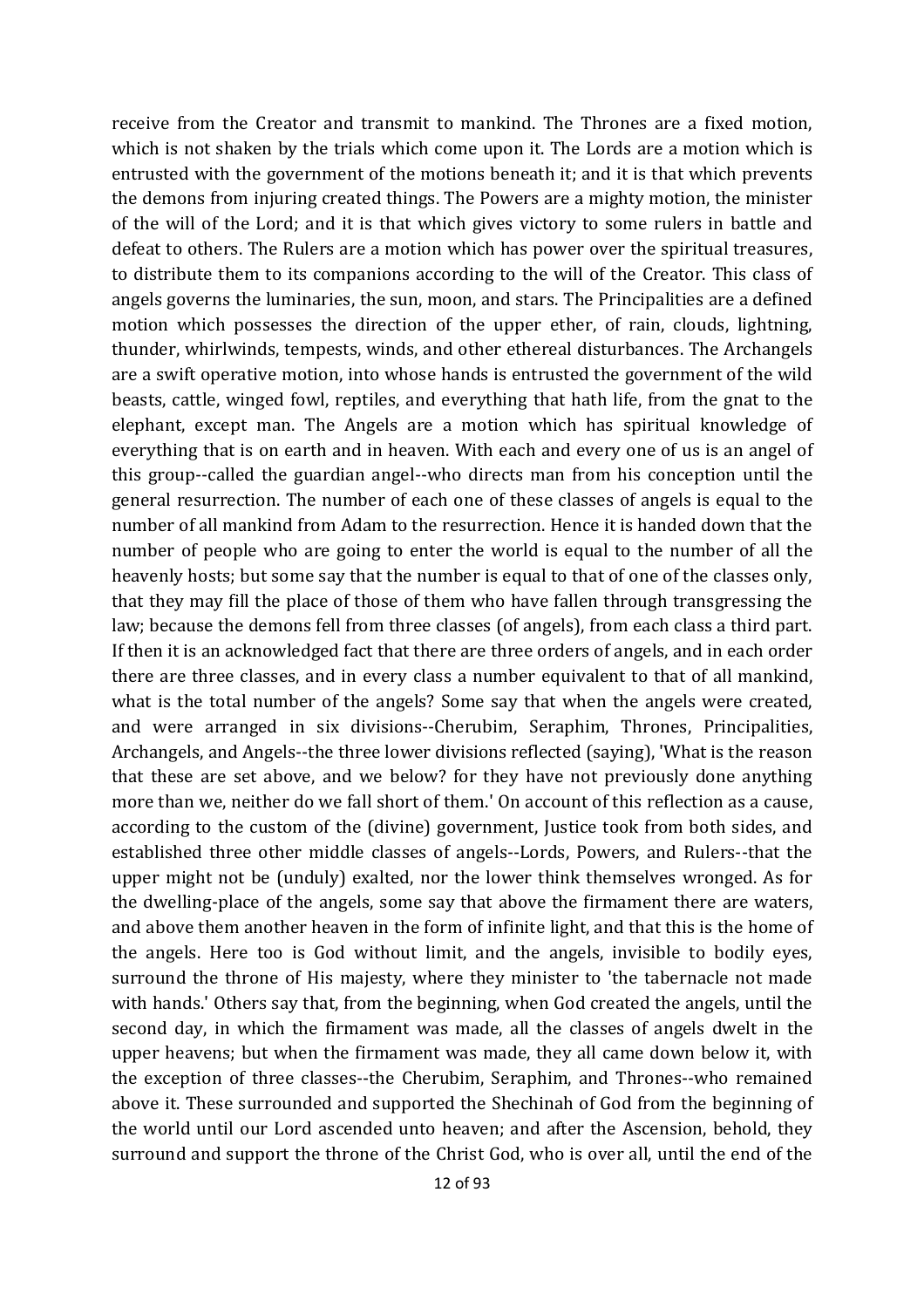world. The Expositor and his companions say: 'The tabernacle which Moses made is a type of the whole world.' The outer tabernacle is the likeness of this world, but the inner tabernacle is the similitude of the place that is above the firmament. And as the priests ministered in the outer tabernacle daily, while the high priest alone entered into the inner tabernacle once a year; so of all rational beings, angels and men, no one has entered (the place) above the firmament, save the High Priest of our confession, Jesus Christ. The fathers, when they have been deemed worthy at any time to see our Lord in a revelation, have seen Him in heaven, surrounded by the Cherubim and Seraphim. Hence some say that there are angels above the heavens. All these celestial hosts have revelations both of sight and of hearing; but the Cherubim have revelations by sight only, because there is no mediator between them and God. The angels have an intellect superior to that of the rest of rational beings; man has stronger desire, and the demons a greater degree of anger.

# **Chapter VI Of Darkness**

DARKNESS is a self-existent nature; and if it had not had a nature, it would not have been reckoned among the seven natures which were created in the beginning in silence. Others say that darkness is not a self-existent nature, but that it is the shadow of bodies.

# **Chapter VII Of Effused (Circumambient) Light**

WHEN the holy angels were created on the evening of the first day, without voice, they understood not their creation, but thought within themselves that they were selfexistent beings and not made. On the morning of the first day God said in an audible and commanding voice, 'Let there be light,' and immediately the effused light was created. When the angels saw the creation of light, they knew of a certainty that He who had made light had created them. And they shouted with a loud voice, and praised Him, and marvelled at His creation of light, as the blessed teacher saith, 'When the Creator made that light, the angels marvelled thereat,' etc.; and as it is said in Job, 'When I created the morning star, all my angels praised me.' Now by nature light has no warmth.

# **Chapter VIII Of the Firmament**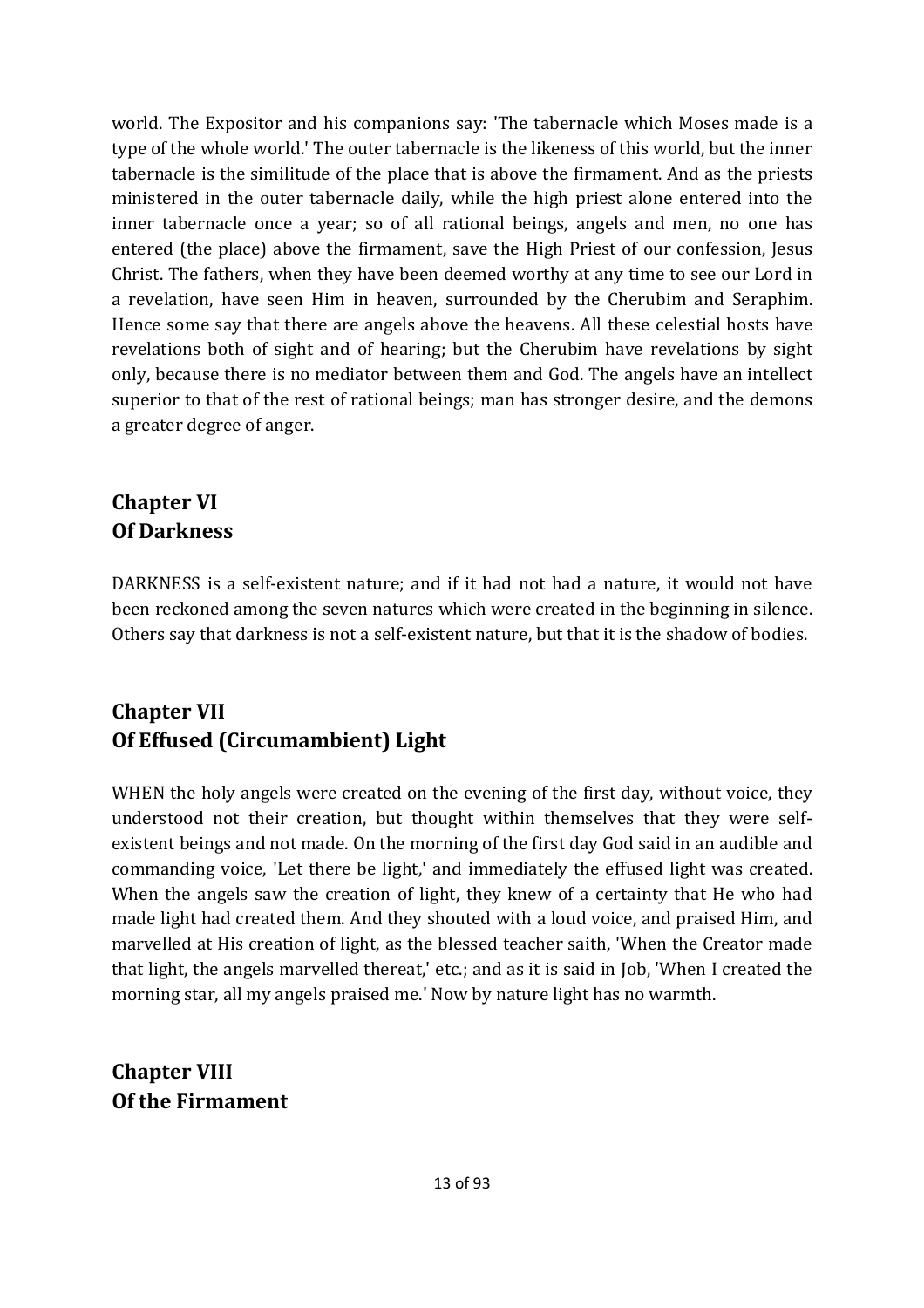ON the evening of the second day of the week, God willed to divide the heavens from the earth, that there might be luminaries and stars beneath the heavens to give light to this world, and that the heavens might be a dwelling-place for the righteous and the angels after the resurrection. God said, 'Let there be a firmament which shall divide the waters from the waters'; and straightway the waters were divided into three parts. One part remained upon the earth for the use of men, cattle, winged fowl--the rivers and the seas; of another part God made the firmament; and the third part He took up above the firmament. But on the day of resurrection the waters will return to their former nature.

# **Chapter IX Of the Creation of Trees and Plants, and the Making of Seas and Rivers**

ON the third day God commanded that the waters should be gathered together into the pits and depths of the earth, and that the dry land should appear. When the waters were gathered together into the depths of the earth, and the mountains and hills had appeared, God placed the sand as a limit for the waters of the seas, that they might not pass over and cover the earth. And God commanded the earth to put forth herbage and grass and every green thing; and the earth brought forth trees and herbs and plants of all kinds, complete and perfect in respect of flowers and fruit and seed, each according to its kind. Some say that before the transgression of the command, the earth brought forth neither thorns nor briars, and that even the rose had no thorns as it has now; but that after the transgression of the command, the earth put forth thorns and briars by reason of the curse which it had received. The reason why God created the trees and plants before the creation of the luminaries was that the philosophers, who discourse on natural phenomena, might not imagine that the earth brought forth herbs and trees through the power of the heat of the sun. Concerning the making of Paradise, it is not mentioned in the Pentateuch on what day it was created; but according to the opinion of those who may be relied upon, it was made on the same day in which the trees were made: and if the Lord will, we will speak about it in its proper place.

# **Chapter X Of the Making of the Luminaries**

ON the fourth day God made the luminaries--sun, moon, and stars--of three substances, air, light, and fire. He took aerial material and prepared vessels like lamps, and mixed fire with light, and filled them. And because in the nature of fire there was no light, nor heat in that of light, the fire imparted heat to the light, and the light gave luminosity to the fire; and from these two were the luminaries--sun, moon, and stars--fabricated. Some say that the luminaries were made in the morning, that the sun was placed in the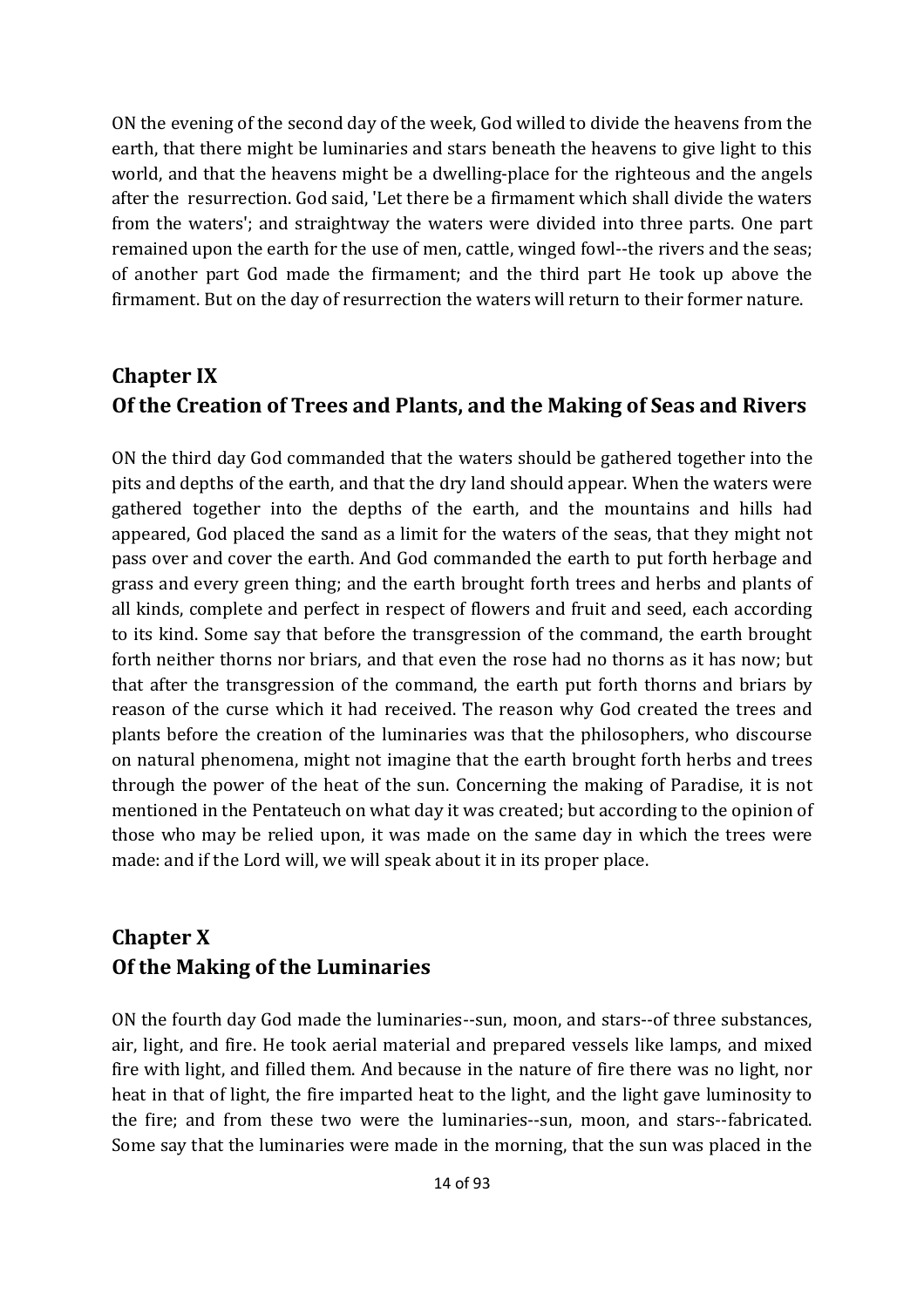east, and the moon in the west; while others say that they were made in the evening, and that the sun was placed in the west, and the moon in the east; and therefore the Jews celebrate the fourteenth in the evening. Others say that all the luminaries when they were created were placed in the east; the sun completed his course by day, while the moon waited until eventide, and then began her course. The path of the luminaries is beneath the firmament, and they are not fixed as men have foolishly stated, but the angels guide them. Mâr Isaac says, 'The sun performs his course from the east to the west, and goes behind the lofty northern mountains the whole night until he rises in the east.' And the philosophers say that during the night the luminaries perform their course under the earth.

# **Chapter XI Of the Creation of Sea-Monsters, Fish, Winged Fowl, and the Reptiles That Are In the Seas**

ON the fifth day of the week God made from the waters mighty sea-monsters, fish, winged fowl, swimming beasts, and the reptiles that are in the seas. He created the winged fowl that are in the waters from the waters; for, like fish, they lay eggs and swim. Now, fish swim in the waters, and winged fowl in the air; but some of the latter in the waters also. Although they say that swimming creatures were made from the waters, or that the other wild beasts and cattle were made from the earth; still they consist of parts of all the other elements. Those, however, that are of the waters, have the greater part of their composition made of water; while the greater part of those whose origin is earth, consists of earth: but none of them lack the four elements.

### **Chapter XII Of the Creation of Beasts and Animals**

ON Friday eve God created them, and therefore animals can see at night as well as in the day time. Others say that they were all created in the morning, and that God created Adam after them on the sixth day, which is Friday.

## **Chapter XIII Of the Formation of Adam**

ON the Friday, after the making of all created things, God said, 'Come, let us make man in our image and in our likeness.' The Jews have interpreted the expression 'Come, let us make,' as referring to the angels; though God (adored be His glory!) needs not help from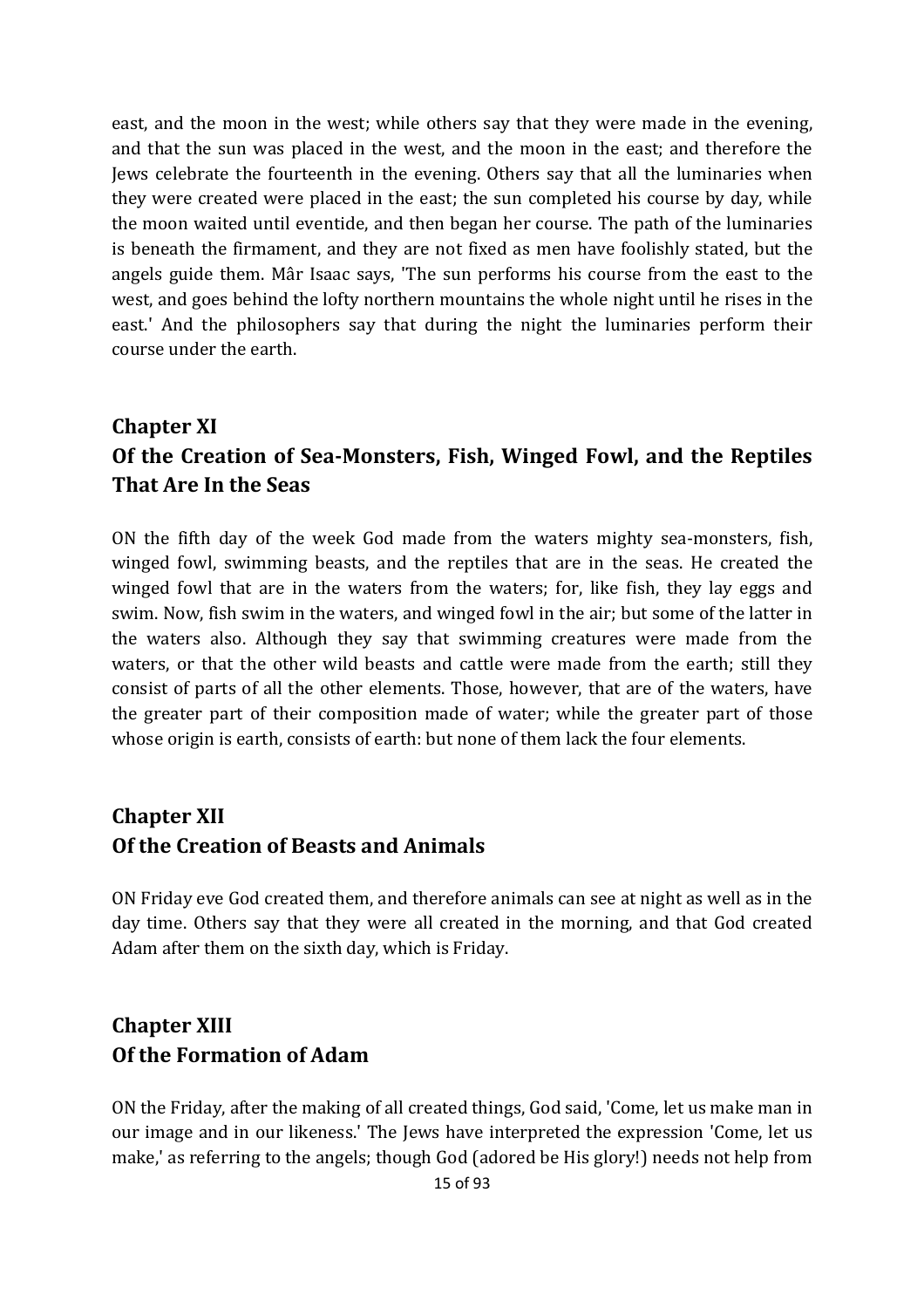His creatures: but the expositors of the Church indicate the Persons of the adorable Trinity. Some say that when God said 'Come, let us make man in our image and in our likeness,' the angels by the eye of the Spirit saw the right hand (of God) spread out over the whole world, and there were in it parts of all the creatures both spiritual and corporeal. And God took from these parts, and fashioned Adam with His holy hands, and breathed into him the breath of life, and man became a living soul. Others say that God took earth from the four quarters of the world, and formed Adam outside paradise; while others say that God fashioned him in the middle of the earth, on the spot where our Lord was crucified, and that there also was Adam's skull laid. After God had formed Adam outside Paradise, He brought him in as a king, and made him king over all the creatures, and commanded him to give a name to each of them. God did not gather together unto Adam all cattle, nor (all) that swim in the sea, nor (all) the birds of the air, that he might give them names; but he received dominion and power over them to make use of them as he pleased, and to give them names, as a master to his slaves. And when God had brought him into Paradise, He commanded him to till it and to guard it. Why did God say 'to till it and to guard it'?--for Paradise needed no guarding, and was adorned with fruit of all kinds, and there was none to injure it--unless it were to exhort him to keep His commandments, and to till it that he might not become a lover of idleness. Because Adam had not seen his own formation, and was not acquainted with the power of his Maker, it was necessary that, when Eve was taken from him in his own likeness, he should perceive his Maker, and should acknowledge that He who made Eve also made him, and that they two were bound to be obedient to Him.

### **Chapter XIV Of the Making of Eve**

GOD said, 'Let us make a helper for Adam.' And He threw upon Adam a sleep and stupor, and took one of his ribs from his left side, and put flesh in its place, and of it He formed Eve. He did not make her of earth, that she might not be considered something alien to him in nature; and He did not take her from Adam's fore-parts, that she might not uplift herself against him; nor from his hind-parts, that she might not be accounted despicable; nor from his right side, that she might not have pre-eminence over him; nor from his head, that she might not seek authority over him; nor from his feet, that she might not be trodden down and scorned in the eyes of her husband: but (He took her) from his left side, for the side is the place which unites and joins both front and back.-- Concerning the sleep which God cast upon Adam, He made him to be half asleep and half awake, that he might not feel pain when the rib was taken from him, and look upon the woman as a hateful thing; and yet not without pain, that he might not think that she was not meet for him in matters of nature. When Adam came to himself, he prophesied and said, 'This is bone of my bones, and flesh of my flesh; this shall be called woman': and they were both clothed in light, and saw not each other's nakedness.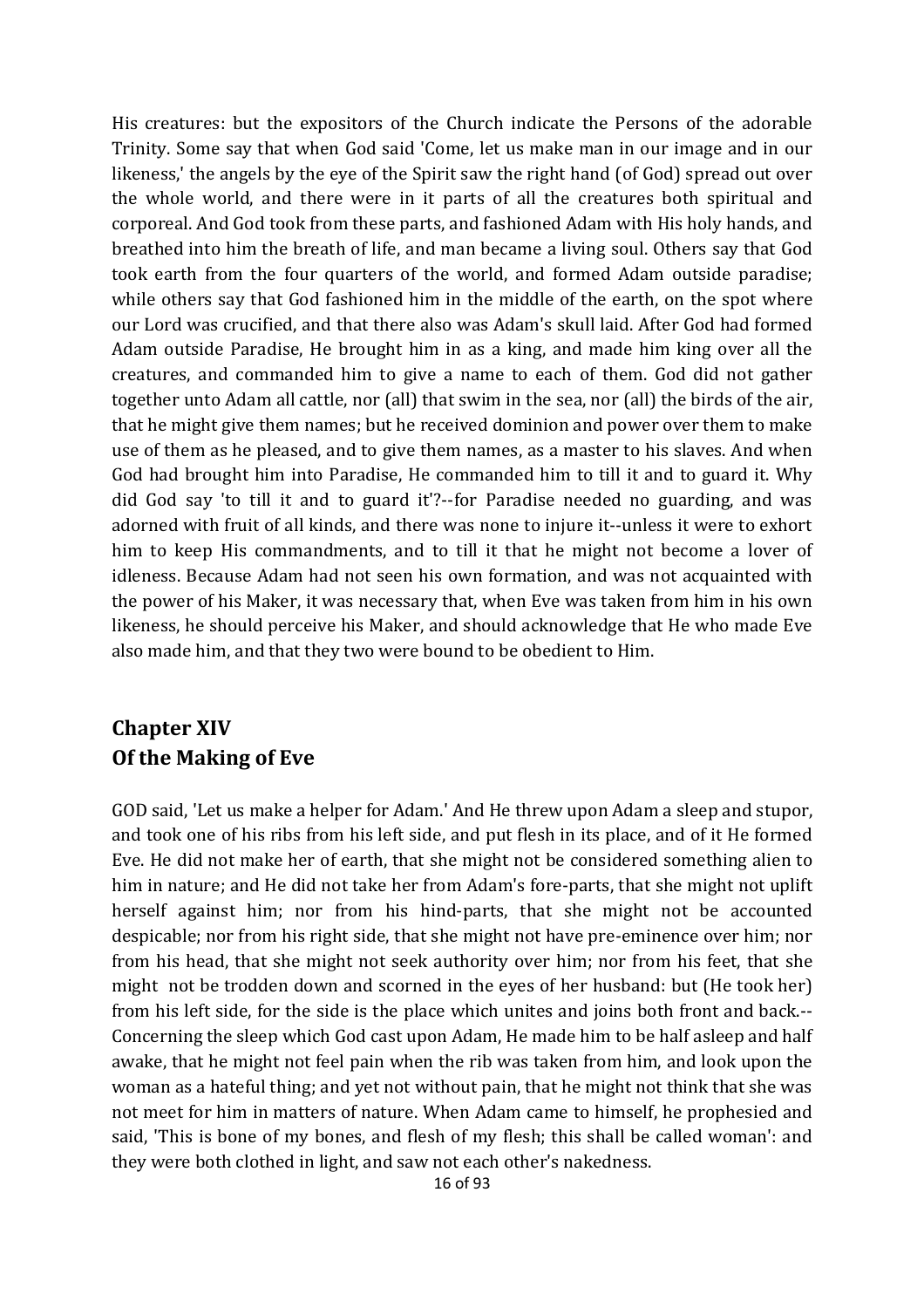#### **Chapter XV Of Paradise**

IN the eastern part of the earth, on the mountain of Eden, beyond the ocean, God planted Paradise, and adorned it with fruit-bearing trees of all kinds, that it might be a dwelling-place for Adam and his progeny, if they should keep His commandments. He made to spring forth from it a great river, which was parted into four heads, to water Paradise and the whole earth. The first river is Pîshôn, which compasseth the land of Havîlâ, where there is gold and beryls and fair and precious stones. The second river is Gihôn, that is, the Nile of Egypt. The third river is Deklath (the Tigris), which travels through the land of Assyria and Bêth-Zabdai. The fourth river is Perath (the Euphrates), which flows through the middle of the earth. Some teachers say that Paradise surrounds the whole earth like a wall and a hedge beyond the ocean. Others say that it was placed upon the mount of Eden, higher than every other mountain in the world by fifteen cubits. Others say that it was placed between heaven and earth, below the firmament and above this earth, and that God placed it there as a boundary for Adam between heaven and earth, so that, if he kept His commands, He might lift him up to heaven, but if he transgressed them, He might cast him down to this earth. And as the land of heaven is better and more excellent than the land of Paradise, so was the land of Paradise better and more glorious and more excellent (than our earth); its trees were more beautiful, its flowers more odoriferous, and its atmosphere more pure than ours, through superiority of species and not by nature. God made Paradise large enough to be the dwelling-place of Adam and of his posterity, provided that they kept the divine commandments. Now it is the dwelling-place of the souls of the righteous, and its keepers are Enoch and Elijah; Elijah the unwedded, and Enoch the married man: that the unwedded may not exalt themselves above the married, as if, forsooth, Paradise were suitable for the unwedded only. The souls of sinners are without Paradise, in a deep place called Eden. After the resurrection, the souls of the righteous and the sinners will put on their bodies. The righteous will enter into heaven, which will become the land of the righteous; while the sinners will remain upon earth. The tree of good and evil that was in Paradise did not by nature possess these properties of good and evil like rational beings, but only through the deed which was wrought by its means; like the 'well of contention,' and the 'heap of witness,' which did not possess these properties naturally, but only through the deeds which were wrought by their means. Adam and Eve were not stripped of the glory with which they were clothed, nor did they die the death of sin, because they desired and ate of the fruit of the fig-tree--for the fruit of the fig-tree was not better than the fruit of any other tree--but because of the transgression of the law, in that they were presumptuous and wished to become gods. On account of this foolish and wicked and blasphemous intention, chastisement and penalty overtook them.--Concerning the tree of life which was planted in the middle of Paradise, some have said that Paradise is the mind, that the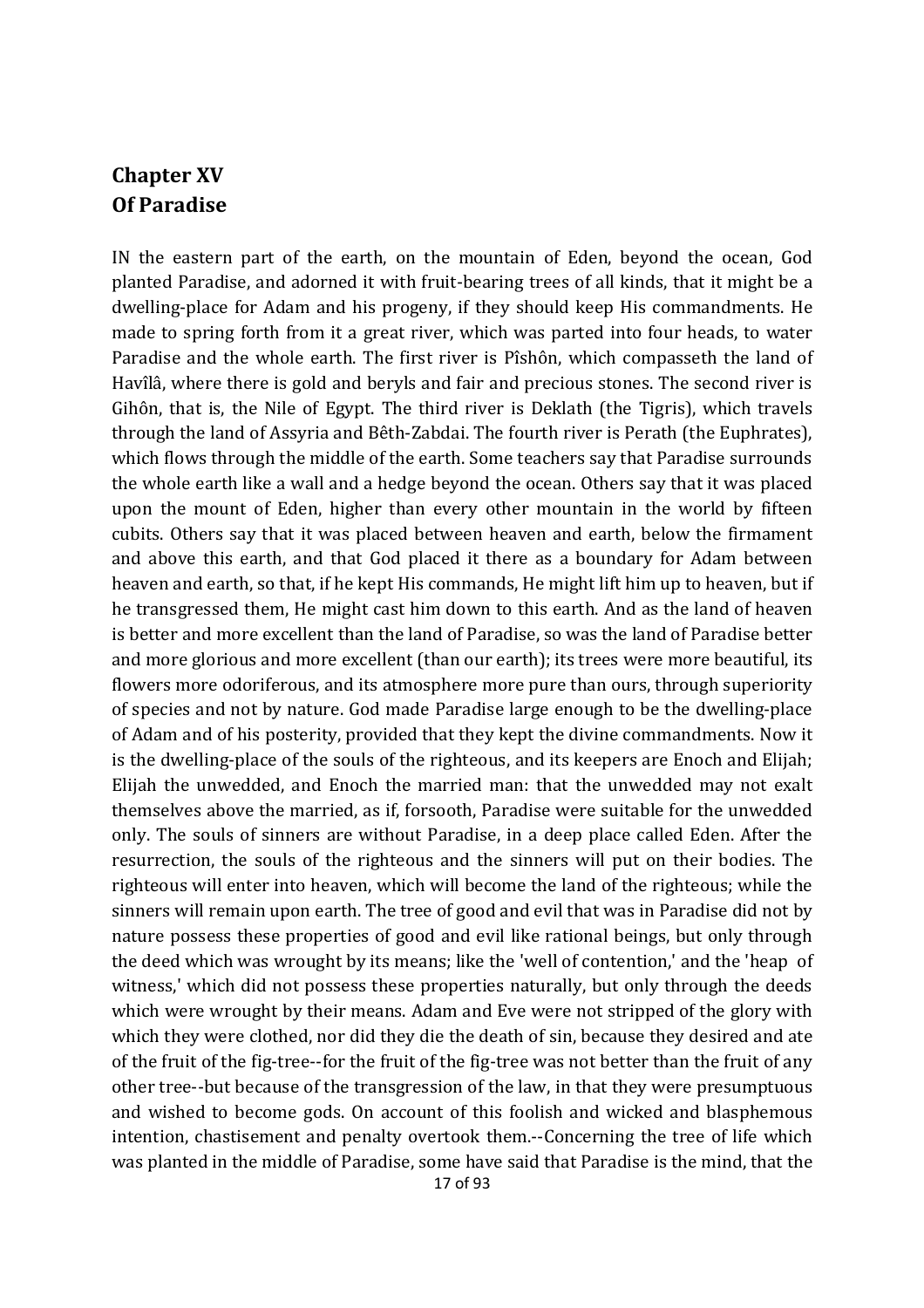tree of good and evil is the knowledge of material things, and that the tree of life is the knowledge of divine things, which were not profitable to the simple understanding of Adam. Others have said that the tree of life is the kingdom of heaven and the joy of the world to come; and others that the tree of life was a tree in very truth, which was set in the middle of Paradise, but no man has ever found out what its fruit or its flowers or its nature was like.

#### **Chapter XVI Of the Sin of Adam**

WHEN God in His goodness had made Adam, He laid down a law for him, and commanded him not to eat of the tree of good and evil, which is the fig-tree. After Eve was created, Adam told her the story of the tree; and Satan heard it, and by his envy it became the occasion and cause of their being made to sin, and being expelled from Paradise, for it was by reason of him that Adam fell from the height of his glory. Some say that Satan heard when God commanded Adam not to eat of that tree. Others say that God commanded Adam in his mind, mentally (and not by sense); others again say, by sense and openly. And Satan saw that the serpent was more subtle than all four-footed beasts; and he played in him, as it were with pipes, in the hearing of Eve, like an instrument, and said to her, 'Ye shall not die, as God hath said to you, but ye shall be gods like God, knowers of good and evil.' Then Eve saw that the appearance of the figtree was beautiful, and that its smell was delightful; and she desired to eat of it and to become a goddess. So she stretched out her hand, and plucked, and ate, and gave also to her husband, and he likewise did eat. And they were stripped of the fair glory and glorious light of purity wherewith they were clothed, when they saw not each other's nakedness. And their eyes were opened, and they saw their nakedness; and they took leaves of the fig-tree, and covered their nakedness for shame, and hid themselves beneath thick trees. Then God called Adam and said to him, 'Where art thou, Adam?'- not that He did not know where he was, but in a chiding manner--and Adam said, 'Lord, I heard Thy voice, and I hid myself because I am naked.' God said, 'Whence knowest thou that thou art naked? peradventure hast thou transgressed the law and command which I laid down for thee, and hast eaten of the tree of which I commanded thee not to eat?' Adam said, 'The woman whom thou gavest to be with me, she gave to me, and I did eat.' And God questioned Eve in like manner; and Eve said, 'The serpent beguiled me, and I did eat.' And God cursed the serpent, saying, 'Cursed art thou above all beasts upon the earth.' With the cursing of the serpent, who was the tool of Satan, Satan, who had instigated the serpent, was himself cursed; and immediately his legs were destroyed, and he crawled upon his belly, and instead of being an animal became a hissing reptile. And God set enmity between the serpent and man, saying, 'He shall smite the heel of man, but man shall crush his head, and the food of the serpent shall be dust.' God said to Eve, 'In pain shalt thou bring forth children;' and to Adam He said, 'Cursed is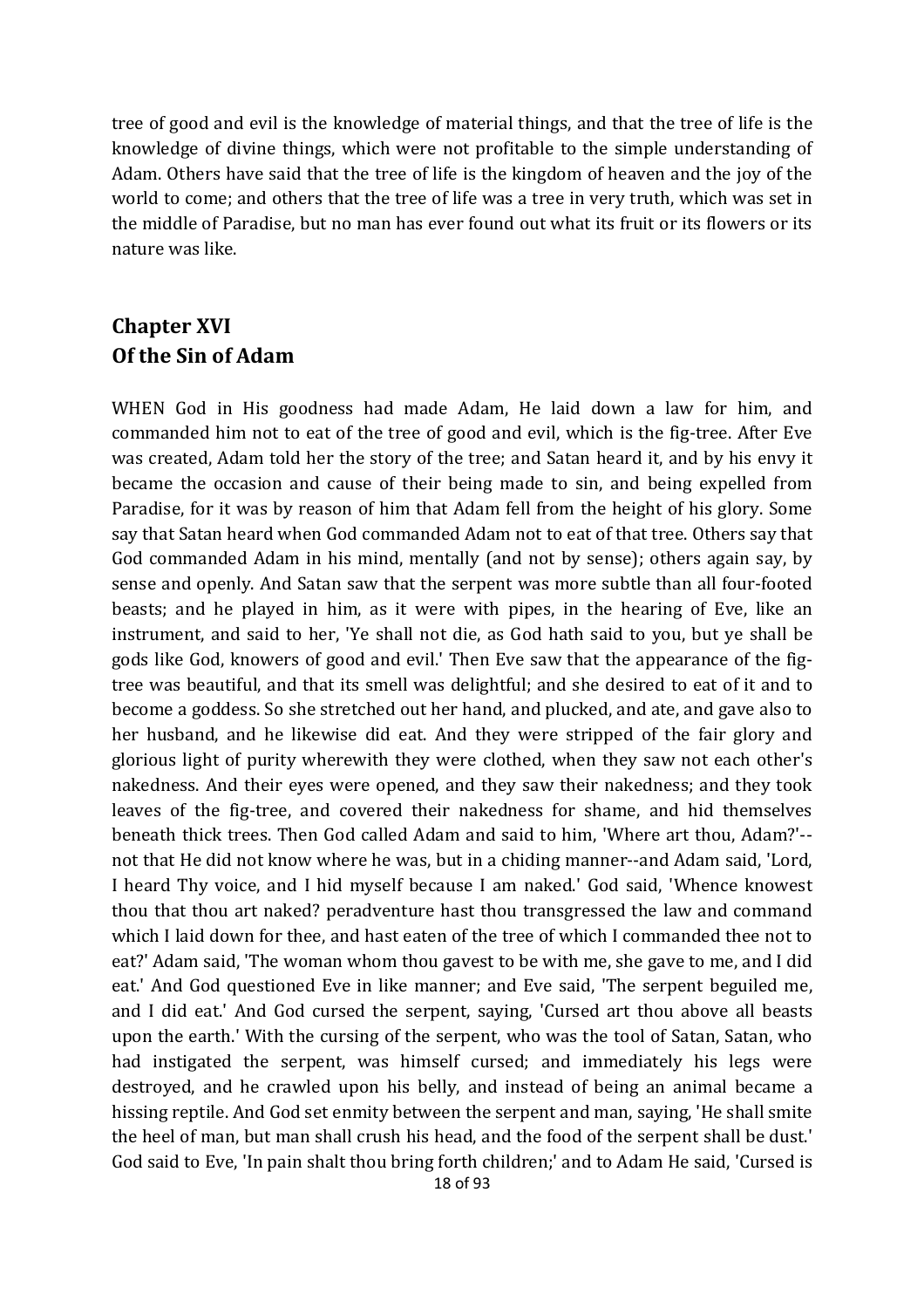the ground for thy sake, and in toil and the sweat of thy face shalt thou eat thy bread; for dust thou art, and unto dust shalt thou return.' And the earth, by reason of the curse which it had received, straightway brought forth thorns and thistles. And God drove them out from Paradise at the ninth hour of the same day in which they were created.

## **Chapter XVII Of the Expulsion of Adam and Eve from Paradise**

AFTER God had expelled them from Paradise, like wicked servants driven forth from the inheritance of their master, and had cast them into exile, over the gate at the eastern side of Paradise He set a cherub with a sword and spear to frighten Adam from approaching Paradise. Some say that the cherub was one of the heavenly hosts, of the class of the Cherubim; and others say that he did not belong to the spiritual powers, but was a terrible form endowed with a body. So also the spear point and the sword were made of fire extended like a sharp sword, which went and came round about Paradise to terrify Adam and his wife. And God made for them garments of skin to cover their shame. Some say that they clothed themselves with the skins of animals, which they stripped off; but this is not credible, for all the beasts were created in couples, and Adam and Eve had as yet no knives to kill and flay them; hence it is clear that he means the bark of trees. Only the blessed Moses called the bark of trees 'skins,' because it fills the place of skins to trees. In the land of India there are trees whose bark is used for the clothing of kings and nobles and the wealthy, on account of its beauty. After God had expelled Adam and his wife from Paradise, He withheld from them the fruits of trees, and the use of bread and flesh and wine, and the anointing with oil; but they cooked grain and vegetables and the herbs of the earth, and did eat sparingly. Moreover, the four-footed beasts and fowl and reptiles rebelled against them, and some of them became enemies and adversaries unto them. They remained thus until Noah went forth from the ark, and then God allowed them to eat bread and to drink wine and to eat flesh, after they had slain the animal and poured out its blood. They say that when Adam and Eve were driven out of Paradise, Adam cut off a branch for a staff from the tree of good and evil; and it remained with him, and was handed down from generation to generation unto Moses and even to the Crucifixion of our Lord; and if the Lord will, we will relate its history in its proper place.

## **Chapter XVIII Of Adam's Knowing Eve**

WHEN Adam and Eve went forth from Paradise, they were both virgins. After thirty years Adam knew Eve his wife, and she conceived and brought forth Cain together with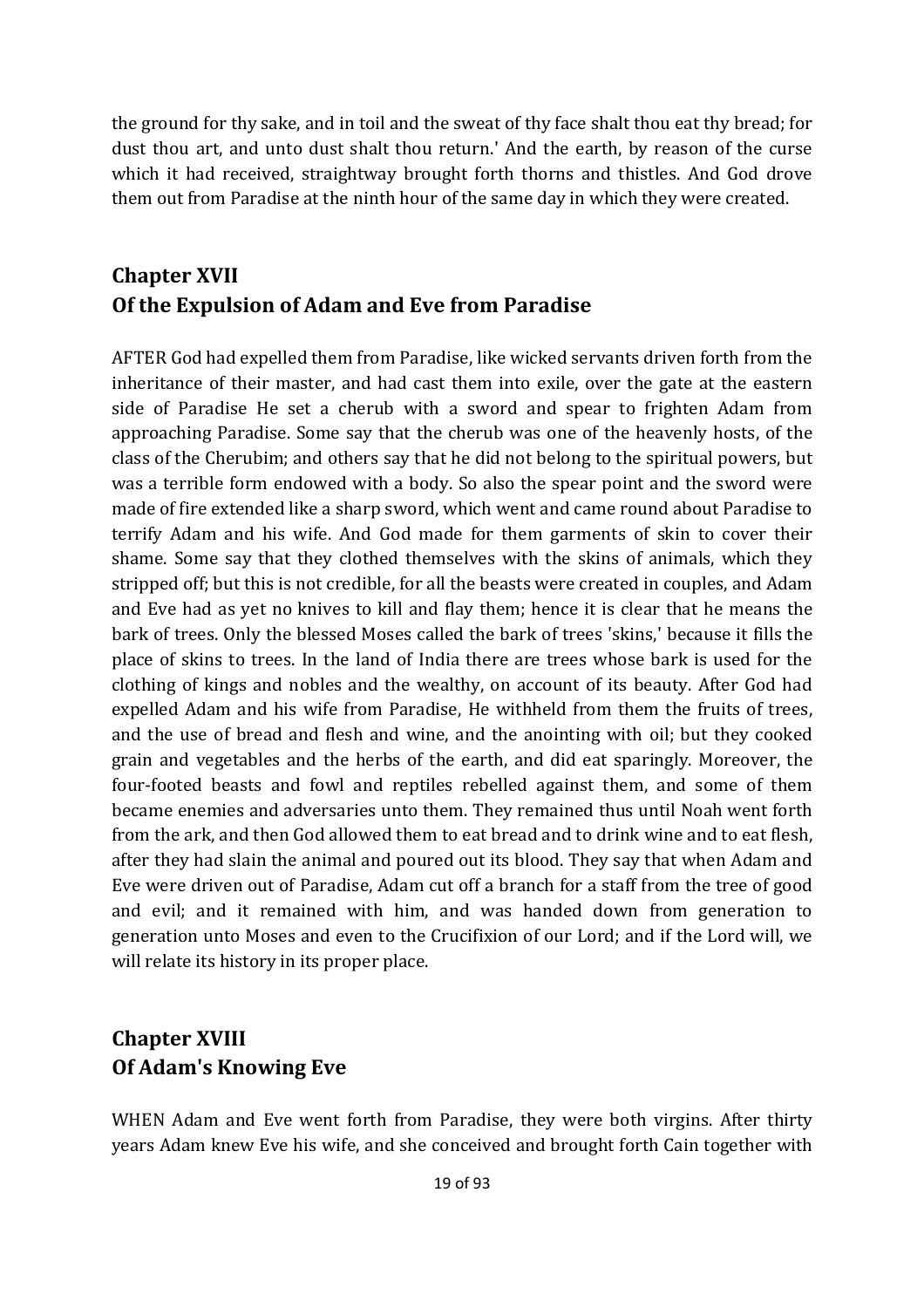his sister Kelêmath at one birth. And after thirty years Eve conceived and brought forth Abel and Lebôdâ his sister at one birth. And when they arrived at the age for marriage, Adam wished and intended to give Abel's sister to Cain and Cain's sister to Abel; but Cain desired his own sister more than Abel's. Both (i.e. Kelêmath and Lebôdâ) were his sisters, but because of their birth at one time I have called them thus. Now Cain's sister was exceedingly beautiful. The two brothers made an offering to God because of this matter. Abel, because he was a shepherd, offered up of the fat firstlings of his flock in great love, with a pure heart and a sincere mind. Cain, because he was a husbandman, made an offering of some of the refuse of the fruits of his husbandry with reluctance. He made an offering of ears of wheat that were smitten by blight; but some say of straw only. And the divine fire came down from heaven and consumed the offering of Abel, and it was accepted; while the offering of Cain was rejected. And Cain was angry with God, and envied his brother; and he persuaded his brother to come out into the plain, and slew him. Some say that he smashed his head with stones, and killed him; and others say that Satan appeared to him in the form of wild beasts that fight with one another and slay each other. At any rate, he killed him, whether this way or that way. Then God said to Cain, 'Where is Abel thy brother?' Cain said, 'Am I forsooth my brother's keeper?' God said, 'Behold, the sound of the cry of thy brother Abel's blood has come unto me;' and God cursed Cain, and made him a wanderer and a fugitive all the days of his life. From the day in which the blood of Abel was shed upon the ground, it did not again receive the blood of any animal until Noah came forth from the ark. Adam and Eve mourned for Abel one hundred years. In the two hundred and thirtieth year, Seth, the beautiful, was born in the likeness of Adam; and Adam and Eve were consoled by him, Cain and his descendants went down and dwelt in the plain, while Adam and his children, that is the sons of Seth, dwelt upon the top of the Mount of Eden, And the sons of Seth went down and saw the beauty of the daughters of Cain, and lay with them; and the earth was corrupted and polluted with lasciviousness; and Adam and Eve heard of it and mourned. Now Adam lived nine hundred and thirty years. Some say that in the days of Seth the knowledge of books went forth in the earth; but the Church does not accept this. When Seth was two hundred and fifty years old, he begat Enos; and Seth lived nine hundred and thirteen years, and he died. Enos was two hundred and ninety years old when he begat Cainan; and Enos first called upon the name of the Lord. Some say that he first composed books upon the course of the stars and the signs of the Zodiac. Enos lived nine hundred and five years. Cainan was a hundred and forty years old when he begat Mahalaleel; and he lived nine hundred and ten years. Mahalaleel was one hundred and sixty-five years old when he begat Jared; and he lived eight hundred and ninety-five years. Jared was one hundred and sixty-two years old when he begat Enoch; and he lived nine hundred and sixty-two years. Enoch was one hundred and sixty-five years old when he begat Methuselah; and when he was three hundred and sixty-five years old, God removed him to the generation of life, that is to Paradise. Methuselah was one hundred and eighty-seven years old when he begat Lamech; and he lived nine hundred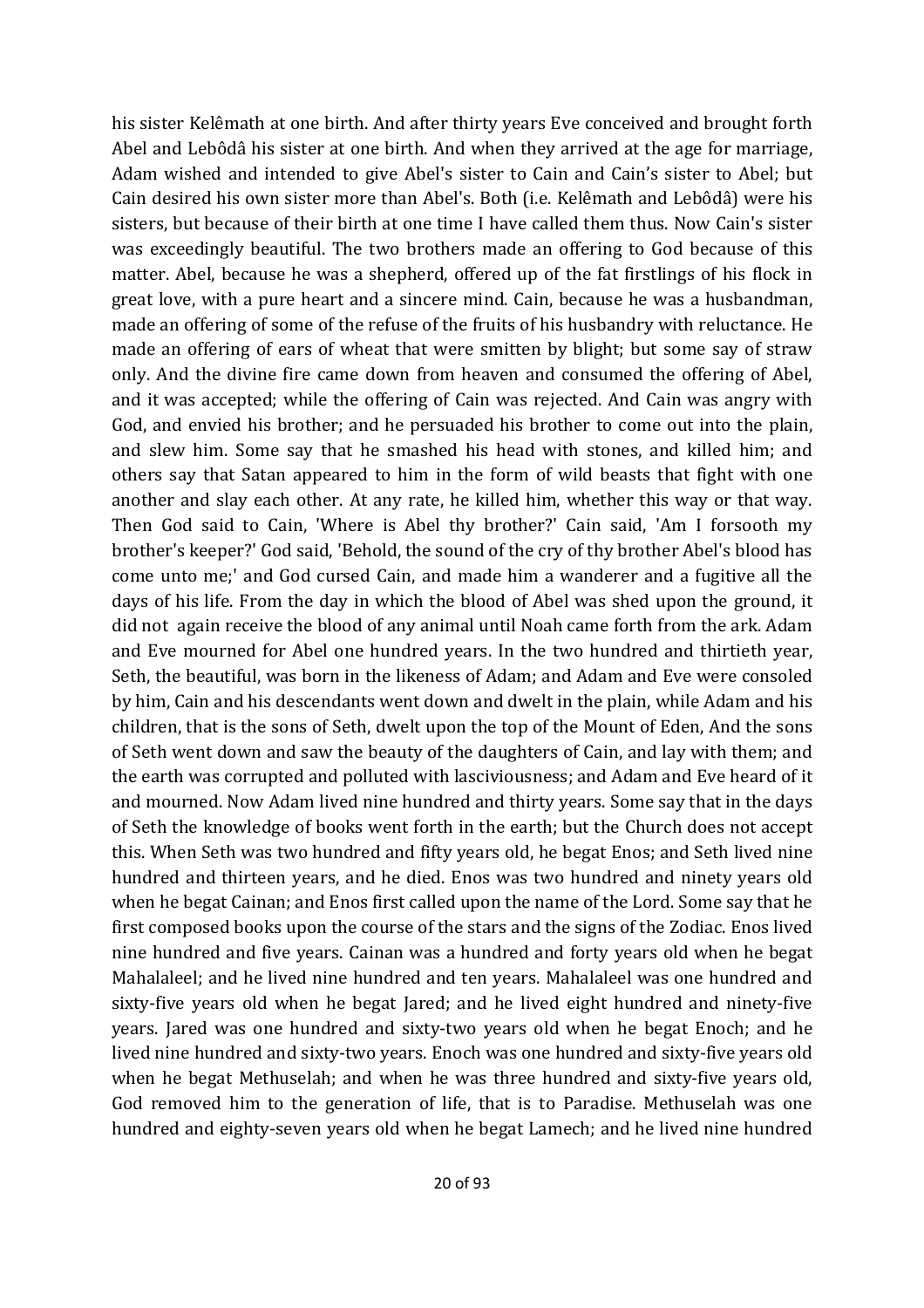and sixty-nine years. Lamech was a hundred and eighty-two years old when he begat Noah; and he lived seven hundred and seventy-seven years.

# **Chapter XIX Of the Invention of the Instruments for Working in Iron**

SOME say that Cainan and Tubal-Cain, who were of the family of Cain, were the first who invented the three tools of the art of working in iron, the anvil, hammer and tongs. The art of working in iron is the mother and begetter of all arts; as the head is to the body, so is it to all other crafts. And as all the limbs of the body cease to perform their functions if the head is taken away from it, so also all other arts would cease if the art of working in iron were to come to an end. In the days of Tubal and Tubal-Cain, the sons of Lamech the blind, Satan entered and dwelt in them, and they constructed all kinds of musical instruments, harps and pipes. Some say that spirits used to go into the reeds and disturb them, and that the sound from them was like the sound of singing and pipes; and men constructed all kinds of musical instruments. Now this blind Lamech was a hunter, and could shoot straight with a bow; his son used to take him by the hand, and guide him to places where there was game, and when he heard the movement of an animal, he shot an arrow at it, and brought it down. One day, when shooting an arrow at an animal, he smote Cain the murderer, the son of Adam, and slew him.

## **Chapter XX Of Noah and the Flood**

WHEN Noah was five hundred years old, he took a wife from the daughters of Seth; and there were born to him three sons, Shem, Ham and Japhet. And God saw Noah's uprightness and integrity, while all men were corrupted and polluted by lasciviousness; and He determined to remove the human race from this broad earth, and made this known to the blessed Noah, and commanded him to make an ark for the saving of himself, his sons, and the rest of the animals. Noah constructed this ark during the space of one hundred years, and he made it in three stories, all with boards and projecting ledges. Each board was a cubit long and a span broad. The length of the ark was three hundred cubits, its width fifty cubits, and its height thirty cubits. Noah made it of box wood, though some say of teak wood; and he pitched it within and without. At the end of the six hundredth year, God commanded Noah, with his wife, his sons and his daughters-in-law--eight souls--to go into the ark, and to take in with him seven couples of every clean animal and fowl, and one couple of every unclean animal, a male and a female. And he took bread and water in with him according to his need: not an abundant supply, lest they might be annoyed by the smell of the faeces, but they got food just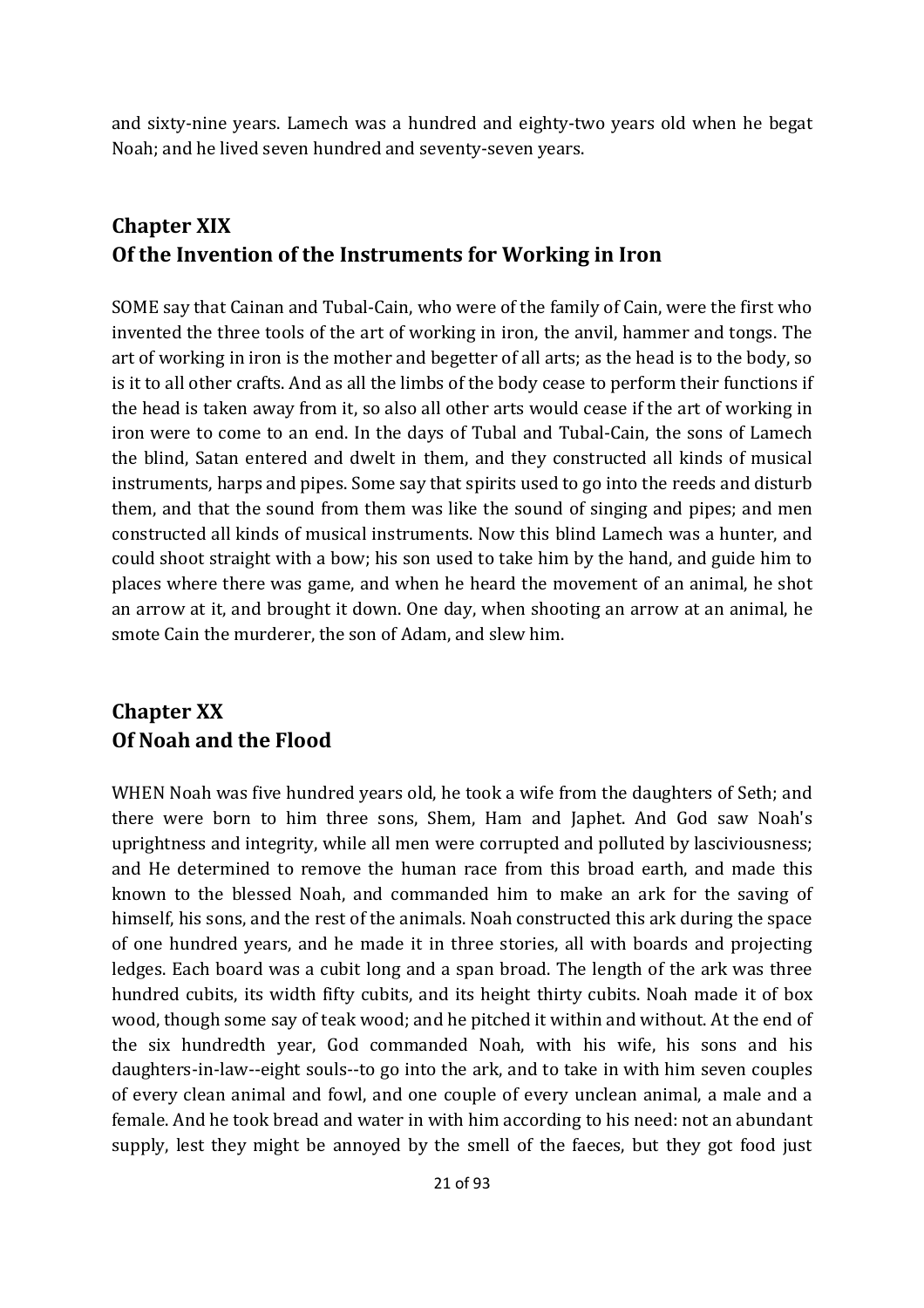sufficient to preserve their lives. God forewarned the blessed Noah of what he was about to do seven days beforehand, in case the people might remember their sins and offer the sacrifice of repentance. But those rebels mocked at him scoffingly, and thrust out their unclean lips at the sound of the saw and the adze. After seven days God commanded Noah to shut the door of the ark, and to plaster it over with bitumen. And the fountains of the deeps were broken up from beneath, and a torrent of rain (fell) from above, for forty days and forty nights, without cessation, until the waters rose fifteen cubits above the highest mountains in the world. And the waters bore up the ark, which travelled over them from east to west and from north to south, and so inscribed the figure of the cross upon the world; and it passed over the ocean, and came to this broad earth. So the rain was stayed, and the winds blew, and the waters remained upon the earth without diminishing one hundred and fifty days, besides those forty days; which, from the time that Noah entered the ark and the flood began until the waters began to diminish, make in all one hundred and ninety days, which are six months and ten days--even until the twentieth day of the latter Teshrî. The waters began to diminish from the latter Teshrî to the tenth month, on the first day of which the tops of the mountains appeared, but until the time when the earth was dry, and the dove found rest for the sole of her foot, was one hundred days. The ark rested upon the top of mount Kardô. In the tenth month, which is Shebât, Noah opened the door of the ark, and sent a raven to bring him news of the earth. And it went and found dead bodies, and it alighted upon them and returned not. For this reason people have made a proverb about Noah's raven. Again he sent forth a dove, but it found not a place whereon to alight, and returned to the ark. After seven days he sent forth another dove, and it returned to him in the evening carrying an olive leaf in its bill; and Noah knew that the waters had subsided. Noah remained in the ark a full year, and he came forth from it and offered up an offering of clean animals; and God accepted his offering and promised him that He would never again bring a flood upon the face of the earth, nor again destroy beasts and men by a flood; and He gave him (as) a token the bow in the clouds, and from that day the bow has appeared in the clouds; and He commanded him to slay and eat the flesh of beasts and birds after he had poured out their blood. The number of people who came forth from the ark was eight souls, and they built the town of Themânôn after the name of the eight souls, and it is to-day the seat of a bishopric in the province of Sûbâ. Noah planted a vineyard, and drank of its wine; and one day when he slumbered, and was sunk in the deep sleep of drunkenness, his nakedness was uncovered within his tent. When Ham his son saw him, he laughed at him and despised him, and told his brethren Shem and Japhet. But Shem and Japhet took a cloak upon their shoulders, and walked backwards with their faces turned away, and threw the cloak over their father and covered him, and then they looked upon him. When Noah awoke and knew what had been done to him by the two sets of his sons, he cursed Canaan the son of Ham and said, 'Thou shalt be a servant to thy brethren;' but he blessed Shem and Japhet. The reason why he cursed Canaan, who was not as yet born nor had sinned, was because Ham had been saved with him in the ark from the waters of the flood, and had with his father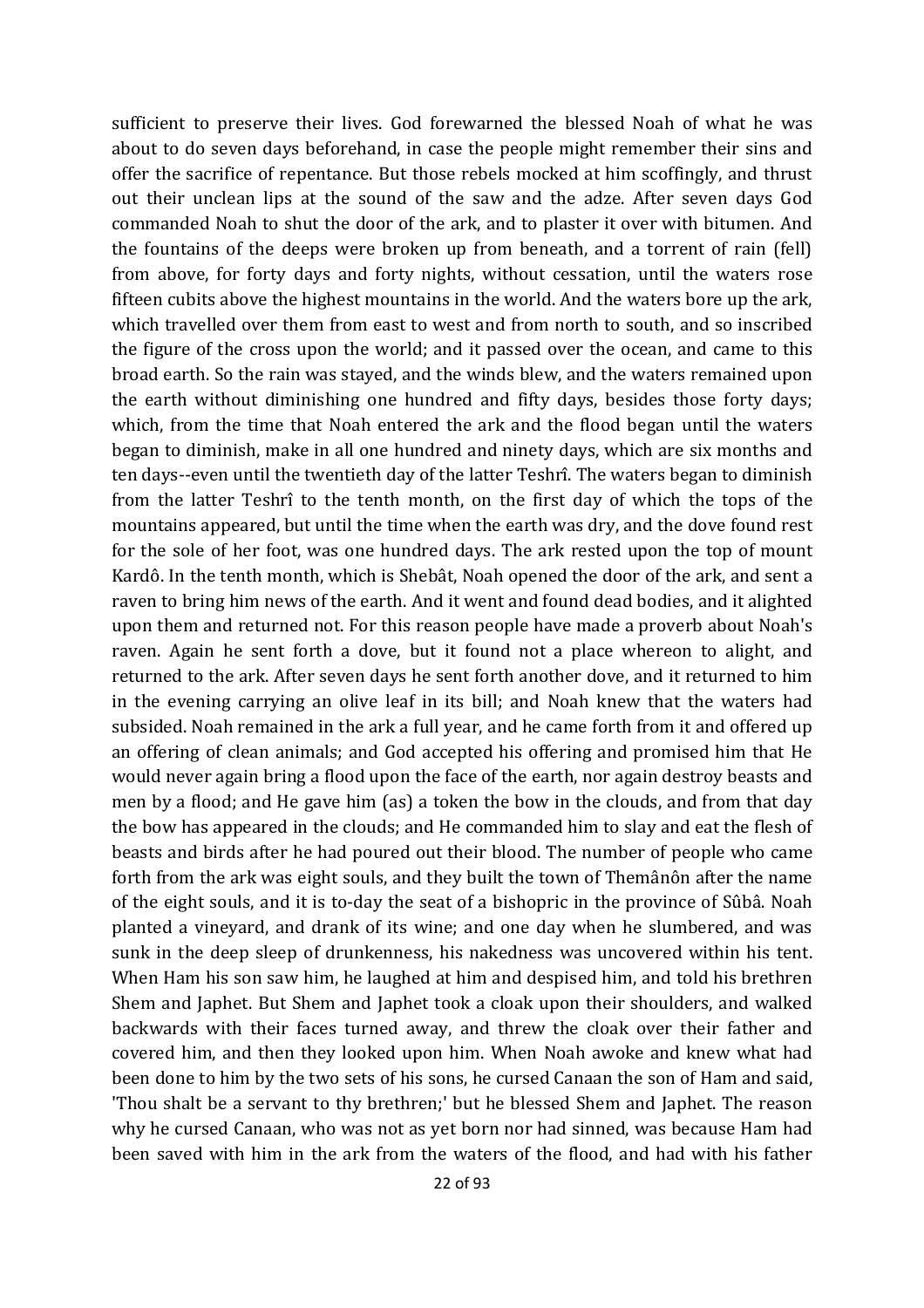received the divine blessing; and also because the arts of sin--I mean music and dancing and all other hateful things--were about to be revived by his posterity, for the art of music proceeded from the seed of Canaan. After the flood a son was born to Noah, and he called his name Jônatôn; and he provided him with gifts and sent him to the fire of the sun, to the east. Noah lived after the flood three hundred and fifty years; the sum of his years was nine hundred and fifty years; and he saw eighteen generations and families before and after it. He died on the fourth day of the week, on the second of Nîsân, at the second hour of the day; his son Shem embalmed him, and his sons buried him, and mourned over him forty days.

#### **Chapter XXI Of Melchizedek**

NEITHER the father nor mother of this Melchizedek were written down in the genealogies; not that he had no natural parents, but that they were not written down. The greater number of the doctors say that he was of the seed of Canaan, whom Noah cursed. In the book of Chronography, however, (the author) affirms and says that he was of the seed of Shem the son of Noah. Shem begat Arphaxar, Arphaxar begat Cainan, and Cainan begat Shâlâh and Mâlâh, Shâlâh was written down in the genealogies; but Mâlâh was not, because his affairs were not sufficiently important to be written down in the genealogies. When Noah died, he commanded Shem concerning the bones of Adam, for they were with them in the ark, and were removed from the land of Eden to this earth. Then Shem entered the ark, and sealed it with his father's seal, and said to his brethren, 'My father commanded me to go and see the sources of the rivers and the seas and the structure of the earth, and to return.' And he said to Mâlâh the father of Melchizedek, and to Yôzâdâk his mother, 'Give me your son that he may be with me, and behold, my wife and my children are with you.' Melchizedek's parents said to him, 'My lord, take thy servant; and may the angel of peace be with thee, and protect thee from wild beasts and desolation of the earth.' Shem went by night into the ark, and took Adam's coffin; and he sealed up the ark, saying to his brethren, 'My father commanded me that no one should go into it.' And he journeyed by night with the angel before him, and Melchizedek with him, until they came and stood upon the spot where our Lord was crucified. When they had laid the coffin down there, the earth was rent in the form of a cross, and swallowed up the coffin, and was again sealed up and returned to its former condition. Shem laid his hand upon Melchizedek's head, and blessed him, and delivered to him the priesthood, and commanded him to dwell there until the end of his life. And he said to him, 'Thou shalt not drink wine nor any intoxicating liquor, neither shall a razor pass over thy head; thou shalt not offer up to God an offering of beasts, but only fine flour and olive oil and wine; thou shalt not build a house for thyself; and may the God of thy fathers be with thee.' And Shem returned to his brethren, and Melchizedek's parents said to him, 'Where is our son?' Shem said, 'He died while he was with me on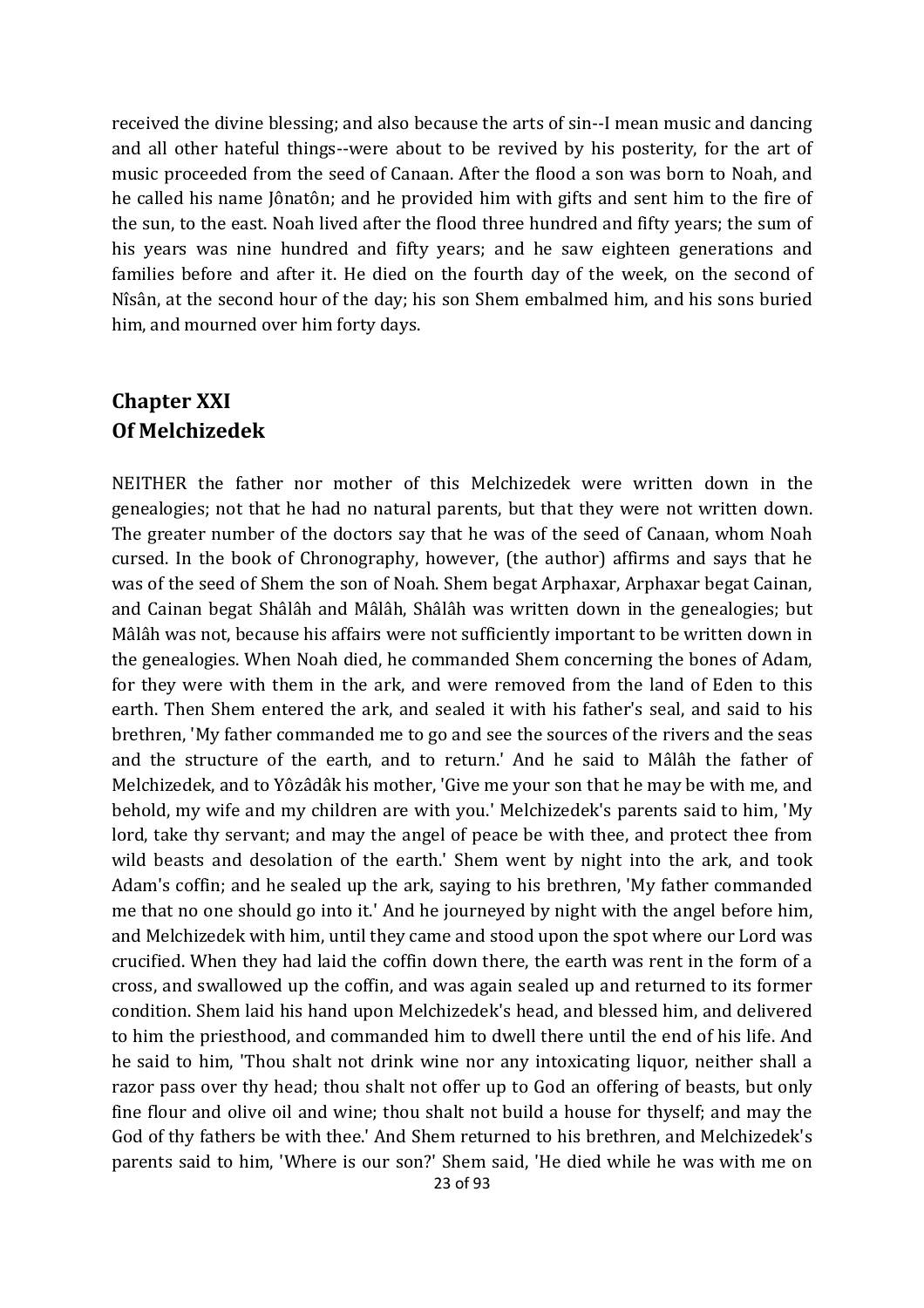the way, and I buried him;' and they mourned for him a month of days; but Melchizedek dwelt in that place until he died. When he was old, the kings of the earth heard his fame, and eleven of them gathered together and came to see him; and they entreated him to go with them, but he would not be persuaded. And when he did not conform to their wishes, they built a city for him there, and he called it Jerusalem; and the kings said to one another, 'This is the king of all the earth, and the father of nations.' When Abraham came back from the battle of the kings and the nations, he passed by the mount of Jerusalem; and Melchizedek came forth to meet him, and Abraham made obeisance to Melchizedek, and gave him tithes of all that he had with him. And Melchizedek embraced him and blessed him, and gave him bread and wine from that which he was wont to offer up as an offering.

## **Chapter XXII Of the Generations of Noah**

#### **The children of Shem**

The people of Shem are twenty and seven families. Elam, from whom sprang the Elamites; Asshur, from whom sprang the Assyrians (Âthôrâyê); Arphaxar, from whom sprang the Persians; and Lud (Lôd) and Aram, from whom sprang the Arameans, the Damascenes, and the Harranites. Now the father of all the children of Eber was Arphaxar. Shâlâh begat Eber (Abâr), and to Eber were born two sons; the name of the one of whom was Peleg (Pâlâg), because in his days the earth was divided. From this it is known that the Syriac language remained with Eber, because, when the languages were confounded and the earth was divided, he was born, and was called Peleg by the Syriac word which existed in his time. After Peleg, Joktân (Yaktân) was born, from whom sprang the thirteen nations who dwelt beside one another and kept the Syriac language. And their dwelling was from Menashshê (or Manshâ) of mount Sepharvaïm, by the side of the land of Canaan, and towards the east, beginning at Aram and Damascus, and coming to Baishân [Maishân ?] and Elam, and their border (was) Assyria, and the east, and Persia to the south, and the Great Sea. Now the Hebrew has Maishân instead of Menashshê (or Manshâ), in the verse, 'The children of Joktân dwelt from Maishân to Sepharvaïm.'

#### **The children of Ham**

The people of Ham are thirty and six families, besides the Philistines and Cappadocians. Cush, from whom sprang the Cushites; Misraim, from whom sprang the Misrâyê (or Egyptians); Phut (or Pôt), from whom sprang the Pôtâyê; Canaan, from whom sprang the Canaanites; the seven kings whom Joshua the son of Nun destroyed; the children of `Ôbâr, Shebâ and Havîlâ, from whom sprang the Indians, the Amorites, the Samrâyê, the Metrâyê, and all the dwellers of the south. And of Cush was born Nimrod, who was the first king after the flood. The beginning of his kingdom was Babel (Babylon), which he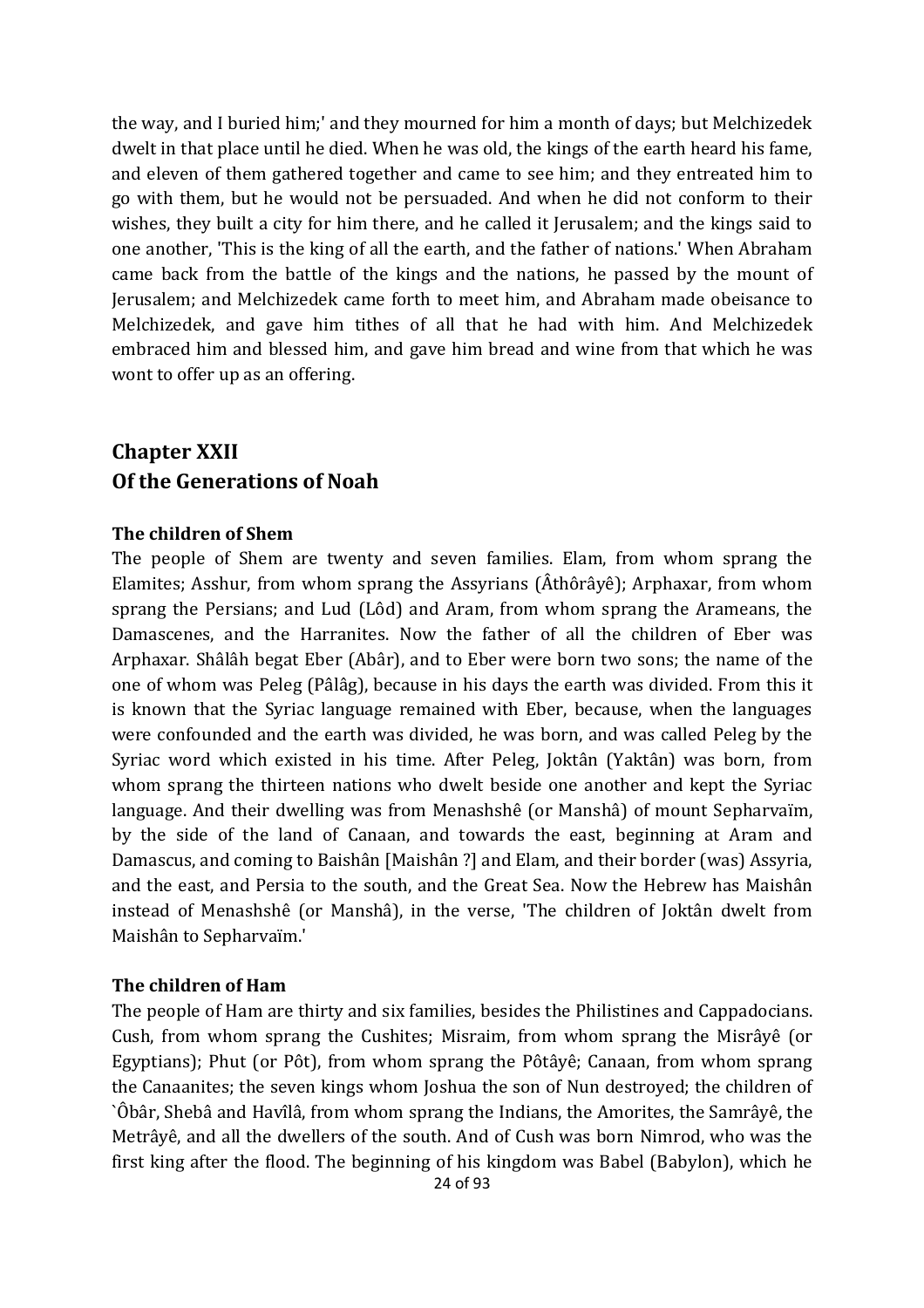built, and in which he reigned; and then, after the division of tongues, he built the following cities: Ârâch (Erech), which is Orhâi (Edessa), Âchâr (Accad), which is Nisîbis, and Calyâ (Calneh), which is Ctesiphon. The land of Babel he called the land of Shinar. because in it were the languages confounded, for 'Shinar' in the Hebrew language is interpreted 'division.' From that land the Assyrian went forth and built Nineveh and the town of Rehôbôth, which is the town of Arbêl (Irbil). It is said that Belus, the son of Nimrod, was the first to depart from Babel and to come to Assyria; and after Belus, his son Ninus built Nineveh, and called it after his name, and Arbêl and Câlâh, which is Hetrê (Hatrâ), and Resen, which is Rêsh-`ainâ (Râs`ain). Misraim begat Ludim, from whom sprang the Lôdâyê; La`bîm, from whom sprang the Lûbâyê; Lahbîm, from whom sprang the Tebtâyê; Yaphtuhîm, Pathrusîm, and Casluhîm, from whom went forth the Philistines, the Gedrâyê (Gadarenes), and the people of Sodom. Canaan begat Sidon his firstborn, from whom sprang the Sôrâyê (Tyrians) and Sidonians, ten nations who dwelt by the side of Israel, from the sea (i.e. the Mediterranean) to the Euphrates; the Kîshâyê, the Kenrâyê (or Kîrâyê), and the Akdemônâyê (or Kadmônâyê), who were between the children of Esau and Amnâ of Ireth. The children of Lot are children of Ham.

#### **The children of Japhet**

The people of Japhet are fifteen families. Gomer, from whom sprang the Gêôthâyê (Gôthâyê, Goths ?); Magog, from whom sprang the Galatians; Mâdâi, from whom sprang the Medes; Javan, from whom sprang the Yaunâyê (Greeks); Tûbîl (Tubal), from whom sprang the Baithônâyê (Bithynians); Meshech, from whom sprang the Mûsâyê (Mysians); Tîras, from whom sprang the Tharnekâyê (or Thrêkâyê, Thracians), the Anshklâyê (or Asklâyê), and the Achshklâyê. The children of Gomer: Ashkenaz, from whom sprang the Armenians; Danphar, from whom sprang the Cappadocians; Togarmah, from whom sprang the Asâyê (Asians) and the Îsaurâyê (Isaurians). The sons of Javan: Elisha, that is Halles (Hellas); Tarshîsh, Cilicia, Cyprus, Kâthîm (Kittîm), Doranim, and the Macedonians; and from these they were divided among the islands of the nations. These are the families of the children of Noah, and from them were the nations divided on the earth after the flood; they are seventy and two families, and according to the families, so are the languages.

## **Chapter XXIII Of the Succession of Generations from the Flood Until Now**

SHEM was a hundred years old, and begat Arphaxar two years after the flood; the sum of his years was six hundred. Arphaxar was a hundred and thirty-five years old, and begat Kainan. Kainan was a hundred and thirty-nine years old, and begat Shâlâh: the sum of his years was four hundred and thirty-eight. Shâlâh was a hundred and thirty years old, and begat Eber; the sum of his years was four hundred and thirty-three. Eber was a hundred and thirty-four years old, and begat Peleg; the sum of his years was four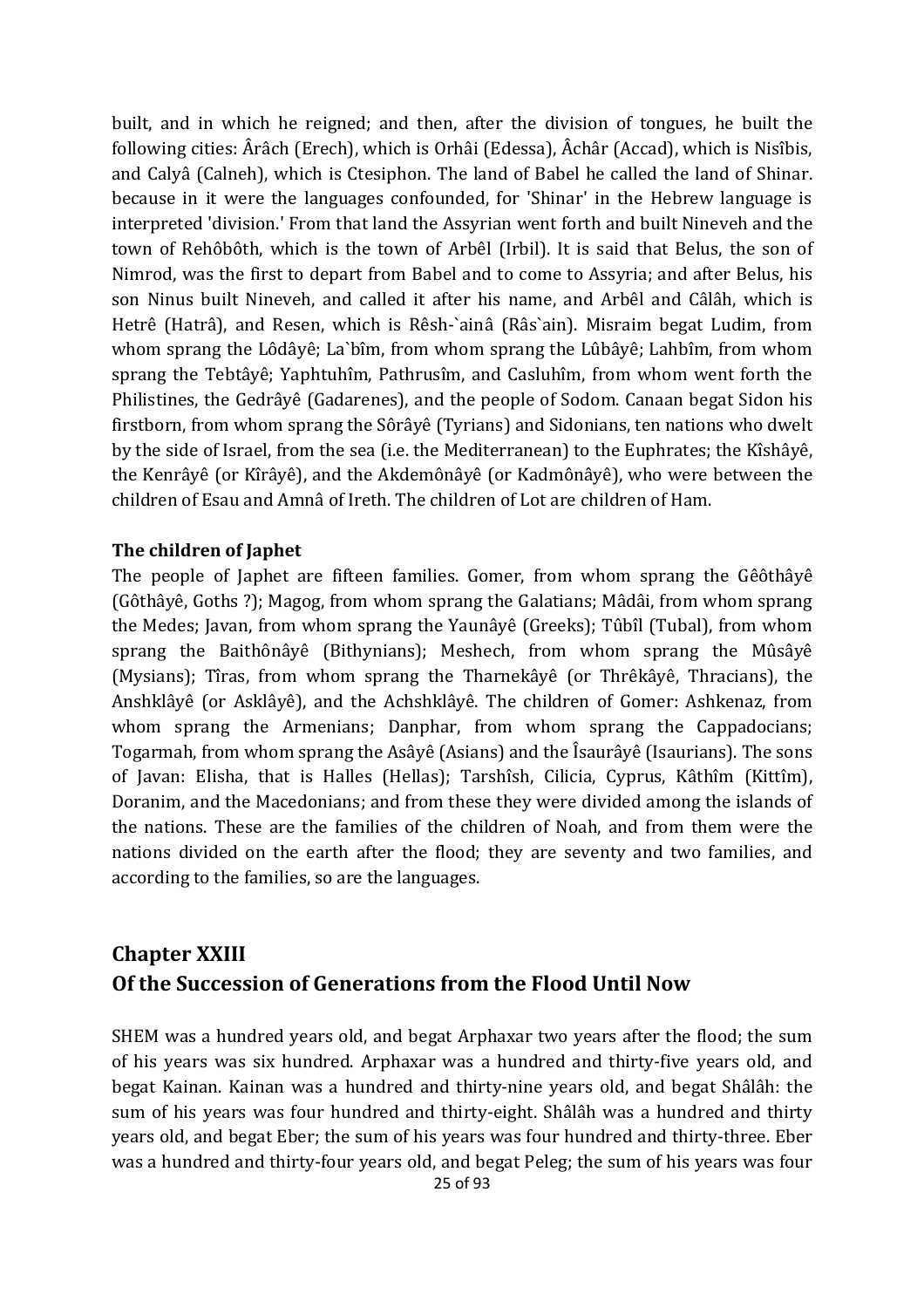hundred and sixty-four. Peleg was a hundred and thirty years old, and begat Reu; the sum of his years was a hundred and thirty-nine. In the days of Reu the languages were divided into seventy and two; up to this time there was only one language, which was the parent of them all, namely, Aramean, that is Syriac. Reu was a hundred and thirtytwo years old, and begat Serug; the sum of his years was a hundred and thirty-nine. Serug was a hundred and thirty years old, and begat Nahor; the sum of his years was a hundred and thirty years. In the days of Serug men worshipped idols and graven images. Nahor was seventy and nine years old, and begat Terah; the sum of his years was one hundred and forty-eight. In the days of Nahor magic began in the world. And God opened the storehouse of the winds and whirlwinds, and they uprooted the idols and graven images, and they collected them together and buried them under the earth, and they reared over them these mounds that are in the world. This was called 'the Wind Flood.' Terah was seventy years old, and begat Abraham; the sum of his years was one hundred and five years. So it is two thousand two hundred and forty-two years from Adam to the flood; and one thousand and eighty-one years from the flood to the birth of Abraham; and from Adam to Abraham it is three thousand three hundred and thirteen years. And know, my brother readers, that there is a great difference between the computation of Ptolemy and that of the Hebrews and the Samaritans; for the Jews take away one hundred years from the beginning of the years of each (patriarch), and they add them to the end of the years of each of them, that they may disturb the reckoning and lead men astray and falsify the coming of Christ, and may say, 'The Messiah is to come at the end of the world, and in the last times;' and behold, according to their account, He came in the fourth millennium, for so it comes out by their reckoning.

### **Chapter XXIV Of the Building of the Tower and the Division of Tongues**

WHEN Reu was born in the days of Peleg, the sons of Noah, Shem, Ham, and Japhet, together with Arphaxar and their children, were gathered together in Shinar. And they took counsel together, saying, 'Come, let us build for ourselves a high tower, the top of which shall be in the heavens, lest a flood come again upon us, and destroy us from off the face of the earth.' And they began to make bricks and to build, until (the tower) was reared a great height from the ground. Then they determined to build seventy-two other towers around it, and to set up a chief over each tower to govern those who were under his authority. God saw the weariness of their oppression and the hardness of their toil, and in His mercy had compassion upon them; for the higher they went, the more severe became their labour, and their pain went on increasing, by reason of the violence of the winds and storms and the heat of the luminaries and the necessity of carrying up everything they needed. And God said, 'Come, let us go down and divide the tongues there.' The expression 'Come, let us,' resembles 'Come, let us make man in our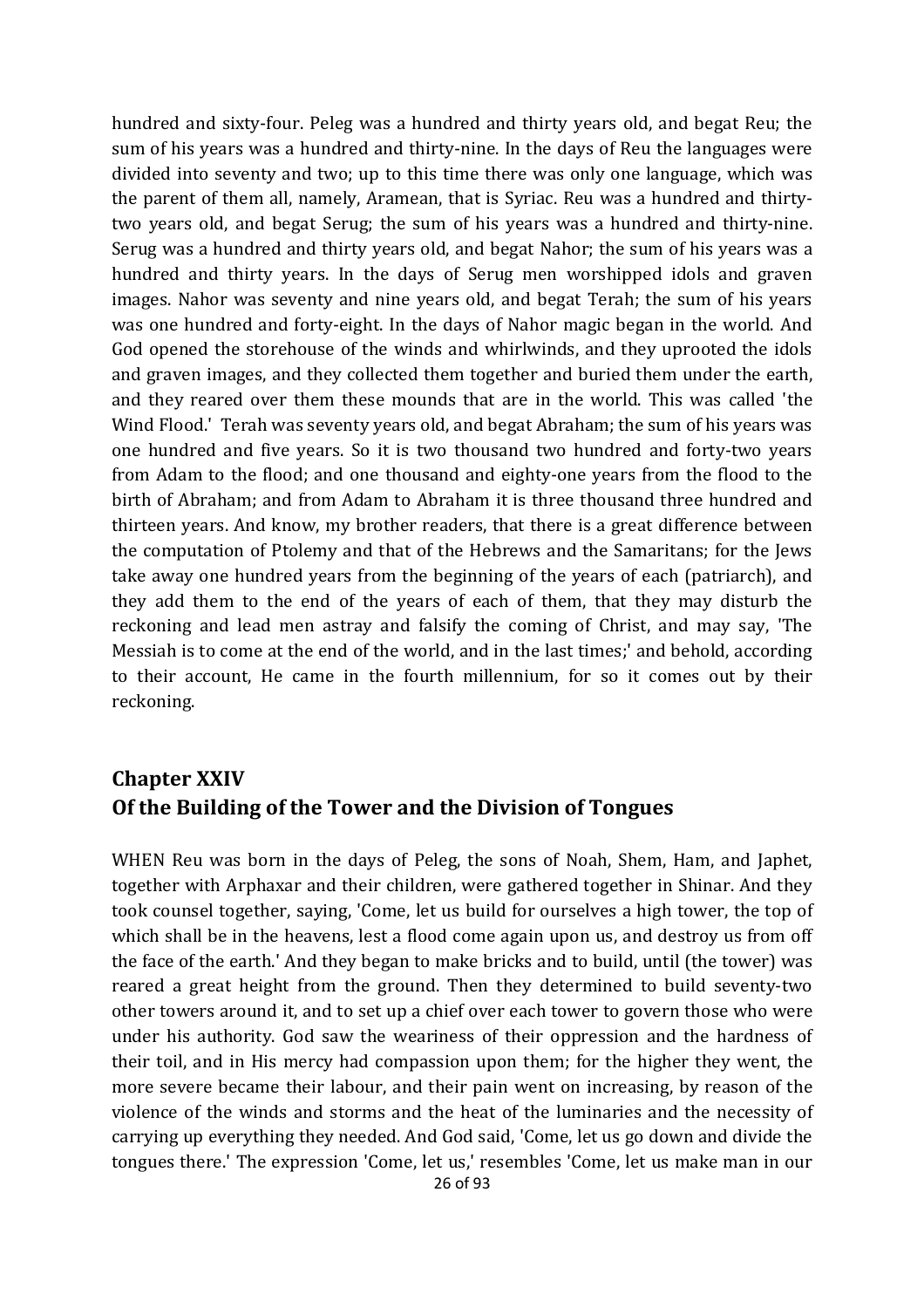image and in our likeness,' and refers to the persons of the adorable Trinity. While they were tormenting themselves with that vain labour, their language was suddenly confounded so as to become seventy-two languages, and they understood not each other's speech, and were scattered throughout the whole world, and built cities, every man with his fellow who spoke the same language. From Adam to the building of the tower, there was only one language, and that was Syriac. Some have said that it was Hebrew; but the Hebrews were not called by this name until after Abraham had crossed the river Euphrates and dwelt in Harrân; and from his crossing they were called Hebrews. It was grievous to Peleg that the tongues were confounded (or, that God had confounded the tongues of mankind) in his days, and he died; and his sons Serug and Nahor buried him in the town of Pâlgîn, which he built after his name.

## **Chapter XXV Of Abraham**

TERAH the father of Abraham took two wives; the one called Yônâ, by whom he begat Abraham; the other called Shelmath, by whom he begat Sarah. Mâr Theodore says that Sarah was the daughter of Abraham's uncle, and puts the uncle in the place of the father. When Abraham was seventy-five years old, God commanded him to cross the river Euphrates and to dwell in Harrân. And he took Sarah his wife and Lot his nephew, and crossed the river Euphrates and dwelt in Harrân. In his eighty-sixth year his son Ishmael was born to him of Hagar the Egyptian woman, the handmaid of Sarah, whom Pharaoh the king gave to her when he restored her to Abraham; and God was revealed to him under the oak of Mamre. Abraham was a hundred years old when Isaac, the son of promise, was born to him; and on the eighth day he circumcised himself, his son, and every one born in his house. When God commanded Abraham to offer up Isaac upon the altar, He sent him for sacrifice to the special place where, according to the tradition of those worthy of belief, our Lord was crucified. After the death of Sarah, Abraham took to wife Kentôrah (Keturah), the daughter of Yaktân, the king of the Turks. When Isaac was forty years old, Eliezer the Damascene, the servant of Abraham, went down to the town of Arâch (Erech), and betrothed Raphkâ (Rebecca), the daughter of Bethuel the Aramean, to Isaac his lord's son. And Abraham died at the age of one hundred and seventy-five years, and was laid by the side of Sarah his wife in the 'double cave,' which he bought from Ephron the Hittite; When Isaac was sixty years old, there were born unto him twin sons, Jacob and Esau: At that time Arbêl was built; some say that the king who built it was called Arbôl. In Isaac's sixty-sixth year Jericho was built. Esau begat Reuel; Reuel begat Zerah; Zerah begat Jobab, that is Job.

## **Chapter XXVI**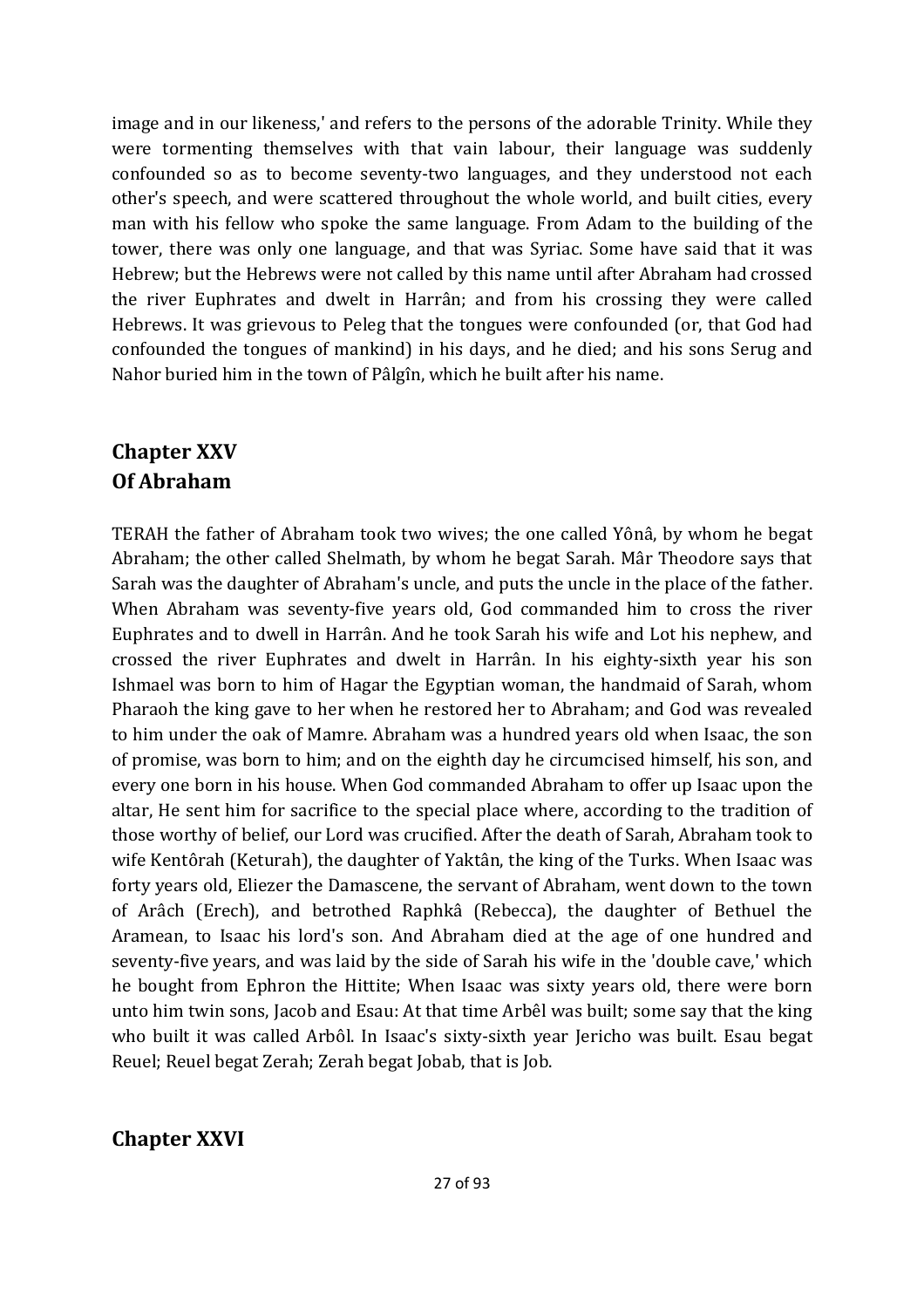## **Of the Temptation of Job**

THERE was a man in the land of Uz whose name was Job. And he was a perfect, righteous and God-fearing man; and there were born unto him seven sons and three daughters. The number of his possessions was seven thousand sheep, three thousand camels, five hundred yoke of oxen, five hundred she-asses, and a very large train of servants. This man was the greatest of all the children of the east. His children used to go and make a feast; and the day came that his sons and his daughters were eating and drinking in the house of their eldest brother. There came a messenger to Job and said to him:

The oxen were drawing the ploughs, and the she-asses were feeding by their side, when robbers fell upon them and carried them off, and the young men were slain by the sword; and I alone have escaped to tell thee.

While he was yet speaking, there came another and said to him:

The fire of God fell from heaven and consumed the sheep and the shepherds, and burnt them up; and I alone have escaped to tell thee.

While he was yet speaking, there came another and said to him:

The Chaldeans divided themselves into three bands and fell upon the camels and carried them off, and slew the young men; and I alone have escaped to tell thee.

While he was yet speaking, there came another and said to him:

Thy sons and thy daughters were eating and drinking in the house of their eldest brother, when there came a mighty wind and beat upon the corners of the house, and it fell upon the young people and they are dead; and I alone have escaped to tell thee.

Then Job stood up and rent his garment, and shaved his head; and he fell upon the ground and prostrated himself, saying:

Naked came I out of my mother's womb, and naked shall I return: the Lord gave, and the Lord hath taken away; blessed be the name of the Lord.

In all this did Job sin not, neither did he blaspheme God. And Satan smote Job with a grievous sore from the sole of his foot to his head (lit. brain); and Job took a potsherd to scrape himself with, and sat upon ashes. His wife says to him, 'Dost thou still hold fast by thy integrity? curse God and die.' Job says to her, 'Thou speakest as one of the foolish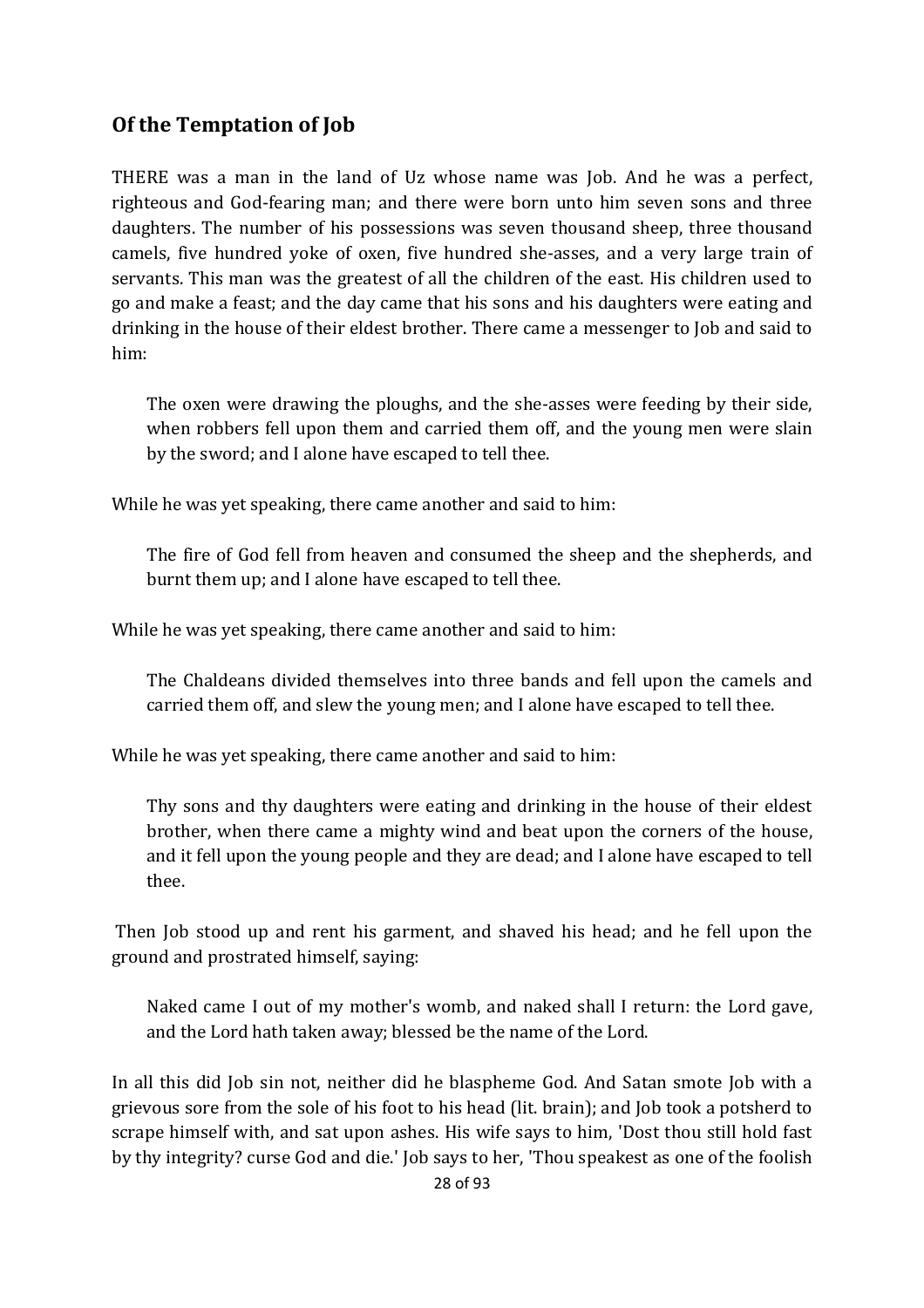women speaketh: we have received the good things of God; shall we not receive His evil things?' In all this did Job sin not, neither did he blaspheme God with his lips. Job's three friends heard of this evil which had come upon him, and they came to him, every man from his own land, to comfort him; and their names were these: Eliphaz the Temanite, Bildad the Shuhite, and Zophar the Naamathite. When they were come, they lifted up their eyes from afar off, and they did not know him. And they lifted up their voice and wept, and each man rent his garment, and they strewed dust upon their heads towards heaven; and they sat with him upon the ground seven days and seven nights, and none spake a word, for they saw that his blow was very sore. And when he held fast by his God, He blessed him, and gave him seven sons and three daughters; and there were not found in the whole land women more beautiful than Job's daughters, and their names were Jemima, Keren-happuch, and Kezia. And God gave him fourteen thousand sheep, six thousand camels and a thousand yoke of oxen; and Job lived one hundred and forty years after his temptation, and died in peace.

## **Chapter XXVII Of the Blessings of Isaac**

JACOB was seventy-seven years old when his father Isaac blessed him; and he stole the blessings and birthright from his brother Esau, and fled from before his brother to Harrân. On the first night Jacob saw a ladder reaching from earth to heaven, with angels ascending and descending, and the Power of God upon the top thereof. And he woke and said, 'This is the house of the Lord.' He took the stone that was under his head, and set it up for an altar; and he vowed a vow to God. Now the ladder was a type of Christ's crucifixion; the angels that were ascending and descending were a type of the angels who announced the glad tidings to the shepherds on the day of our Saviour's birth. The Power of God which was upon the top of the ladder was (a type of) the manifestation of God the Word in pure flesh of the formation of Adam. The place in which the vision appeared was a type of the church; the stone under his head, which he set up for an altar, was a type of the altar; and the oil which he poured out upon it was like the holy oil wherewith they anoint the altar.

And Jacob went to Laban the Aramean, his mother's brother, and served before him as a shepherd for fourteen years. And he took his two daughters to wife; Leah with her handmaid Zilpah, and Rachel with her handmaid Bilhah. Now he loved Rachel more than Leah, because she was the younger and was fair in aspect, while Leah had watery eyes. There were born to Jacob by Leah six sons: Rûbîl (Reuben), which is interpreted 'Great is God' (now Jacob was eighty-four years old at that time); Simeon, which is interpreted 'the Obedient;' Levi, that is 'the Perfect;' Judah, that is 'Praise;' Issachar, that is 'Hope is near;' and Zebulun, that is 'Gift' or 'Dwelling-place.' Two sons were born to him by Rachel: Joseph, that is 'Addition;' and Benjamin, that is 'Consolation.' By Zilpah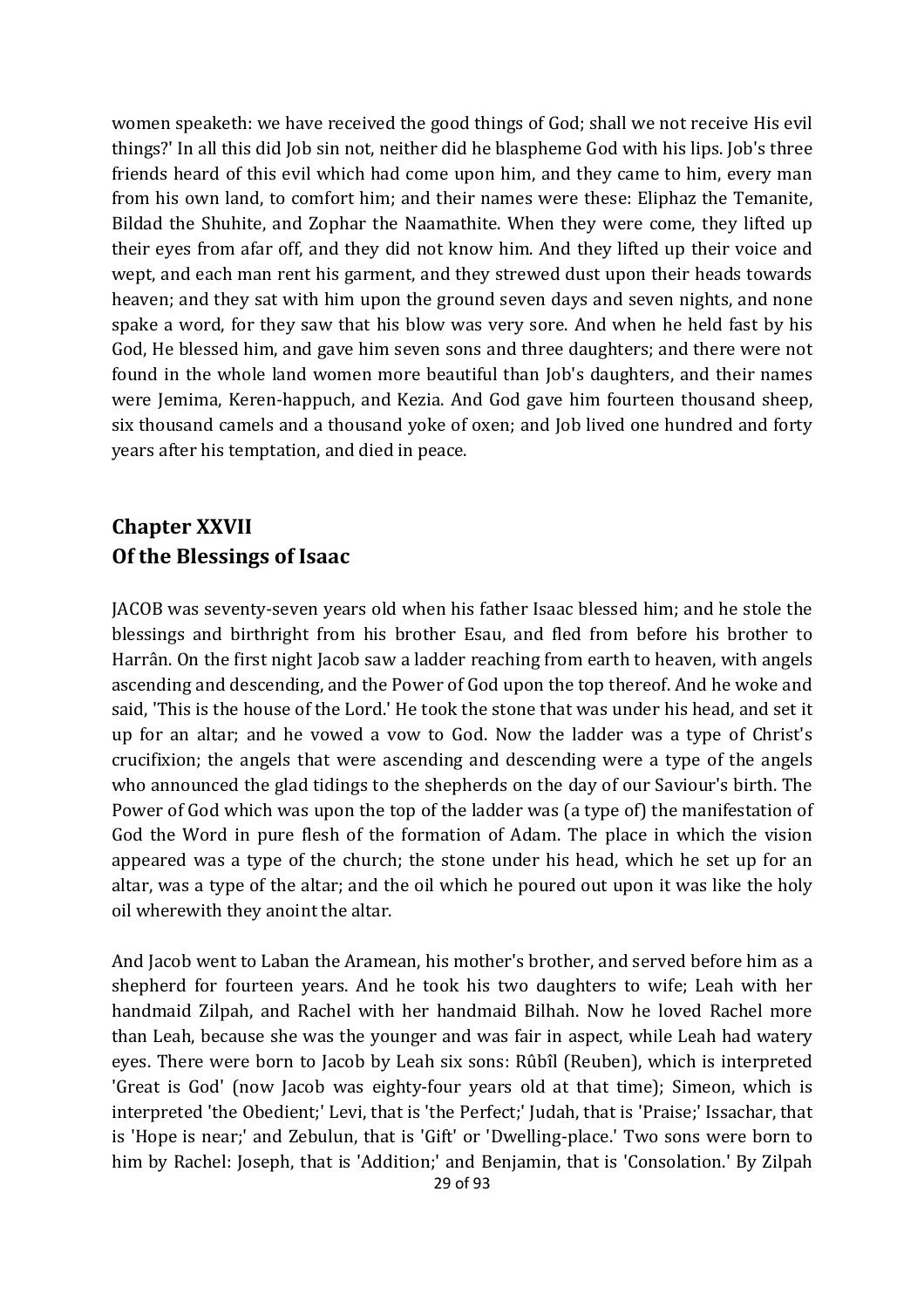two sons were born to him: Gad, that is 'Luck;' and Asher, that is 'Praise.' By Bilhah two sons were born to him: Dan, that is 'Judgment;' and Naphtali, that is 'Heartener;' and one daughter, whose name was Dina. After twenty years Jacob returned to Isaac; and Isaac lived one hundred and eighty years. Twenty-three years after Jacob went up to his father, Joseph was sold by his brethren to the Midianites for twenty dînârs. When Isaac died, Jacob was one hundred and twenty years old.

#### **Chapter XXVIII Of Joseph**

AFTER Jacob's sons had been born to him by Leah, then Joseph and Benjamin were born to him (by Rachel); and he loved Joseph more than all his children, because he was the child of (his) old age, and because of his beauty and purity, and his being left motherless. He made him a garment with long sleeves, and his brethren envied him. And he dreamed dreams twice, and their hatred increased, and they kept anger in their hearts against him. They sold him to the Midianites, who carried him to Egypt, and sold him to Potiphar, the chief of the guards; and Potiphar delivered his house and servants into his hands; but because of the wantonness of Potiphar's wife, he was bound and kept in prison for two years. When the chief cup-bearer and the chief baker dreamed dreams in one night, and Joseph interpreted them, his words actually came to pass. After Joseph had remained in bondage two years, Pharaoh the king of Egypt saw two dreams in one night; and he was troubled and disturbed, and the sorcerers and enchanters and wise men were unable to interpret his dreams. Then one of those who had been imprisoned with Joseph remembered (him), and they told Pharaoh; and Joseph interpreted his dreams, and Pharaoh made him king over Egypt. And Joseph gathered together and collected the corn of the seven prosperous years, and saved it for the seven years of famine. When the household of Jacob lacked bread, Jacob sent his sons to Egypt to buy corn, and they met Joseph, and he recognised them, but they did not know him. After he had tortured them twice by his harsh words, he at last revealed himself to them, and shewed himself to his brethren. And he sent and brought his father Jacob and all his family--seventy-five souls in number, and they came down and dwelt in the land of Egypt two hundred and thirty years. Concerning that which God spake to Abraham, 'Thy seed shall be a sojourner in a strange land four hundred and thirty years;' they were under subjection in their thoughts from the time that God spake to Abraham until they went forth from Egypt. Jacob died in Egypt, and he commanded that he should be buried with his fathers; and they carried him and buried him by the side of his fathers in the land of Palestine. After Joseph died, another king arose, who knew not Joseph, and he oppressed the children of Israel with heavy labour in clay; at that time Moses was born in Egypt. Since many have written the history of the blessed Joseph at great length, and the blessed Mâr Ephraim has written his history in twelve discourses, concerning everything which happened to him from his childhood to his death, as well as another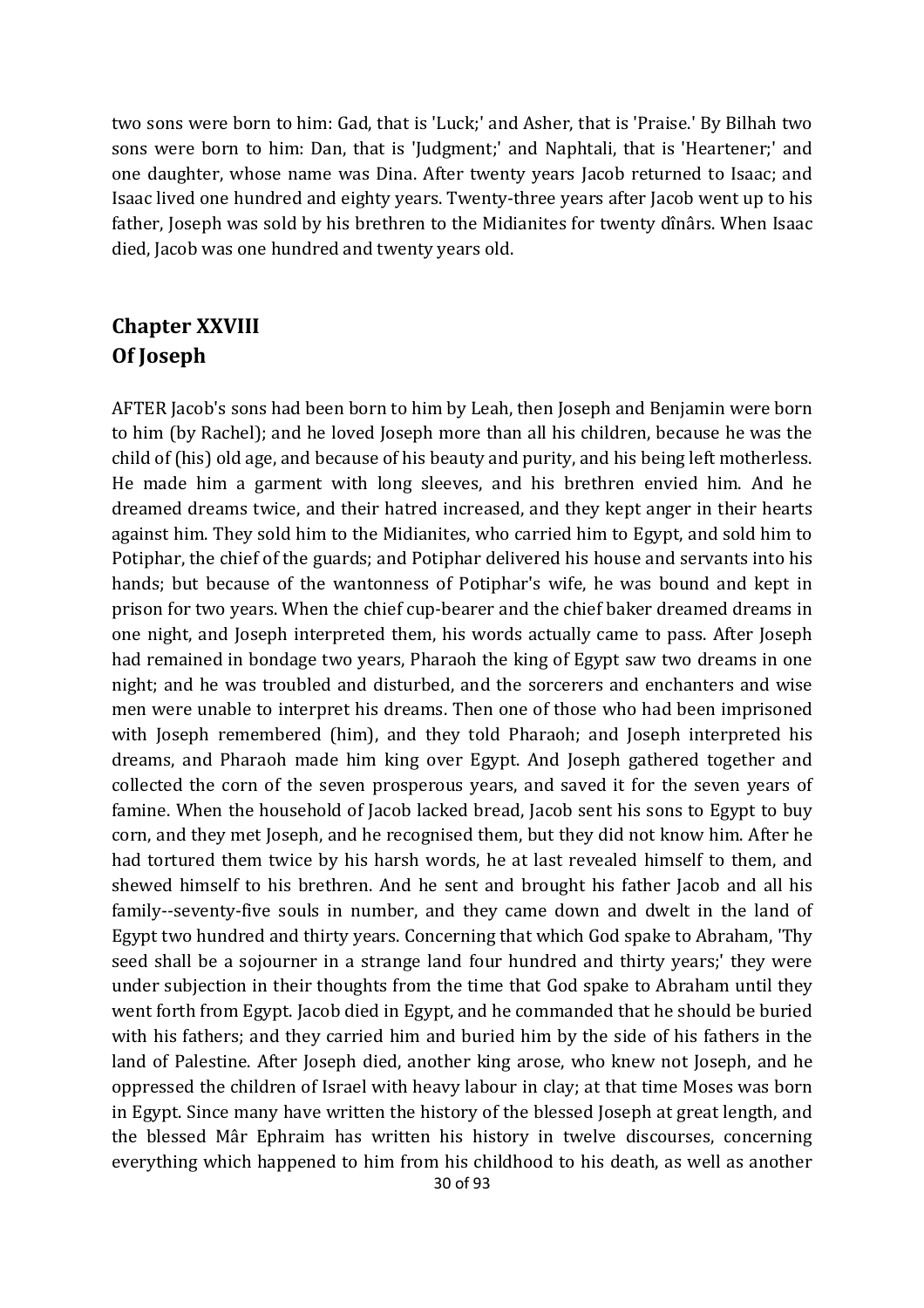discourse upon the carrying up of his bones (to Palestine), we refrain from writing a long account of him, that we may not depart from the plan which we laid down in making this collection.

#### **Chapter XXIX Of Moses and the Children of Israel**

AFTER Joseph was dead, and another king had arisen who knew not the Israelitish people, the people increased and became strong in Egypt. And Pharaoh was afraid of them, and laid a burden upon them, and oppressed them with hard work in clay, and demanded a tale of bricks from them without giving them straw. At that time Moses the son of Amram, the son of Kohath, the son of Levi, was born. Levi was forty-six years old when he begat Kohath; Kohath was sixty-three years old when he begat Amram; and Amram was seventy years old when he begat Moses. When Moses was born, Pharaoh the king commanded to throw the new-born children of the Israelites into the river. Moses was beautiful in appearance, and he was called Pantîl and Amlâkyâ; and the Egyptians used to call him the Shakwîthâ of the daughter of Pharaoh. The name of Moses' mother was Yokâbâr (Jochebed). When the command of the king went forth for the drowning of the infants, she made a little ark covered with pitch, and laid the child in it; and she carried it and placed it in a shallow part of the waters of the river Nile (that is Gîhôn); and she sat down opposite (that is, at a distance), to see what would be the end of the child. And Shîpôr, the daughter of Pharaoh, came to bathe in the river--some say that she was called Tharmesîs--and she saw the ark and commanded it to be fetched. When she opened it, and saw that the appearance of the child was beautiful and his complexion comely, she said, 'Verily this child is one of the Hebrews' children;' and she took him, and reared him up as her son. She sought a Hebrew nurse, and the mother of the child Moses came, and became a nurse to him; and he was reared in the house of Pharaoh until he was forty years old. One day he saw Pethkôm the Egyptian, one of the servants of Pharaoh, quarrelling with an Israelite and reviling him. Moses looked this way and that way, and saw no man; and zeal entered into him, and he slew the Egyptian and buried him in the sand. Two days after, he saw two Hebrews quarrelling with one another. And he said to them, 'Ye are brethren; why quarrel ye with one another?' And one of them thrust him away from him, saying, 'Dost thou peradventure seek to kill me as thou didst the Egyptian yesterday?' Then Moses feared lest Pharaoh should perceive (this) and slay him; and he fled to Midian, and sat by the well there. Now Reuel the Midianite had seven daughters, who used to come to that well and water their father's flocks; and the shepherds came and drove them away; and Moses arose and delivered them, and watered their flocks. When they went to their father, he said to them, 'Ye have come quickly to-day.' They said to him, 'An Egyptian rescued us from the hands of the shepherds, and watered the flocks also.' He said to them, 'Why did ye not bring him? Go quickly and call him hither to eat bread with us.' When Moses came to the house of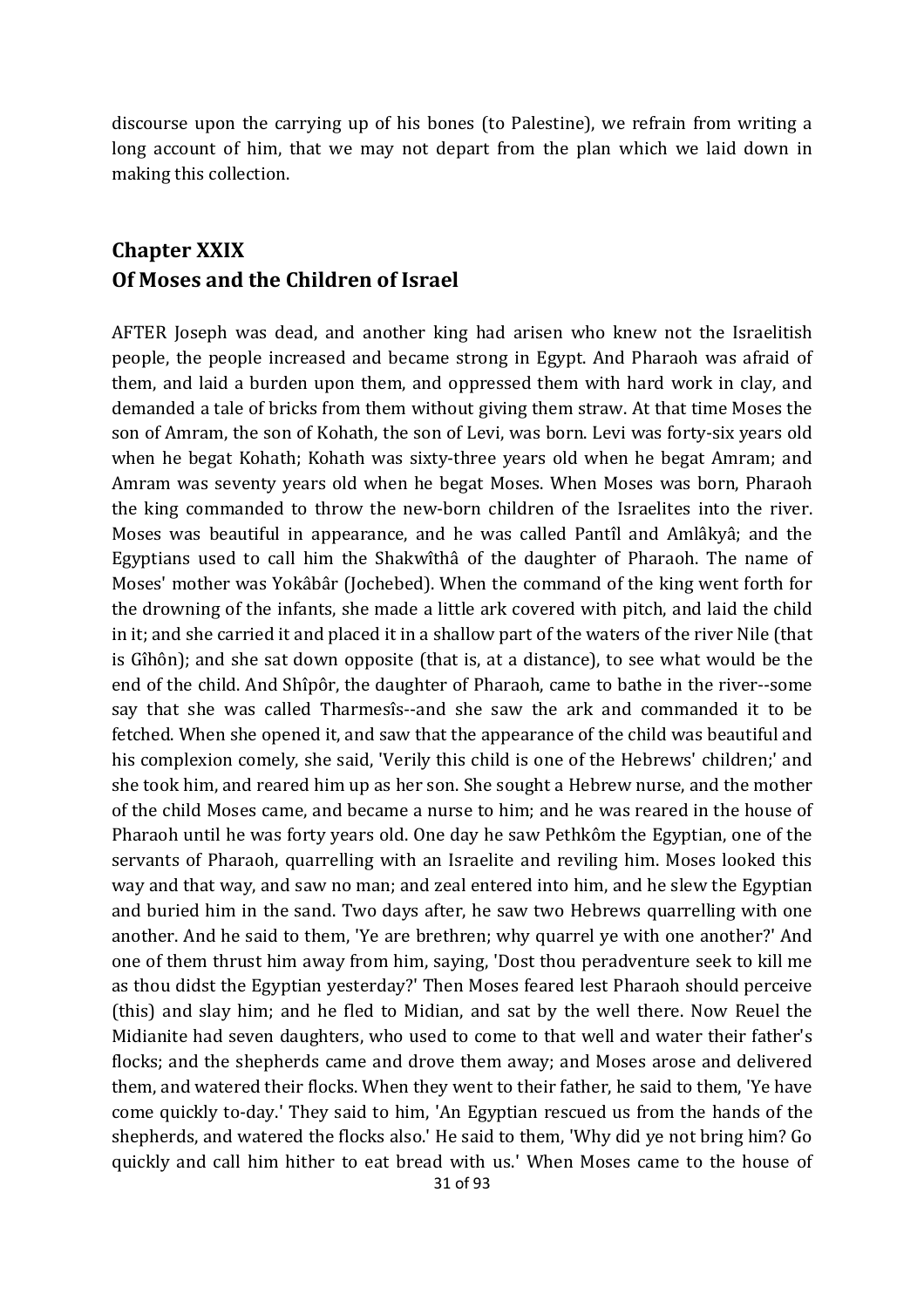Reuel and dwelt with him, Reuel loved him and gave him his daughter Zipporah the Cushite to wife. And he said to him, 'Go into the house, and take a shepherd's crook, and go feed thy flocks.' When Moses went into the house to take the rod, it drew near to him by divine agency; and he took it and went forth to feed his father-in-law's flocks.

#### **Chapter XXX The History of Moses' Rod**

WHEN Adam and Eve went forth from Paradise, Adam, as if knowing that he was never to return to his place, cut off a branch from the tree of good and evil--which is the figtree--and took it with him and went forth; and it served him as a staff all the days of his life. After the death of Adam, his son Seth took it, for there were no weapons as yet at that time. This rod was passed on from hand to hand unto Noah, and from Noah to Shem; and it was handed down from Shem to Abraham as a blessed thing from the Paradise of God. With this rod Abraham broke the images and graven idols which his father made, and therefore God said to him, 'Get thee out of thy father's house,' etc. It was in his hand in every country as far as Egypt, and from Egypt to Palestine. Afterwards Isaac took it, and (it was handed down) from Isaac to Jacob; with it he fed the flocks of Laban the Aramean in Paddan Aram. After Jacob Judah his fourth son took it; and this is the rod which Judah gave to Tamar his daughter-in-law, with his signet ring and his napkin, as the hire for what he had done. From him (it came) to Pharez. At that time there were wars everywhere, and an angel took the rod, and laid it in the Cave of Treasures in the mount of Moab, until Midian was built. There was in Midian a man, upright and righteous before God, whose name was Yathrô (Jethro). When he was feeding his flock on the mountain, he found the cave and took the rod by divine agency; and with it he fed his sheep until his old age. When he gave his daughter to Moses, he said to him, 'Go in, my son, take the rod, and go forth to thy flock.' When Moses had set his foot upon the threshold of the door, an angel moved the rod, and it came out of its own free will towards Moses. And Moses took the rod, and it was with him until God spake with him on Mount Sinai. When God said to him, 'Cast the rod upon the ground,' he did so, and it became a great serpent; and the Lord said, 'Take it,' and he did so, and it became a rod as at first. This is the rod which God gave him for a help and a deliverance; that it might be a wonder, and that with it he might deliver Israel from the oppression of the Egyptians. By the will of the living God this rod became a serpent in Egypt. By it God spake to Moses; and it swallowed up the rod of Pôsdî the sorceress of the Egyptians. With it Moses smote the sea of Sôph in its length and breadth, and the depths congealed in the heart of the sea. It was in Moses' hands in the wilderness of Ashîmôn, and with it he smote the stony rock, and the waters flowed forth. Then God gave serpents power over the children of Israel to destroy them, because they had angered Him at the waters of strife. And Moses prayed before the Lord, and God said to him, 'Make thee a brazen serpent, and lift it up with the rod, and let the children of Israel look upon it and be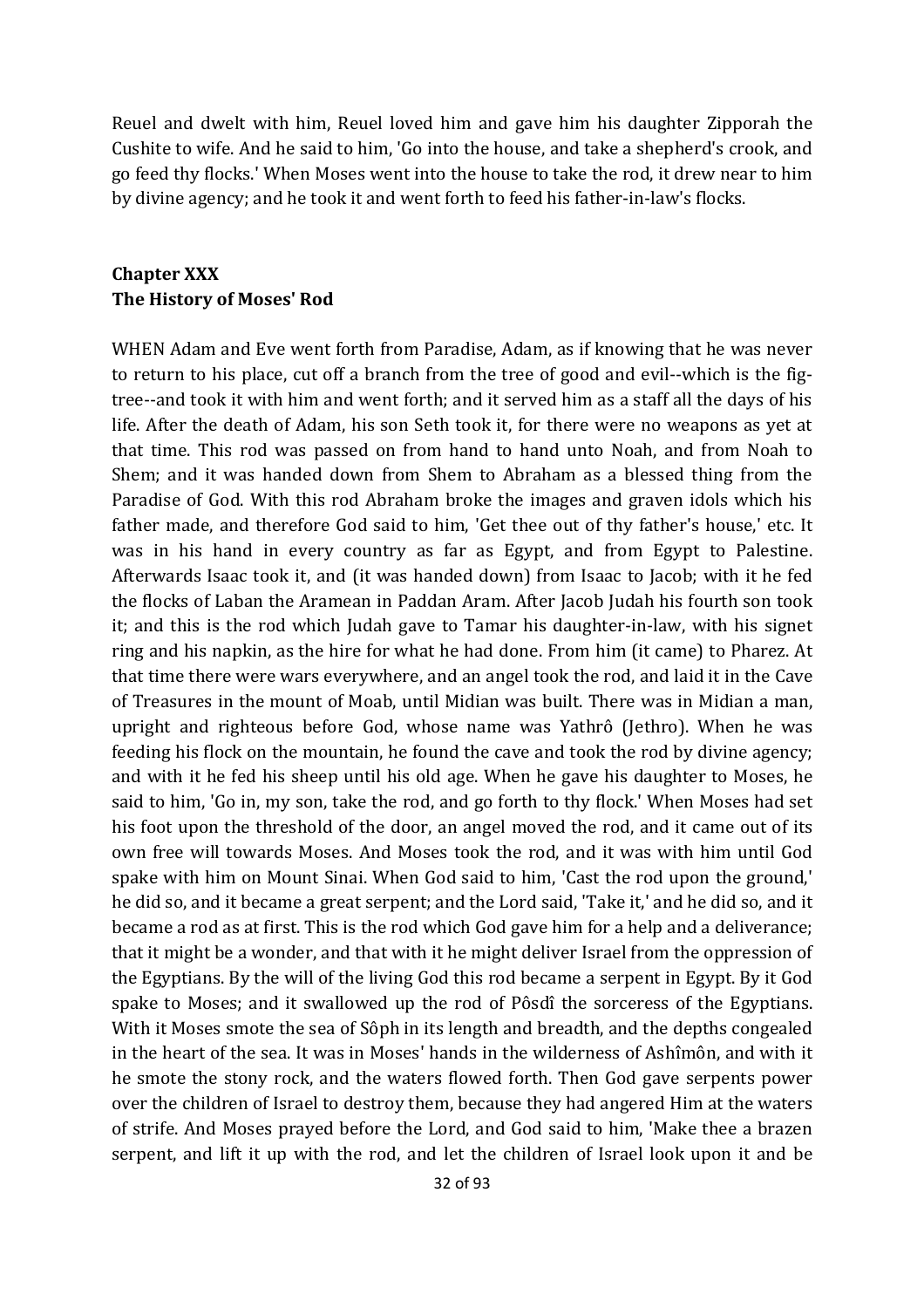healed.' Moses did as the Lord had commanded him, and he placed the brazen serpent in the sight of all the children of Israel in the wilderness; and they looked upon it and were healed. After all the children of Israel were dead, save Joshua the son of Nun and Caleb the son of Yôphannâ (Jephunneh), they went into the promised land, and took the rod with them, on account of the wars with the Philistines and Amalekites. And Phineas hid the rod in the desert, in the dust at the gate of Jerusalem, where it remained until our Lord Christ was born. And He, by the will of His divinity, shewed the rod to Joseph the husband of Mary, and it was in his hand when he fled to Egypt with our Lord and Mary, until he returned to Nazareth. From Joseph his son Jacob, who was surnamed the brother of our Lord, took it; and from Jacob Judas Iscariot, who was a thief, stole it. When the Jews crucified our Lord, they lacked wood for the arms of our Lord; and Judas in his wickedness gave them the rod, which became a judgment and a fall unto them, but an uprising unto many. There were born to Moses two sons; the one called Gershom, which is interpreted 'sojourner;' and the other Eliezer, which is interpreted 'God hath helped me.' Fifty-two years after the birth of Moses, Joshua the son of Nun was born in Egypt. When Moses was eighty years old, God spake with him upon Mount Sinai. And the cry of the children of Israel went up to God by reason of the severity of the oppression of the Egyptians; and God heard their groaning, and remembered His covenants with the fathers, Abraham, Isaac and Jacob, to whom He promised that in their seed should all nations be blessed. One day when Moses was feeding the flock of Jethro his father-in-law, the priest of Midian, he and the sheep went from the wilderness to mount Horeb, the mount of God; and the angel of the Lord appeared to him in a flame of fire in a bush, but the bush was not burnt. Moses said, 'I will turn aside and see this wonderful thing, how it is that the fire blazes in the bush, but the bush is not burnt.' God saw that he turned aside to look, and He called to him from within the bush, and said, 'Moses, Moses.' Moses said, 'Here am I, Lord.' God said to him, 'Approach not hither, for the place upon which thou standest is holy.' And God said to him, 'I am the God of Abraham, the God of Isaac, the God of Jacob;' and Moses covered his face, for he was afraid to look at Him. Some say that when God spake with Moses, Moses stammered through fear. And the Lord said to him:

I have seen the oppression of My people in Egypt, and have heard the voice of their cry, and I am come down to deliver them from the Egyptians, and to carry them up from that land to the land flowing with milk and honey; come, I will send thee to Egypt.

Moses said, 'Who am I, Lord, that I should go to Pharaoh, and bring out those of the house of Israel from Egypt?' God said to him, 'I will be with thee.' Moses said to the Lord, 'If they shall say unto me, What is the Lord's name? what shall I say unto them?' God said: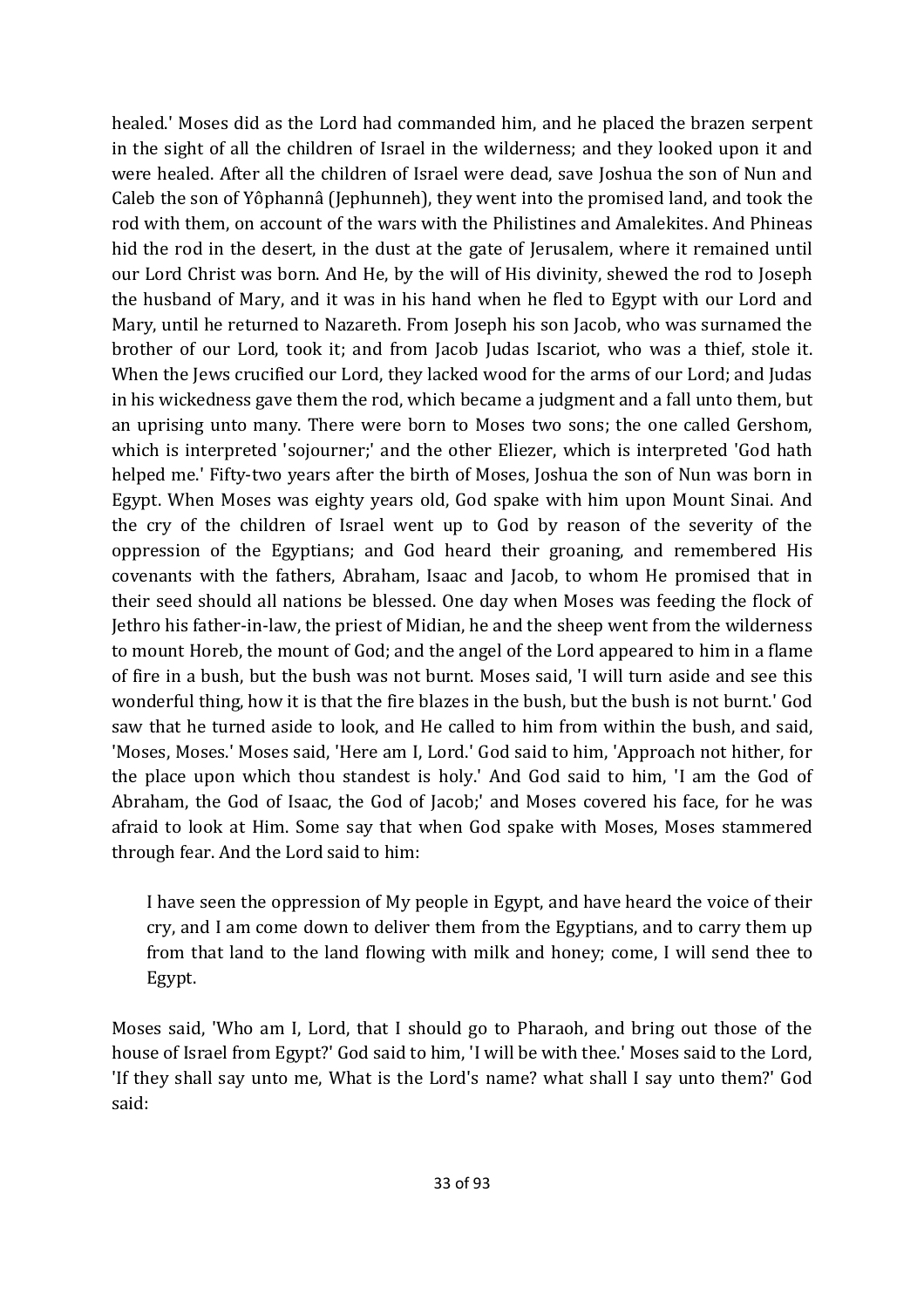'אֲהָיֵה אֱשֶׁר אֶהָיֶה, {Hebrew: Aehøyeh Aasher Aehøyeh} that is, the Being who is the God of your fathers hath sent me to you. This is My name for ever, and this is My memorial to all generations.

God said to Moses, 'Go, tell Pharaoh everything I say to thee.' Moses said to the Lord, 'My tongue is heavy and stammers; how will Pharaoh accept my word?' God said to Moses:

Behold, I have made thee a god to Pharaoh, and thy brother Aaron a prophet before thee; speak thou with Aaron, and Aaron shall speak with Pharaoh, and he shall send away the children of Israel that they may serve Me. And I will harden the heart of Pharaoh, and I will work My wonders in the land of Egypt, and will bring up My people the children of Israel from thence, and the Egyptians shall know that I am God.

And Moses and Aaron did everything that God had commanded them. Moses was eightythree years old when God sent him to Egypt. And God said to him, 'If Pharaoh shall seek a sign from thee, cast thy rod upon the ground, and it shall become a serpent.' Moses and Aaron came to Pharaoh, and threw down Moses' rod, and it became a serpent. The sorcerers of Egypt did the same, but Moses' rod swallowed up those of the sorcerers; and the heart of Pharaoh was hardened, and he did not send away the people. And God wrought ten signs by the hands of Moses: first, turning the waters into blood; second, bringing up frogs upon them; third, domination of the gnats; fourth, noisome creatures of all kinds; fifth, the pestilence among the cattle; sixth, the plague of boils; seventh, the coming of hail-stones; eighth, the creation of locusts; ninth, the descent of darkness; tenth, the death of the firstborn. When God wished to slay the first-born of Egypt, He said to Moses:

This day shall be to you the first of months, that is to say, Nisan and the new year. On the tenth of this month, let every man take a lamb for his house, and a lamb for the house of his father; and if they be too few in number (for a whole lamb), let him and his neighbour who is near him share it. Let the lamb be kept until the fourteenth day of this month, and let all the children of Israel slay it at sunset, and let them sprinkle its blood upon the thresholds of their houses with the sign of the cross. This blood shall be to you a sign of deliverance, and I will see (it) and rejoice in you, and Death the destroyer shall no more have dominion over you.

And Moses and Aaron told the children of Israel all these things. And the Lord commanded them not to go out from their houses until morning; 'for the Lord will pass over the Egyptians to smite their firstborn, and will see the blood upon the thresholds, and will not allow the destroyer to enter their houses.' When it was midnight, the Lord slew the firstborn of the Egyptians, from the firstborn of Pharaoh sitting upon his throne down to the last. And Pharaoh sent to Moses and Aaron, saying, 'Depart from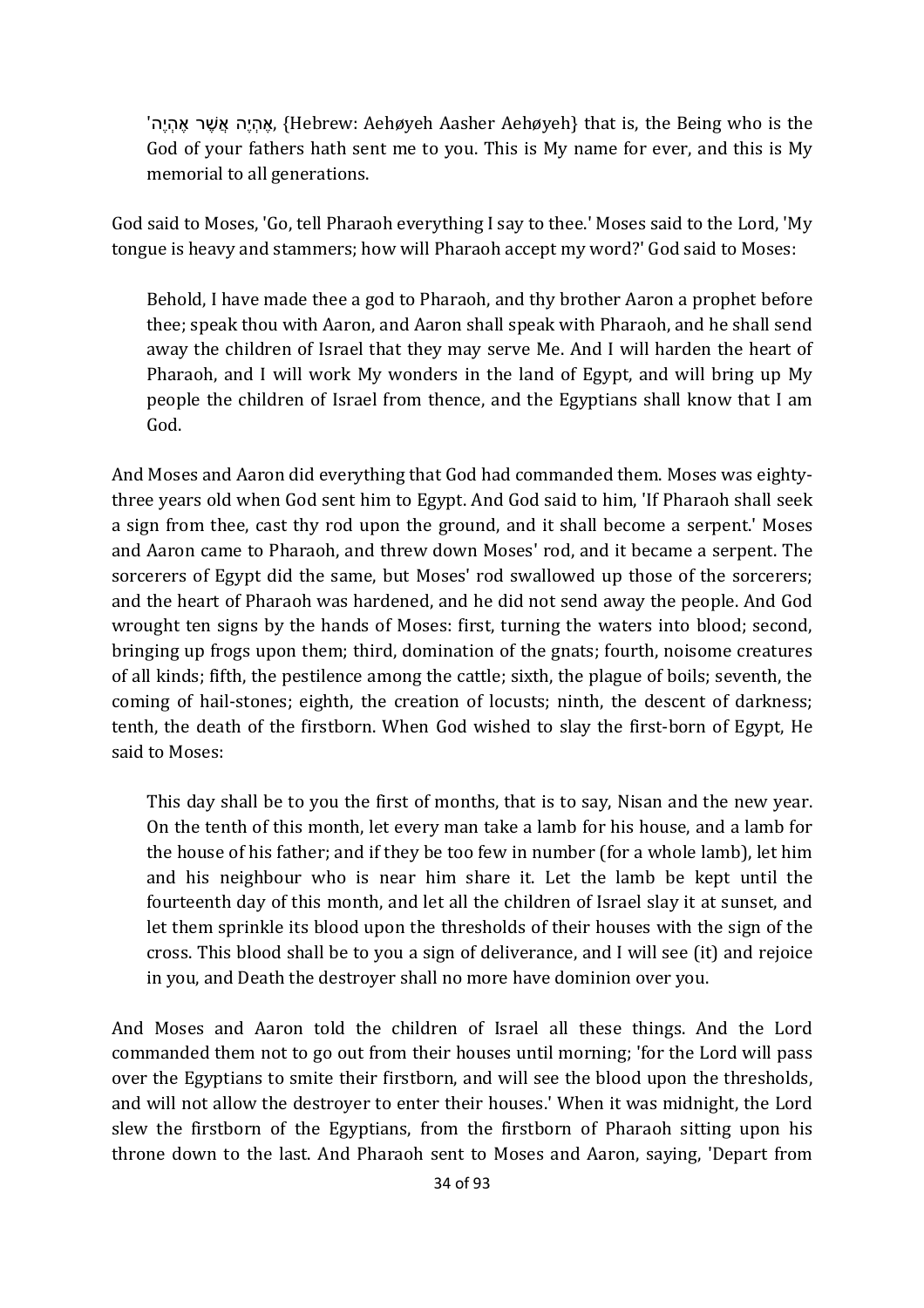among my people, and go, serve the Lord, as ye have said; and take your goods and chattels with you.' The Egyptians also urged the children of Israel to go forth from among them, through fear of death; and the children of Israel asked chains of gold and silver and costly clothing of the Egyptians, and spoiled them; and the Lord gave them favour in the sight of the Egyptians. The children of Israel set out from Raamses to Succoth, six hundred thousand men; and when they entered Egypt in the days of Joseph, they were seventy-five souls in number. They remained in bodily and spiritual subjection four hundred and thirty years; from the day that God said to Abraham, 'Thy seed shall be a sojourner in the land of Egypt,' from that hour they were oppressed in their minds. When the people had gone out of Egypt on the condition that they should return, and did not return, Pharaoh pursued after them to bring them back to his slavery. And they said to Moses, 'Why hast thou brought us out from Egypt? It was better for us to serve the Egyptians as slaves, and not to die here.' Moses said, 'Fear not, but see the deliverance which God will work for you to-day.' And the Lord said to Moses, 'Lift up thy rod and smite the sea, that the children of Israel may pass over as upon dry land.' And Moses smote the sea, and it was divided on this side and on that; and the children of Israel passed through the depth of the sea as upon dry land. When Pharaoh and his hosts came in after them, Moses brought his rod back over the sea, and the waters returned to their place; and all the Egyptians were drowned. And Moses bade the children of Israel to sing praises with the song 'Then sang Moses and the children of Israel' (Exod. xv. 1).

The children of Israel marched through the wilderness three days, and came to the place called Murrath (Marah) from the bitterness of its waters; and the people were unable to drink that water. And they lifted up their voice and murmured against Moses, saying, 'What shall we drink?' Moses prayed before God, and took absinth-wood, which is bitter in its nature, and threw it into the water, and it was made sweet. There did the Lord teach them laws and judgments. And they set out from thence, and on the fifteenth of the second month, which is Îyâr, came to a place in which there were twelve wells and seventy palm-trees. Dâd-Îshô` says in his exposition of Paradise that the sorcerers Jannes and Jambres, who once opposed Moses, lived there. There was a well in that place, and over it was a bucket and brass chain; and devils dwelt there, because that place resembled Paradise. The blessed Mâkârîs (Macarius) visited that spot, but was unable to live there because of the wickedness of those demons; but that they might not boast over the human race, as if forsooth no one was able to live there, God commanded two anchorites, whose names no man knoweth, and they dwelt there until they died. When the children of Israel saw that wilderness, they murmured against Moses, saying, 'It were better for us to have died in Egypt, being satisfied with bread, than to come forth into this arid desert for this people to perish by hunger.' And God said to Moses, 'Behold, I will bring manna down from heaven for you; a cloud shall shade you by day from the heat of the sun, and a pillar of fire shall give light before you by night.' God said to Moses, 'Go up into this mountain, thou, and Aaron thy brother, and Nadab, and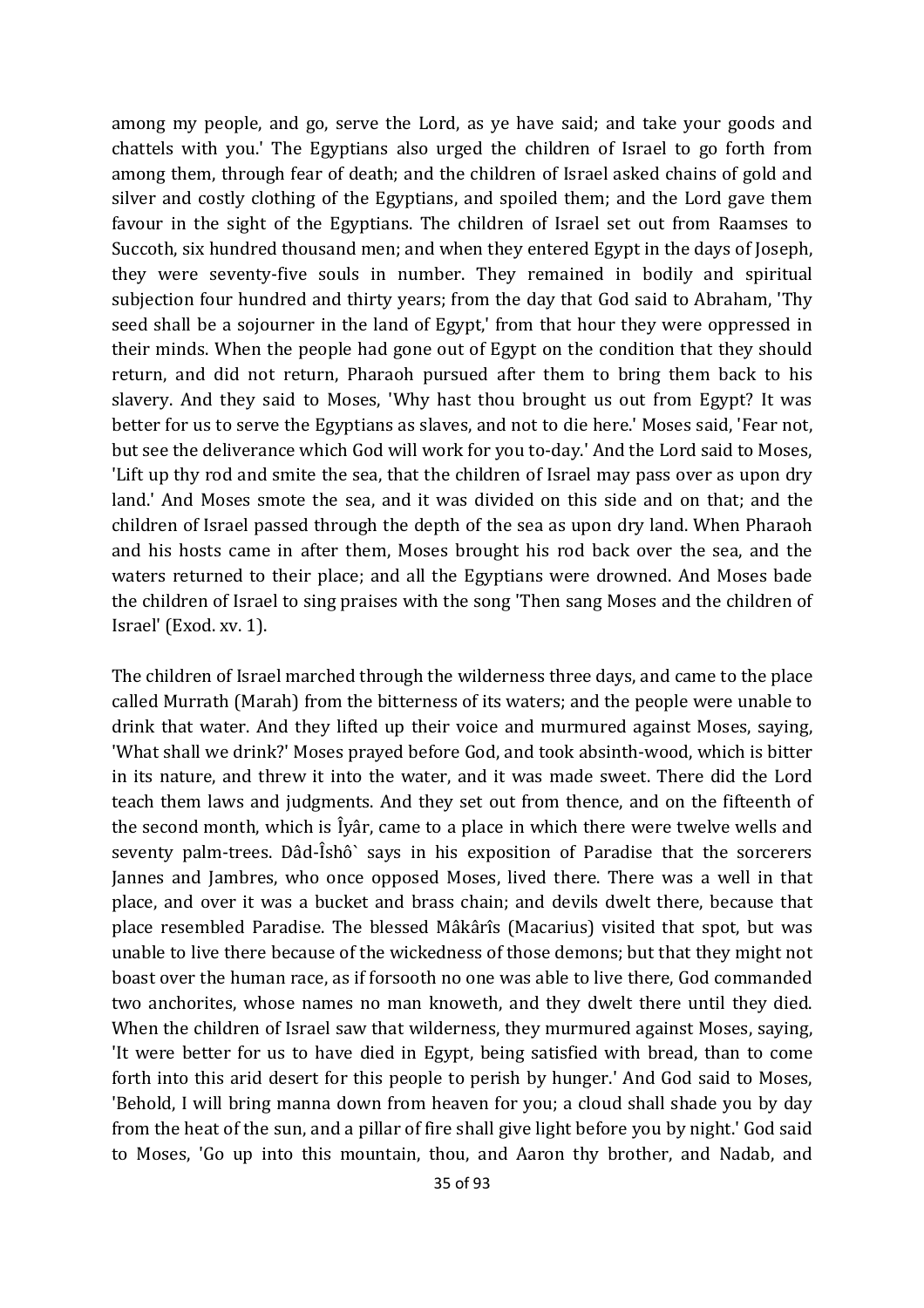seventy chosen elders of the children of Israel, and let them worship from afar; and let Moses come near to Me by himself.' And they did as the Lord commanded them, and Moses drew near by himself, and the rest of the elders remained below at the foot of the mountain; and God gave him commandments. And Moses made known to the people the words of the Lord; and all the people answered with one voice and said, 'Everything that the Lord commands us we will do.' Moses took blood with a hyssop, and sprinkled it upon the people, saying to them, 'This is the blood of the covenant,' and so forth. And God said to Moses, 'Say unto the children of Israel that they set apart for Me gold and silver and brass and purple,' and the rest of the things which are mentioned in the Tôrâh, 'and let them make a tabernacle for Me.' God also shewed the construction thereof to Moses, saying, 'Let Aaron and his sons be priests to Me, and let them serve My altar and sanctuary.' God wrote Ten Commandments on two tables of stone, and these are they. Thou shalt not make to thyself an image or a likeness; thou shalt not falsify thy oaths; keep the day of the Sabbath; honour thy father and thy mother; thou shalt not do murder; thou shalt not commit adultery; thou shalt not steal; thou shalt not bear false witness; thou shalt not covet thy neighbour's or brother's house; thou shalt not covet the wife of thy kinsman or neighbour, nor his servants, nor his handmaidens. When the children of Israel saw that Moses tarried on the mountain, they gathered together to Aaron and said to him, 'Arise, make us a god to go before us, for we know not what has become of thy brother Moses.' Aaron said to them, 'Bring me the earrings that are in the ears of your wives and children.' When they had brought them to him, he cast a calf from them, and said to the people, 'This is thy god, O Israel, who brought thee out of Egypt;' and they built an altar, and the children of Israel offered up sacrifice upon it. God said to Moses, 'Get thee down to the people, for they have become corrupt.' And Moses returned to the people, and in his hands were the two tablets of stone, upon which the Ten Commandments were written by the finger of God. When Moses saw that the people had erred, he was angry and smote the tablets upon the side of the mountain and brake them. And Moses brought the calf, and filed it with a file, and threw it into the fire, and cast its ashes into water; and he commanded the children of Israel to drink of that water. And Moses reproached Aaron for his deeds, but Aaron said, 'Thou knowest that the people is stiffnecked.' Then Moses said to the children of Levi, 'The Lord commands you that each man should slay his brother and his neighbour of those who have wrought iniquity;' and there were slain on that day three thousand men. And Moses went up to the mountain a second time, and there were with him two tables of stone instead of those which he brake. He remained on the mountain and fasted another forty days, praying and supplicating God to pardon the iniquity of the people. When he came down from the mountain with the other two tablets upon which the commandments were written, the skin of his face shone, and the children of Israel were unable to look upon his countenance by reason of the radiance and light with which it was suffused; and they were afraid of him. When he came to the people, he covered his face with a napkin; and when he spake with God, he uncovered his face. And Moses said to Hur, the son of his father-in-law Reuel the Midianite, 'We will go to the land which God promised to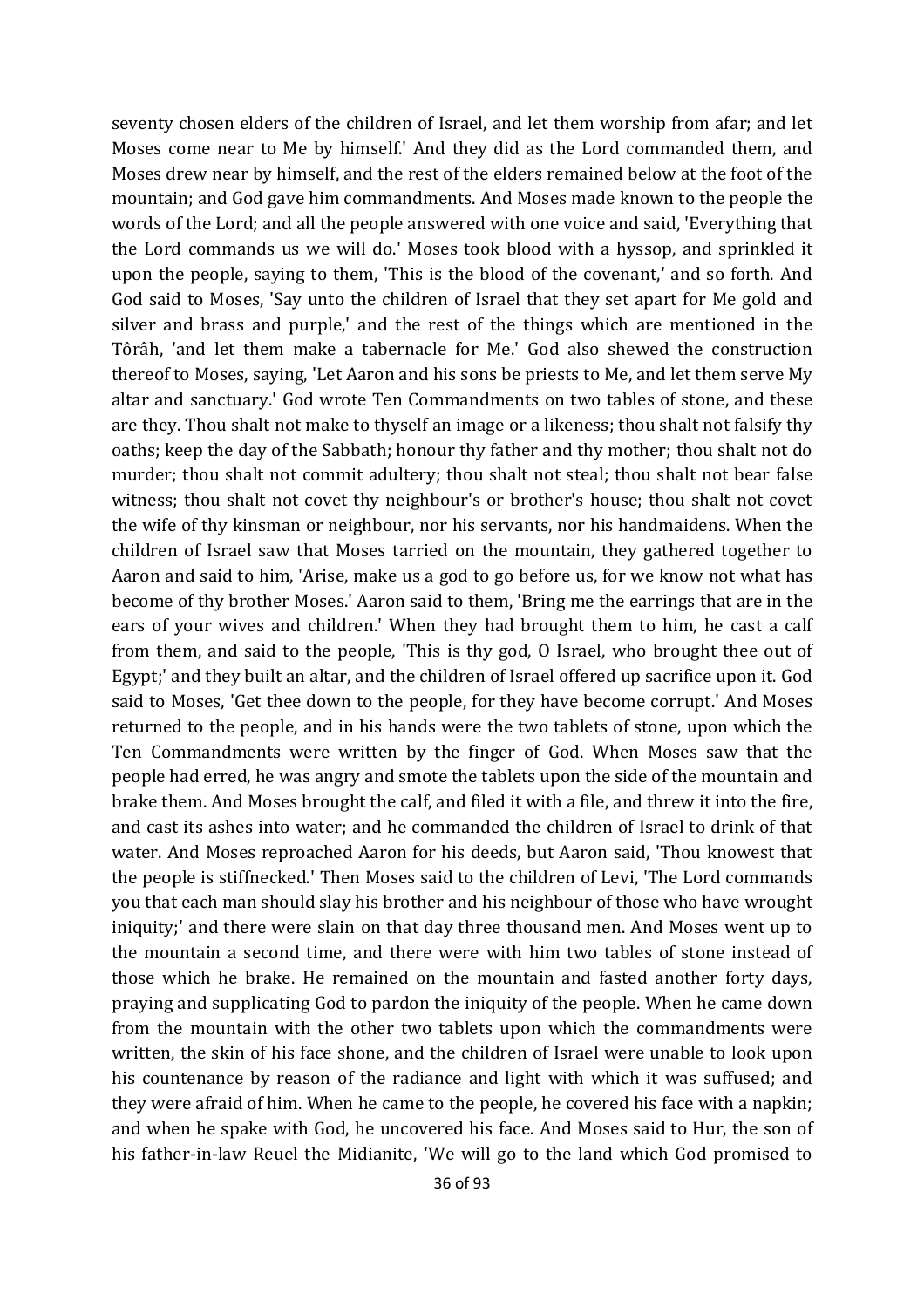give us; come with us, and we will do thee good;' but he would not, and returned to Midian. So the children of Israel went along the road to prepare a dwelling-place for themselves; and they lifted up their voice with a cry; and God heard and was angry, and fire went round about them and burnt up the parts round about their camps. They said to Moses, 'Our soul languishes in this wilderness, and we remember the meats of Egypt; the fishes and the cucumbers and the melons and the onions and the leeks and the garlic; and now we have nought save this manna which is before us.' Now the appearance of manna was like that of coriander seed, and they ground it, and made flat cakes of it; and its taste was like bread with oil in it. And the Lord heard the voice of the people weeping each one at the door of his tent, and it was grievous to Him. Moses prayed before the Lord and said, 'Why have I not found favour before Thee? and why hast Thou cast the weight of this people upon me? Did I beget them? Either slay me or let me find favour in Thy sight.' God said to Moses, 'Choose from the elders of the children of Israel seventy men, and gather them together to the tabernacle, and I will come down and speak with thee. And I will take of the spirit and power which is with thee and will lay it upon them, and they shall bear the burden of the people with thee, and thou shalt not bear it by thyself alone;' and Moses told them. Moses gathered together seventy elders from the children of Israel, and the Lord came down in a cloud, and spake with them; and he took of the spirit and power which was with Moses and laid it upon them, and they prophesied. But two elders of the seventy whose names were written down remained in the camp and did not come; the name of the one was Eldad, and that of the other Medad; and they also prophesied in the tabernacle. A young man came and told Moses, and Joshua the son of Nun, the disciple of Moses, said to him, 'My lord, restrain them.' Moses said, 'Be not jealous; would that all the children of Israel were prophets; for the Spirit of God hath come upon them.'

And Moses said to the children of Israel, 'Because ye have wept and have asked for flesh, behold the Lord will give you flesh to eat; not one day, nor two, nor five, nor ten, but a month of days shall ye eat, until it goeth out of your nostrils, and becometh nauseous to you.' Moses said (to the Lord), 'This people among whom I am is six hundred thousand men, and hast Thou promised to feed them with flesh for a month of days? If we slay sheep and oxen, it would not suffice for them; and if we collect for them (all) the fish that are in the sea, they would not satisfy them.' And the Lord said to Moses, 'The hand of the Lord shall bring (this) to pass, and behold, thou shalt see whether this happens or not.' By the command of God a wind blew and brought out quails from the sea, and they were gathered around the camp of the children of Israel about a day's journey on all sides; and they were piled upon one another to the depth of two cubits. Each of the children of Israel gathered about ten cors; and they spread them out before the doors of their tents. And the Lord was angry with them, and smote them with death, and many died; and that place was called 'the graves of lust.'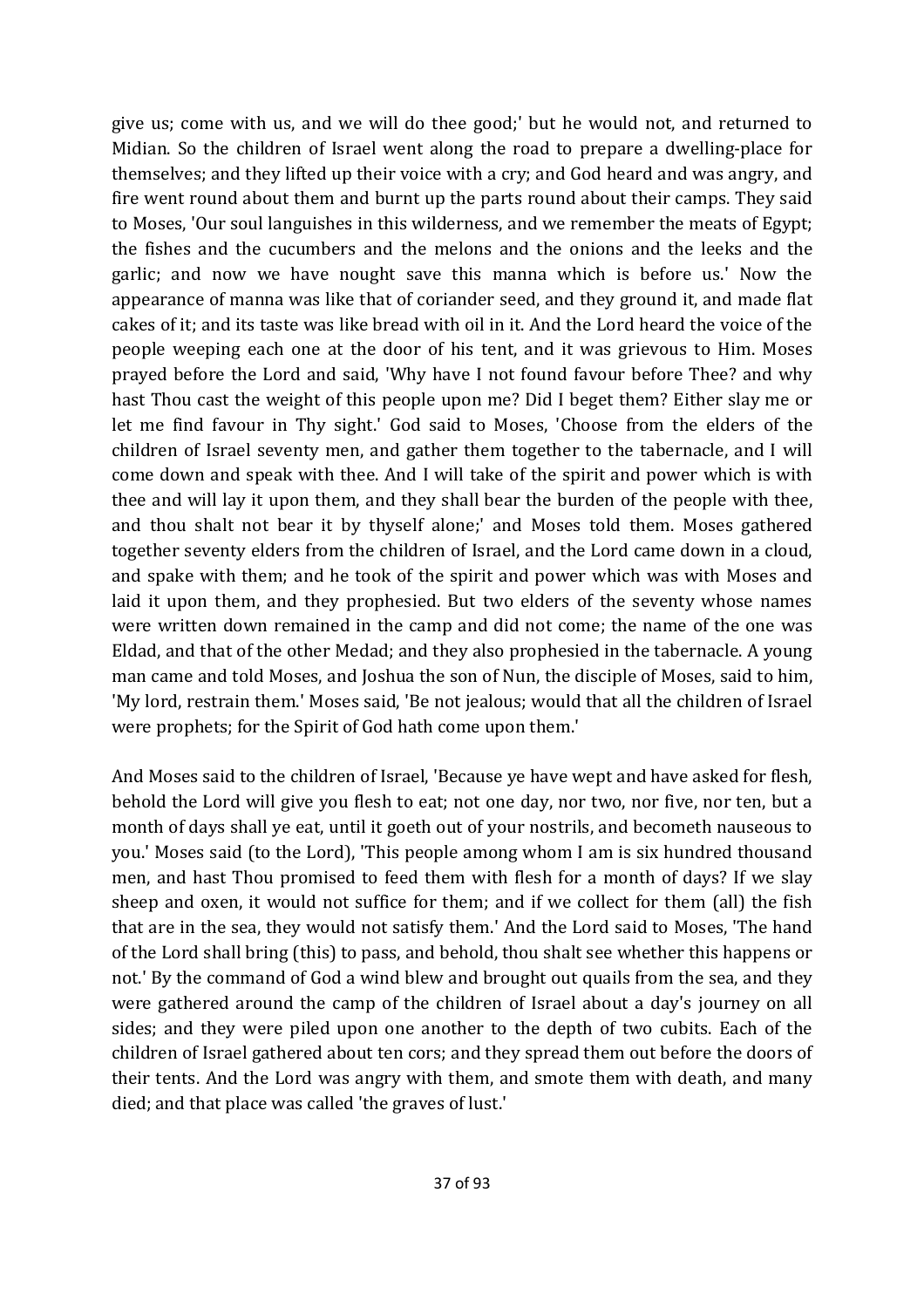They departed from thence to the place called Haserôth. And Aaron and Miriam lifted up themselves against Moses because of the Cushite woman whom he had married, and they said, 'Has God spoken with Moses only? Behold, He hath spoken with us also.' Now Moses was meeker than all men. And God heard the words of Miriam and Aaron, and came down in a pillar of cloud, and stood at the door of the tabernacle, and called them, and they came forth to Him. The Lord said to them, 'Hear what I will say to you. I have revealed Myself to you in secret, and ye have prophesied in a dream. Not so with My servant Moses, who is trusted in everything, for with him I speak mouth to mouth.' And the Lord was angry with them, and the cloud was taken up from the tabernacle; and Miriam was a leper, and was white as snow. Aaron saw that she was a leper, and said to Moses, 'I entreat thee not to look upon our sins which we have sinned against thee.' Moses made supplication before God, saying, 'Heal her, O Lord, I entreat Thee.' God said to Moses, 'If her father had spat in her face, it would have been right for her to pass the night alone outside the camp for seven days, and then to come in.' So Miriam stayed outside the camp for seven days, and then she was purified.

And God said to Moses, 'Send forth spies, from every tribe a man, and let them go and search out the land of promise.' Moses chose twelve men, among whom were Joshua the son of Nun and Caleb the son of Jephunneh; and they went and searched out the land. And they returned, carrying with them of the fruit of the land grapes and figs and pomegranates. The spies came and said, 'We have not strength to stand against them, for they are mighty men, while we are like miserable locusts in their sight.' And the children of Israel were gathered together to Moses and Aaron, and they lifted up their voice and wept with a great weeping, saying, 'Why did we not die under the hand of the Lord in the wilderness and in Egypt, and not come to this land to die with our wives and children, and to become a laughing-stock and a scorn to the nations?' Joshua the son of Nun and Caleb the son of Jephunneh said to them, 'Fear not; we will go up against them, and the Lord will deliver them into our hands, and we shall inherit the land, as the Lord said to us.' The children of Israel said to one another, 'Come, let us make us a chief and return to Egypt;' and Moses and Aaron fell upon their faces before the people. And Joshua the son of Nun and Caleb the son of Jephunneh rent their clothes and said to the children of Israel, 'The land which we have searched out is a thriving one, flowing with milk and honey, and it is in the power of God to give it to us; do not provoke God.' And the children of Israel gathered together to stone them with stones. And God was revealed in a cloud over the tabernacle openly in the sight of the children of Israel; and He said to Moses, 'How long will these (people) provoke Me? And how long will they not believe in Me for all the wonders which I have wrought among them? Let Me smite them, and I will make thee the chief of a people stronger than they.' Moses said to the Lord, 'O Lord God Almighty, the Egyptians will hear and will say that Thou hast brought out Thy people from among them by Thy power: but when Thou smitest them, they will say, "He slew them in the desert, because He was unable to make them inherit the land which He promised them." And Thou, O Lord, who hast dwelt among this people, and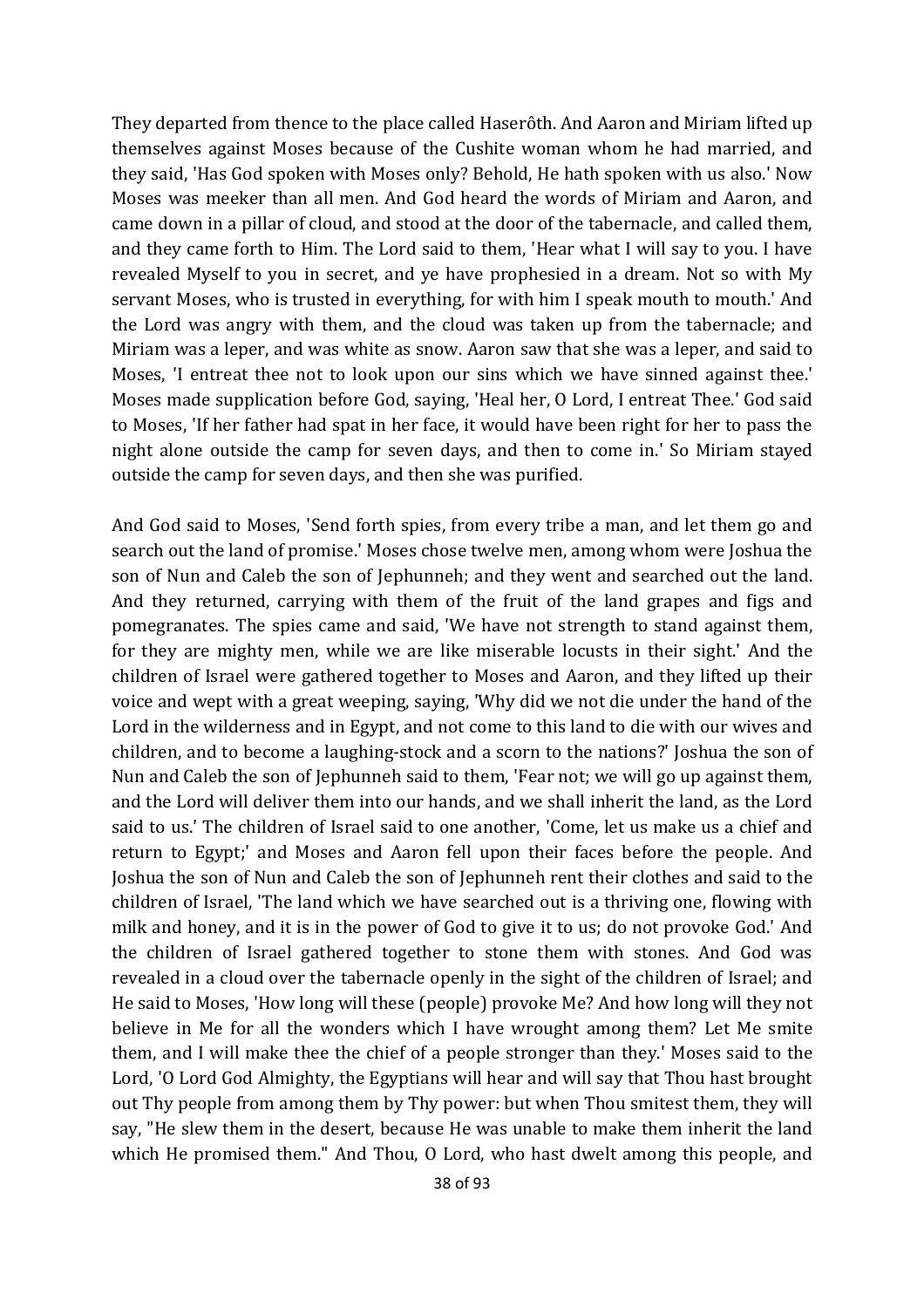they have seen Thee eye to eye, and Thy light is ever abiding with them, and Thou goest (before them) by night in a pillar of light, and dost shade them with a cloud by day, pardon now in Thy mercy the sins of Thy people, as Thou hast pardoned their sins from Egypt unto here.' God said to Moses, 'Say unto the children of Israel, O wicked nation, I have heard all the words which ye have spoken, and I will do unto you even as ye wish for yourselves. In this desert shall your dead bodies fall, and your families and your children, every one that knows good from evil, from twenty years old and downwards. Their children shall enter the land of promise; but ye shall not enter it, save Caleb the son of Jephunneh and Joshua the son of Nun. Your children shall remain in this wilderness forty years, until your dead bodies decay, according to the number of the days in which ye searched out the land; for each day ye shall be requited with a year because of your sins.' And the spies who had spied out the land with Joshua the son of Nun and Caleb the son of Jephunneh died at once, save Joshua the son of Nun and Caleb the son of Jephunneh. This was very grievous to the people, and the children of Israel said to Moses, 'Behold, we are going up to the land which God promised us.' He said to them, 'God hath turned His face from you; go ye not away from your place.' And they hearkened not to Moses, but went up to the top of the mountain without Moses and the tabernacle; and the Amalekites and Canaanites who dwelt there came out against them and put them to flight. God said to Moses, 'When the children of Israel enter the land of promise, let them offer as offerings fine flour and oil and wine.' Then Korah the son of Zahar (Izhar), and Dathan and Abiram the sons of Eliab, together with their families, and two hundred and fifty men, separated from the children of Israel; and they came to Moses, and made him hear them, and troubled him. And Moses fell upon his face before the Lord and said, 'To-morrow shall everyone know whom God chooses. Is that which I have done for you not sufficient for you, that ye serve before the Lord, but ye must seek the priesthood also?' And Moses said unto God, 'O God, receive not their offerings.' And Moses said to them, 'Let every one of you take his censer in his hand, and place fire and incense therein;' and there stood before the Lord on that day two hundred and fifty men holding their censers. The Lord said to Moses, 'Stand aloof from the people, and I will destroy them in a moment.' And Moses and Aaron fell upon their faces, and said to the Lord, 'Wilt Thou destroy all these for the sake of one man who hath sinned?' God said to Moses, 'Tell the children of Israel to go away from around the tents of Korah and his fellows;' and Moses said to the people everything that God had said to him; and the people kept away from the tent of Korah. Then Korah and his family with their wives and children came forth and stood at the doors of their tents. And Moses said to them, 'If God hath sent me, let the earth open her mouth and swallow them up; but if I am come of my own desire, let them die a natural death like every man.' While the word was yet in his mouth, the earth opened, and swallowed them up, and the people that were with them, from man even unto beast; and fear fell upon their companions. The fire went forth from their censers, and burnt up the two hundred and fifty men. Moses said to Eleazar, 'Take their censers and make a casting of them, that they may be a memorial--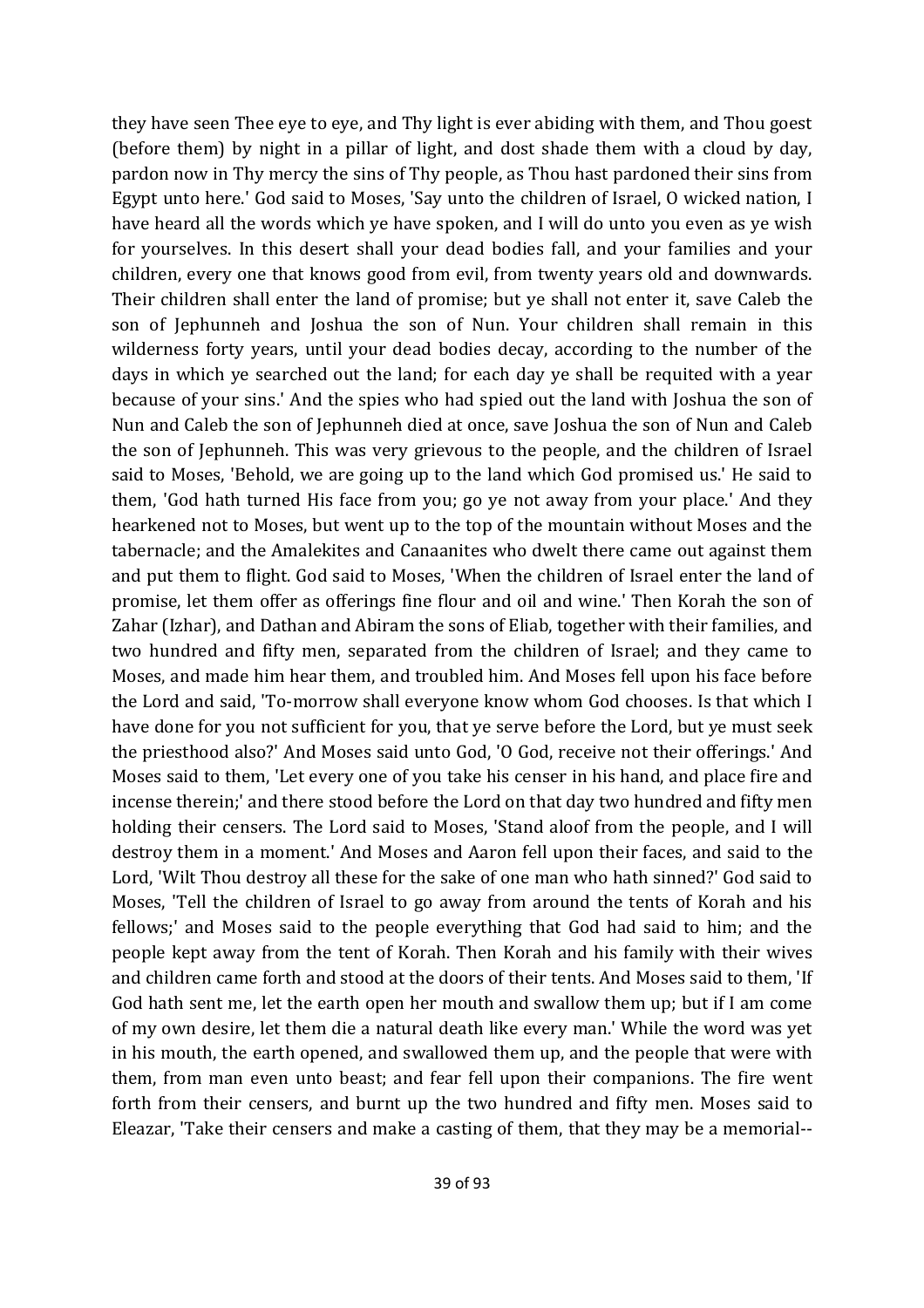for they have been sanctified by the fire which fell into them--that no man who is not of the family of Aaron should dare to take a censer in his hand.'

The children of Israel gathered together unto Moses and Aaron and said to them, 'Ye have destroyed the people of the Lord.' And God said to Moses and Aaron in the tabernacle, 'Stand aloof from them, and I will destroy them in a moment.' Moses said to Aaron, 'Take a censer and put fire and incense therein, and go to the people, that God may forgive their sins, for anger has gone forth against them from before the Lord.' And Aaron put incense in a censer, and went to the people in haste, and he saw death destroying the people unsparingly; but with his censer he separated the living from the dead, and the plague was stayed from them. The number of men whom the plague destroyed at that time of the children of Israel was fourteen thousand and seven hundred, besides those who died with the children of Korah; and Aaron returned to Moses. And God said to Moses, 'Let the children of Israel collect from every tribe a rod, and let them write the name of the tribe upon its rod, and the name of Aaron upon (that of) the tribe of Levi, and the rod of the man whom the Lord chooseth shall blossom.' And they did as God had commanded them, and took the rods and placed them in the tabernacle that day. On the morrow Moses went into the tabernacle, and saw the rod of the house of Levi budding and bearing almonds. And Moses brought out all the rods to the children of Israel, and the sons of Levi were set apart for the service of the priesthood before the Lord.

When the children of Israel came to the wilderness of Sîn, Miriam the sister of Moses and Aaron died, and they buried her. And there was no water for them to drink; and the children of Israel murmured against Moses and said, 'Would that we had all died with those who are dead already, and that we had not come hither to die with our beasts and our possessions! Why did the Lord bring us out from Egypt to this desert land, in which there are neither pomegranates nor grapes?' Moses and Aaron went to the tabernacle, and fell upon their faces before the Lord, and the Lord said to them, 'Gather together the children of Israel, and let Moses smite the rock with the rod, and water shall come forth and all the people shall drink;' and Moses called that water 'the water of strife.' The children of Israel gathered themselves together unto Moses and Aaron, and they murmured against them saying, 'Why have ye brought us out to this desert to die of thirst and hunger?' And the Lord was angry with them, and sent serpents upon them, and many of the people died by reason of the serpents. And they gathered themselves together unto Moses and Aaron and said to them, 'We have sinned before God and before you.' God said to Moses, 'Make a serpent of brass, and hang it upon the top of thy rod, and set it up among the people; and let everyone whom a serpent shall bite look upon the brazen serpent, and he shall live and not die.' This serpent which Moses set up is a type of the crucifixion of our Lord, as the doctor saith, 'Like the serpent which Moses set up, He set Him up also, that He might heal men of the bites of cruel demons.'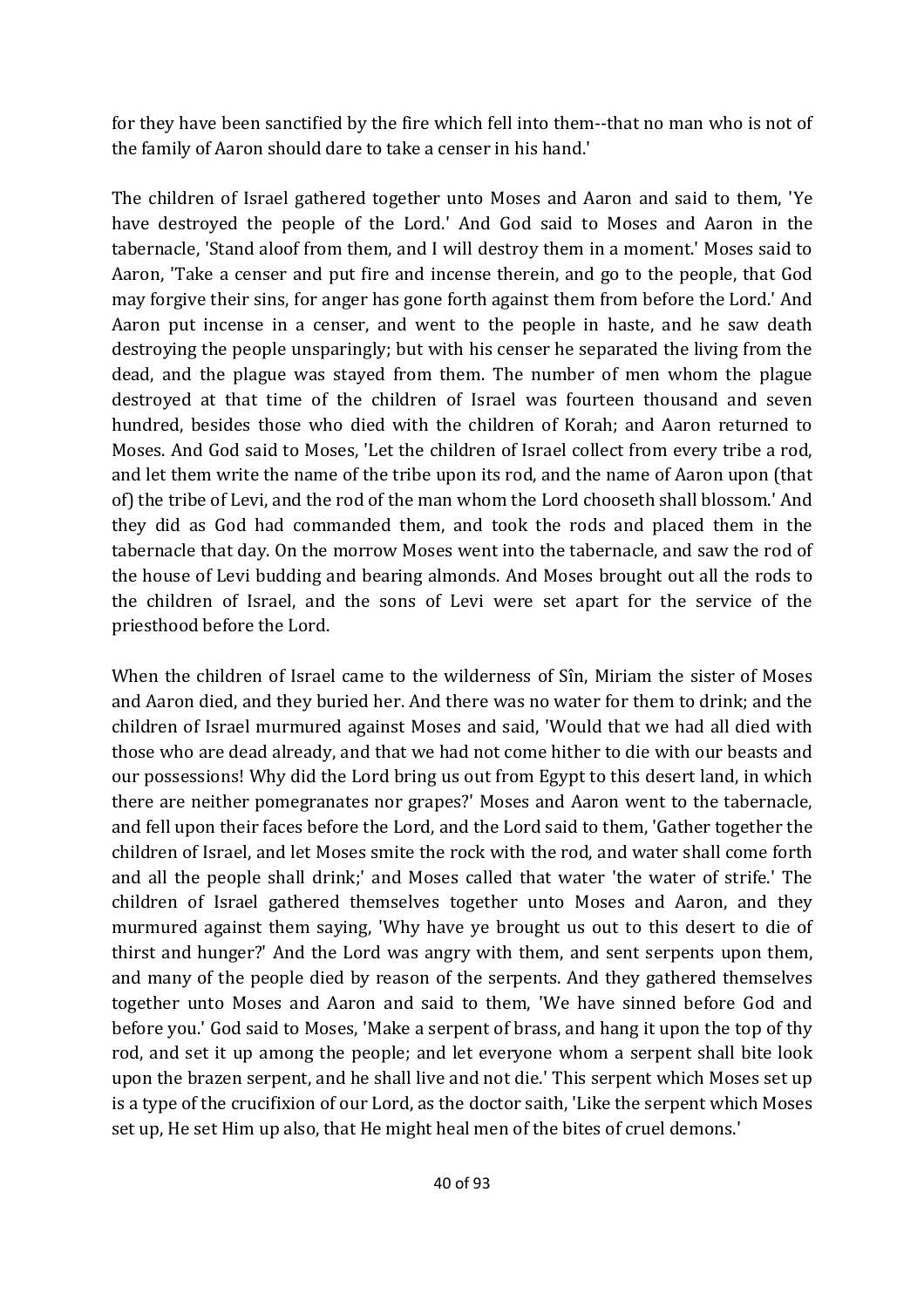And the children of Israel came to mount Hôr, and Aaron died there; and they wept for him a month of days; and Moses put his garments upon Eleazar his son. The children of Israel began to commit fornication with the daughters of Moab, and to bow down to their idols, and to eat of their sacrifices. The Lord was angry with them, and He commanded Moses to gather together the children of Israel, and to order every man to slay his fellow, and everyone who should bow down to Baal Peôr, the idol of the Moabites. When they were all assembled at the door of the tabernacle, Zimri the son of Salô came and took Cosbî the daughter of Zûr, and committed fornication with her in the sight of Moses and all the people; and God smote the people with a pestilence. Then Phinehas the son of Eleazar the priest, the son of Aaron, arose, and thrust them through with a spear, and lifted them up upon the top of it; and the plague was stayed from that hour. This zeal was accounted unto Phinehas as a prayer; as the blessed David says, 'Phinehas arose and prayed, and the pestilence was stayed; and it was accounted unto him for merit from generation unto generation, even forever.' The number of those who died at that time was twenty-four thousand men. God commanded Moses to number the people, and their number amounted to six hundred and one thousand seven hundred and eighty souls. And God commanded Moses to bless Joshua the son of Nun, and to lay his hand upon him, and to set him up before Eleazar the priest and before all the children of Israel; and God gave him wisdom and knowledge and prophecy and courage, and made him ruler of the children of Israel. God commanded the children of Israel to destroy the Midianites. And (Moses) chose from each tribe a thousand men, and they went up against the Midianites and took them captive and spoiled them. And Moses told them to slay every man who had committed fornication with a Midianitish woman, and every Midianitish woman who had committed fornication with a son of Israel, except the virgins whom man had not known. God commanded Moses to set apart one-fiftieth part of the spoil for the sons of Levi, the ministers of the altar and the house of the Lord. The number of the flocks that were gathered together with the children of Israel was six hundred and seventy thousand, and seventy-two thousand oxen, and thirty-two thousand virgins. And the Lord commanded them that when they should pass over the Jordan and come to the land of promise, they should set apart three villages for a place of flight and refuge, that whosoever committed a murder involuntarily might flee thither and dwell in them until the high priest of that time died, when he might return to his family and the house of his fathers. God laid down for them laws and commandments, and these are they. A man shall not clothe himself in a woman's garments; neither shall a woman clothe herself in those of a man. If one sees a bird's nest, he shall drive away the mother, and then take the young ones. A man shall make a fence and an enclosure to his roof, lest anyone fall therefrom, and his blood be required of him. Let him that hath a rebellious son, bring him out before the elders, and let them reprimand him; if he turn from his (evil) habit, (goad and well); but if not, let him be stoned. One that is crucified shall not pass the night upon his cross. He that blasphemes God shall be slain. The man that lies with a betrothed woman shall be slain. If she is not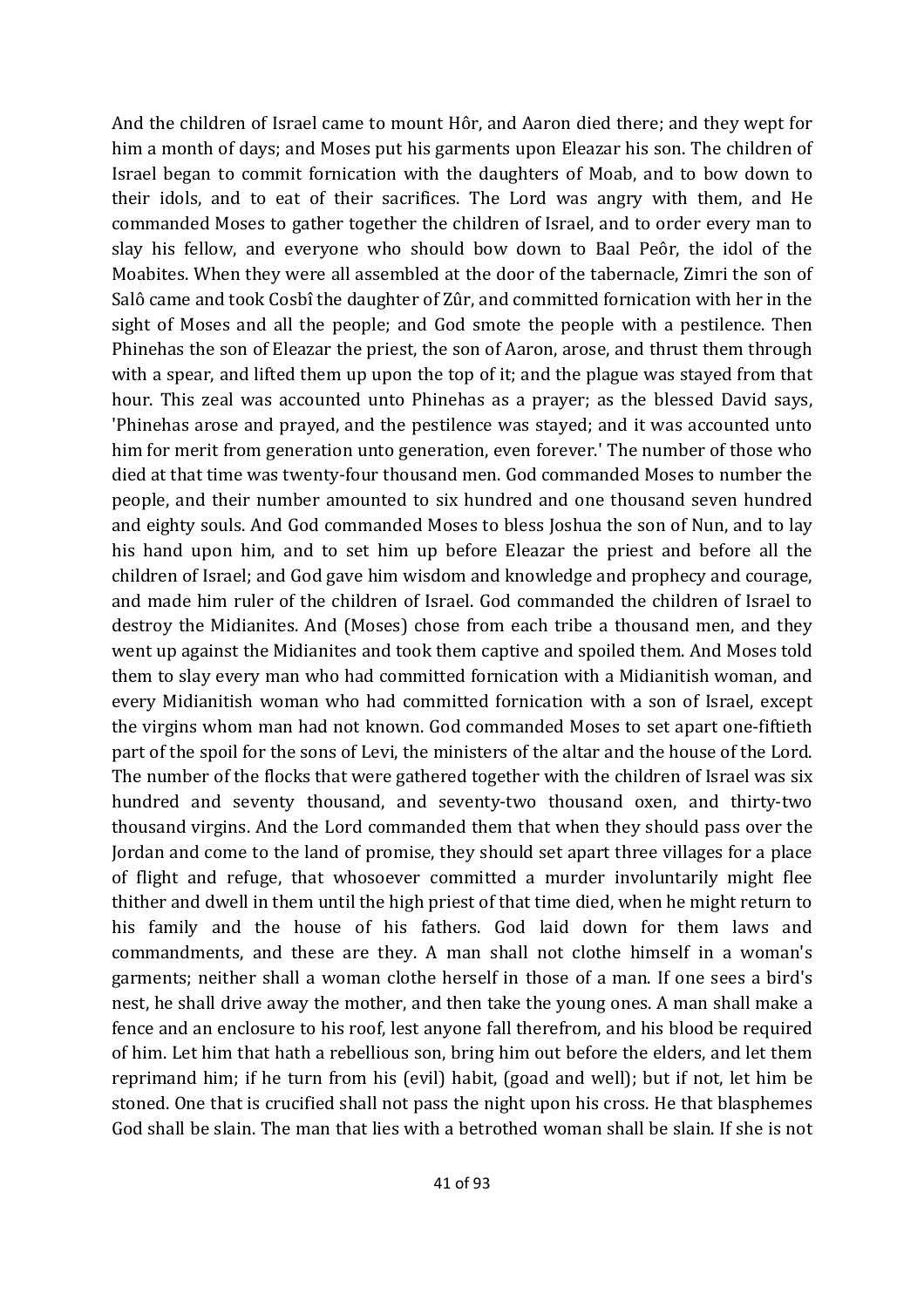betrothed, he shall give her father five hundred dinârs, and take her to wife; and the other commandments.

And Moses gathered together the children of Israel and said to them, 'Behold, I am a hundred and twenty years old, no more strength abideth in me; and God hath said to me, Thou shalt not pass over this river Jordan.' And he called Joshua the son of Nun and said to him in the sight of all the people:

Be strong and of good courage, for thou shalt bring this people into the land of promise. Fear not the nations that are in it, for God will deliver them into thy hands, and thou shalt inherit their cities and villages, and shalt destroy them.

And Moses wrote down laws and judgments and orders, and gave them into the hands of the priests, the children of Levi. He commanded them that, when they crossed over to the land of promise, they should make a feast of tabernacles and should read aloud these commandments before all the people, men and women; that they might hear and fear the Lord their God. And God said to Moses, 'Behold thou art going the way of thy fathers; call Joshua the son of Nun, thy disciple, and make him stand in the tabernacle, and command him to be diligent for the government of this people; for I know that after thy death they will turn aside from the way of truth, and will worship idols, and I will turn away My face from them.' And God said to Moses, 'Get thee up into this mountain of the Amorites which is called Nebo, and see the land of Canaan, and be gathered to thy fathers, even as Aaron thy brother died on mount Hôr.' So Moses died there and was buried, and no man knoweth his grave; for God hid him, that the children of Israel might not go astray and worship him as God. He died at the age of one hundred and twenty years; his sight had not diminished, neither was the complexion of his face changed. And the children of Israel wept for him a month of days in Arbôth Moab.

From Adam then until the death of Moses was three thousand eight hundred and sixtyeight years.

When the number of the children of Israel was reckoned up, it amounted to eight hundred thousand, and that of the house of Judah to five hundred thousand. In the Book of Chronicles it is written, 'The children of Israel were a thousand thousand, one hundred thousand and one hundred men; and the house of Judah was four hundred thousand and seven hundred men that drew sword.' Now when they came out of Egypt, they were six hundred thousand; and when they entered Egypt, they were seventy and five souls.

#### **Of Joshua The Son Of Nun, And Brief Notices Of The Years Of The Judges And The Kings Of The Children Of Israel**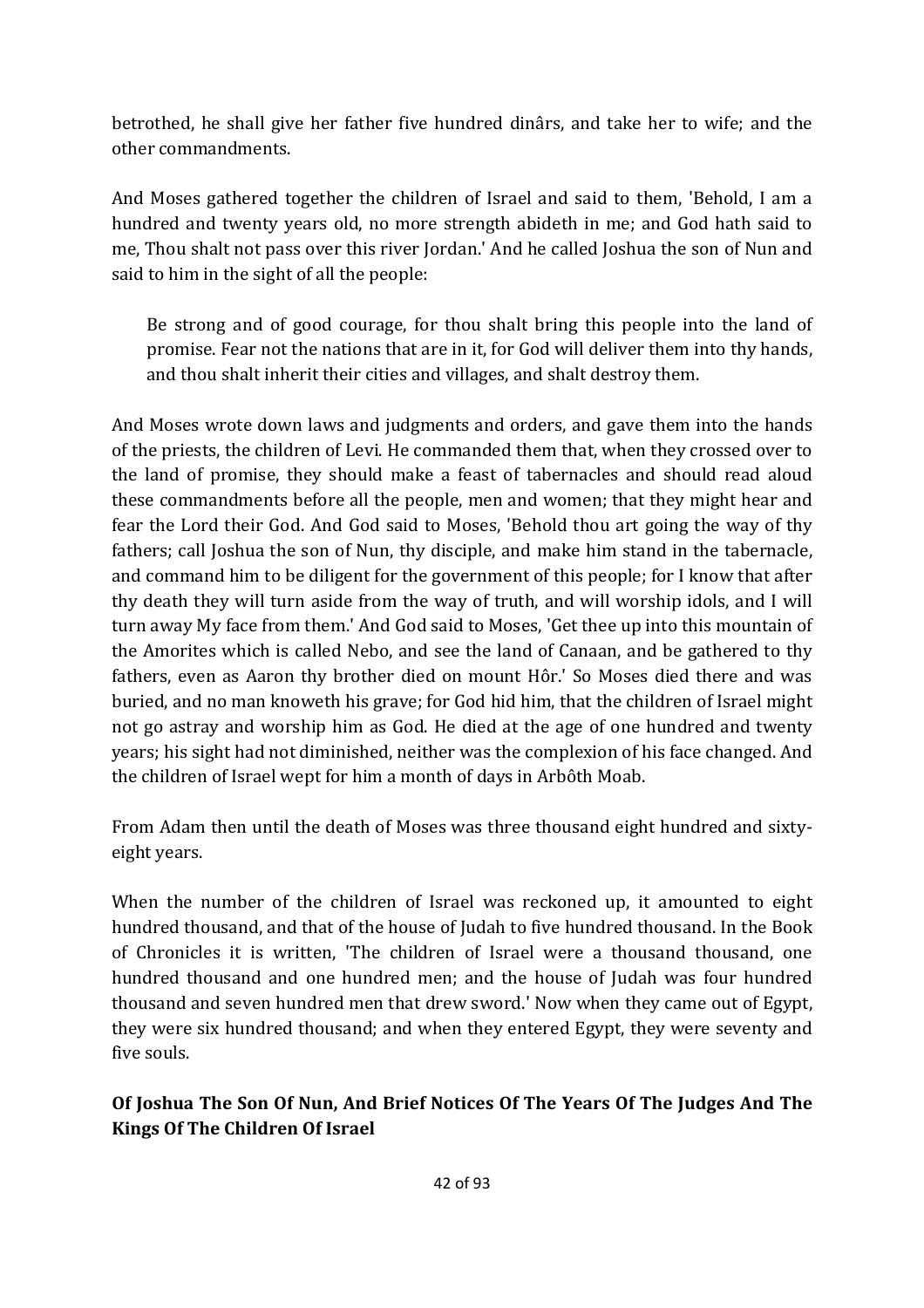AFTER Moses was dead, God said to Joshua the son of Nun, 'Moses My servant is dead; now therefore arise, go over this Jordan, thou and all this people, unto the land which I have sworn to their fathers to give them, Every place upon which ye tread shall be yours.' So Joshua the son of Nun gathered the people together, and passed over Jordan. Jordan was divided on this side and on that, and the children of Israel passed over as upon dry ground, even as their fathers passed through the sea of Sôph, when they went forth from Egypt. And they took twelve stones from the midst of Jordan, as a memorial for those after them. And they took Jericho, and destroyed it; and Joshua the son of Nun slew thirty-one kings of the foreign nations, and divided the land among them, and he brake their idols and images. These are the names of the kings whom Joshua the son of Nun destroyed. The king of Jericho, the king of Ai, the king of Jerusalem, the king of Hebron, the king of Jarmuth, the king of Lachish, the king of Eglon, the king of Gezer, the king of Debir, the king of Hormah, the king of Geder, the king of Arad, the king of Libnah, the king of Adullam, the king of Makkedah, the king of Bethel, the king of Tappuah, the king of Hepher, the king of Aphek, the king of Lashsharon; the king of Madon, the king of Hazor, the king of Shimron-meron, the king of Achshaph, the king of Taanach, the king of Megiddo, the king of Rekam (Kadesh), the king of Jokneam, the king of Dor and Naphath-Dor, the king of Goiim, the king of Tirzah,

And as we do not intend to write a complete history of the kings and judges, but only to collect a few matters which may serve for the consolation of the feeble in a time of despondency, behold we pass over them with brief notices. If however any one seeks to know these (things), let him read in the Tôrah and in the Bêth-Mautebhê, whence he will understand clearly. Moses ruled the people in the desert forty years. Joshua ruled the people twenty-five years. Judah was ruler of the people forty-eight years. Eglon king of Moab oppressed the people eighteen years. Ahôr (Ehûd) was ruler of the people eighty years. Nâbîn (Jabin) oppressed Israel twenty years. Deborah and Barak were rulers of the people forty years. The Midianites oppressed Israel seven years. Gideon was ruler of the people forty years. He had seventy sons, who rode with him upon seventy ass colts. Abimelech the son of Gideon was ruler of the people sixty years. Tola the son of Puah was ruler of the people twenty-three years. Jair was ruler of the people twenty-two years. The Philistines and Ammonites oppressed the people eighteen years. Naphthah (Jephthah) was ruler of the people six years. He vowed a vow to the Lord and said, 'Whatsoever cometh forth to meet me from my house, I will offer up as an offering to the Lord.' And his only daughter came forth, and he offered her up as an offering to the Lord. Abîzan (Ibzan) was ruler of the people seven years. He had thirty sons and thirty daughters; he sent out the thirty daughters and brought in thirty daughters-inlaw. Elon was a ruler of the people ten years. Acrôn (Abdon) was ruler of the people eight years. The Philistines oppressed Israel forty years. Samson was ruler of the people twenty years. He slew a thousand men with the jawbone of a dead ass. Eli was ruler of the people forty years. From Eli, the ark was in the house of Abinadab twenty years. Samuel was ruler of the people thirty years. Saul was ruler of the people forty years.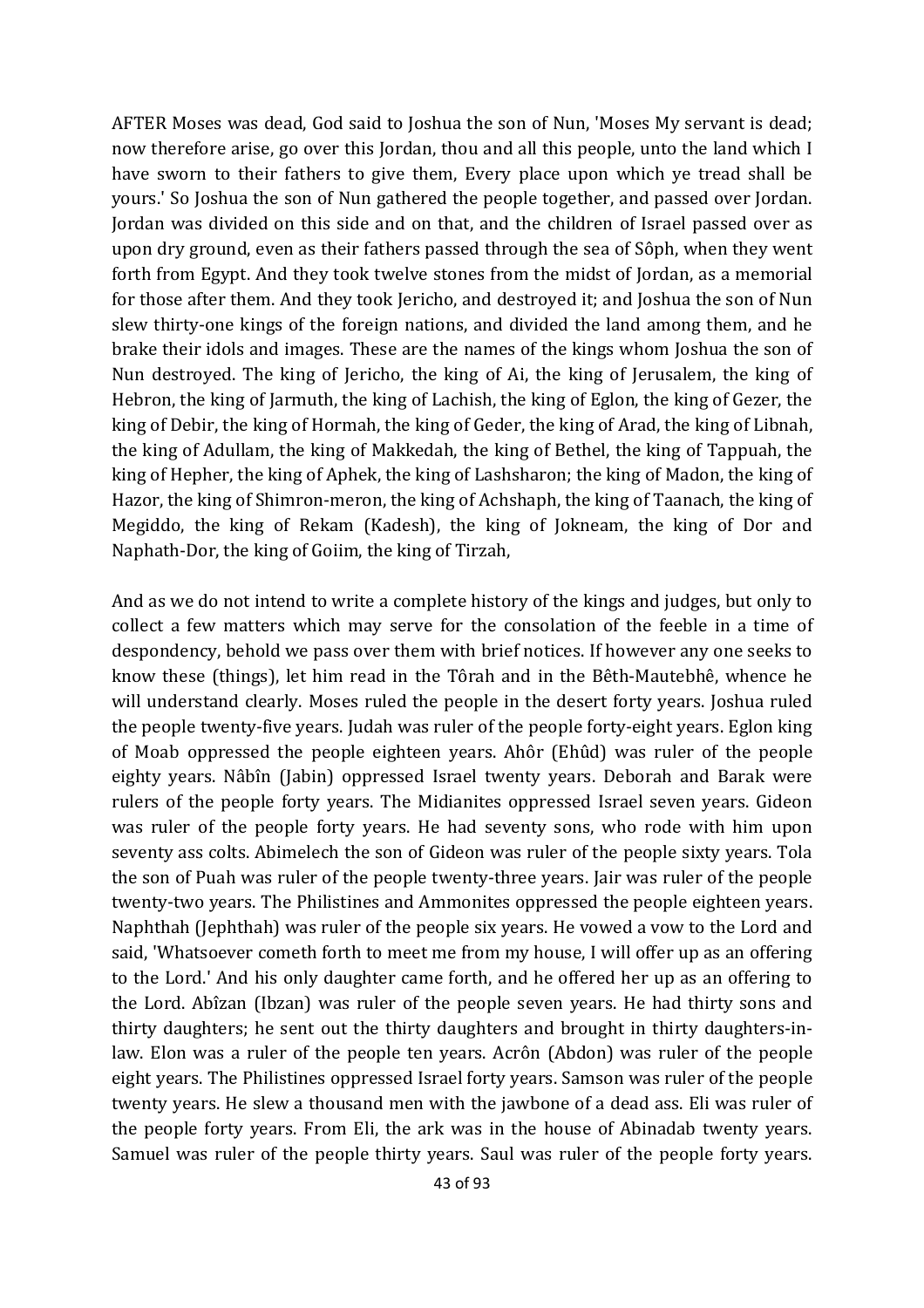These years of the Judges (lit. rulers) amount to six hundred and fifty-five. King David reigned forty years. Solomon reigned forty years. Rehoboam reigned seventeen years. Abijah reigned three years. Asa reigned forty-one years. Jehoshaphat reigned twentyfive years. Joram reigned eight years. Ahaziah reigned one year. Athaliah reigned six years. Joash reigned forty years. Amaziah reigned twenty-three years. Uzziah reigned fifty-two years. Jotham reigned sixteen years. Hezekiah reigned twenty-nine years. He prayed before God, and fifteen years were added to his life; and he held back the sun and the moon in their course. Manasseh reigned fifty-five years. He sawed Isaiah with a wooden saw and killed him. Amon reigned two years. Josiah reigned thirty-one years. Jehoahaz reigned three months. Jehoiakim reigned eleven years. Jehoiachin reigned one hundred days. Zedekiah reigned seven years. These years of the kings amount to four hundred and fifty-five years, six months, and ten days.

#### **Of The Death Of The Prophets; How They Died, And (Where) Each One Of Them Was Buried**

MANASSEH the son of Hezekiah slew Isaiah with a wooden saw; he was buried before the outfall of the waters which Hezekiah concealed by the side of Siloah.

Hosea the son of Beeri, of the tribe of Issachar, (was) from the town of Be`elmâth. He prophesied mystically about our Lord Jesus Christ who was to come; saying that when He should be born, the oak in Shiloh should be divided into twelve parts; and that He should take twelve disciples of Israel. He died in peace, and was buried in his own land.

Joel the son of Bethuel (Pethuel), of the tribe of Reuben, died in peace in his own land. Others say that Ahaziah the son of Amaziah smote him with a staff upon his head; and while his life was yet in him, they brought him to his own land, and after two days he died.

Amos (was) from the land of Tekoa. The priest of Bethel tortured him and afterwards slew him. Others say that it was he whom Ahaziah the son of Amaziah killed with a staff, and he died.

Obadiah from the country of Shechem was the captain of fifty of Ahab's soldiers. He became a disciple of Elijah, and endured many evil things from Ahab, because he forsook him and went after Elijah. However he died in peace. After he followed Elijah, he was deemed worthy of prophecy.

Elijah the fiery, of the family of Aaron, (was) from Tashbî, a town of the Levites. When this (prophet) was born, his father saw in a dream that one was born, and that they wrapped him in fire instead of swaddling bands, and gave him some of that fire to eat. He came to Jerusalem, and told the priests the vision that he had seen. The learned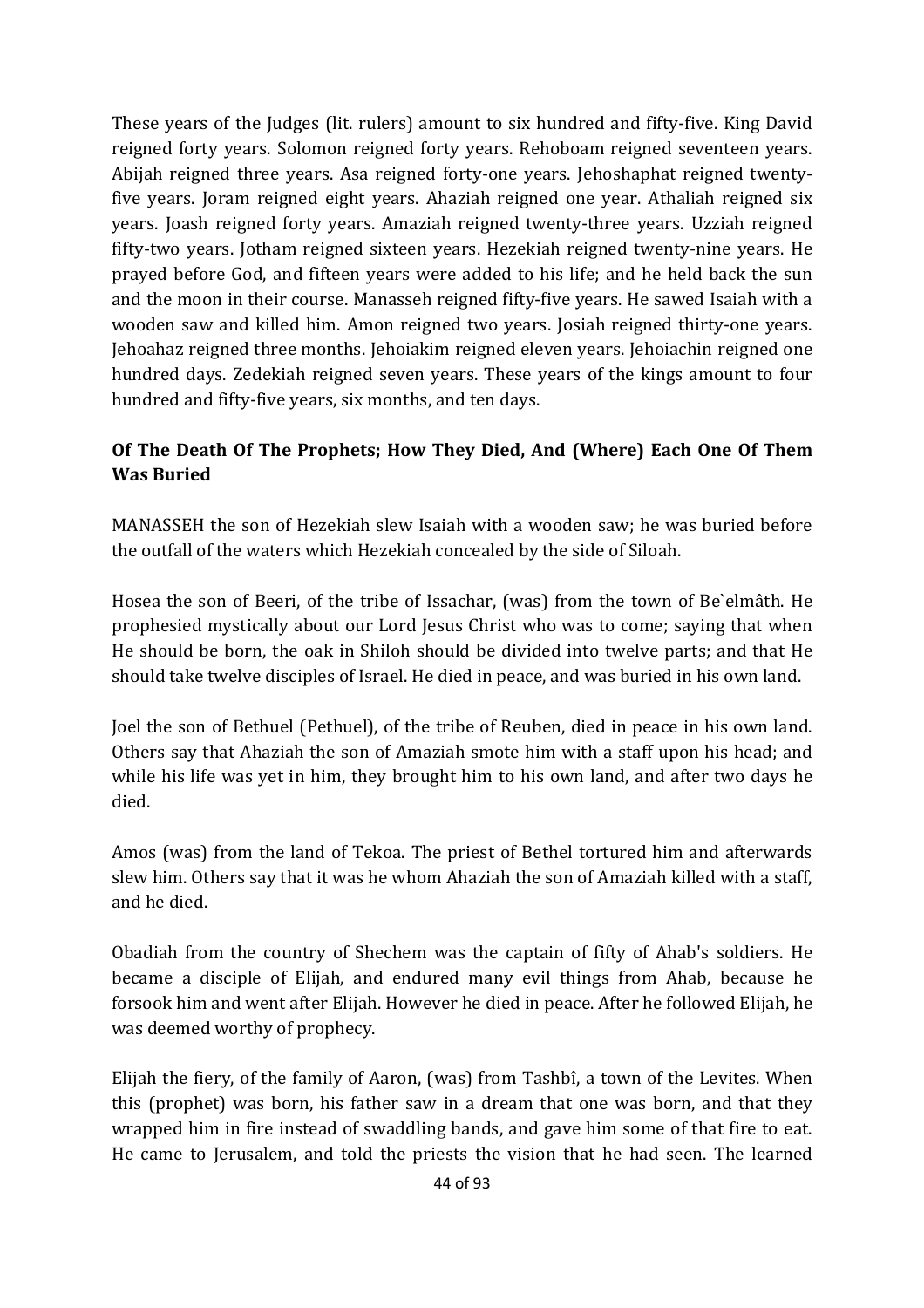among the people said to him, 'Fear not, thy son is about to be a fire, and his word shall be like fire, and shall not fall to the ground; he will burn like fire with jealousy of sinners, and his zeal will be accepted before God.' He was taken up in a chariot towards heaven. Some say that his father was called Shôbâkh.

Elisha his pupil, from Abêl-Mehôlâh, (was) of the tribe of Reuben. On the day of his birth a great wonder took place in Israel; for the bull which they worshipped in Gilgal lowed, and his voice was heard in Jerusalem. The chief priests in Jerusalem said, 'A mighty prophet is born to-day in Israel at this time, and he will break the images and idols to pieces.' He died in peace, and was buried in Samaria.

Jonah the son of Amitta (was) from Gath-hepher, from Kûryath-Âdâmôs, which is near to Ascalon and Gaza and the sea coast. After this (prophet) had prophesied to the Ninevites in the time of Sardânâ the king, he did not remain in his own land because the Jews were jealous of him; but he took his mother, and went and dwelt in Assyria. He feared the reproach of the Jews, because he had prophesied, and his prophecy did not come to pass. He also rebuked Ahab the king, and called a famine upon the land and the people. He came to the widow of Elijah, and blessed her, because she received him, and he returned to Judaea. His mother died on the way, and he buried her by the side of Deborah's grave. He lived in the land of Serîdâ, and died two years after the people had returned from Babylon, and was buried in the cave of Kainân. This (prophet) prophesied that when the Messiah should come, the cities of the Jews would be overturned.

Micah the Morashthite (was) of the tribe of Ephraim, and was slain by Joram the son of Ahab. This (prophet) prophesied concerning the destruction of the temple of the Jews, and the abrogation of the Passover on the death of the Messiah. He died in peace, and was buried in Anikâm.

Nahum, from the city of Elkôsh, (was) of the tribe of Simeon. After the death of Jonah this (prophet) prophesied concerning the Ninevites, saying, 'Nineveh shall perish by perpetually advancing waters, and ascending fire;' and this actually took place. He prophesied also concerning the Babylonians, that they would come against the Israelitish people; and therefore they sought to kill him. He prophesied that when the Messiah should be slain, the vail of the temple should be rent in twain, and that the Holy Spirit should depart from it. He died in peace, and was buried in his own country.

Habakkuk (was) of the tribe of Simeon, and from the land of Sûâr (Zoar). This (prophet) prophesied concerning the Messiah, that He should come, and abrogate the laws of the Jews. He brought food to Daniel at Babylon by the divine (or, angelic) agency. The Jews stoned him in Jerusalem.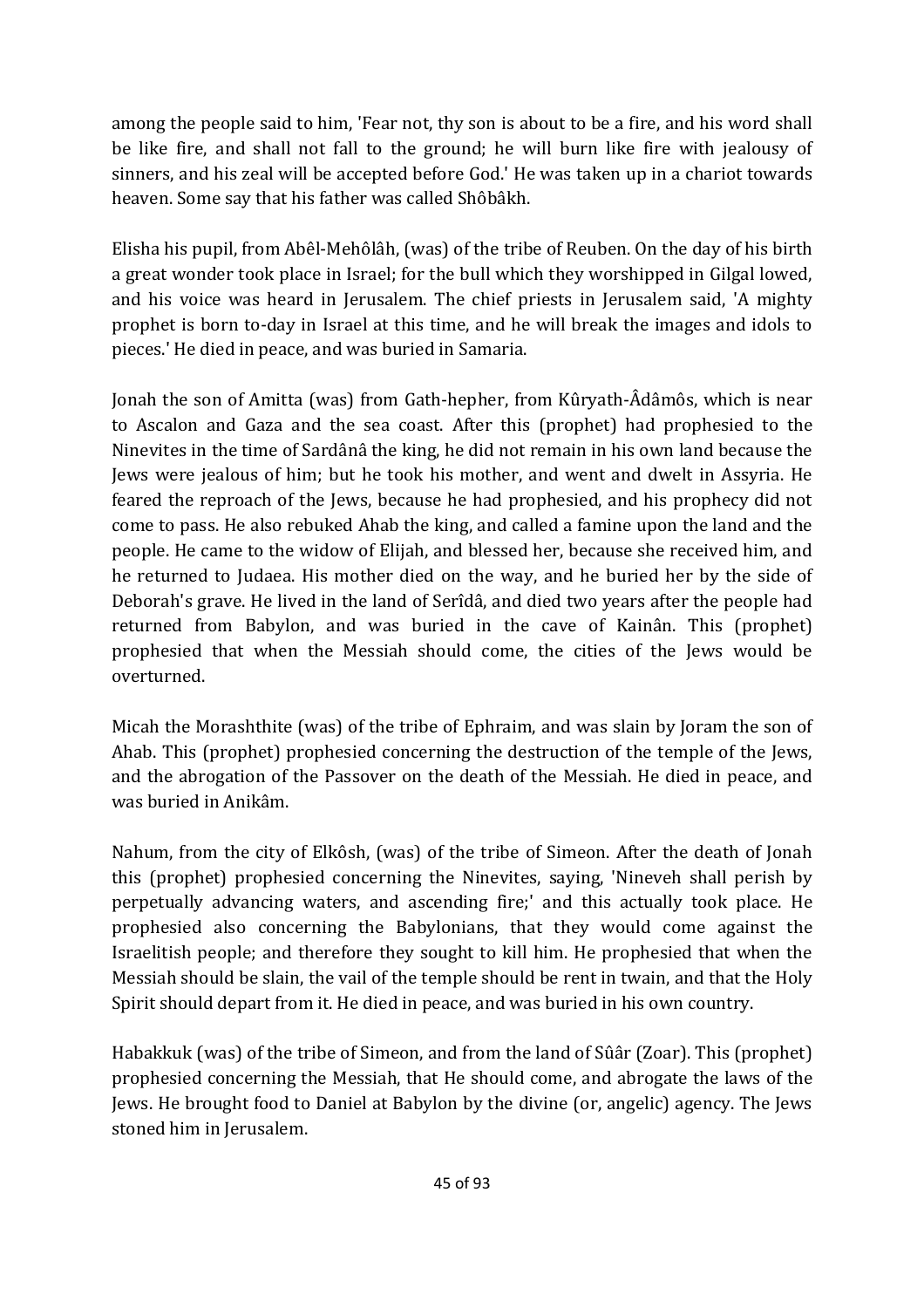Zephaniah (was) of the tribe of Simeon. He prophesied concerning the Messiah, that He should suffer, and that the sun should become dark, and the moon be hidden. He died in peace in his own land.

Haggai returned from Babylon to Jerusalem when he was young. He prophesied that the people would return, and concerning the Messiah, that He would abrogate the sacrifices of the Jews. He died in peace.

Zechariah the son of Jehoiada returned from Babylon in his old age, and wrought wonders among the people. He died at a great age, and was buried by the side of the grave of Haggai.

Malachi was born after the return of the people, and because of his beauty he was surnamed 'Angel.' He died in peace in his own land.

The Jews stoned Jeremiah the son of Hilkiah in Egypt, because he rebuked them for worshipping idols; and the Egyptians buried him by the side of Pharaoh's palace. The Egyptians loved him much, because he prayed and the beasts died which used to come up from the river Nile and devour men. These beasts were called 'crocodiles.' When Alexander the son of Philip, the Macedonian, came (to Egypt), he made enquiries about his grave, and took and brought him to Alexandria. This (prophet) during his life said to the Egyptians, 'a child shall be born--that is the Messiah--of a virgin, and He shall be laid in a crib, and He will shake and cast down the idols.' From that time, and until Christ was born, the Egyptians used to set a virgin and a baby in a crib, and to worship him, because of what Jeremiah said to them, that He should be born in a crib.

Ezekiel the son of Buzi was of the priestly tribe, and from the land of Serîdâ. The chief of the Jews who was in the land of the Chaldeans slew him, because he rebuked him for worshipping idols. He was buried in the grave of Arphaxar, the son of Shem, the son of Noah.

Daniel (was) of the tribe of Judah, and was born in Upper Beth-Horon. He was a man who kept himself from women, and hence the Jews thought that he was an eunuch, for his face was different (from that of other men), and he had no children. He prayed for the Babylonians, and died in Elam, in the city of the Hôzâyê, and was buried in Shôshan the fortress. He prophesied concerning the return of the people.

Ahijah (was) from Shilo. A lion slew this prophet, and he was buried by the oak at Shilo in Samaria.

Ezra the scribe was from the country of Sâbthâ, and of the tribe of Judah. This (prophet) brought back the people, and died in peace in his own land.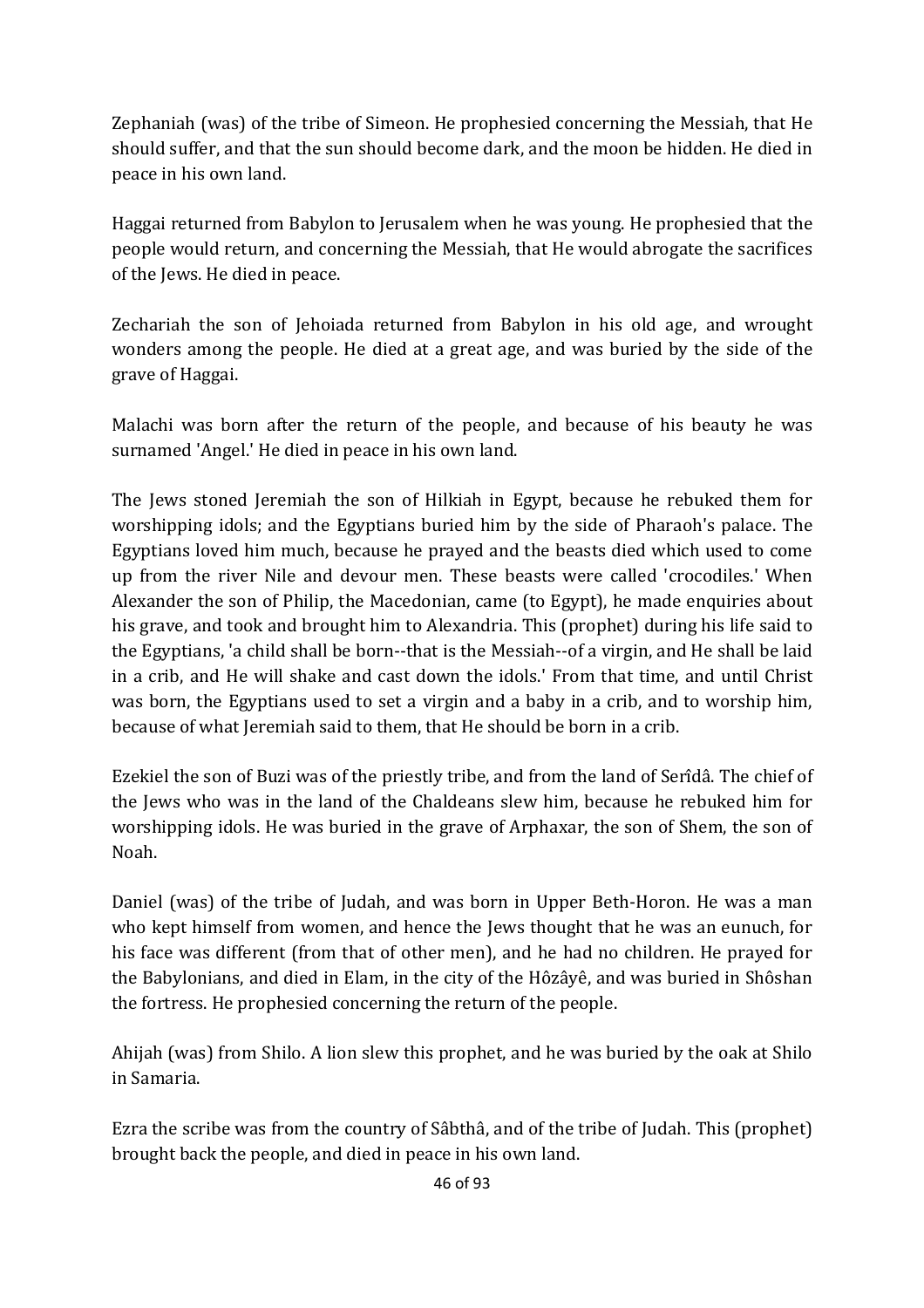Zechariah the son of Berachiah, the priest, was from Jerusalem. Joash the king slew this (prophet) between the steps and the altar, and sprinkled his blood upon the horns of the altar, and the priests buried him. From that day God forsook the temple, and angels were never again seen in it.

Simon the son of Sîrâ (Sirach) died in peace in his own town.

Nathan died in peace.

Here ends the first part of the book of gleanings called 'the Bee.'

To God be the glory, and may His mercy and compassion be upon us. Amen.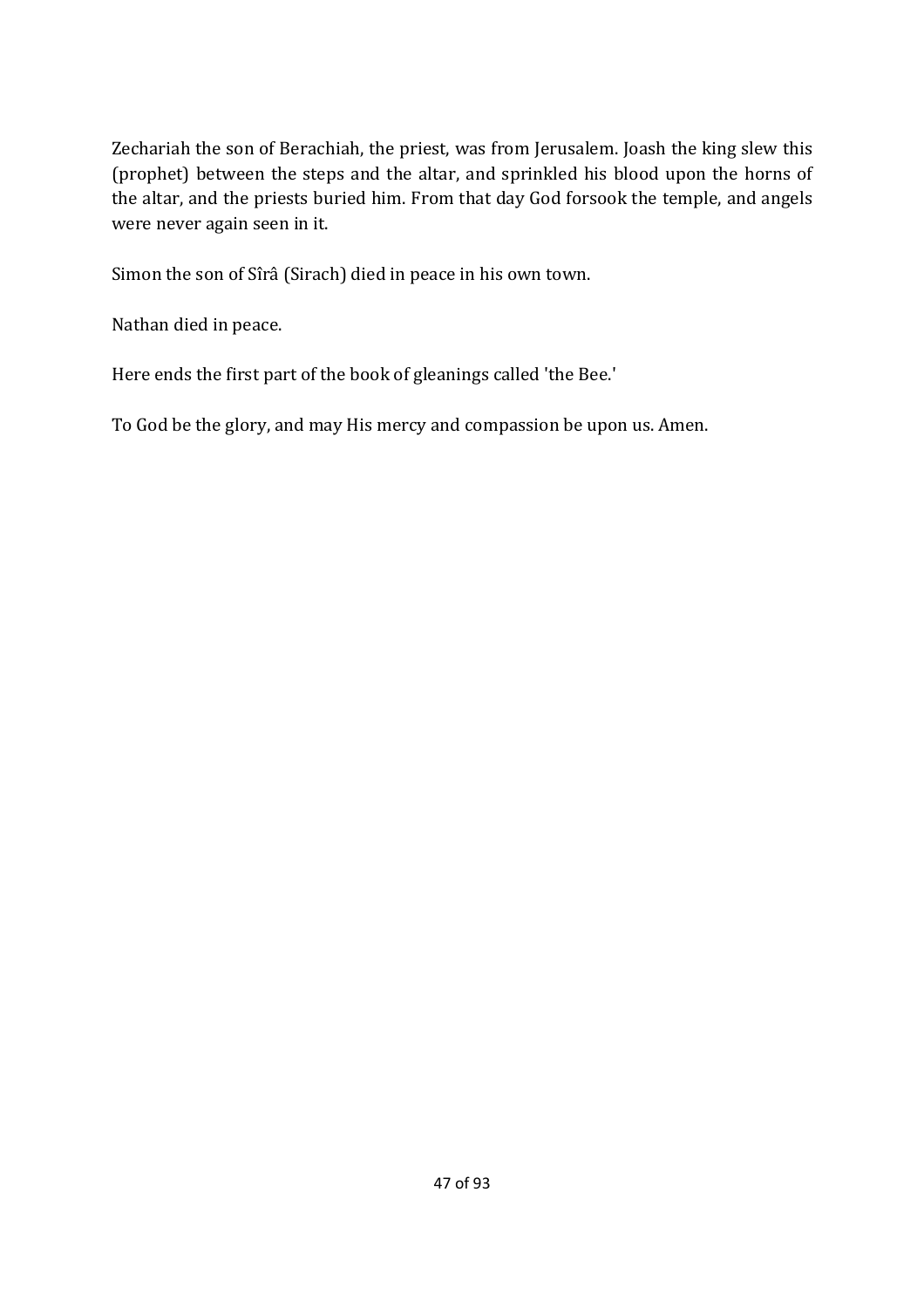# **Second Part of the Book of Gleanings, called "The Bee"**

Again, by the Divine power, we write the second part of the book of gleanings called 'the Bee,' regarding the Divine dispensation which was wrought in the new (covenant).

## **Chapter XXXIII Of the Messianic Generations**

GOD created Adam. Adam begat Seth. Seth begat Enos. Enos begat Kainân. Kainân begat Mahalaleel. Mahalaleel begat Jared. Jared begat Enoch. Enoch begat Methuselah. Methuselah begat Lamech. Lamech begat Noah. Noah begat Shem. Shem begat Arphaxar. Arphaxar begat Kainân. Kainân begat Shâlâch. Shâlâch begat Eber. Eber begat Peleg. Peleg begat Reu. Reu begat Serug. Serug begat Nahor. Nahor begat Terah. Terah begat Abraham. Abraham begat Isaac. Isaac begat Jacob. Jacob begat Judah. Judah took a Canaanitish wife, whose name was Shuah. And it was very grievous to Jacob, and he said to Judah, 'The God of my fathers will not allow the seed of Canaan to be mingled with our seed, nor his family with our family.' There were born to Judah by the Canaanitish woman three sons, Er, Onan, and Shelah. Er took Tamar, the daughter of Merari the son of Levi, to wife, and he lay with her in the Sodomite way and died without children. After him his brother Onan took her, to raise up seed to his brother; he also, when he lay with her, scattered his seed outside of her on the ground, and he too died without children. Because Shelah was a child, Judah kept his daughter-in-law in widowhood, that he might give her to Shelah to raise up seed by her. But Tamar went into her father-in-law by crafty devices, and lay with him, and conceived, and gave birth to twins, Pharez and Zarah. Pharez begat Hezron. Hezron begat Aram. Aram begat Amminadab. Amminadab begat Nahshon. Eleazar the son of Aaron, the priest, took the sister of Nahshon to wife, and by her begat Phinehas; and the seed of the priesthood was mingled with the royal line. Nahshon begat Salmon. Salmon begat Boaz by Rahab. Boaz begat Obed by Ruth the Moabitess. Obed begat Jesse. Jesse begat David the king by Nahash.

Now two genealogies are handed down from David to Christ; the one from Solomon to Jacob, and the other from Nathan to Heli. David begat Solomon. Solomon begat Rehoboam. Rehoboam begat Abijah. Abijah begat Asa. Asa begat Jehoshaphat. Jehoshaphat begat Joram. Joram begat Uzziah. Uzziah begat Jotham. Jotham begat Ahaz. Ahaz begat Hezekiah. Hezekiah begat Manasseh. Manasseh begat Amon. Amon begat Josiah. Josiah begat Jeconiah. Jeconiah begat Salathiel. Salathiel begat Zerubbabel. Zerubbabel begat Abiud. Abiud begat Eliakim. Eliakim begat Azor. Azor begat Zadok. Zadok begat Achin. Achin begat Eliud. Eliud begat Eleazar. Eleazar begat Matthan. Matthan begat Jacob. Jacob begat Joseph. Or again: David begat Nathan. Nathan begat Mattatha. Mattatha begat Mani. Mani begat Melea. Melea begat Eliakim. Eliakim begat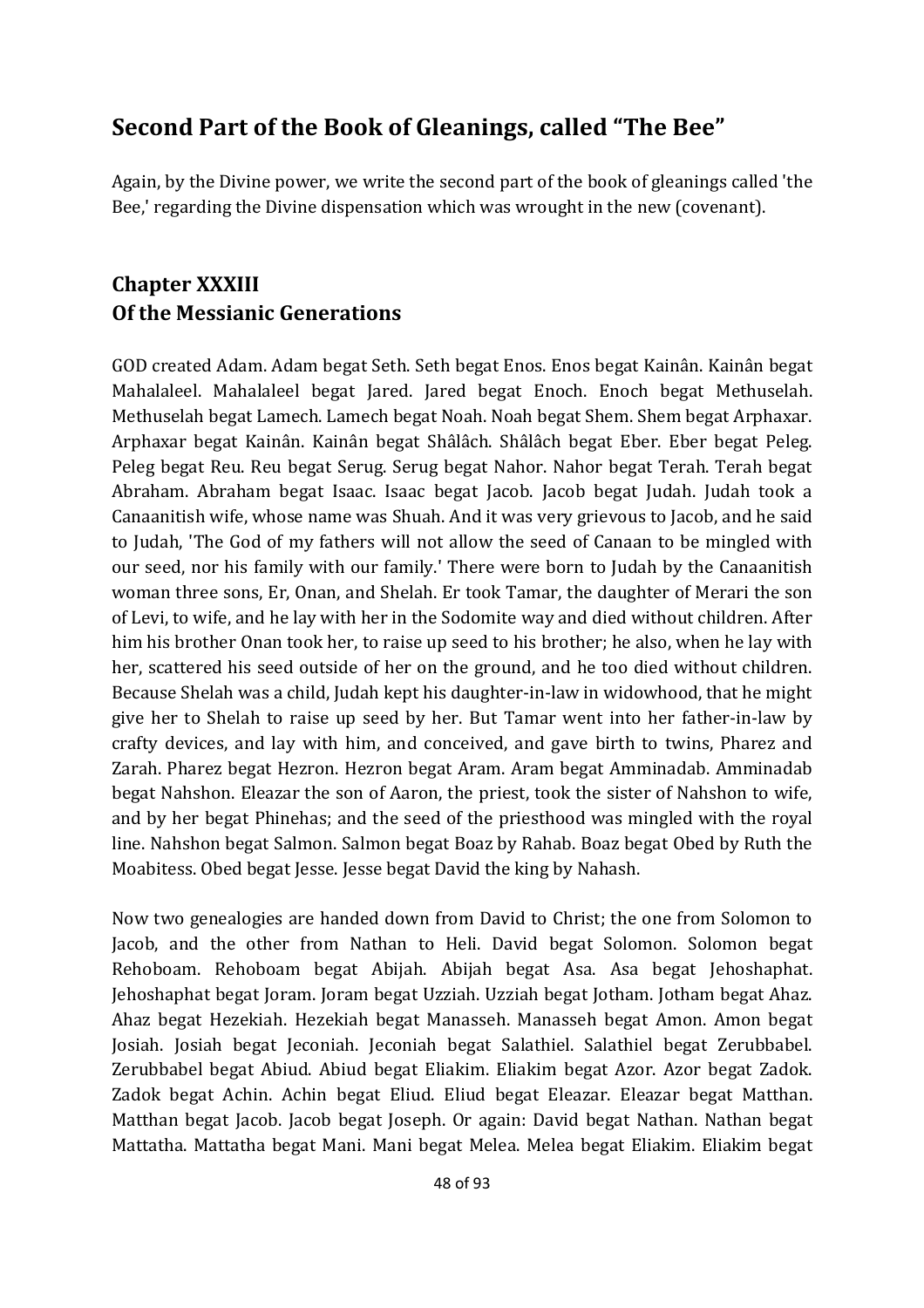Jonam. Jonam begat Levi. Levi begat Mattîtha. Mattîtha begat Jorim. Jorim begat Eliezer. Eliezer begat Jose. Jose begat Er. Er begat Elmodad. Elmodad begat Cosam. Cosam begat Addi. Addi begat Melchi. Melchi begat Neri. Neri begat Salathiel. Salathiel begat Zorobabel. Zorobabel begat Rhesa. Rhesa begat Johannan. Johannan begat Juda. Juda begat Joseph. Joseph begat Semei. Semei begat Mattatha. Mattatha begat Maath. Maath begat Nagge. Nagge begat Esli. Esli begat Nahum. Nahum begat Amos. Amos begat Mattîtha. Mattîtha begat Joseph. Joseph begat Janni. Janni begat Melchi. Melchi begat Levi. Levi begat Matthat. Matthat begat Heli. Heli begat Joseph.

Know too, O my brother, that Mattan the son of Eliezer--whose descent was from the family of Solomon--took a wife whose name was Astha (or Essetha) and by her begat Jacob naturally. Mattan died, and Melchi--whose family descended from Nathan the son of David--took her to wife, and begat by her Eli (or Heli); hence Jacob and Heli are brothers, (the sons) of (one) mother. Eli took a wife and died without children. Then Jacob took her to wife, to raise up seed to his brother, according to the command of the law; and he begat by her Joseph, who was the son of Jacob according to nature, but the son of Heli according to the law; so whichever ye choose, whether according to nature, or according to the law, Christ is found to be the son of David. It is moreover right to know that Eliezer begat two sons, Mattan and Jotham. Mattan begat Jacob, and Jacob begat Joseph; Jotham begat Zadok, and Zadok begat Mary. From this it is clear that Joseph's father and Mary's father were cousins.

# **Chapter XXXIV Of the Annunciation of the Angel to Yônâkîr (Joachim) in Respect of Mary**

THIS Zadok, who was called Yônâkîr, and Dinah his wife were righteous before God, and were rich in earthly riches and in goods and chattels; but they had neither fruit nor offspring like other people. They were reproached by the people for their barrenness, and they did not allow them to offer up the offering except after everyone else, because they had no children among the people of Israel. And Yônâkîr went out into the desert, and pitched his tent outside the encampment, and he prayed before God with mournful tears, and put on garments of mourning; so also did Dinah his wife. And God heard their prayers and accepted the sacrifices of their tears. The angel of God came to them, and announced to them the conception of Mary, saying, 'Your prayer has been heard before God, and behold, He will give you blessed fruit, a daughter who shall be a sign and a wonder among all the generations of the world; and all families shall be blessed through her.' Then they two praised God, and Zadok returned to his habitation. And Dinah his wife conceived, and brought forth Mary; and from that day she was called Hannah (Anna) instead of Dinah, for the Lord had had compassion upon her. Now the name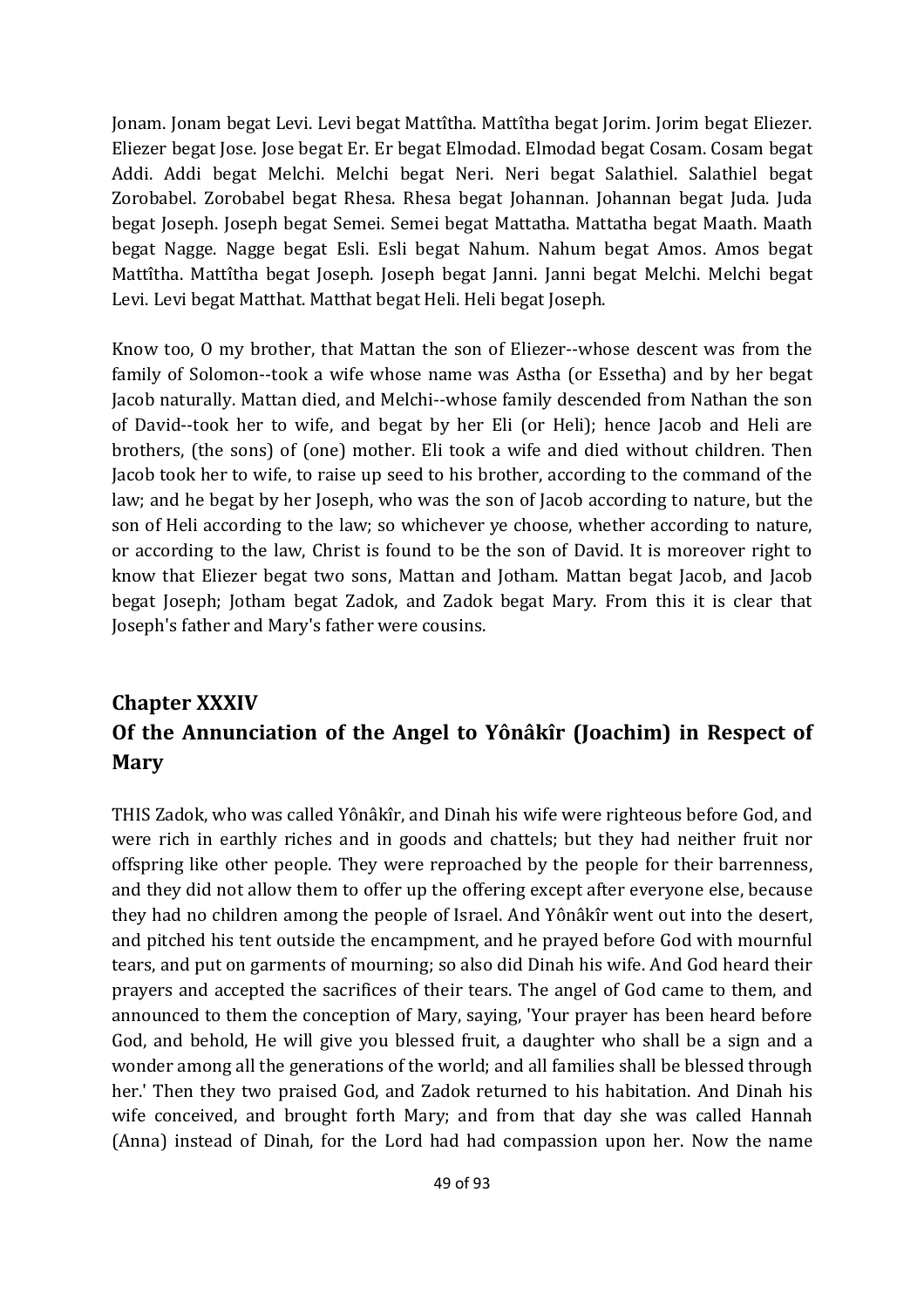'Mary' (Maryam or Miriam) is interpreted 'lifted up,' 'exalted;' and they rejoiced in her exceedingly. And after six months her parents said to one another, 'We will not allow her to walk upon the ground;' and they carried her with sacrifices and offerings, and brought her to the temple of the Lord. And they sacrificed oxen and sheep to the Lord, and offered Mary to the high priest. He laid his hand upon her head, and blessed her, saying, 'Blessed shalt thou be among women.' Two years after she was weaned, they brought her to the temple of the Lord, even as they had vowed to the Lord, and delivered her to the high priest. He laid his hand upon her head, and blessed her, and said to her that she should give herself over to the aged women who were there. And she was brought up with the virgins in the temple of the Lord, and performed the service of the temple with joyful heart and godly fervour until she was twelve years old. Because she was beautiful in appearance, the priests and the high priest took counsel and prayed before God that He would reveal to them what they should do with her. And the angel of God appeared unto the high priest and said to him, 'Gather together the staves of the men who have been left widowers by their first wives, and are well known for piety, uprightness, and righteousness, and what God sheweth thee, do.' And they brought many staves and laid them down in the temple; and they prayed before God that day and its night. The chief priest went into the temple and gave to each of them his staff, and when Joseph took his staff in his hand, there went forth from it a white dove, and hovered over the top of the rod, and sat upon it. The chief priest drew near to Joseph and kissed him on his head, and said to him, 'The blessed maiden has fallen to thy lot from the Lord; take her to thee until she arrives at the age for marriage, and (then) make a marriage feast after the manner and custom of men; for it is meet for thee (to do so) more than others, because ye are cousins.' Joseph said to the chief priest, 'I am an old and feeble man, and this is a girl, and unfit for my aged condition; it is better to give her to one of her own age, because I cannot rely upon myself to watch her and guard her.' The chief priest said to him, 'Take heed that thou dost not transgress the command of God, and bring a punishment upon thee.' So Joseph took Mary, and went to his dwelling-place.

Some days after the priests distributed various coloured silken threads to weave for the veil of the sanctuary; and it fell to Mary's lot to weave purple. And while she was in the temple in prayer, having placed incense before the Lord, suddenly the archangel Gabriel appeared to her in the form of a middle-aged man, and a sweet odour was diffused from him; and Mary was terrified at the sight of the angel.

## **Chapter XXXV Of the Annunciation by Gabriel to Mary of the Conception of Our Lord**

AT the ninth hour of the first day of the week, on the twenty-fifth of the month of Adar,- though some say on the first day of the month of Nisan, which is correct,--in the three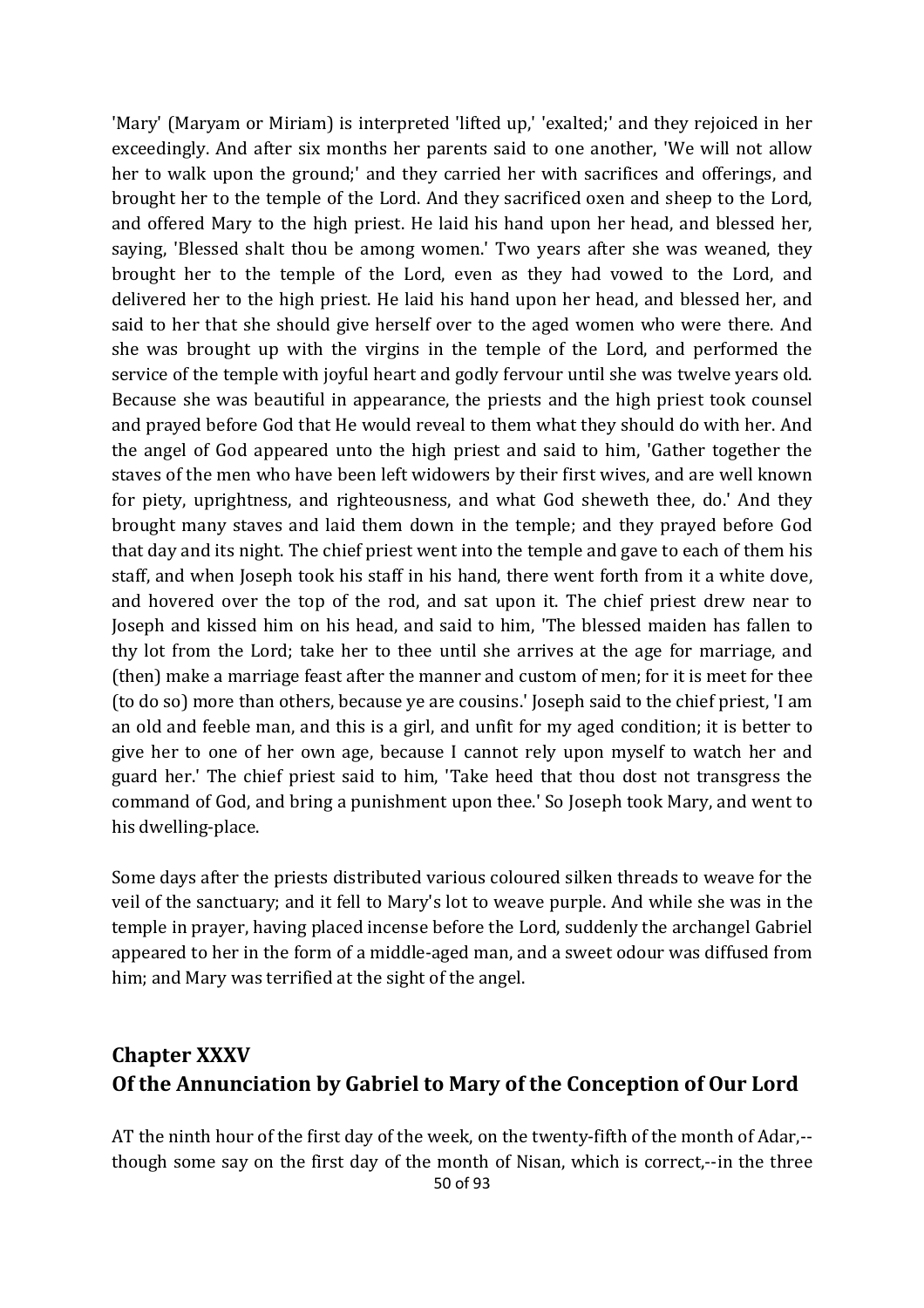hundred and seventh year of Alexander the son of Philip, or of Nectanebus, the Macedonian, six months after Elizabeth's conception of John, the archangel Gabriel appeared to Mary and said to her, 'Peace be to thee, O full of grace! our Lord is with thee, O blessed among women!' As for her, when she saw (him), she was terrified at his words, and was thinking what this salutation was. The angel said to her:

Fear not Mary, for thou hast found grace with God. And behold, thou shalt conceive and bear a son, and thou shalt call his name Emmanuel, which is interpreted, "our God is with us." This (child) shall be great, and shall be called the Son of the Highest.

Mary said to the angel, 'Behold, I am the handmaid of the Lord; let it be to me according to thy word.' And the angel went away from her. In those days Mary arose, and went to Elizabeth het cousin, and she went in and saluted Elizabeth. And it came to pass that when Elizabeth heard Mary's salutation, the babe leaped in her womb, and John in Elizabeth's womb bowed down to our Lord in Mary's womb, as a servant to his master. Mary remained with Elizabeth about three months, and then returned to her house. After the lapse of six months, Joseph saw that Mary had conceived, and he was troubled in his mind, and said, 'What answer shall I give to the high priest in respect of this trial which has befallen me?' And because he relied upon the purity of his spouse, he fell into perplexity and doubt, and said to her, 'Whence hast thou this? And who has beguiled thee, O perfect dove? Wast thou not brought up with the pure virgins and venerable matrons in the temple of the Lord?' And she wept, saying, 'As the Lord God liveth, I have never known man nor had connexion with any one;' but she did not speak to him of the angel and the cause of her conception. Then Joseph meditated within himself and said, 'If I reveal this matter before men, I fear lest it may be from God; and if I keep it back and hide it, I fear the rebuke and penalty of the law.' For the Jews did not approach their wives until they made a feast to the high priest, and then they took them. And Joseph thought that he would put her away secretly; and while he was pondering these things in his heart, the angel of the Lord appeared to him in a dream, and said, 'Joseph, son of David, fear not to take Mary thy wife; for that which is born in her is of the Holy Spirit.' He spake well when he said 'in her,' and not 'of her.'

And the priests heard of Mary's conception, and they made an accusation against Joseph, as if deceit had been found in him. Joseph said, 'As the Lord liveth, I know not the cause of her conception;' and Mary likewise swore this. There was a custom among the Jews that, when any one of them was accused with an accusation, they made him drink 'the water of trial;' if he were innocent, he was not hurt, but if he were guilty, his belly swelled, and his body became swollen, and the mark of chastisement appeared in him. When they had made Mary and Joseph drink of the water of trial, and they were not hurt, the high priest commanded Joseph to guard her diligently until they saw the end of this matter.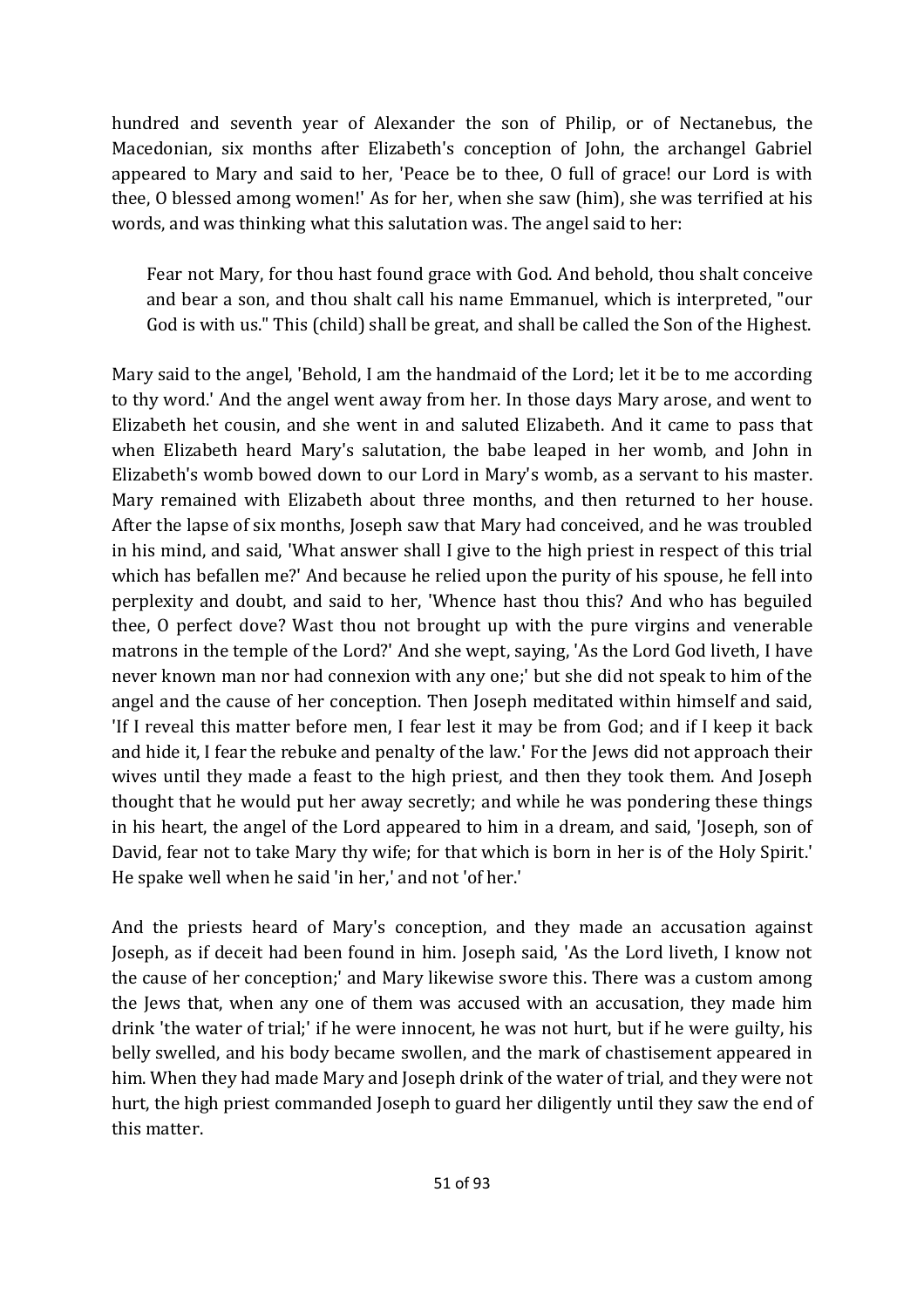## **Chapter XXXVI Of the Birth of Our Lord in The Flesh**

ONE year before the annunciation of our Lord, the emperor of the Romans sent to the land of Palestine Cyrinus the governor, to write down every one for the poll-tax, for the Jews were subject to the empire of the Romans; and every man was written down in his city. And Joseph the carpenter also went up that he might be written down in his city; and by reason of his exceeding great watchfulness for the blessed (Mary), he took her with him upon an ass. When they had gone about three miles, Joseph looked at her and saw that her hand was laid upon her belly, and that her face was contracted with pain; and he thought that she was troubled by the beast, and asked her about her trouble and pain. She said to him, 'Hasten and prepare a place for me to alight, for the pains of childbirth have taken hold upon me.' When he had lifted her down from the animal, he went to fetch a midwife, and found a Hebrew woman whose name was Salome. The heretics say that she was called Hadyôk, but they err from the truth. When Joseph came to the cave, he found it full of brilliant light, and the child wrapped in swaddling clothes and rags, and laid in a crib. And there were shepherds there keeping watch over their flocks, and behold the angel of God came to them, and the glory of the Lord shone upon them; and they feared with an exceeding great fear. The angel said to them:

Fear not, for behold, I announce to you a great joy which shall be to all the world; for there is born to you this day a Redeemer, who is the Lord Jesus, in the city of David: and this shall be the sign unto you; ye shall find the babe wrapped in swaddling clothes, and laid in a crib.

And suddenly with the angel there appeared many hosts of heaven, praising God and saying:

Glory to God in the heights, and on earth peace and tranquillity and good hope to men.

And the shepherds went and entered the cave, and they saw as the angel had said to them. The names of the shepherds were these: Asher, Zebulon, Justus, Nicodemus, Joseph, Barshabba, and Jose; seven in number.

## **Chapter XXXVII The Prophecy of Zârâdôsht Concerning Our Lord**

THIS Zârâdôsht is Baruch the scribe. When he was sitting by the fountain of water called Glôshâ of Hôrîn, where the royal bath had been erected, he said to his disciples, the king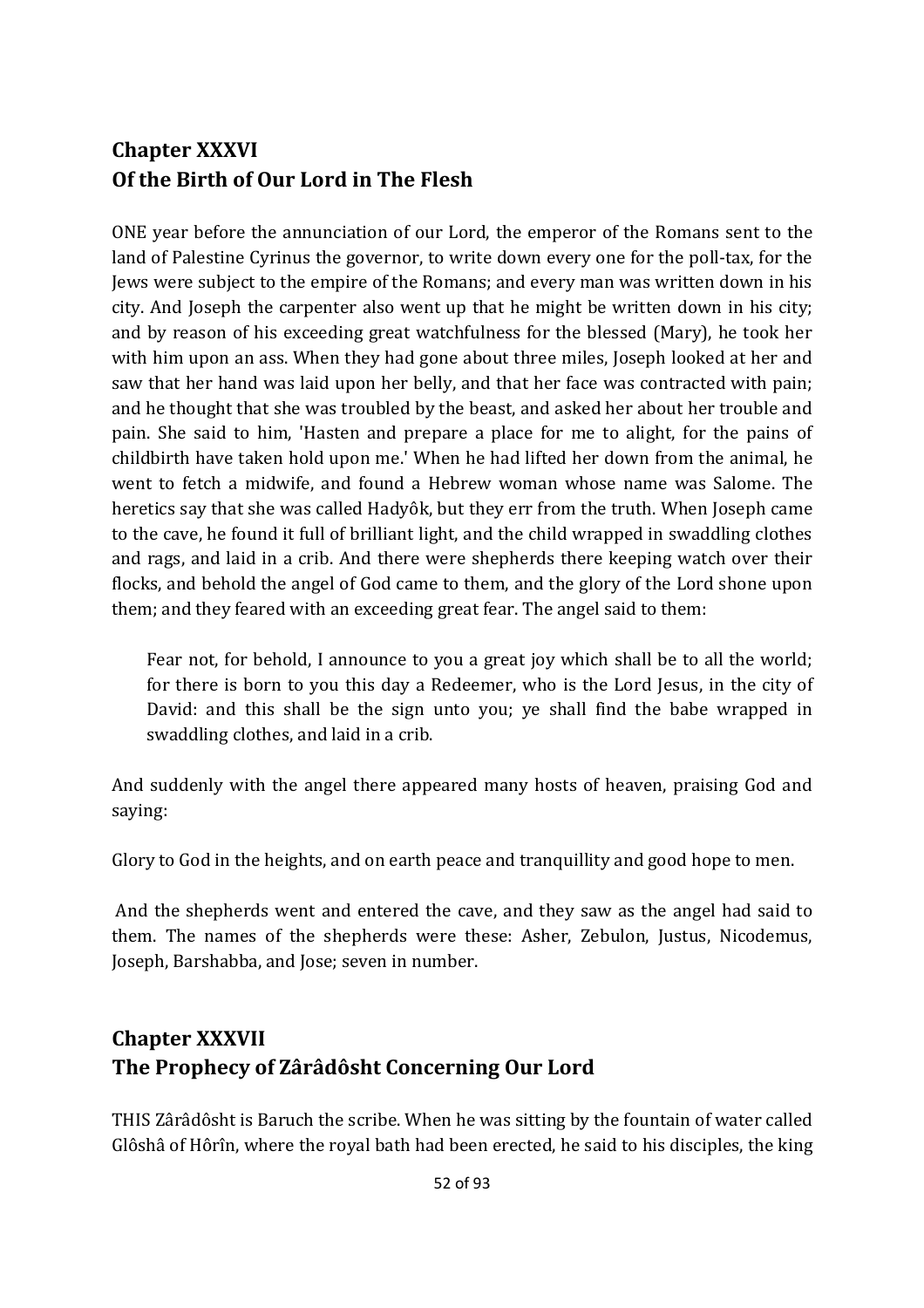Gûshnâsâph and Sâsân and Mahîmad, 'Hear, my beloved children, for I will reveal to you a mystery concerning the great King who is about to rise upon the world. At the end of time, and at the final dissolution, a child shall be conceived in the womb of a virgin, and shall be formed in her members, without any man approaching her. And he shall be like a tree with beautiful foliage and laden with fruit, standing in a parched land; and the inhabitants of that land shall be gathered together to uproot it from the earth, but shall not be able. Then they will take him and crucify him upon a tree, and heaven and earth shall sit in mourning for his sake; and all the families of the nations shall be in grief for him. He will begin to go down to the depths of the earth, and from the depth he will be exalted to the height; then he will come with the armies of light, and be borne aloft upon white clouds; for he is a child conceived by the Word which establishes natures.' Gûshnâsâph says to him, 'Whence has this one, of whom thou sayest these things, his power? Is he greater than thou, or art thou greater than he?' Zârâdôsht says to him, 'He shall descend from my family; I am he, and he is I; he is in me, and I am in him. When the beginning of his coming appears, mighty signs will be seen in heaven, and his light shall surpass that of the sun. But ye, sons of the seed of life, who have come forth from the treasuries of life and light and spirit, and have been sown in the land of fire and water, for you it is meet to watch and take heed to these things which I have spoken to you, that ye await his coming; for you will be the first to perceive the coming of that great king, whom the prisoners await to be set free. Now, my sons, guard this secret which I have revealed to you, and let it be kept in the treasure-houses of your souls. And when that star rises of which I have spoken, let ambassadors bearing offerings be sent by you, and let them offer worship to him. Watch, and take heed, and despise him not, that he destroy you not with the sword; for he is the king of kings, and all kings receive their crowns from him. He and I are one.' These are the things which were spoken by this second Balaam, and God, according to His custom, compelled him to interpret these things; or he sprang from a people who were acquainted with the prophecies concerning our Lord Jesus Christ, and declared them aforetime.

# **Chapter XXXVIII Of the Star Which Appeared in the East on the Day of the Birth of Our Lord**

SOME say that that star appeared to the Magi simultaneously with the birth of our Lord. As for Herod's commanding that all children from two years old and downwards should be slain, it is not as if they required all that length of time for their journey, but they had some accidental delay either in their own country or on the road. Again, Herod did not command that the children should be slain immediately after his having met the Magi, but much time passed in the interval, because he was waiting to hear from them.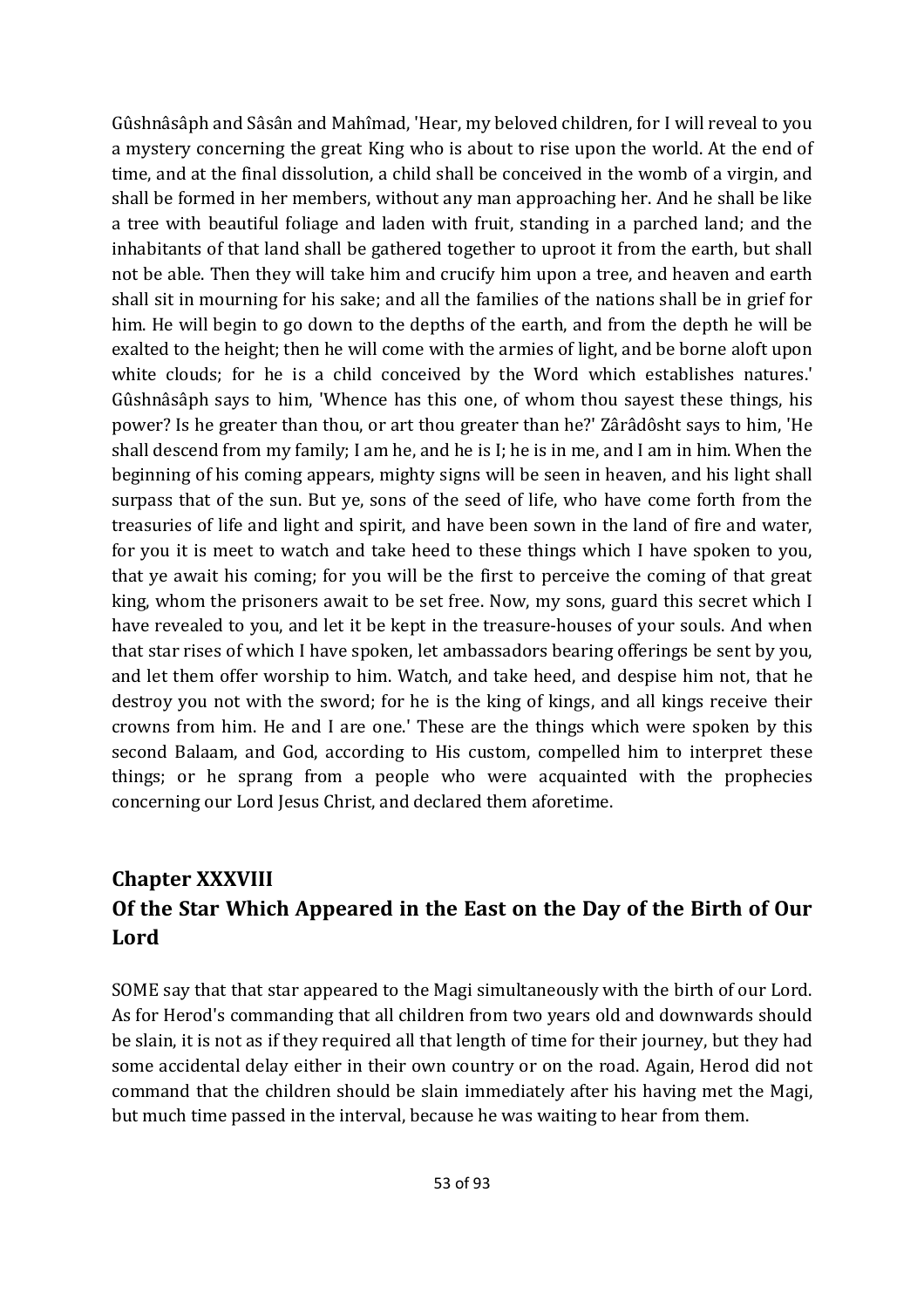The holy Mâr John Chrysostom, in his exposition of Matthew, says:

The star appeared a long time before, for their journey was accomplished with great delay that they might come to the end of it on the day of our Lord's birth. It was meet that He should be worshipped in swaddling bands, that the greatness of the wonder might be recognised; therefore the star appeared to them a long time before. For if the star had appeared to them in the east when He was born in Palestine, they would not have been able to see Him in swaddling bands. Marvel not, if Herod slew the children from two years and downwards, for wrath and fear urged him to increased watchfulness; therefore he added more time than was needful, that no one should be able to escape.

As touching the nature of that star, whether it was a star in its nature, or in appearance only, it is right to know that it was not of the other stars, but a secret power which appeared like a star; for all the other stars that are in the firmament, and the sun and moon, perform their course from east to west. This one, however, made its course from north to south, for Palestine lies thus, over against Persia. This star was not seen by them at night only, but also during the day, and at noon; and it was seen at the time when the sun is particularly strong, because it was not one of the stars. Now the moon is stronger in its light than all the stars, but it is immediately quenched and its light dissipated by one small ray of the sun. But this star overcame even the beams of the sun by the intensity of its light. Sometimes it appeared, and sometimes it was hidden entirely. It guided the Magi as far as Palestine. When they drew near to Jerusalem, it was hidden; and when they went forth from Herod, and began to journey along the road, it appeared and shewed itself. This was not an ordinary movement of the stars, but a rational power. Moreover, it had no fixed path, but when the Magi travelled, it travelled on also, and when they halted, it also halted; like the pillar of cloud which stopped and went forward when it was convenient for the camp of Israel. The star did not remain always up in the height of heaven, but sometimes it came down and sometimes it mounted up; and it also stood over the head of the Child, as the Evangelist tells us.

### **Chapter XXXIX Of the Coming of The Magi from Persia**

WHEN Jesus was born in Bethlehem of Judah, and the star appeared to the Magi in the east, twelve Persian kings took offerings--gold and myrrh and frankincense--and came to worship Him. Their names are these: Zarwândâd the son of Artabân, and Hôrmîzdâd the son of Sîtârûk (Santarôk), Gûshnâsâph (Gushnasp) the son of Gûndaphar, and Arshakh the son of Mîhârôk; these four brought gold. Zarwândâd the son of Warzwâd, Îryâhô the son of Kesrô (Khosrau), Artahshisht the son of Holîtî, Ashtôn`âbôdan the son of Shîshrôn; these four brought myrrh. Mêhârôk the son of Hûhâm, Ahshîresh the son of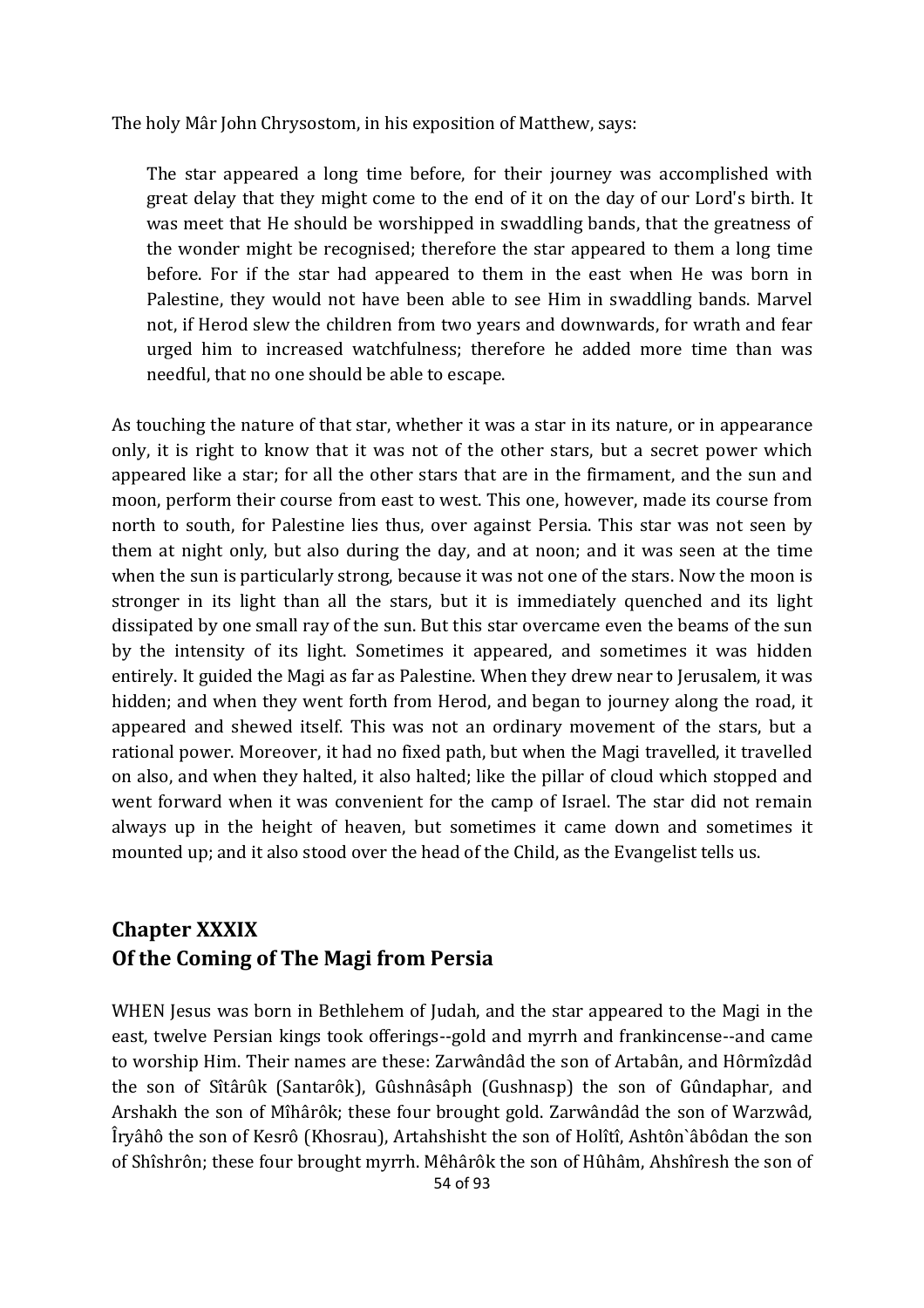Hasbân, Sardâlâh the son of Baladân, Merôdâch the son of Beldarân; these four brought frankincense. Some say that the offerings which the Magi brought and offered to our Lord had been laid in the Cave of Treasures by Adam; and Adam commanded Seth to hand them down from one to another until our Lord rose, and they brought (them), and offered (them) to Him. But this is not received by the Church. When the Magi came to Jerusalem, the whole city was moved; and Herod the king heard it and was moved. And he gathered together the chief priests and the scribes of the people, and enquired about the place in which Christ should be born; and they told him, in Bethlehem of Judah, for so it is written in the prophet. Then Herod called the Magi, and flattered them, and commanded them to seek out the Child diligently, and when they had found Him to tell Herod, that he also might go and worship Him. When the Magi went forth from Herod, and journeyed along the road, the star rose again suddenly, and guided them until it came and stood over (the place) where the Child was. And when they entered the cave, and saw the Child with Mary His mother, they straightway fell down and worshipped Him, and opened their treasures, and offered unto Him offerings, gold and myrrh and frankincense. Gold for His kingship, and myrrh for His burial, and frankincense for His Godhead. And it was revealed to them in a dream that they should not return to Herod, and they went to their land by another way. Some say that the Magi took some of our Lord's swaddling bands with them as a blessed thing.

Then Longinus the sage wrote to Augustus Caesar and said to him, 'Magians, kings of Persia, have come and entered thy kingdom, and have offered offerings to a child who is born in Judah; but who he is, and whose son he is, is not known to us.' Augustus Caesar wrote to Longinus, saying, 'Thou hast acted wisely in that thou hast made known to us (these things) and hast not hidden (them) from us.' He wrote also to Herod, and asked him to let him know the story of the Child. When Herod had made enquiries about the Child, and saw that he had been mocked by the Magi, he was wroth, and sent and slew all the children in Bethlehem and its borders, from two years old and downwards, according to the time which he had enquired of the Magi. The number of the children whom he slew was two thousand, but some say one thousand eight hundred. When John the son of Zechariah was sought for, his father took him and brought him before the altar; and he laid his hand upon him, and bestowed on him the priesthood, and then brought him out into the wilderness. When they could not find John, they slew Zechariah his father between the steps and the altar. They say that from the day when Zechariah was slain his blood bubbled up until Titus the son of Vespasian came and slew three hundred myriads of Jerusalem, and then the flow of blood ceased. The father of the child Nathaniel also took him, and wrapped him round, and laid him under a figtree; and he was saved from slaughter. Hence our Lord said to Nathaniel, 'Before Philip called thee, I saw thee, when thou wast under the fig-tree.'

#### **Chapter XL**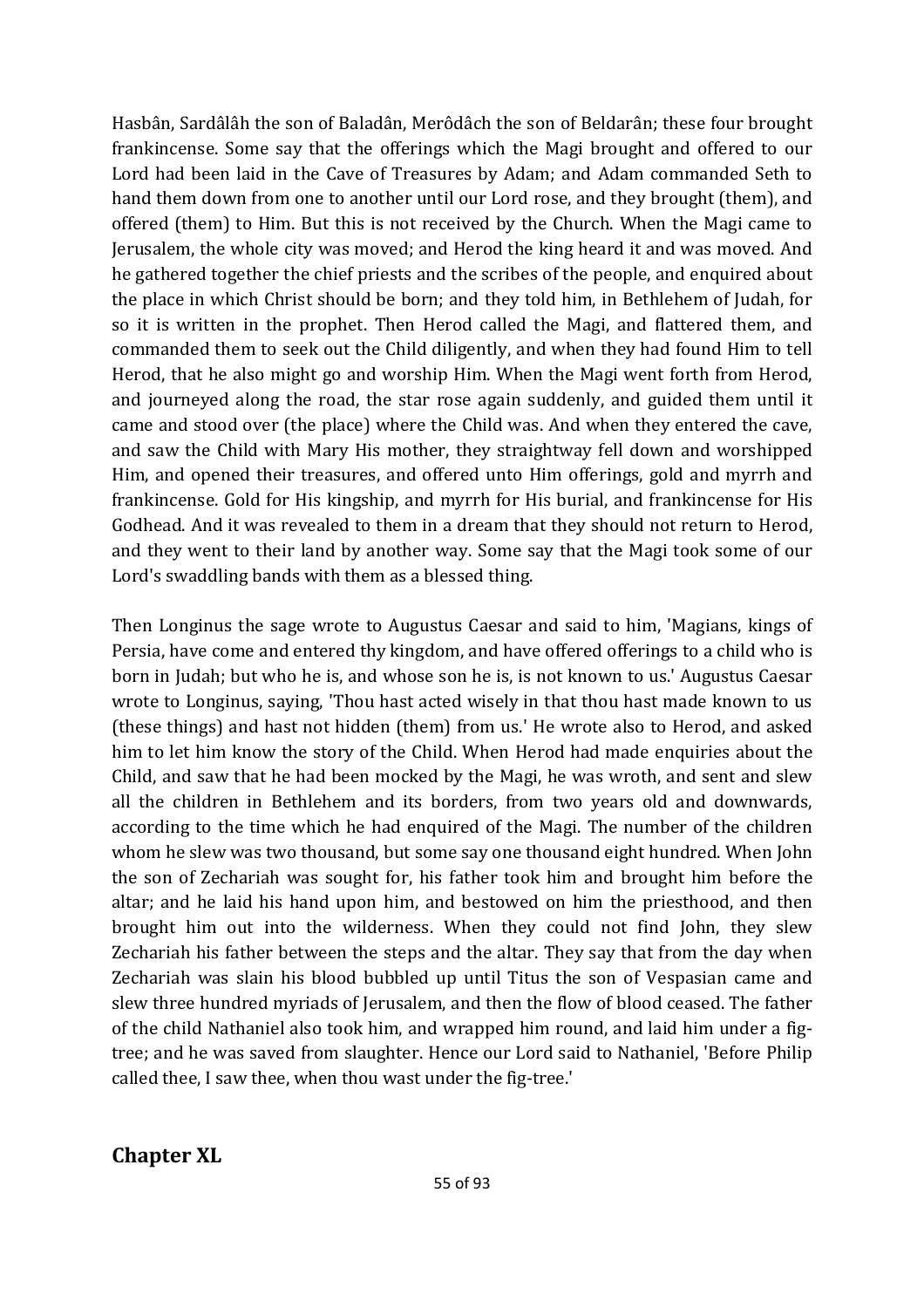#### **Of Our Lord's Going Down into Egypt**

WHEN the Magi had returned to their country, the angel of the Lord appeared to Joseph in a dream, and said to him, 'Arise, take the Child and His mother, and flee to Egypt; and stay there until I tell thee.' So Joseph arose and took the Child and His mother by night, and fled to Egypt, and was there until the death of Herod. When they were journeying along the road to Egypt, two robbers met them; the name of the one was Titus, that of the other Dûmâchos (?). Dûmâchos wished to harm them and to treat them evilly, but Titus would not let him, and delivered them from the hands of his companion. When they reached the gate of the city called Hermopolis, there were by the two buttresses of the gate two figures of brass, that had been made by the sages and philosophers; and they spoke like men. When our Lord and His mother and Joseph entered Egypt, that is to say that city, these two figures cried out with a loud voice, saying, 'A great king has come into Egypt.' When the king of Egypt heard this, he was troubled and moved; for he feared lest his kingdom should be taken away from him. And he commanded the heralds to proclaim throughout the whole city, 'If any man knoweth (who He is), let him point (Him) out to us without delay.' When they had made much search and did not find Him, the king commanded all the inhabitants of the city to go outside and come in one by one. When our Lord entered, these two figures cried out, 'This is the king.' And when our Lord was revealed, Pharaoh sought to slay Him. Now Lazarus--whom Christ raised from the dead--was there, and was one of the king's officials, and held in much esteem by the lord of Egypt. He drew near to Joseph and asked them, 'Whence are ye?' They said to him, 'From the land of Palestine.' When he heard that they were from the land of Palestine, he was sorry for them, and came to the king and pledged himself for the Child. And he said to the king, 'O king, live forever! If deceit be found in this Child, behold, I am before thee, do unto me according to thy will.' This is the (cause) of the love between Lazarus and Christ. One day when Mary was washing the swaddling bands of our Lord, she poured out the water used in washing in a certain place, and there grew up there apûrsam (that is to say balsam) trees, a species of tree not found anywhere else save in this spot in Egypt. Its oil has (divers) properties; if a man dips iron into it, and brings (the iron) near a fire, it shines like wax; if some of it is thrown upon water, it sinks to the bottom; and if a drop of it is dropped upon the hollow of a man's hand, it goes through to the other side. Our Lord remained two years in Egypt, until Herod had died an evil death. He died in this manner. First of all he slew his wife and his daughter, and he killed one man of every family, saying, 'At the time of my death there shall be mourning and weeping and lamentation in the whole city.' His bowels and his legs were swollen with running sores, and matter flowed from them, and he was consumed by worms. He had nine wives and thirteen children. And he commanded his sister Salome and her husband, saying, 'I know that the Jews will hold a great festival on the day of my death; when they are gathered together with the weepers and mourners, slay them, and let them not live after my death.' There was a knife in his hand, and he was eating an apple; and by reason of the severity of his pain, he drew the knife across his throat, and cut it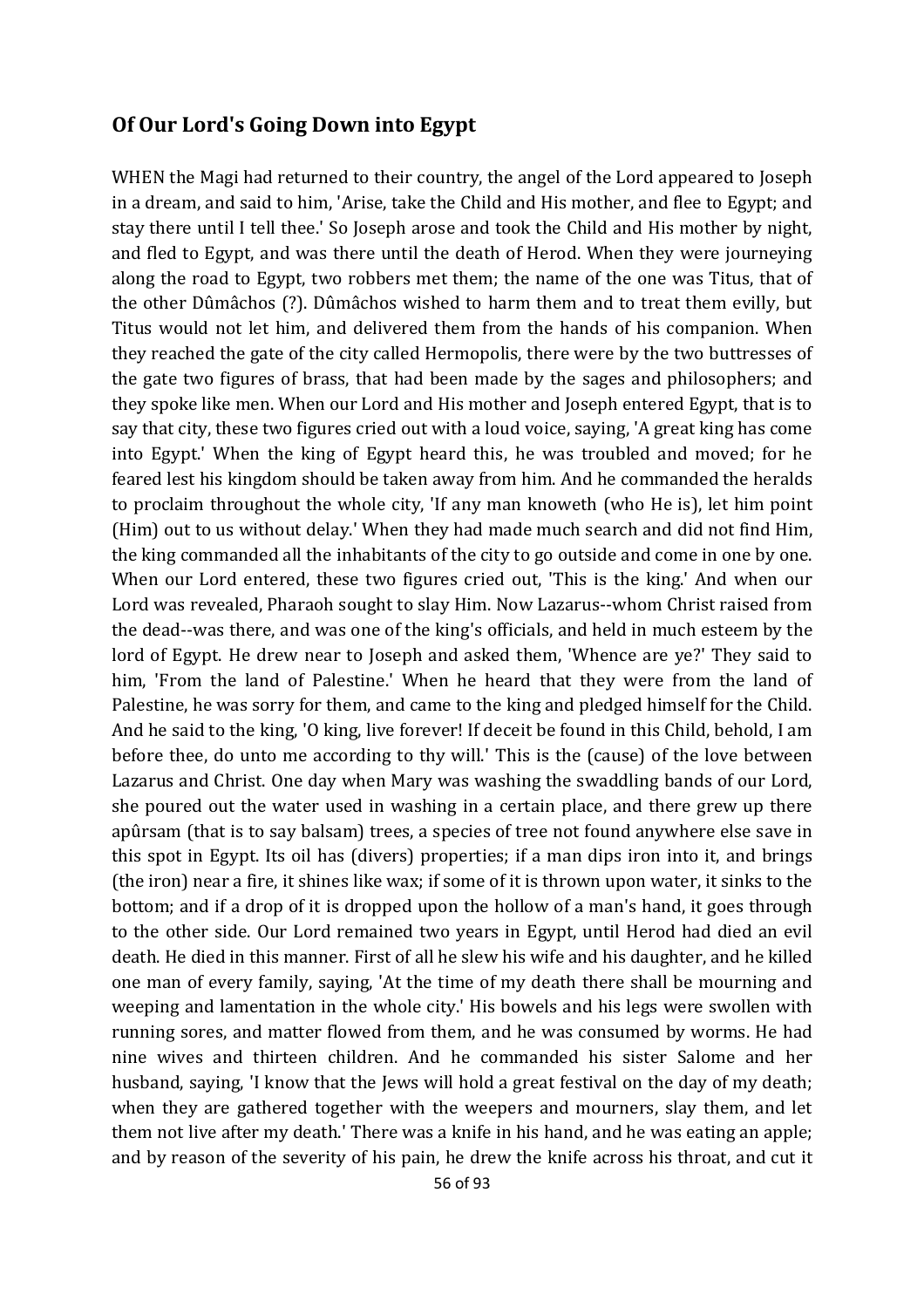with his own hand; and his belly burst open, and he died and went to perdition. After the death of Herod who slew the children, his son Herod Archelaus reigned, who cut off the head of John. And the angel of the Lord appeared to Joseph in Egypt and said to him, 'Arise, take the Child and His mother, and go to the land of Israel, for those who sought the life of the Child are dead.' So Joseph took the Child and His mother, and came to Galilee; and they dwelt in the city of Nazareth, that what was said in the prophecy might be fulfilled, 'He shall be called a Nazarene.' In the tenth year of the reign of Archelaus the kingdom of the Jews was divided into four parts. To Philip (were assigned) two parts, Ituraea and Trachonitis; to Lysanias one part, which was Abilene; and to Herod the younger the fourth part. And Herod loved Herodias, the wife of his brother Philip.

## **Chapter XLI Of John the Baptist, and of the Baptism of Our Lord**

JOHN the Baptist lived thirty years in the desert with the wild beasts; and after thirty years he came from the wilderness to the habitations of men. From the day when his father made him flee to the desert, when he was a child, until he came (again), he covered himself with the same clothes both summer and winter, without changing his ascetic mode of life. And he preached in the wilderness of Judaea, saying, 'Repent, the kingdom of God draweth nigh;' and he baptised them with the baptism of repentance for the remission of their sins. He said to them, 'Behold, there cometh after me a man who is stronger than I, the latchets of whose shoes I am not worthy to unloose. I baptise you with water for repentance, but He who cometh after me is stronger than I; He will baptise you with the Holy Spirit and with fire:' thereby referring to that which was about to be wrought on the apostles, who received the Holy Spirit by tongues of fire, and this took the place of baptism to them, and by this grace they were about to receive all those who were baptised in Christ. Jesus came to John at the river Jordan to be baptised by him; but John restrained Him, saying, 'I need to be baptised by Thee, and art Thou come to me?' Jesus said to him, 'It is meet thus to fulfil the words of prophecy.' When Jesus had been baptised, as soon as He had gone up from the water, He saw that the heavens were rent, and the Spirit like a dove descended upon Him, and a voice from heaven said:

This is My beloved Son, in whom I am well pleased.

On this day the Trinity was revealed to men; by the Father who cried out, and by the Son who was baptised, and by the Holy Spirit which came down upon Him in the corporeal form of a dove. Touching the voice which was heard from heaven, saying, 'This is My beloved Son, in whom I am well pleased, hear ye Him,' every one heard the voice; but John only was worthy to see the vision of the Spirit by the mind. The day of our Lord's birth was the fourth day of the week, but the day of His baptism was the fifth. When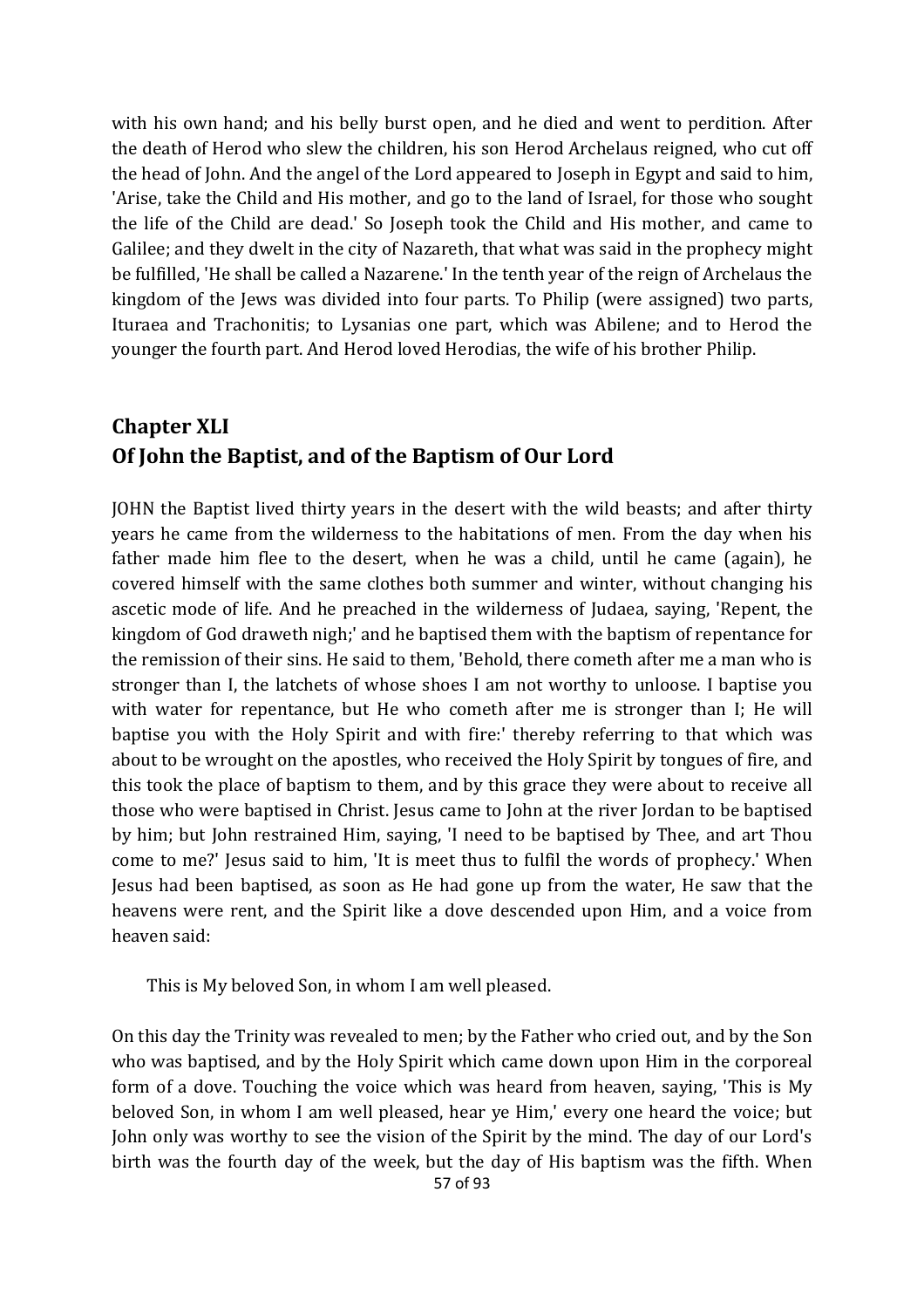John rebuked Herod, saying that it was not lawful for him to take his brother Philip's wife, he seized John, and cast him into the prison called Machaerûs. And it came to pass on a certain day, when Herod on his birthday made a feast for his nobles, that Bôzîyâ, the daughter of Herodias, came in and danced before the guests; and she was pleasing in the sight of Herod and his nobles. And he said to her, 'Ask of me whatsoever thou desirest and I will give it to thee;' and he sware to her saying that whatever she asked he would give it to her, unto the half of his kingdom. She then went in to Herodias her mother and said to her, 'What shall I ask of him?' She said to her, 'The head of John the Baptist;' for the wretched woman thought that when John should be slain, she and her daughter would be free from the reprover, and would have an opportunity to indulge their lust: for Herod committed adultery with the mother and with her daughter. Then she went in to the king's presence and said to him, 'Give me now the head of John the Baptist on a charger.' And the king shewed sorrow, as if, forsooth, he was not delighted at the murder of the saint; but by reason of the force and compulsion of the oath he was obliged to cut off John's head. If, O wretched Herod, she had demanded of thee the half of thy kingdom, that she might sit upon the throne beside thee and divide (it) with thee, wouldst thou have acceded to her, and not have falsified thy oath, O crafty one? And the king commanded an executioner, and he cut off the head of the blessed man, and he put it in a charger and brought and gave it to the damsel, and the damsel gave it to her mother. Then she went out to dance upon the ice, and it opened under her, and she sank into the water up to her neck; and no one was able to deliver her. And they brought the sword with which John's head had been cut off, and cut off hers and carried it to Herodias her mother. When she saw her daughter's head and that of the holy man, she became blind, and her right hand, with which she had taken up John's head, dried up; and her tongue dried up, because she had reviled him, and Satan entered into her, and she was bound with fetters. Some say that the daughter of Herodias was called Bôzîyâ, but others say that she also was called by her mother's name Herodias. When John was slain, his disciples came and took his body and laid him in a grave; and they came and told Jesus. The two disciples, whom John sent to our Lord, saying, 'Art thou He that should come, or do we look for another,' were Stephen the martyr and deacon, and Hananyah (Ananias) who baptised Paul. Some say that the wild honey and locusts, which he fed upon in the wilderness, was manna,--which was the food of the children of Israel, and of which Enoch and Elijah eat in Paradise,--for its taste is like that of honey. Moses compares it to coriander seed, and the anchorites in the mountains feed upon it. Others say that it was a root like unto a carrot; it is called Kâmûs, and its taste is sweet like honey-comb. Others say that the locusts were in reality some of those which exist in the world, and that the honey-comb was that which is woven by the little bees, and is found in small white cakes in desert places.

#### **Chapter XLII**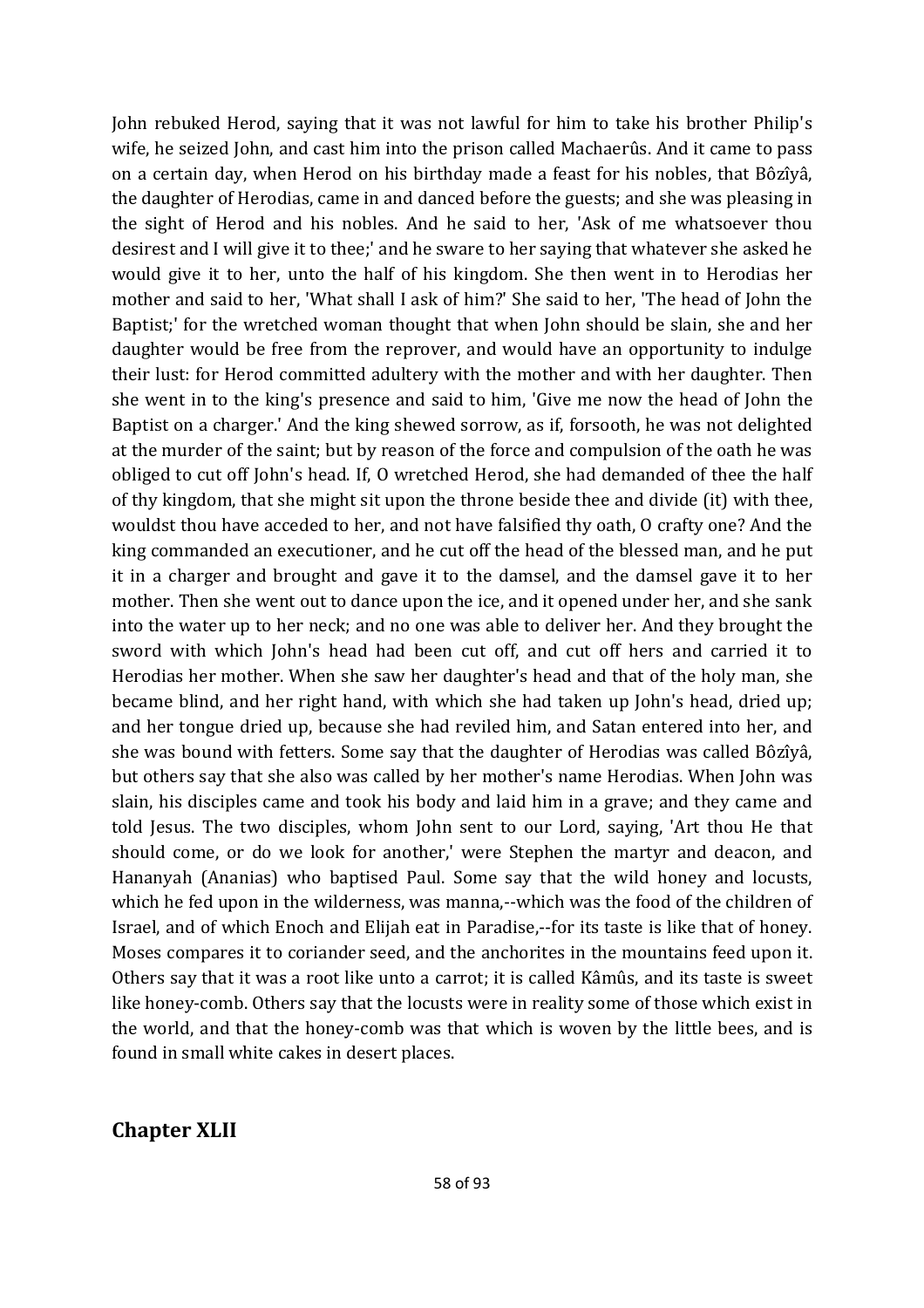### **Of Our Lord's Fast; of the Strife Which He Waged with the Devil; and Of the Mighty Deeds That He Wrought**

TWO days after His baptism, He chose eight of the twelve disciples; and on the third day He changed the water into wine in the city of Cana. After He went forth from the wilderness, He completed the number of the twelve, according to the number of the tribes of the children of Israel and according to the number of the months. After the twelve disciples, He chose seventy and two, according to the number of the seventy-two elders. When He went out to the desert after He had changed the water into wine, He fasted forty days and forty nights. Some say that our Lord and the devil were waging war with one another for forty days; others say that the three contests took place in one day. After He had conquered the devil by the power of His Godhead, and had given us power to conquer him, He began to teach the nations. He wrought miracles, healed the sick, cleansed the lepers, cast out devils, opened the eyes of the blind, made the lame walk, made cripples stand, gave hearing to the deaf, and speech of tongue to the dumb. He satisfied five thousand with five loaves, and there remained twelve basketfuls; and with seven loaves and two fishes He satisfied four thousand (men), besides women and children, and there remained seven basketfuls. And some writers say that our Lord satisfied forty thousand men and women and children with five loaves. He walked upon the water and the sea as upon dry land. He rebuked the sea when it was disturbed, and it ceased from its disturbance. He raised up four dead; the daughter of Jairus, the widow's son, the servant of the centurion, and His friend Lazarus after (he had been dead) four days. He subjected Himself to the ancient law of Moses, that it might not be thought He was opposed to the divine commandments; and when the time came for Him to suffer, and to draw nigh to death that He might make us live by His death, and to slay sin in His flesh, and to fulfil the prophecies concerning Him, first of all He kept the Passover of the law; He dissolved the old covenant, and then He laid the foundation for the new law by His own Passover.

### **Chapter XLIII Of The Passover of Our Lord**

WHEN the time of the Passover came, He sent two of His disciples to a man with whom they were not acquainted, saying, 'When ye enter the city, behold, there will meet you a man carrying a pitcher of water; follow him, and wheresoever he entereth, say ye to the master of the house, "Our Master saith, Where is the guest-chamber, where I may eat the Passover with My disciples?" and behold, he will shew a large upper chamber made ready and prepared; there make ye ready for us.' And because at that time crowds of people were flocking thickly into Jerusalem to keep the feast of the Passover, so that all the houses of the inhabitants of Jerusalem were filled with people by reason of the great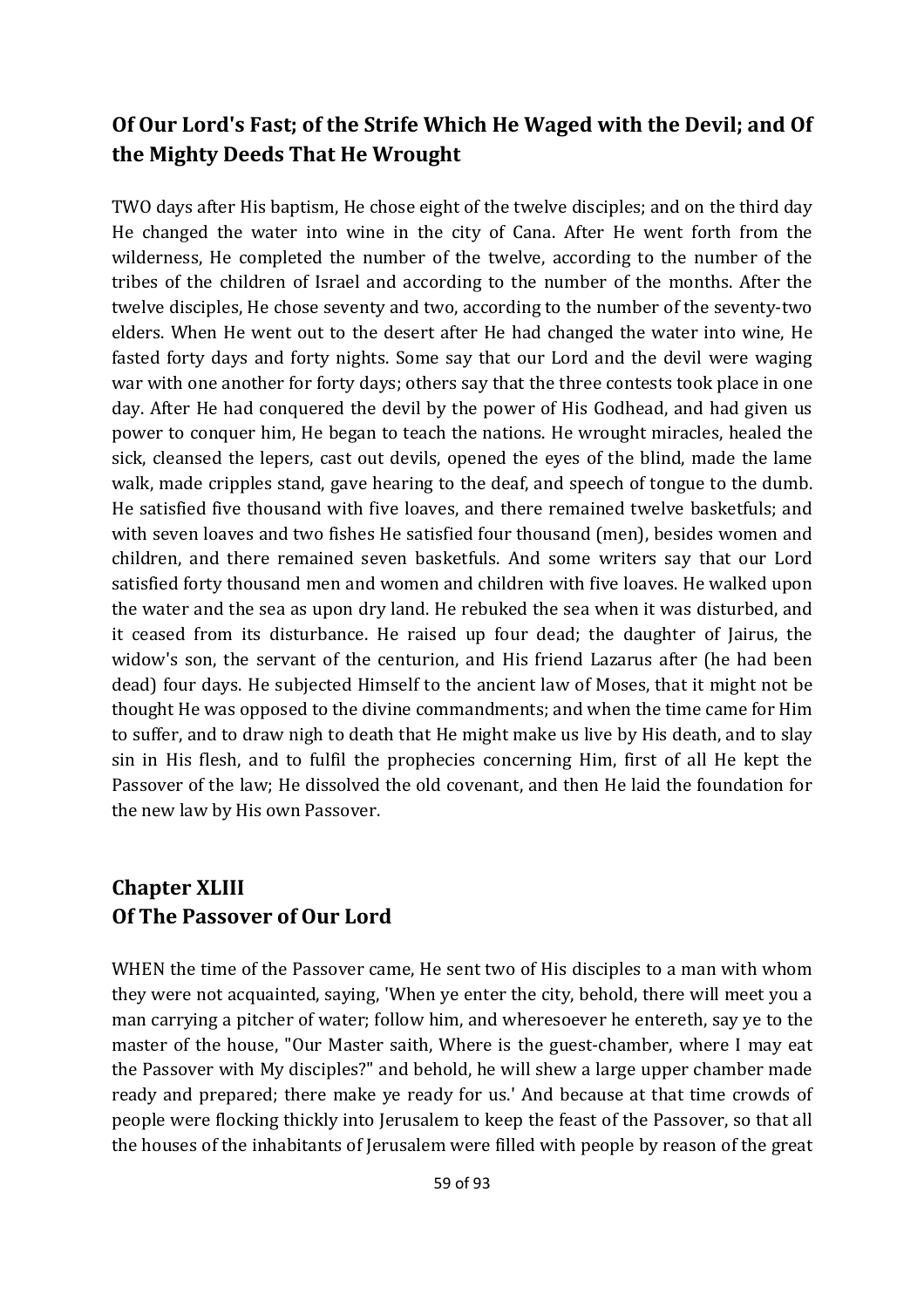crowd which was resorting thither, our Lord, by the power of His Godhead, worked upon the master of the house to make ready a large upper chamber without his being aware for whom he was preparing it, but he thought that perhaps some great man among the nobles and grandees of the Jews was about to come to him, and that it was right to keep a room for him furnished with all things (needful); because all those who came from other places to Jerusalem were received into their houses by the people of the city, and whatsoever they required for the use of the feast of the Passover they supplied. Hence the master of the house made ready that upper chamber with all things (needful), and permitted no man to enter therein, being restrained by the power of our Lord. Because a mystical thing was about to be done in it, it was not meet for Him to perform the hidden mystery when others were near. Mâr Basil says:

On the eve of the Passion, after the disciples had received the body and blood of our Lord, He poured water into a basin and began to wash the feet of His disciples; this was baptism to the apostles. They were not all made perfect, because they were not all pure, for Judas, the son of perdition, was not sanctified; and because that basin of washing was in truth baptism, as our Lord said to Simon Peter, "If I wash thee not, thou hast no part with Me," that is to say, "If I baptise thee not, thou art not able to enter into the kingdom of heaven." Therefore, everyone who is not baptised by the priests, and receives not the body and blood of Christ our Lord, enters not into the kingdom of heaven.

Mâr Dâd-îshô` says in his commentary on Abbâ Isaiah:

When our Lord at the Passover had washed the feet of His disciples, He kissed the knees of Judas, and wiped the soles of his feet with the napkin which was girt round His loins, like a common slave; for everything which our Lord did, He did for our teaching.

Mâr Basil in his 'Questions' advises Christians to eat oil, drink wine, and break their fast on this evening; for in it was the old covenant finished, and the new one inaugurated; and in it was the (chosen) people stripped of holiness, and the nations were sanctified and pardoned. Although this saint permits (this), yet the other fathers do not give leave (to do) this, neither do we, nor those of our confession.

## **Chapter XLIV Of The Passion of Our Lord**

THREE years and three months after His baptism, Judas Iscariot the son of Simon betrayed his Lord to death. He was called Iscariot (Sekhariôtâ) from the name of his town (Sekhariôt), and he had the sixth place among the disciples before he betrayed our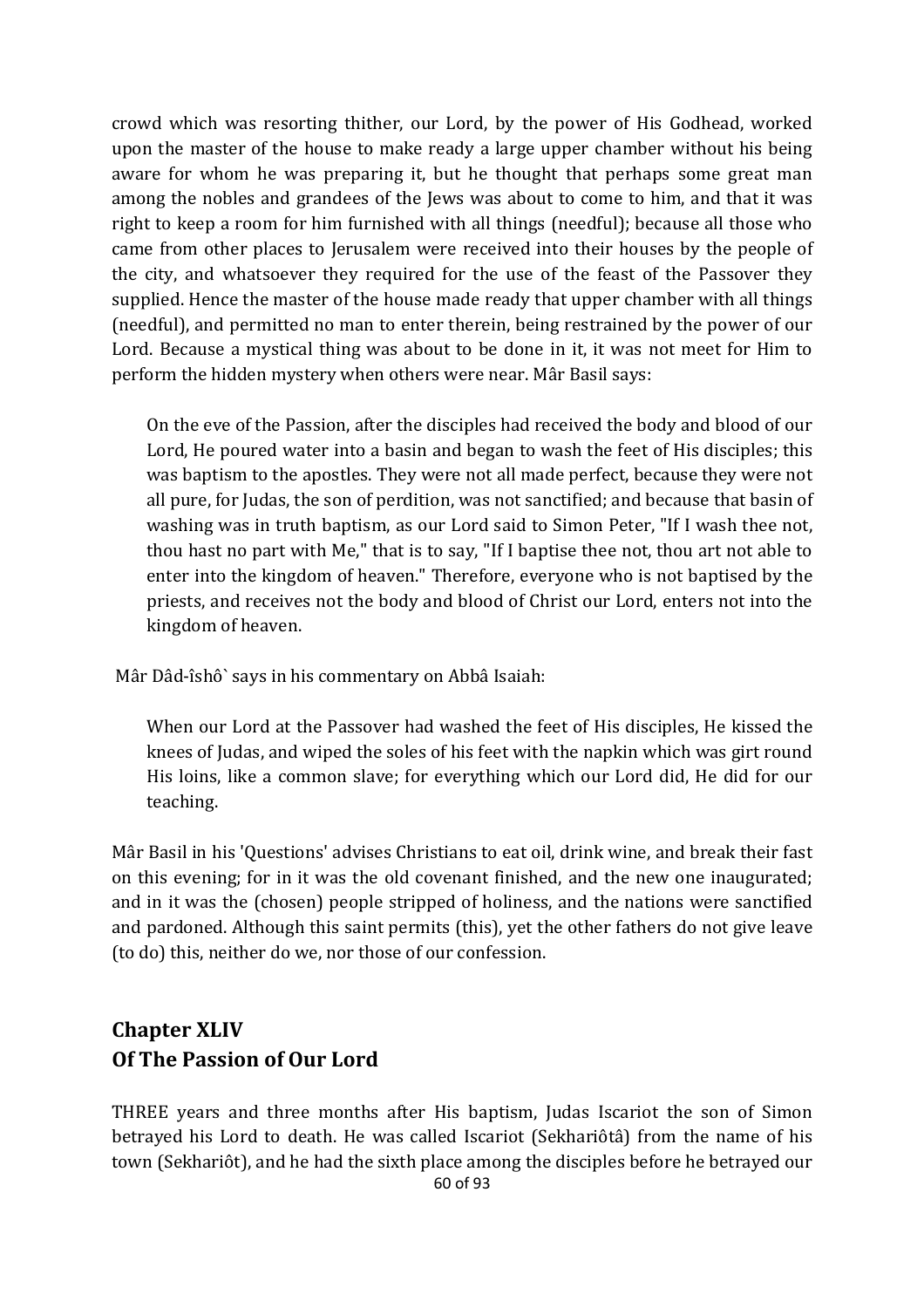Lord. Our Lord was crucified at the third hour of Friday, the ninth of Nisan. Caiaphas, who condemned our Lord, is Josephus. The name of Bar-Abbâ was Jesus. The name of the soldier who pierced our Lord with the spear, and spat in His face, and smote Him on His cheek, was Longinus; it was he who lay upon a sick bed for thirty-eight years, and our Lord healed him, and said to him, 'Behold, thou art healed; sin no more, lest something worse than the first befall thee.' The watchers at the grave were five, and these are their names: Issachar, Gad, Matthias, Barnabas and Simon; but others say they were fifteen, three centurions and their Roman and Jewish soldiers. Some men have a tradition that the stone which was laid upon the grave of our Lord was the stone which poured out water for the children of Israel in the wilderness. The grave in which our Redeemer was laid was prepared for Joshua the son of Nun, and was carefully guarded by the Divine will for the burial of our Lord. The purple which they put on our Lord mockingly, was given in a present to the Maccabees by the emperors of the Greeks; and they handed it over to the priests for dressing the temple. The priests took it and brought it to Pilate, testifying and saying, 'See the purple which He prepared when He thought to become king,' The garment which the soldiers divided into four parts indicates the passibility of His body, The robe without seam at the upper end which was not rent, is the mystery of the Godhead which cannot admit suffering. As touching the blood and water which came forth from His side, John the son of Zebedee was deemed worthy to see that vivifying flow from the life-giving fountain. Mâr John Chrysostom says: 'When His side was rent by the soldiers with the spear, there came forth immediately water and blood. The water is a type of baptism, and the blood is the mystery of His precious blood, for baptism was given first, and then the cup of redemption. But in the gospel it is written, "There went forth blood and water,"' As to the tree upon which our Redeemer was crucified, some have said that He was crucified upon those bars with which they carried the ark of the covenant; and others that it was upon the wood of the tree on which Abraham offered up the ram as an offering instead of Isaac. His hands were nailed upon the wood of the fig-tree of which Adam ate, and behold, we have mentioned its history with that of Moses' rod. The thirty pieces of silver (zûzê) which Judas received, and for which he sold his Lord, were thirty pieces according to the weight of the sanctuary, and were equal to six hundred pieces according to the weight of our country. Terah made these pieces for Abraham his son; Abraham gave them to Isaac; Isaac bought a village with them; the owner of the village carried them to Pharaoh; Pharaoh sent them to Solomon the son of David for the building of his temple; and Solomon took them and placed them round about the door of the altar. When Nebuchadnezzar came and took captive the children of Israel, and went into Solomon's temple and saw that these pieces were beautiful, he took them, and brought them to Babylon with the captives of the children of Israel. There were some Persian youths there as hostages, and when Nebuchadnezzar came from Jerusalem, they sent to him everything that was meet for kings and rulers. And since gifts and presents had been sent by the Persians, he released their sons and gave them gifts and presents, among which were those pieces of silver about which we have spoken; and they carried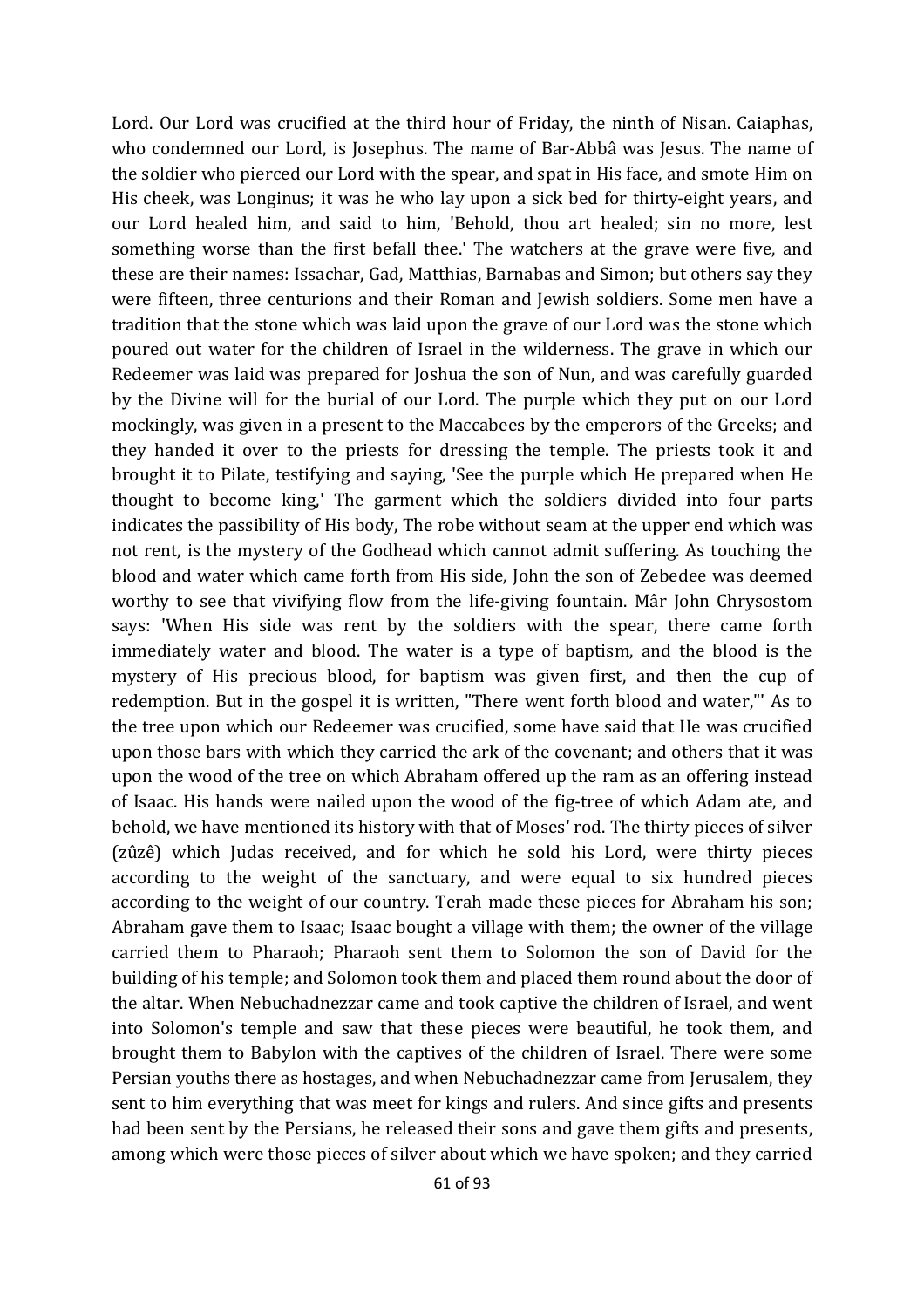them to their parents. When Christ was born and they saw the star, they arose and took those pieces of silver and gold and myrrh and frankincense, and set out on the journey; and they came to the neighbourhood of Edessa, and these kings fell asleep by the roadside. And they arose and left the pieces behind them, and did not remember them, but forgot that anything of theirs remained behind. And certain merchants came and found them, and took these pieces, and came to the neighbourhood of Edessa, and sat down by a well of water. On that very day an angel came to the shepherds, and gave them the garment without seam at the upper end, woven throughout. And he said to them, 'Take this garment, in which is the life of mankind.' And the shepherds took the garment, and came to the well of water by the side of which were those merchants. They said to them, 'We have a garment without seam at the upper end; will ye buy it?' The merchants said to them, 'Bring it here.' When they saw the garment, they marvelled and said to the shepherds: 'We have thirty pieces of silver which are meet for kings; take them and give us this garment.' When the merchants had taken the garment, and had gone into the city of Edessa, Abgar the king sent to them and said, 'Have ye anything meet for kings, that I may buy it from you?' The merchants said to him, 'We have a garment without seam at the upper end.' When the king saw the garment, he said to them, 'Whence have ye this garment?' They said to him, 'We came to a well by the gate of thy city, and we saw it in the hands of some shepherds, and we bought it from them for thirty pieces of stamped silver, which were also meet for kings like thyself.' The king sent for the shepherds, and took the pieces from them, and sent them together with the garment to Christ for the good that He had done him in healing his sickness. When Christ saw the garment and the pieces, He kept the garment by Him, but He sent the pieces to the Jewish treasury. When Judas Iscariot came to the chief priests and said to them, 'What will ye give me that I may deliver Him to you?' the priests arose and brought those pieces, and gave them to Judas Iscariot; and when he repented, he returned them to the Jews, and went and hanged himself. And the priests took them and bought with them a field for a burial-place for strangers.

Of Joseph the senator (βουλευτής {Greek: Bouleuths}), and why he was thus called. The senators were a class very much honoured in the land of the Romans; and if it happened that no one could be found of the royal lineage, they made a king from among this class. If one of them committed an offence, they used to beat his horse with white woollen gloves instead of him. This Joseph was not a senator by birth, but he purchased the dignity, and enrolled himself among the Roman senate, and was called Senator.

As for the committal of Mary to John the son of Zebedee by our Lord, He said to her, 'Woman, behold thy son;' and to John He said, 'Behold thy mother;' and from that hour he took her into his house and ministered unto her. Mary lived twelve years after our Lord's Ascension: the sum of the years which she lived in the world was fifty-eight years, but others say sixty-one years. She was not buried on earth, but the angels carried her to Paradise, and angels bore her bier. On the day of her death all the apostles were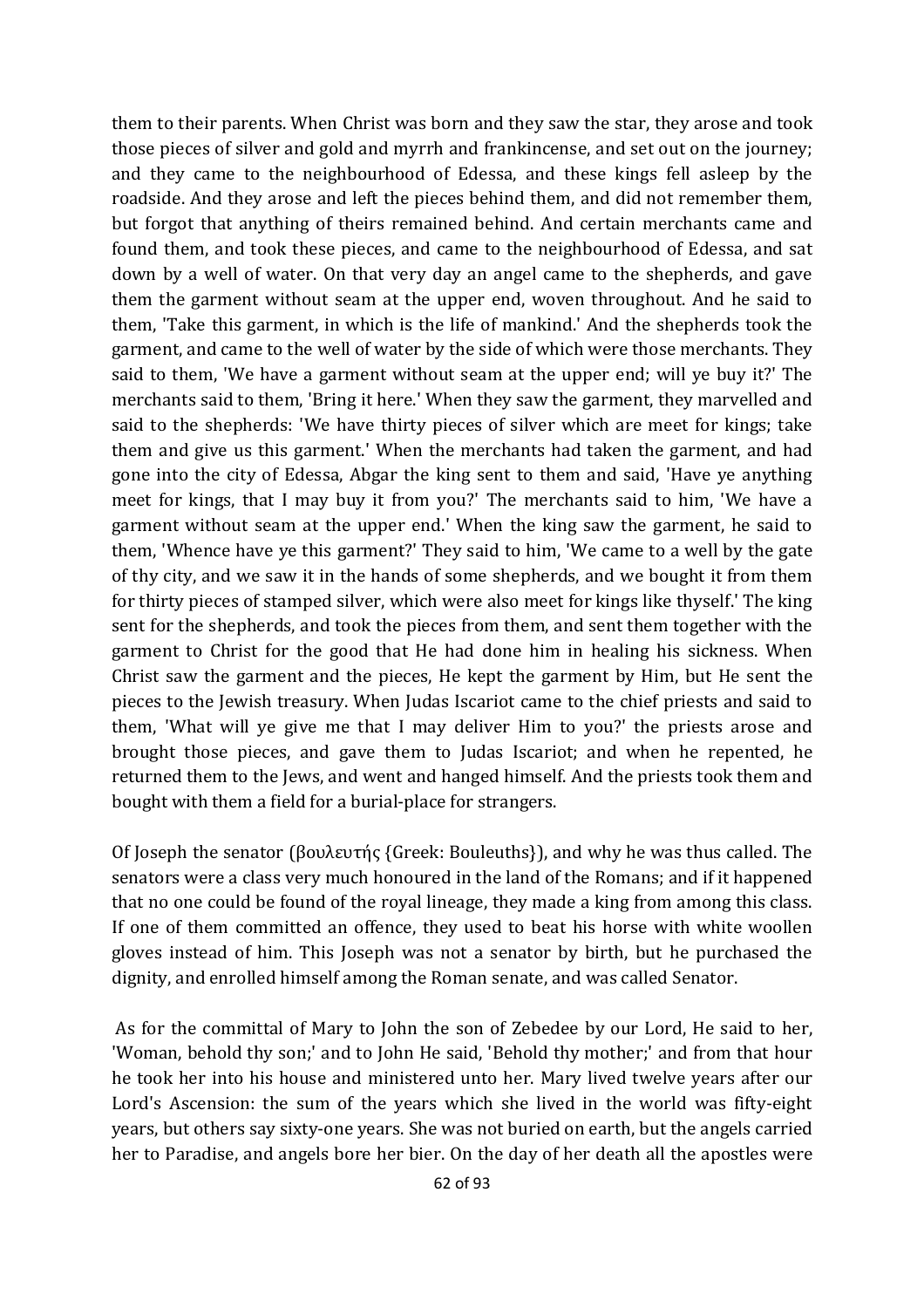gathered together, and they prayed over her and were blessed by her. Thomas was in India, and an angel took him up and brought him, and he found the angels carrying her bier through the air; and they brought it nigh to Thomas, and he also prayed and was blessed by her.

Touching the writing which was written in Greek, Hebrew and Latin, and set over Christ's head, there was no Aramean written upon the tablet, for the Arameans or Syrians had no part in (the shedding of) Christ's blood, but only the Greeks and Hebrews and Romans; Herod the Greek and Caiaphas the Hebrew and Pilate the Roman. Hence when Abgar the Aramean king of Mesopotamia heard (of it), he was wroth against the Hebrews and sought to destroy them.

### **Chapter XLV Of The Resurrection of Our Lord**

SINCE the history of our Lord's Passion and Resurrection is recorded in the Gospel, there is no need to repeat it (here). After our Lord rose from the dead, He appeared ten times. First, to Mary Magdalene, as John the Evangelist records. Secondly, to the women at the grave, as Matthew mentions. Thirdly, to Cleopas and his companion, as Luke says. The companion of Cleopas, when they were going to Emmaus, was Luke the Evangelist. Fourthly, to Simon Peter, as Luke says. Fifthly, to all the disciples, except Thomas, on the evening of the first day of the week, when he went in through the closed doors, as Luke and John say. Sixthly, eight days after, to the disciples, and to Thomas with them, as John says. Seventhly, on the mount, as Matthew says. Eighthly, upon the sea of Tiberias, as John says. The reason that Simon Peter did not recognise Him was because he had denied Him, and was ashamed to look upon Him; but John, because of his frank intimacy with our Lord, immediately that he saw Him, knew Him. Ninthly, when He was taken up to heaven from the Mount of Olives, as Mark and Luke say. Tenthly, to the five hundred at once, who had risen from the dead, as Paul says. After His Ascension, He appeared to Paul on the way to Damascus, when He blinded his eyes; and also to Stephen, the martyr and deacon, when he was stoned.

### **Chapter XLVI Of The Ascension of Our Lord to Heaven**

AFTER our Redeemer had risen from the grave, and had gone about in the world forty days, He appeared to His disciples ten times, and ate and drank with them by the side of the Sea of Tiberias. At this point the heathen say to us, that if our Lord really ate and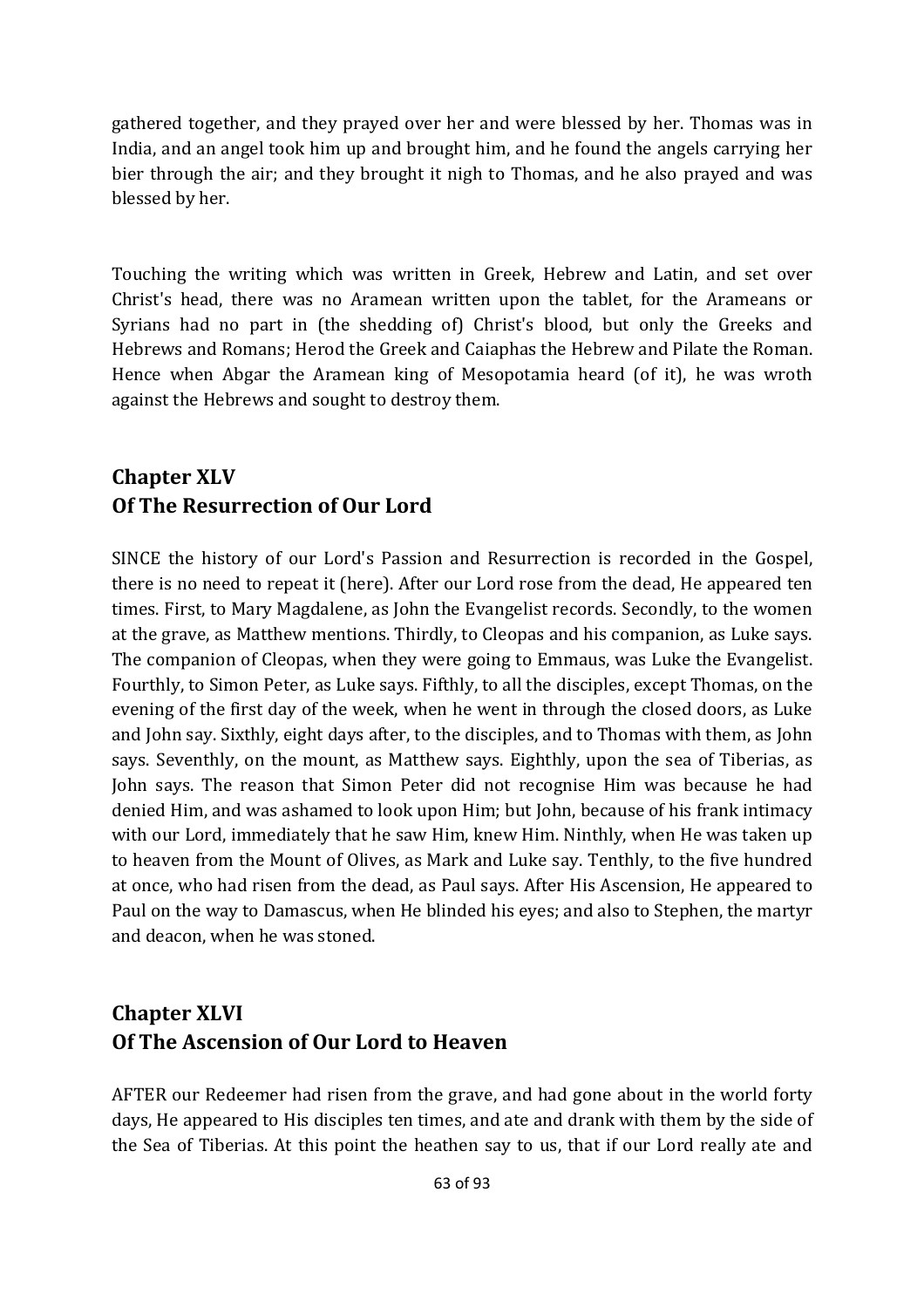drank after His resurrection, there will certainly be eating and drinking after (our) resurrection; but if He did not really eat and drink, then all the actions of Christ are mere phantasms. To these we make answer, that this world is a world of need for food; therefore He ate and drank, that it might not be thought He was a phantom; and because many who have risen from the dead have eaten and drunk in (this) world until they departed and died, as, for example, the dead (child) whom Elisha raised, and the dead whom our Lord raised. Our Lord did not eat after His resurrection because He needed food, but only to make certain His humanity: for, behold, He once remained in the desert forty days without food, and was not injured by hunger. Some say that after His resurrection our Lord ate food like unto that which the angels ate in the house of Abraham, and that the food was dissipated and consumed by the Divine Power, just as fire licks up oil without any of it entering into its substance. Our Lord remained upon the earth forty days, even as He had fasted forty days, and as Elijah fasted forty days, and as Moses fasted forty days at two several times, and as the rain continued for forty days during the flood, and as God admonished the Ninevites for forty days, and as the spies remained (absent) for forty days, and as the children of Israel wandered about in the wilderness for forty years, and like the child whose fashioning in the womb is completed in forty days. After forty days, our Lord took up His disciples to the Mount of Olives, and laid His hand upon them, and blessed them, and commanded them concerning the preaching and teaching of the nations. And it came to pass that while He was blessing them, He was separated from them, and went up to heaven; and they worshipped Him. And there appeared to them angels, encouraging them and saying, 'This Jesus, who has been taken up from you to heaven, is about to come again even as ye have seen Him go up to heaven.' Then they returned to that upper chamber where they were, and stayed there ten days, until they received the Holy Spirit in the form of tongues of fire. Simon Peter said to his fellow-disciples, 'It is right for us to put someone in the place of Judas to complete the number of twelve;' and they cast lots, and the lot fell upon Matthias, and he was numbered with the eleven apostles.

As concerning the manner in which our Lord entered heaven without cleaving it, some say that He went in as He did through the closed doors; and as He came forth from the virgin womb, and Mary's virginity returned to its former state; and like the sweat from the body; and as water is taken up by the roots of the olive and other trees, and reaches in the twinkling of an eye the leaves, flowers and fruits, as if through certain ducts, without holes or channels being pierced in them. Thus by an infinite and ineffable miracle our Lord entered into heaven without cleaving it. And if the bodies of us who are accustomed to drink water and wine pour out sweat without our flesh being rent or our skin pierced, how very much easier is it for the Divine Power to go in through closed doors and within the firmament of heaven without rending or cleaving it?

#### **Chapter XLVII**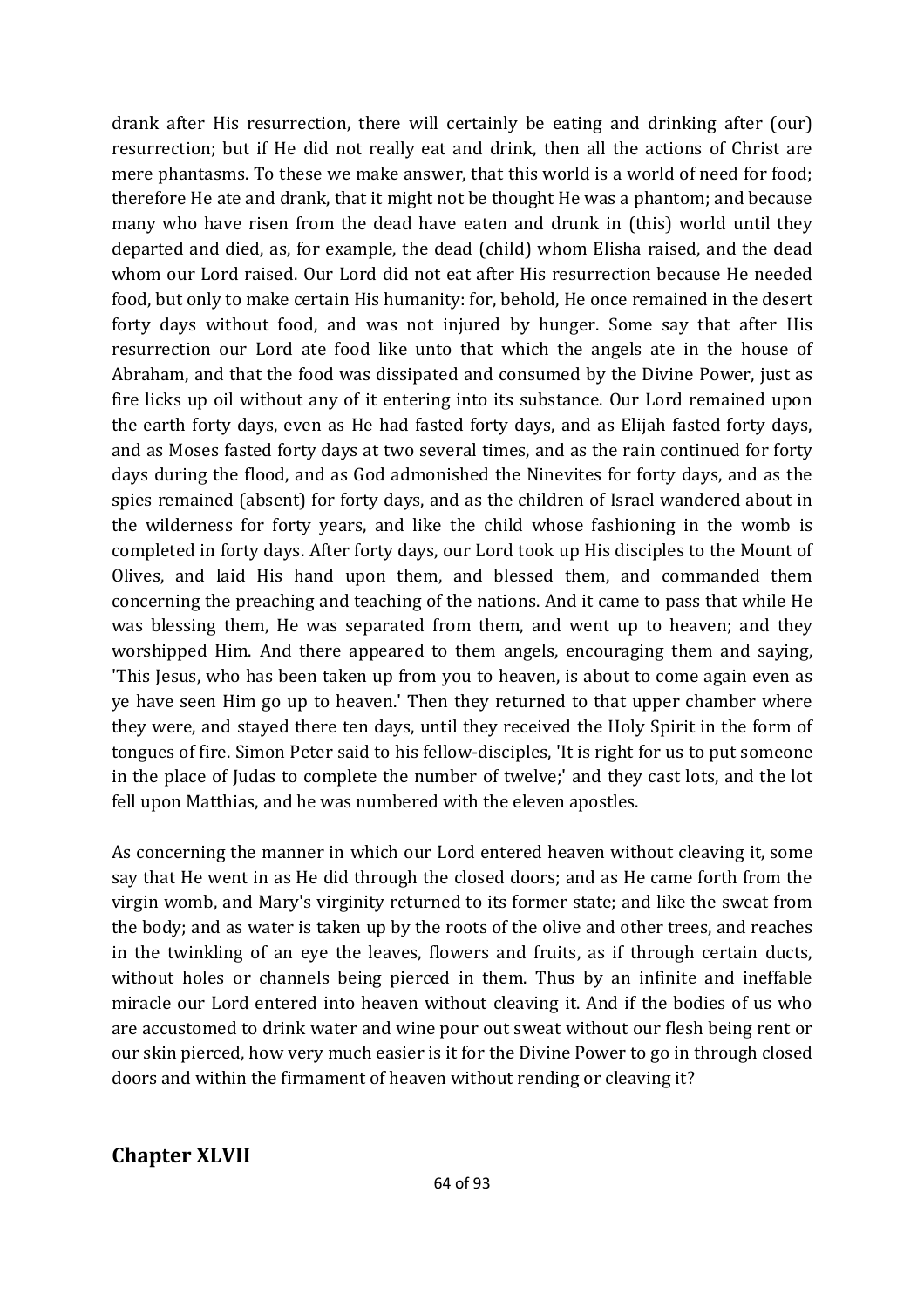## **Of the Descent of the Holy Spirit upon the Apostles in the Upper Chamber**

TEN days after our Lord's Ascension, when the holy apostles were assembled in the upper chamber waiting for the promise of our Lord, of a sudden, at the third hour of the holy Sunday of Pentecost, a mighty sound was heard, so that all men were terrified and marvelled at the mightiness of the sound; and the chamber was filled with an ineffably strong light. And there appeared over the head of each one of them (something) in the form of tongues of fire, and there breathed forth from thence a sweet odour which surpassed all aromas in this world. The eyes of their hearts were opened, and they began interpreting new things and uttering wonderful things in the languages of all nations. When the Jews saw them, they thought within themselves that they had been drinking new wine and were drunk, and that their minds were depraved. On that day they participated in the mystery of the body and blood of our Lord, and sanctified the leavened bread of the sign of the cross (the Eucharistic wafers) and the oil of baptism.

Some men have a tradition that when our Lord broke His body for His disciples in the upper chamber, John the son of Zebedee hid a part of his portion until our Lord rose from the dead. And when our Lord appeared to His disciples and to Thomas with them, He said to Thomas, 'Hither with thy finger and lay it on My side, and be not unbelieving, but believing.' Thomas put his finger near to our Lord's side, and it rested upon the mark of the spear, and the disciples saw the blood from the marks of the spear and nails. And John took that piece of consecrated bread, and wiped up that blood with it; and the Easterns, Mâr Addai and Mâr Mârî, took that piece, and with it they sanctified this unleavened bread which has been handed down among us. The other disciples did not take any of it, because they said, 'We will consecrate for ourselves whenever we wish.' As for the oil or baptism, some say that it was part of the oil with which they anointed the kings; others say that it was part of the unguent wherewith they embalmed our Lord; and many agree with this (statement). Others again say that when John took that piece of consecrated bread of the Passover in his hand, it burst into flame and burnt in the palm of his hand, and the palm of his hand sweated, and he took that sweat and hid it for the sign of the cross of baptism. This account we have heard by ear from the mouth of a recluse and visitor (περιοδευτής {Greek: periodeuths}), and we have not received it from Scripture. The word Pentecost is interpreted 'the completion of fifty days.'

#### **Chapter XLVIII**

## **Of the Teaching of The Apostles, and of the Places of Each One of Them, and of Their Deaths**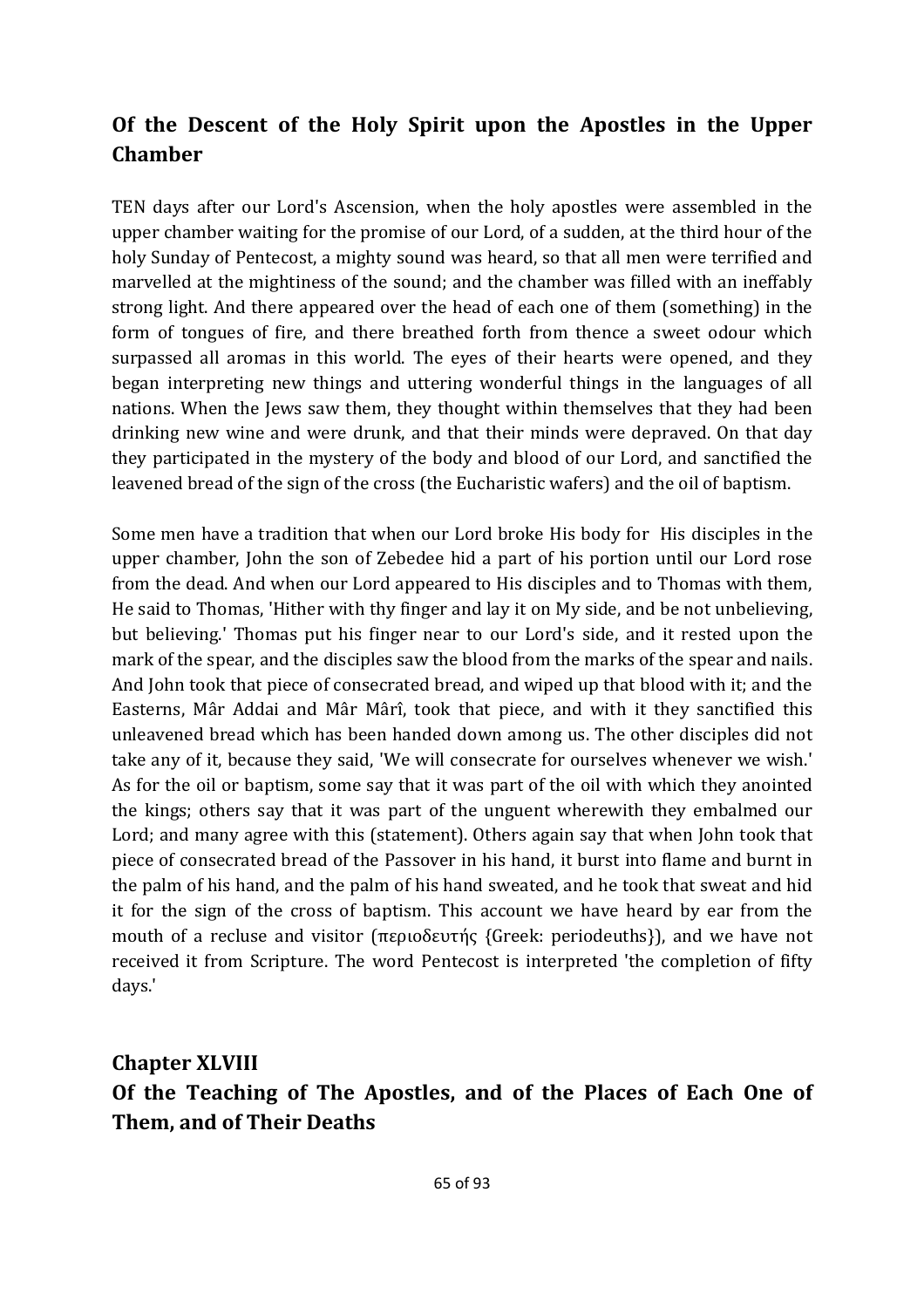NEXT we write the excellent discourse composed by Mâr Eusebius of Caesarea upon the places and families of the holy apostles.

Know then that the apostles were twelve and seventy. When the apostles had received the gift of the Holy Spirit, on the day following they fasted this feast of the apostles (which we keep); but the Malkâyê (Melchites) say that the apostles fasted eight days after. Their names are as follows.

Simon, the chief of the apostles, was from Bethsaida, of the tribe of Naphtali. He first preached in Antioch, and built there the first of all churches, which was in the house of Cassianus, whose son he restored to life. He remained there one year, and there the disciples were called Christians. From thence he went to Rome, where he remained for twenty-seven years; and in the three hundred and seventy-sixth year of the Greeks, the wicked Nero crucified him head downwards.

Andrew his brother preached in Scythia and Nicomedia and Achaia. He built a church in Byzantium, and there he died and was buried.

John the son of Zebedee (Zabhdai) was also from Bethsaida, of the tribe of Zebulun. He first preached in Asia (Ephesus), and was afterwards cast into exile in the island of Patmos by Tiberius Caesar. He then went to Ephesus, and built in it a church. Three of his disciples went with him: Ignatius, who was afterwards bishop of Antioch, and who was thrown to the beasts in Rome; Polycarp, who was afterwards bishop of Smyrna, and was crowned by fire; and John, to whom he committed the priesthood and the bishopric after him. When John had lived a long time, he died and was buried at Ephesus; and John, the disciple of the Evangelist, who became bishop of Ephesus, buried him; for he commanded them that no one should know the place of his burial. The graves of both of them are in Ephesus; the hidden one of the Evangelist, and the other of his disciple John, the author of the Revelation; he said that everything he had written down, he had heard from John the Evangelist.

James, the brother of John, preached in his city Bethsaida, and built a church there. Herod Agrippas slew him with the sword one year after the Ascension of our Lord. He was laid in Âkâr, a city of Marmârîkâ.

Philip also was from Bethsaida, of the tribe of Asher. He preached in Phrygia, Pamphylia and Pisidia; he built a church in Pisidia, and died and was buried there. He lived twentyseven years as an apostle.

Thomas was from Jerusalem, of the tribe of Judah. He taught the Parthians, Medes and Indians; and because he baptised the daughter of the king of the Indians, he stabbed him with a spear and he died. Habbân the merchant brought his body, and laid it in Edessa,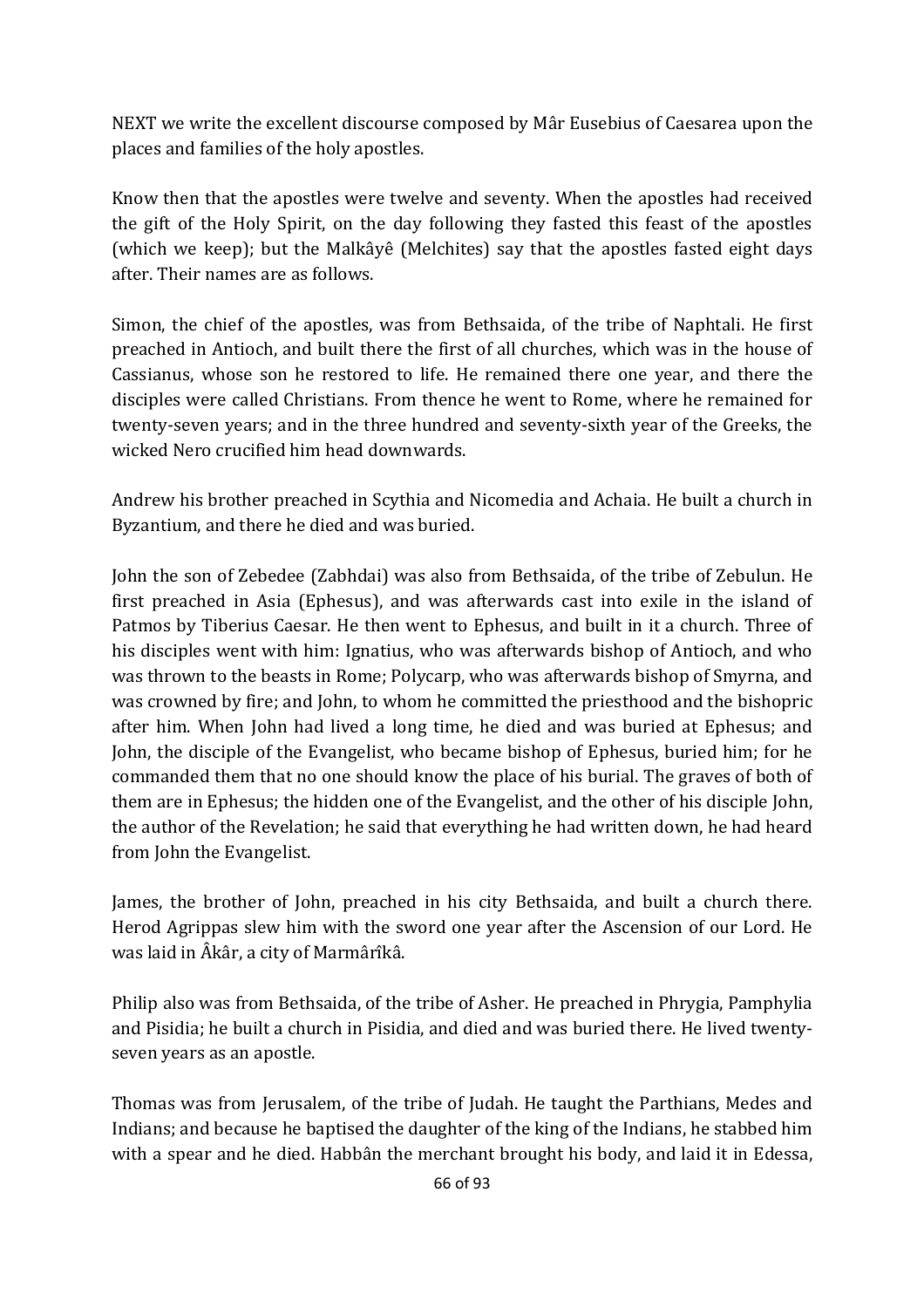the blessed city of Christ our Lord. Others say that he was buried in Mahlûph, a city in the land of the Indians.

Matthew the Evangelist was from Nazareth, of the tribe of Issachar. He preached in Palestine, Tyre and Sidon, and went as far as Gabbûlâ. He died and was buried in Antioch, a city of Pisidia.

Bartholomew was from Endor, of the tribe of Issachar. He preached in inner Armenia, Ardeshîr, Ketarbôl, Radbîn, and Prûharmân. After he had lived thirty years as an apostle, Hûrstî the king of the Armenians crucified him, and he was buried in the church which he built in Armenia.

Jude, the son of James, who was surnamed Thaddaeus (Taddai), who is also Lebbaeus (Lebbai), was from Jerusalem, of the tribe of Judah. He preached in Laodicea and in Antaradus and Arwâd. He was stoned in Arwâd, and died and was buried there.

Simon Zelôtes was from Galilee, of the tribe of Ephraim. He preached in Shemêshât (Samosâta), Pârîn (Perrhê), Zeugma, Hâlâb (Aleppo), Mabbôg (Manbig), and Kenneshrîn (Kinnesrîn). He built a church in Kyrrhos, and died and was buried there.

James, the son of Alphaeus (Halphai), was from the Jordan, of the tribe of Manasseh. He preached in Tadmor (Palmyra), Kirkêsion (Kirkîsiyâ), and Callinîcos (ar-Rakkah), and came to Batnân of Serûg (Sarûg), where he built a church, and died and was buried there.

Judas Iscariot, the betrayer, was from the town of Sekharyût of the tribe of Gad, though some say that he was of the tribe of Dan. He was like unto the serpent that acts deceitfully towards its master, because like a serpent, he dealt craftily with his Lord. Matthias, of the tribe of Reuben, came in in his stead. He preached in Hellas, and in Sicily, where he built a church, and died and was buried in it.

While James the brother of our Lord was teaching the Jews in Jerusalem, they cast him down from a pinnacle of the temple; and while his life was yet in him, a fuller of cloth smote him upon the head with a club and beat it in; and afterwards they stoned him with stones.

John the Baptist was of the tribe of Levi. Herod the tetrarch slew him, and his body was laid in Sebastia.

Ananias (Hananyâ) the disciple of the Baptist taught in Damascus and Arbêl. He was slain by Pôl, the general of the army of Aretas, and was laid in the church which he built at Arbêl (Irbil).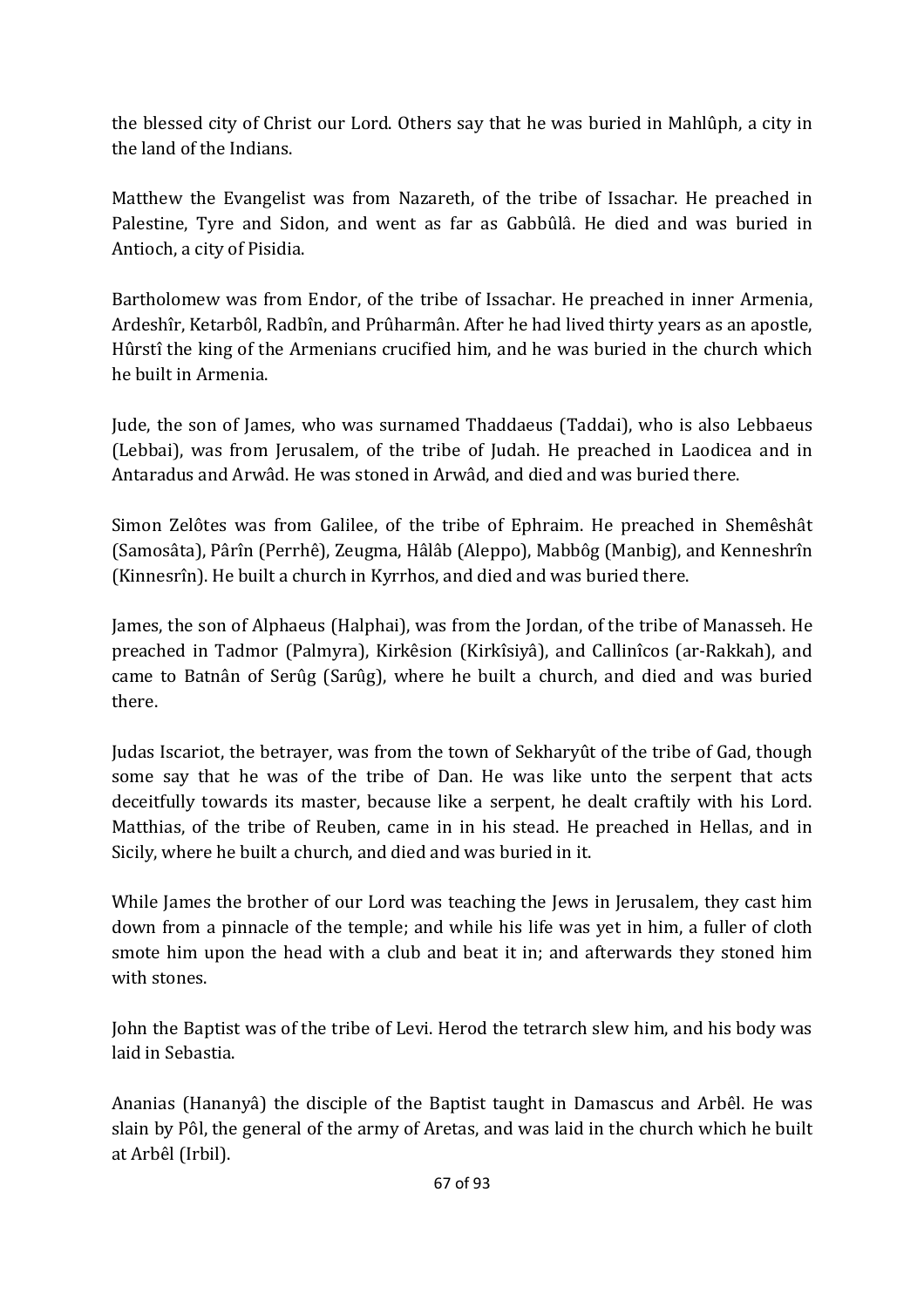Paul of Tarsus was a Pharisee by sect, of the tribe of Ephraim. When he had been baptised by Ananias, he wrought many miracles, and taught great cities, and bore and suffered dangers not a few for the name of Christ. Afterwards he went to Peter at Rome. When they divided the world between them, and the heathen fell to Paul's lot, and the Jewish nation to Peter, and they had turned many to the truth of Christ, Nero commanded that they should both die a cruel death. Then Simon asked to be crucified head downwards, that he might kiss that part of the cross where the heels of his Master had been. As they were going forth to be slain, they gave the laying on of hands of the priesthood to their disciples, Peter to Mark, and Paul to Luke. When Peter had been crucified, and Paul slain, together with many of those who had become their disciples, Mark and Luke went forth by night, and brought their bodies into the city. Now Paul's head was lost among the slain, and could not be found. Sometime after, when a shepherd was passing by the spot where the slain were buried, he found Paul's head, and took it upon the top of his staff, and laid it by his sheep-fold. At night he saw a fire blazing over it, and he went in (to the city) and informed the holy bishop Xystus (Sixtus) and the clergy of the church; and they all recognised that it was Paul's head. Xystus said to them, 'Let us watch and pray the whole night, and let us bring out the body and lay the head at its feet; and if it joins again to its neck, it will be certain that it is Paul's.' And when they had done so, the whole body was restored, and the head was joined to its neck as if the vertebrae had never been severed; and those who saw it were amazed and glorified God. From his call to the end of his life was thirty-five years; he went about in every place for thirty-one years; for two years he was in prison at Caesarea, and for two years at Rome. He was martyred in the thirty-sixth year after the Passion of our Lord, and was laid with great honour in the magnificent royal catacombs in Rome. They celebrate every year the day of his commemoration on the twenty-ninth of the month of Tammûz.

Luke the physician and Evangelist was first of all a disciple of Lazarus, the brother of Mary and Martha, and was afterwards baptised by Philip in the city of Beroea. He was crowned with the sword by Hôros, the judge (or governor) of the emperor Tiberius, while he was preaching in Alexandria, and was buried there.

Mark the Evangelist preached in Rome, and died and was buried there. Some say that he was the son of Simon Peter's wife, others that he was the Son of Simon; and Rhoda was his sister. He was first called John, but the Apostles changed his name and called him Mark, that there might not be two Evangelists of one name.

Addai was from Paneas, and he preached in Edessa and in Mesopotamia in the days of Abgar the king; and he built a church in Edessa. After Abgar died, Herod Abgar's son slew him in the fortress of Aggêl. His body was afterwards taken and carried to Rome; but some say that he was laid in Edessa.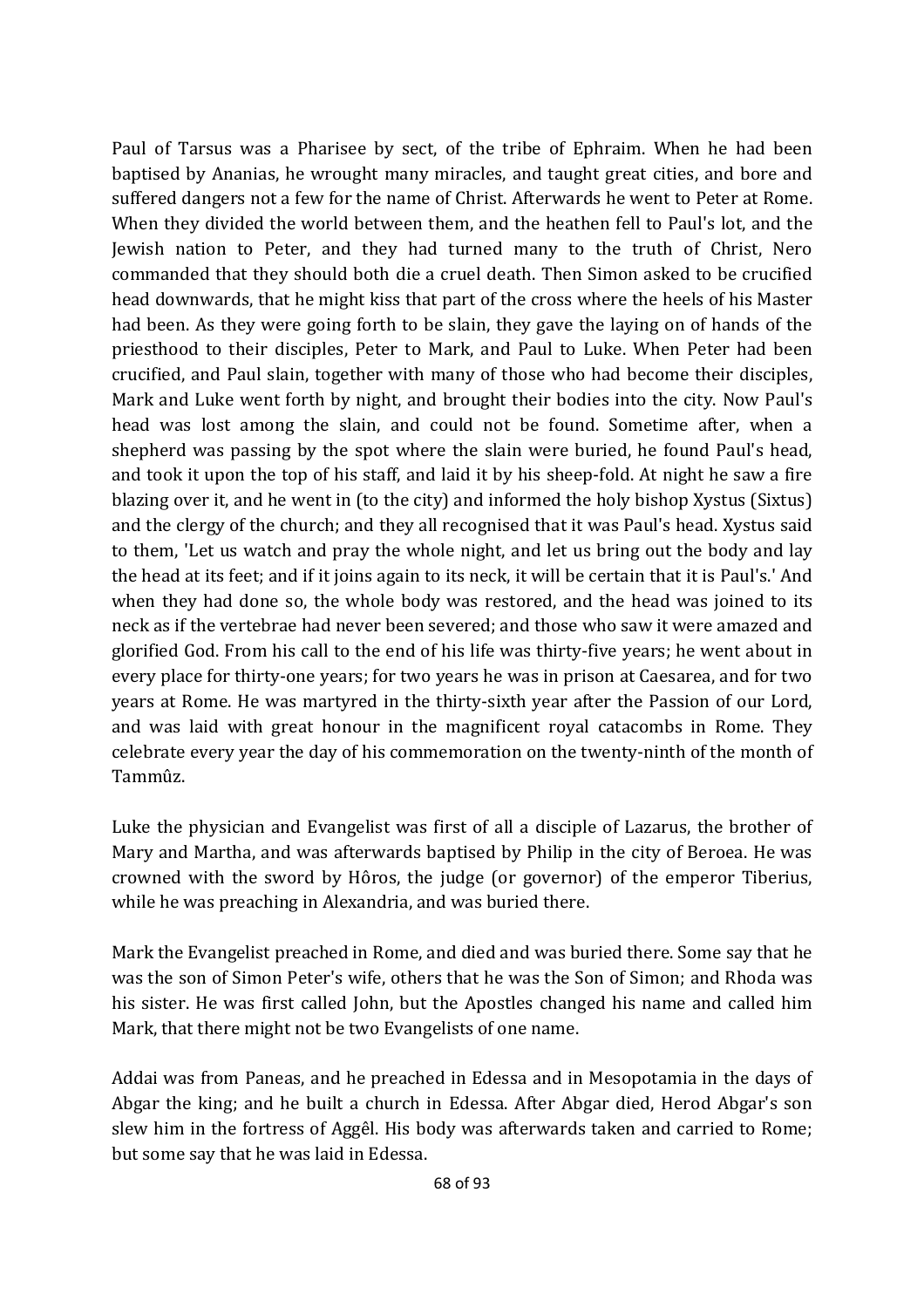Aggai his disciple was first of all a maker of silks for Abgar, and became a disciple. After Abgar's death, his son reigned, and he required of Aggai to weave silks for him; and when he consented not, saying, 'I cannot forsake teaching and preaching to return to weaving,' he smote him with a club upon his legs and brake them, and he died.

Thaddaeus (Taddai) came after him at Edessa, and Herod, the son of Abgar, slew him also; he was buried at Edessa.

Zacchaeus (Zaccai) the publican and the young man whom our Lord brought to life were both slain together while they were preaching in Mount Hôrôn.

The Jews smote Simon the leper while he was teaching in Ramah, and he died (there).

Joseph the Senator taught in Galilee and Decapolis; he was buried in his town of Ramah.

Nicodemus the Pharisee, the friend of our Lord, received and honoured the Apostles in Jerusalem; and he died and was buried there.

Nathaniel was stoned while he was teaching in Mount Hôrôn, and died.

Simon the Cyrenian was slain while he was teaching in the island of Chios.

Simon the son of Cleopas became bishop of Jerusalem. When he was an old man, one hundred years of age, Irenaeus the chiliarch crucified him.

Stephen the martyr was stoned with stones at Jerusalem, and his body was laid in the village of Kephar Gamlâ.

Mark, who was surnamed John, taught at Nyssa and Nazianzus. He built a church at Nazianzus, and died and was buried there. Some say that he is the Evangelist, as we have mentioned.

Cephas, whom Paul mentions taught in Baalbec, Hims (Emesa) and Nathrôn (Batharûn). He died and was buried in Shîrâz.

Barnabas taught in Italy and in Kûrâ; he died and was buried in Samos.

Titus taught in Crete, and there he died and was buried.

Sosthenes taught in the country of Pontus and Asia. He was thrown into the sea by the command of Nonnus the prefect.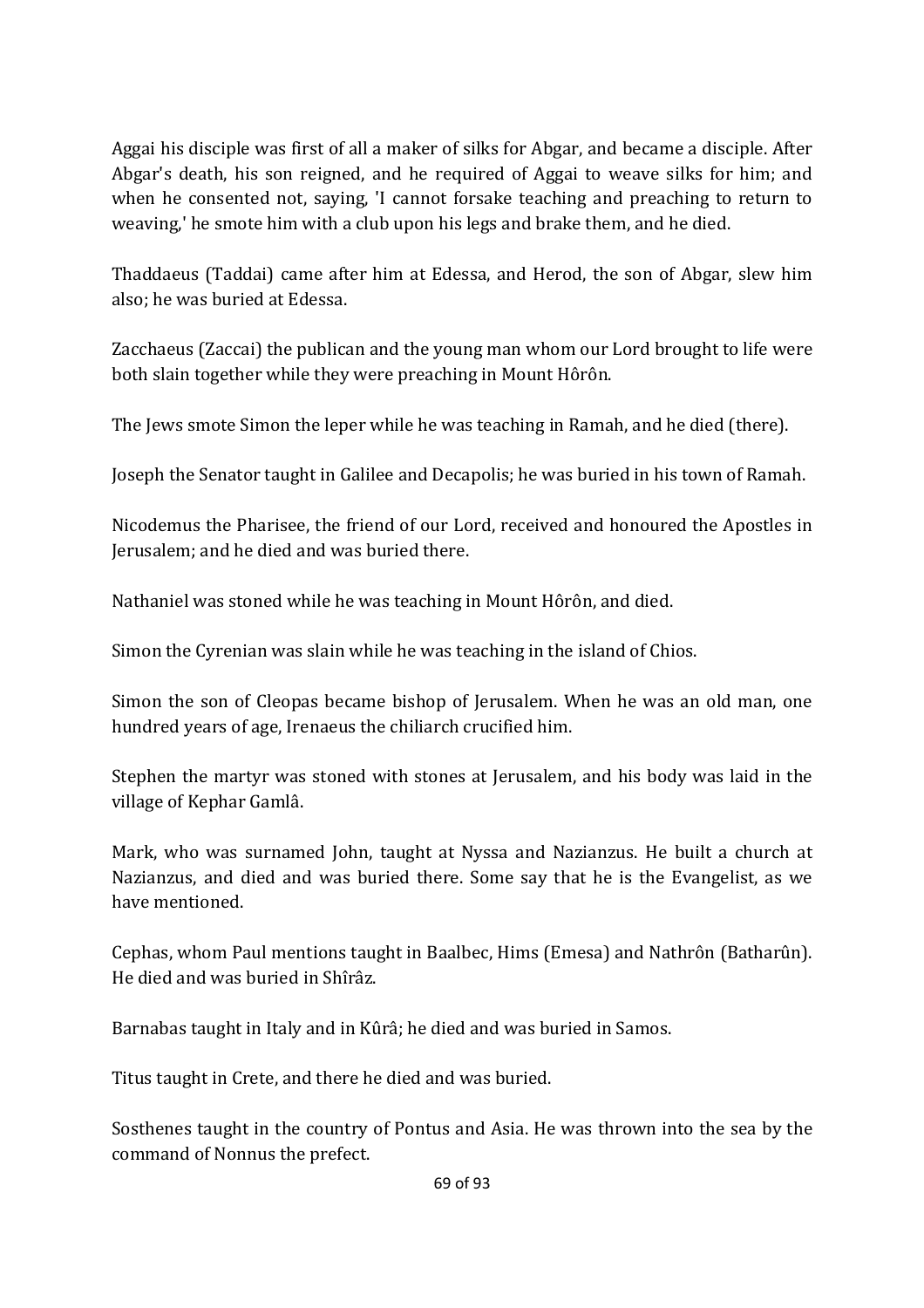Criscus (Crescens) taught in Dalmatia; he was imprisoned in Alexandria, where he died of hunger and was buried.

Justus taught in Tiberias and in Caesarea, where he died and was buried.

Andronicus taught in Illyricum, where he died and was buried.

The people of Zeugma slew Rufus while he was teaching in Zeugma.

Patrobas taught in Chalcedon, and he died and was buried there.

Hermas the shepherd taught in Antioch, and he died and was buried there.

Narcissus taught in Hellas, and he died and was buried there.

Asyncritus went to Beth-Hûzâyê (Khûzistân), and there he died and was buried.

Aristobulus taught in Isauria, and there he died and was buried.

Onesimus was the slave of Philemon, and he fled from him and went to Paul, while he was in prison; because of this Paul calls him 'the son whom I have begotten in my bonds.' His legs were broken in Rome.

Apollos the elect was burnt with fire by Sparacleus (?), the governor of Gangra.

Olympas, Stachys and Stephen were imprisoned in Tarsus, and there they died in prison.

Junias was captured in Samos, and there he was slain and died.

Theocritus died while teaching in Ilios, and was buried there.

Martalus (?) was slain while teaching the barbarians.

Niger taught in Antioch, and died and was buried there.

They dragged Lucius behind a horse, and thus he ended his life.

While Alexander was teaching in Heracleôpolis, they threw him into a pit and he died.

Milus, while he was teaching in Rhodes, was thrown into the sea and drowned.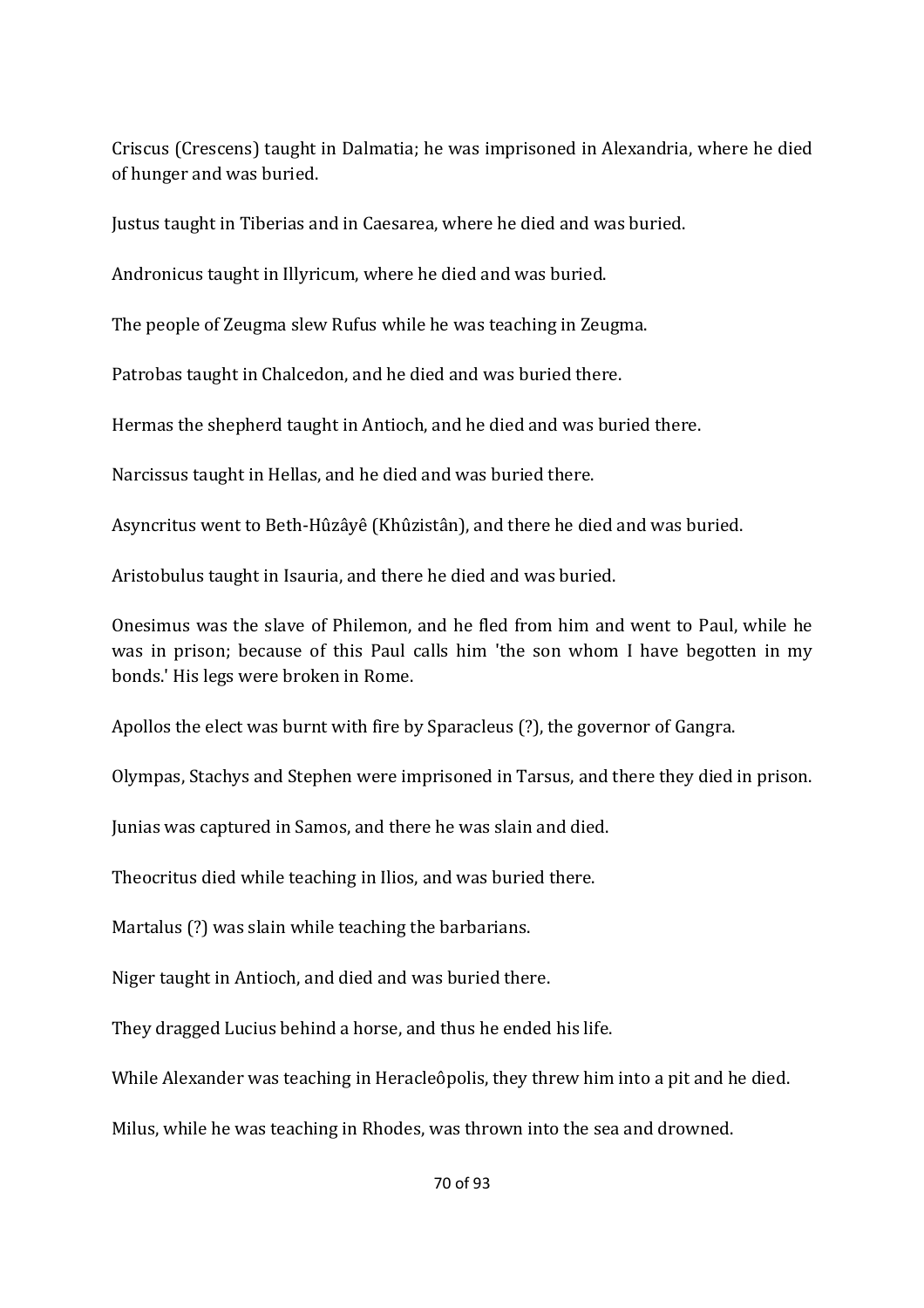Silvanus and Hêrôdiôn (Rhôdiôn) were slain while they were preaching in the city of Accô.

Silas taught in Sarapolis (Hierapolis ?), and died and was buried there.

Timothy taught in Ephesus, and died and was buried there.

Manael was burnt with fire while teaching in Accô, and died.

The Eunuch whom Philip baptised, the officer of Candace the queen of the Ethiopians, went to Ethiopia and preached there. Afterwards, while he was preaching in the island of Parparchia (?), they strangled him with a cord.

Jason and Sosipatrus were thrown to the wild beasts while they were teaching in Olmius (?).

Demas taught in Thessalonica, and there he died and was buried.

Omius (Hymenaeus) taught in Melitene, and there he died and was buried.

They threw Thraseus into a fiery furnace, while he was teaching at Laodicea.

Bistorius (Aristarchus ?) taught in the island of Kô, and there he died and was buried.

Abrios (?) and Môtos (?) went to the country of the Ethiopians, and there they died and were buried.

Levi was slain by Charmus, while he was teaching in Paneas.

Nicetianus (Nicetas) was sawn in two while teaching in Tiberias.

While John and Theodorus were preaching in the theatre of Baalbec, they threw them to the beasts.

The prefect Methalius (?) slew Euchestion (?) and Simon in Byzantium.

Ephraim (Aphrem) taught in Baishân, and he died and was buried there.

Justus was slain at Corinth.

James taught and preached in Nicomedia, and he died and was buried there.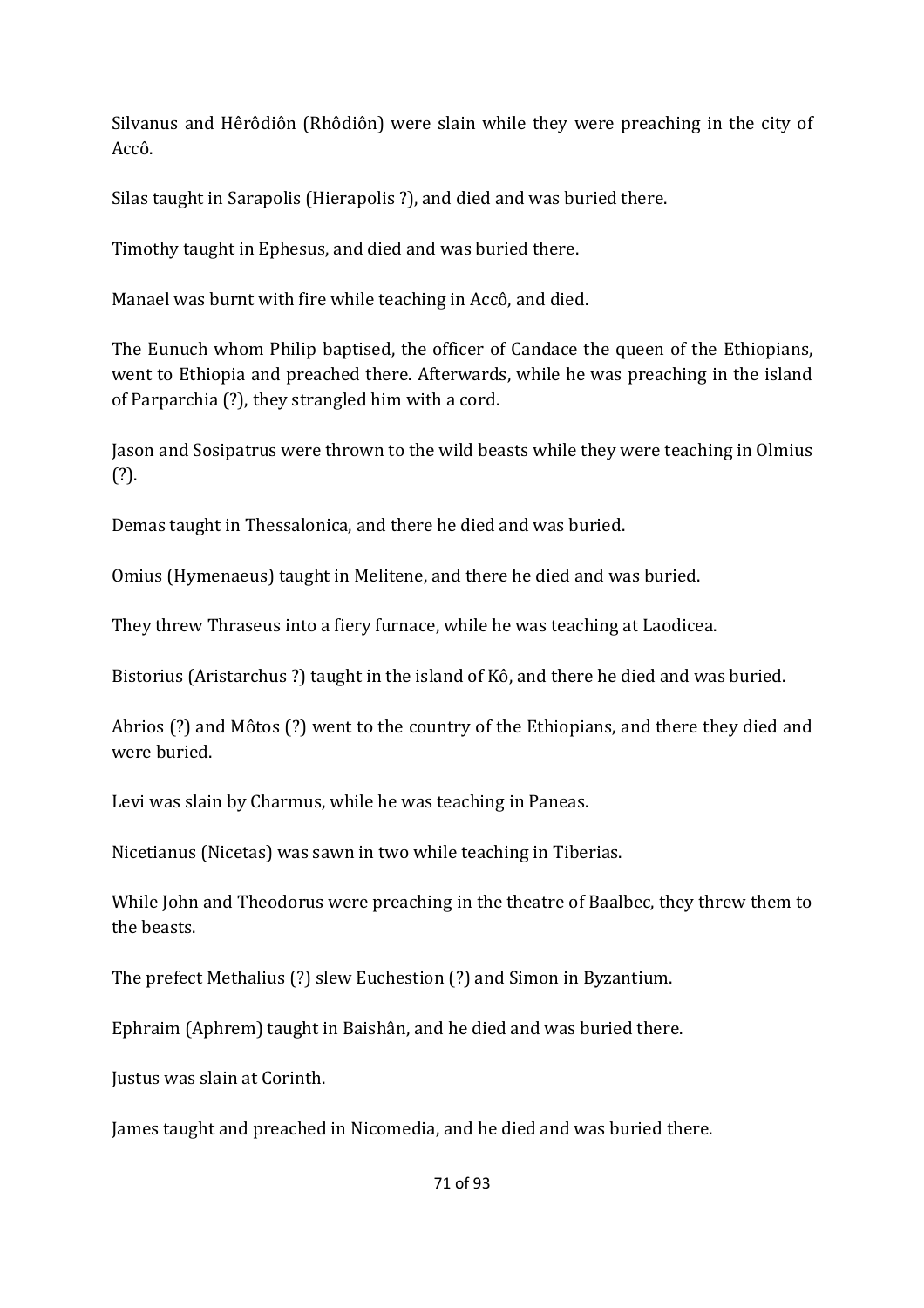## **Chapter XLIX The Names of The Apostles in Order**

#### **THE names of the Twelve**

Simon Peter; Andrew his brother; James the son of Zebedee; John his brother; Philip; Bartholomew; Thomas; Matthew the publican; James the son of Alphaeus; Labbaeus, who was surnamed Thaddaeus; Simon the Cananite; Judas Iscariot, in whose stead came in Matthias.

#### **The names of the Seventy**

James, the son of Joseph; Simon the son of Cleopas; Cleopas his father; Joses; Simon; Judah; Barnabas; Manaeus (?); Ananias, who baptised Paul; Cephas, who preached at Antioch; Joseph the senator; Nicodemus the archon; Nathaniel the chief scribe; Justus, that is Joseph, who is called Barshabbâ; Silas; Judah; John, surnamed Mark; Mnason, who received Paul; Manaël, the foster-brother of Herod; Simon called Niger; Jason, who is (mentioned) in the Acts (of the Apostles); RufusAlexander; Simon the Cyrenian, their father; Lucius the Cyrenian; another Judah, who is mentioned in the Acts (of the Apostles); Judah, who is called Simon; Eurion (Orion) the splay-footed; Thôrus (?); Thorîsus (?); Zabdon; Zakron. These are the seven who were chosen with Stephen: Philip the Evangelist, who had three daughters that used to prophesy; Stephen; Prochorus; Nicanor; Timon; Parmenas; Nicolaus, the Antiochian proselyte; Andronicus the Greek; Titus; Timothy.

These are the five who were with Peter in Rome: Hermas; Plîgtâ; Patrobas; Asyncritus; Hermas.

These are the six who came with Peter to Cornelius: Criscus (Crescens); Milichus; Kîrîtôn (Crito); Simon; Gaius, who received Paul; Abrazon (?); Apollos.

These are the twelve who were rejected from among the seventy, as Judas Iscariot was from among the twelve, because they absolutely denied our Lord's divinity at the instigation of Cerinthus. Of these Luke said, 'They went out from us, but they were not of us;' and Paul called them 'false apostles and deceitful workers.' Simon; Levi; Bar-Kubbâ; Cleon; Hymenaeus; Candarus; Clithon (?); Demas; Narcissus; Slîkîspus (?); Thaddaeus; Mârûthâ. In their stead there came in these: Luke the physician; Apollos the elect; Ampelius; Urbanus; Stachys; Popillius (or Publius); Aristobulus; Stephen (not the Corinthian); Herodion the son of Narcissus; Olympas; Mark the Evangelist; Addai; Aggai; Mâr Mâri.

It is said that each one of the twelve and of the seventy wrote a Gospel; but in order that there might be no contention and that the number of 'Acts' might not be multiplied, the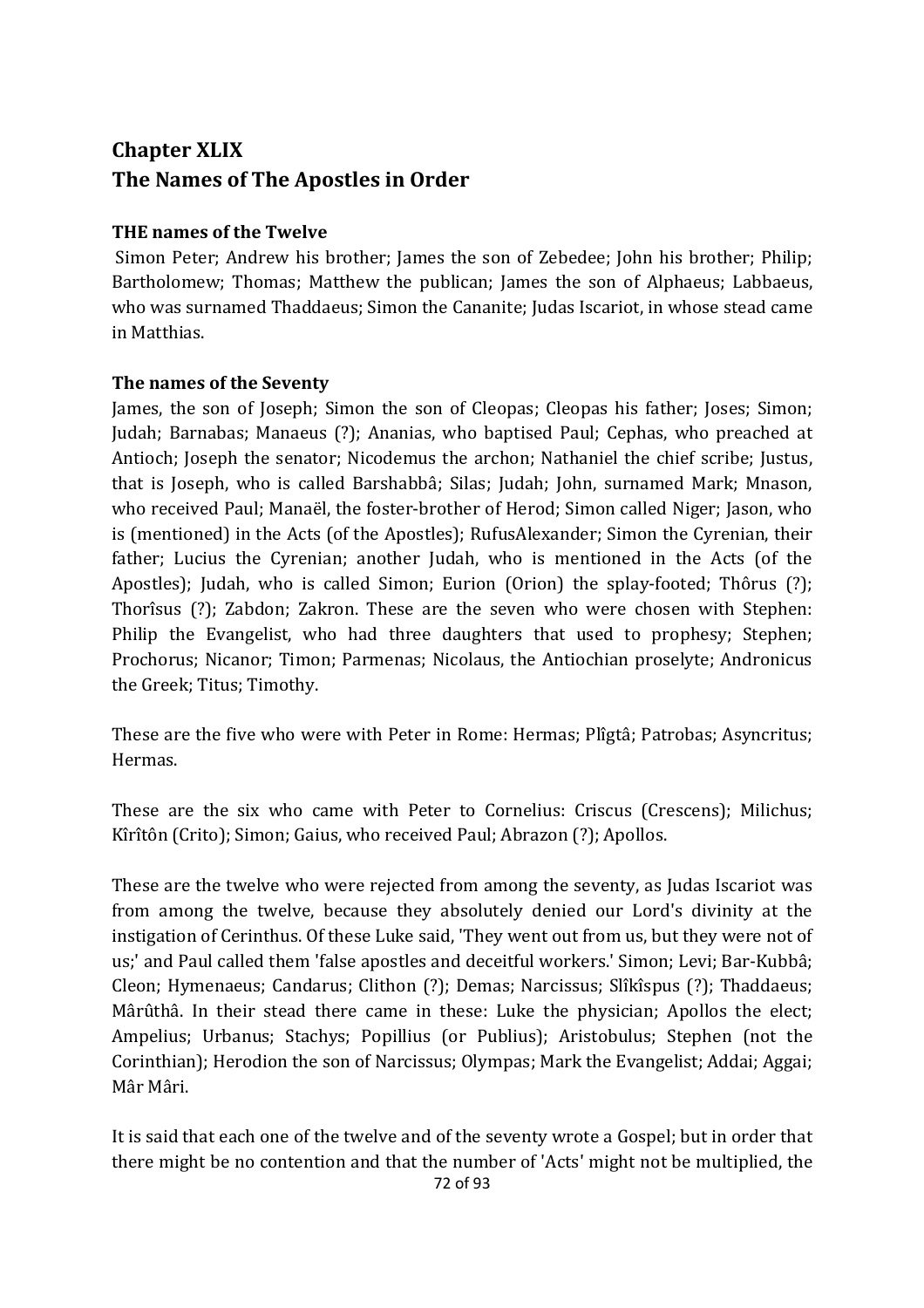apostles adopted a plan and chose two of the seventy, Luke and Mark, and two of the twelve, Matthew and John.

### **Chapter L Of some Minor Matters**

THESE are they who were married among the apostles: Peter, the chief of the apostles; Philip the Evangelist; Paul; Nathaniel, who is Bartholomew; Labbaeus, who is Thaddaeus, who is Judah the son of Jacob; Simon the Cananite, who is Zelotes, who is Judah the son of Simon.

The child whom our Lord called and set (in the midst), and said, 'Except ye be converted, and become as children, ye shall not enter into the kingdom of heaven,' was Ignatius, who became patriarch of Antioch. He saw in a vision the angels ministering in two bands, and he ordained that (men) should minister in the church in like manner. After some time this order was broken through; and when Diodorus went with his father on an embassy to the land of Persia, and saw that they ministered in two bands, he came to Antioch his country, and re-established the custom of their ministering in two bands.

The children whom they brought near to our Lord, that He might lay His hand upon them and pray, were Timothy and Titus, and they were deemed worthy of the office of bishop.

The names of the Maries who are mentioned in the Gospels. Mary the Virgin, the mother of our Lord; Mary the wife of Joseph; Mary the mother of Cleopas and Joseph; Mary the wife of Peter, the mother of Mark the Evangelist; and Mary the sister of Lazarus. Some say that Mary the sinner is Mary of Magdala; but others do not agree with this, and say that she was other than the Magdalene. Those who say that she was the Magdalene tell us that she built herself a tower with the wages of fornication; and those who say that she was other than the Magdalene, say that Mary Magdalene was called after the name of her town Magdala, and that she was a pure and holy woman.

# **Chapter LI The Names of The Eastern Catholics, the Successors of The Apostles Addai and Mârî**

1. Addai was buried in Edessa.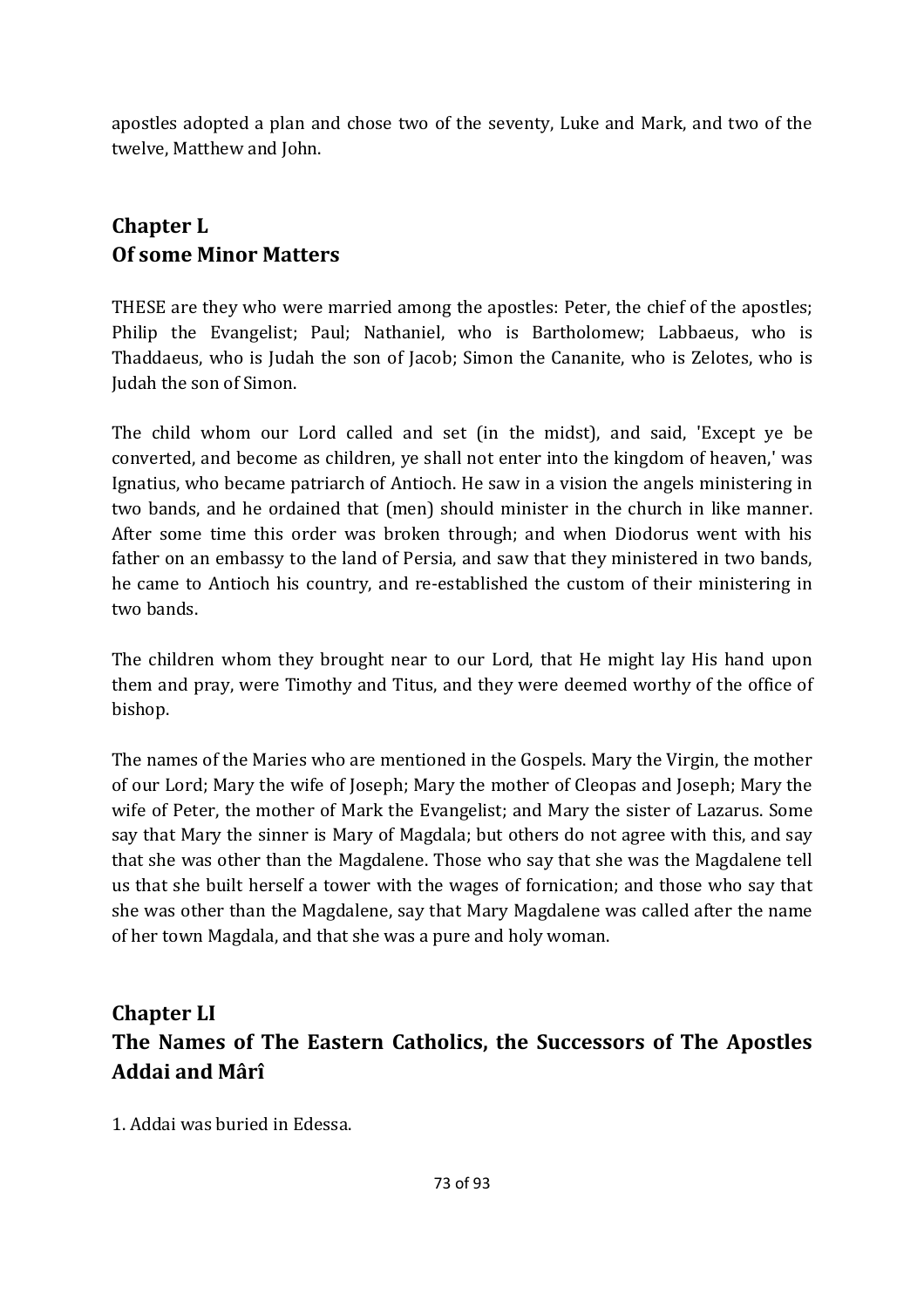2. Mârî (was buried) in the convent of Kônî.

3. Abrîs, called in Greek A[m]brosius; the place of his grave is unknown; he was of the laying on of hands of Antioch.

4. Abraham was of the laying on of hands of Antioch; he was descended from the family of Jacob the son of Joseph; his grave is in Ctesiphon.

5. James, of the laying on of hands of Antioch, was also of the family of Joseph the husband of Mary; his grave is in Ctesiphon.

6. Ahâ-d´abû[hî] was of the laying on of hands of Antioch; his grave is in Ctesiphon.

7. Shahlûphâ was of the laying on of hands of Ctesiphon, and he was buried there.

8. Pâpâ; his grave is at Ctesiphon.

9. Simon bar Sabbâ`ê was martyred at Shôshân.

10. Shah-dôst was buried in Ctesiphon.

11. Bar-Be`esh-shemîn was martyred and buried in Elam (Khûzistân).

12. Tûmarsâ was buried in Ctesiphon.

13. Kâyômâ was buried in Ctesiphon; he abdicated the patriarchate, and another was put in his place, and was before him until he died.

14. Isaac was buried in Ctesiphon.

15. Ahâ was buried in Ctesiphon.

16. Yab-alâhâ was of the school of Mâr `Abdâ; he was buried in Ctesiphon.

17. Ma`nâ dwelt in Persia and was buried there.

18. Dâd-îshô` was buried in Hêrtâ. In his days the strife between Nestorius and Cyril (of Alexandria) took place.

19. Bâbôi was martyred and buried in Hêrtâ.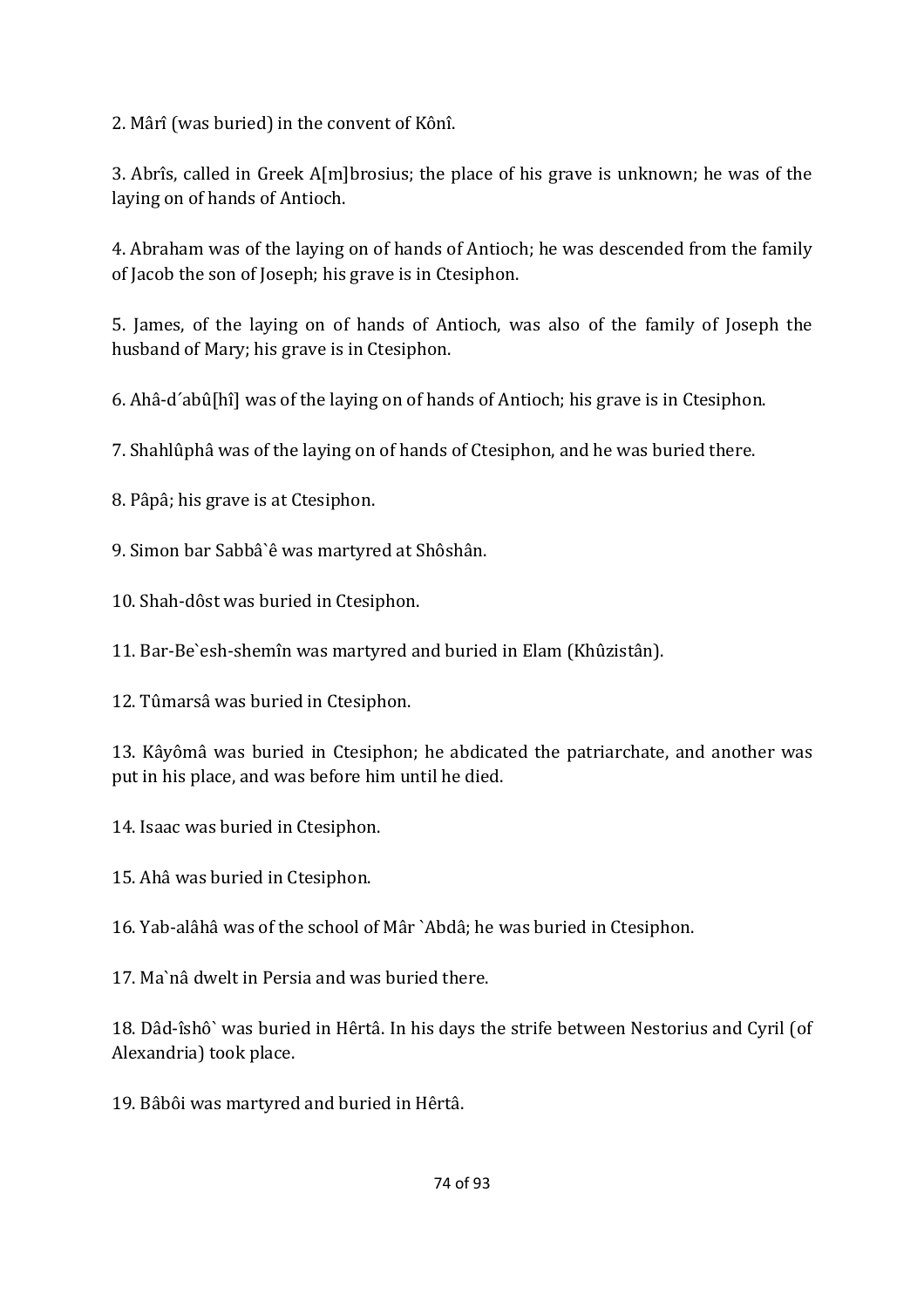20. Akak (Acacius) was of the family of Bâbôi the Catholicus; he was buried in al-Madâïn.

21. Bâbai took a wife, and was buried at Ctesiphon,

22. Shîlâ took a wife, and was buried in his convent beside Awânâ.

- 23. Paul was buried in Ctesiphon.
- 24. Mâr(î)-abâ was buried in Hêrtâ, and was a martyr without bloodshed.
- 25. Ezekiel was buried in Hêrtâ.
- 26. Îshô`-yab of Arzôn was buried in Hêrtâ.
- 27. Sabr-îshô` was buried in Hêrtâ.
- 28. Gregory was buried in ......

29. Îshô`-yab of Gedâlâ was buried in . . . . . .

30. Mâr[î]-emmêh was buried in Ketîmiyâ (?).

31. Îshô`-yab of Adiabene was buried in Bêth-`Âbê.

- 32. George was buried in ......
- 33. John was buried in . . . . . .
- 34. Henân-îshô` was buried in . . . . . .
- 35. Selîbâ-zekhâ was buried in Ctesiphon.
- 36. Pethiôn was buried in Ctesiphon.
- 37. Mâr[î]-abâ was buried in al-Madâïn.
- 38. Jacob was buried in . . . . . .
- 39. Henân-îshô` was buried in . . . . . .
- 40. Timothy was buried in his own convent.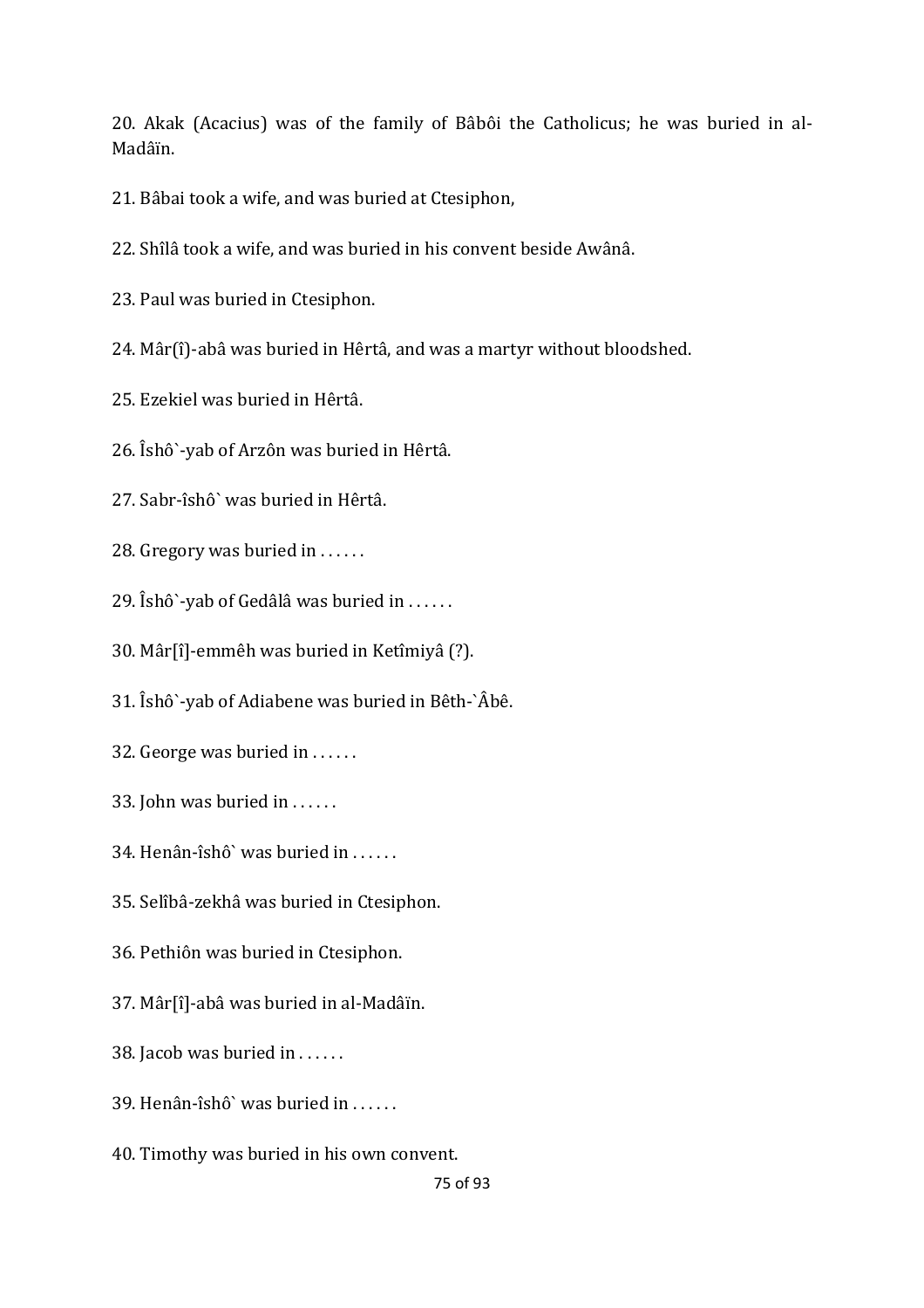41. Îshô` (Joshua) the son of Nôn (Nun) was buried in the convent of Timothy.

- 42. George was buried in the same convent.
- 43. Sabr-îshô`3 was buried in the same convent.
- 44. Abraham was buried in the same convent.
- 45. Athanasius was buried in the same convent.
- 46. Sergius was buried in the same convent.
- 47. Anôsh (Enos) was buried in the same convent.
- 48. John the son of Narsai was buried in the Greek Palace (at Baghdâd).
- 49. Joannes was buried in the Greek Palace.
- 50. John was buried in the Greek Palace.
- 51. Abraham was buried in the convent of `Abdôn.
- 52. Emmanuel was buried in the Greek Palace.
- 53. Israel was buried in the Greek Palace.
- 54. `Abd-îshô` was buried in the Greek Palace.
- 55. Mârî was buried in the Greek Palace.
- 56. Joannes was buried in the Greek Palace.
- 57. John was buried in the Greek Palace.
- 58. Îshô`-yab was buried in the Grek Palace.
- 59. Elijah (Elîyâ) was buried in the Greek Palace.
- 60. John was buried in the Greek Palace.
- 61. Sabr-îshô` was buried in the Greek Palace.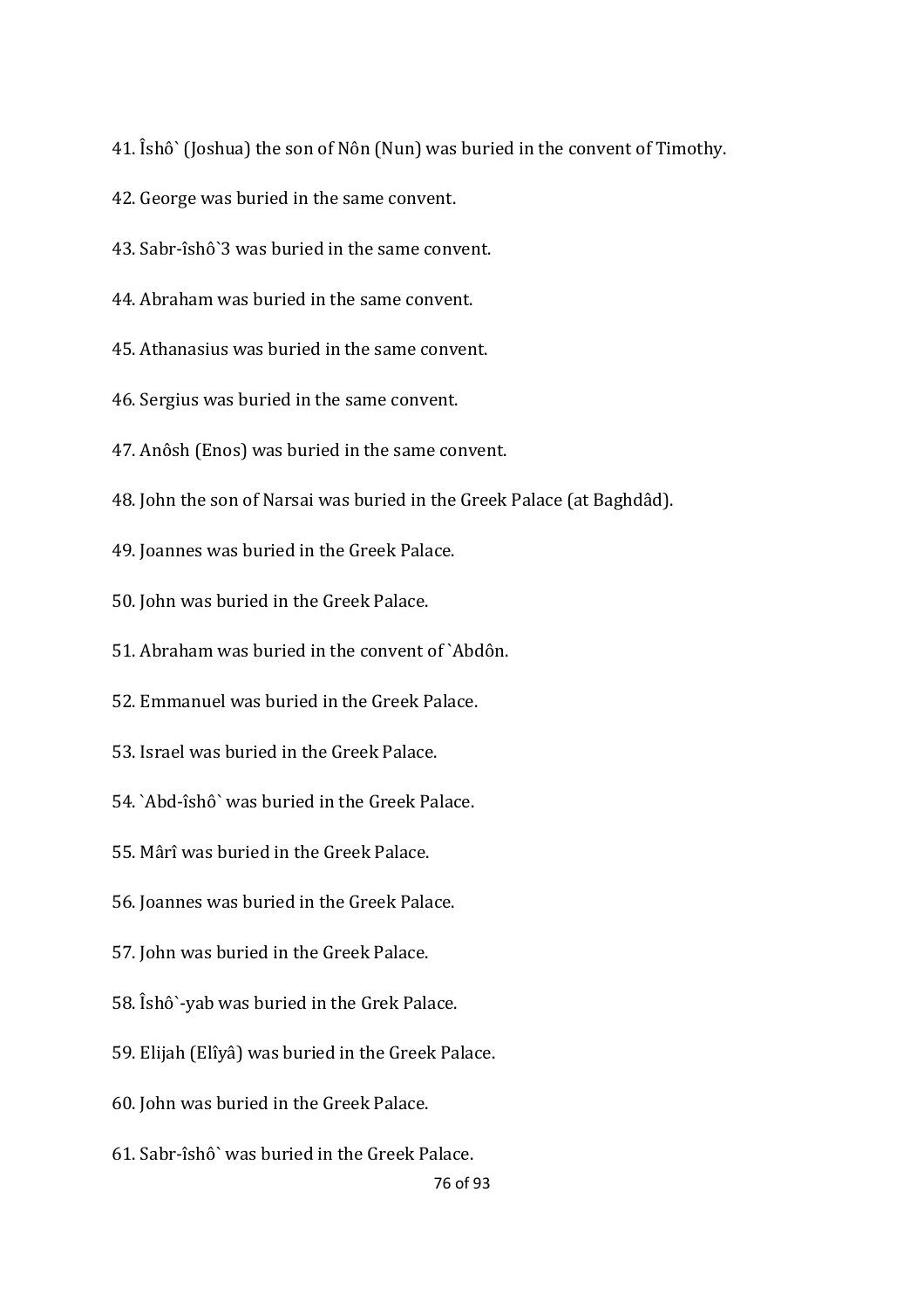62. `Abd-îshô` was buried in the Greek Palace.

- 63. Makkîkhâ was buried in the Greek Palace.
- 64. Elijah (Elîyâ) was buried in the Greek Palace.
- 65. Bar-saumâ was buried in the Greek Palace.
- 66. `Abd-îshô` was buried . . . . . .
- 67. Îshô`-yab was buried in the church of Mâr Sabr-îshô`.
- 68. Elijah (Elîyâ) was buried in the church of Mâr Sabr-îshô`.
- 69. Yab-alâhâ was buried in the church of Mârt[î] Maryam (my lady Mary).
- 70. Sabr-îshô` was buried in the church of Mârt[î] Maryam.
- 71. Sabr-îshô` was buried . . . . . .
- 72. [Mâr Makkîkhâ was buried . . . . . .
- 73. Mâr Denhâ was buried . . . . . .
- 74. Mâr Yab-alâhâ the Turk was buried . . . . . .
- 75. Mâr Timothy was buried . . . . . .
- 76. Mâr Denhâ was buried . . . . . .
- 77. Mâr Simon was buried . . . . . .
- 78. Mâr Elijah (Elîyâ) was buried . . . . . .
- 79. Mâr Simon of our days, may he live for ever!]

The names of the Catholics who were deposed and dismissed (from office): Mâr(î) bôkht, Narsai, Elisha, Joseph and Sôrên.

#### **Chapter LII**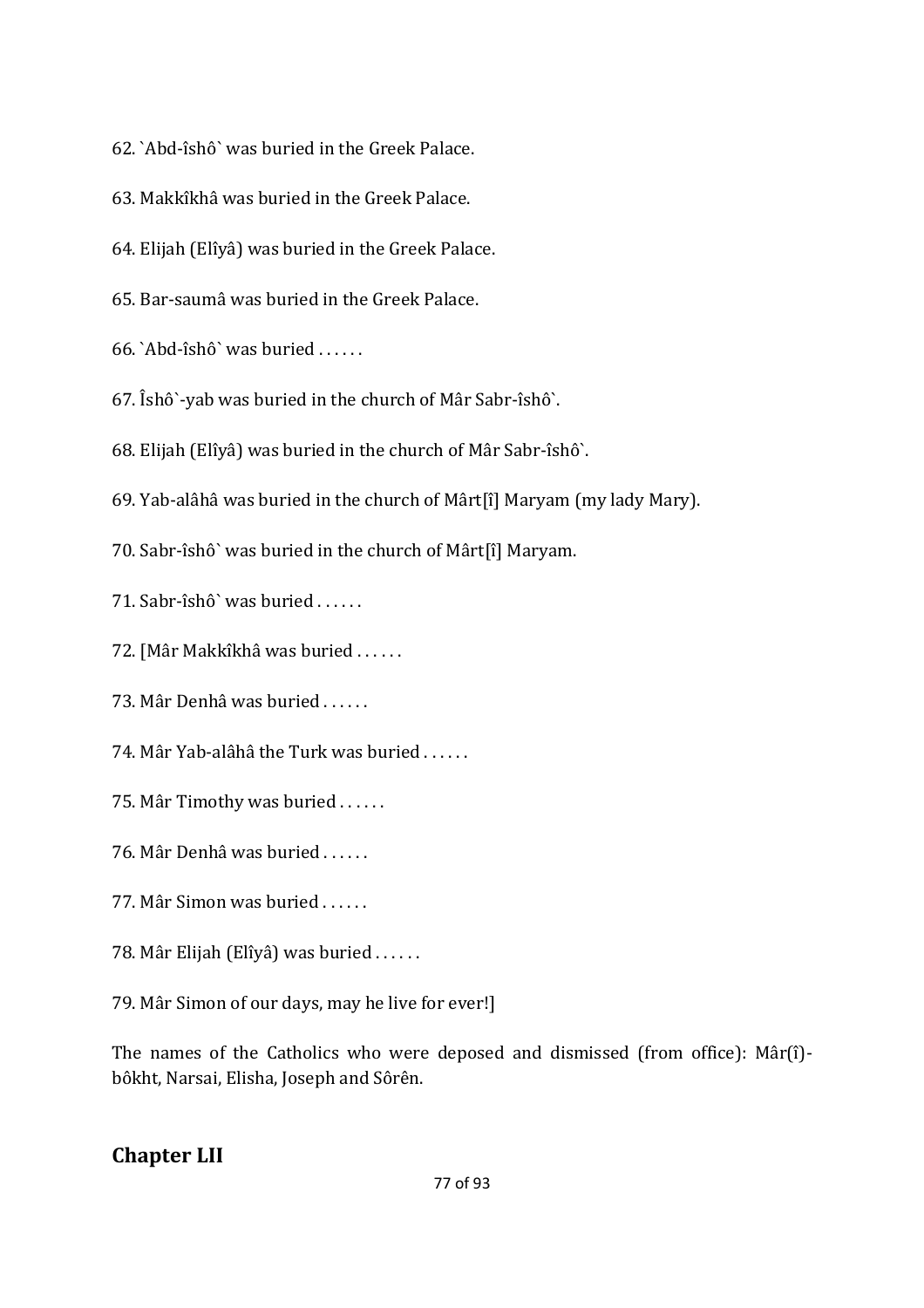### **The Names of the Kings who have Reigned in the World from the Flood until Now**

#### *The Median Kings Who Reigned In Babylon*

Darius the son of Vashtasp (Hystaspes) reigned 24 years.

Ahshîresh (Xerxes) his son, 20 years.

Artahshisht the long-hand (Artaxerxes Longimanus), 41 years.

Daryâwash (Darius) the son of the concubine, 20 years.

Artahshisht (Artaxerxes) the ruler, 30 years.

Arses the son of Ochus, 4 years.

Daryâwash (Darius) the son of Ârsham (Arsanes), 6 years.

#### *The Years Of The Egyptian Kings*

Alexander the son of Philip, 12 years. Ptolemy the son of Lagôs, 40 years. Ptolemy Philadelphus, 38 years. In his third year the fifth millennium ended. This (king) asked the captive Jews who were in Egypt, and seventy old men translated the Scriptures for him, from Hebrew into Greek, in the island of Pharos. In return for this he set them free, and gave back to them also the vessels of their temple. Their names are these. Josephus, Hezekiah, Zechariah, John, Ezekiel, Elisha; these were of the tribe of Reuben. Judah, Simon, Samuel, Addai, Mattathias, Shalmî; these were of the tribe of Simeon. Nehemiah, Joseph, Theodosius, Bâsâ, Adonijah, Dâkî; these were of the tribe of Levi. Jothan, Abdî, Elisha, Ananias, Zechariah, Hilkiah; these were of the tribe of Judah. Isaac, Jacob, Jesus, Sambât (Sabbateus), Simon, Levi; these were of the tribe of Issachar. Judah, Joseph, Simon, Zechariah, Samuel, Shamlî; these were of the tribe of Zebulon. Sambât (Sabbateus), Zedekiah, Jacob, Isaac, Jesse, Matthias; these were of the tribe of Gad. Theodosius, Jason, Joshua, John, Theodotus, Jothan; these were of the tribe of Asher. Abraham, Theophilus, Arsam, Jason, Jeremiah, Daniel; these were of the tribe of Dan. Jeremiah, Eliezer, Zechariah, Benaiah, Elisha, Dathî; these were of the tribe of Naphtali. Samuel, Josephus, Judah, Jonathan, Dositheus, Caleb; these were of the tribe of Joseph. Isalus, John, Theodosius, Arsam, Abijah, Ezekiel; these were of the tribe of Benjamin.

After Ptolemy Philadelphus arose Ptolemy Euergetes; (he reigned) 26 years.

Ptolemy Philopator, 17 years.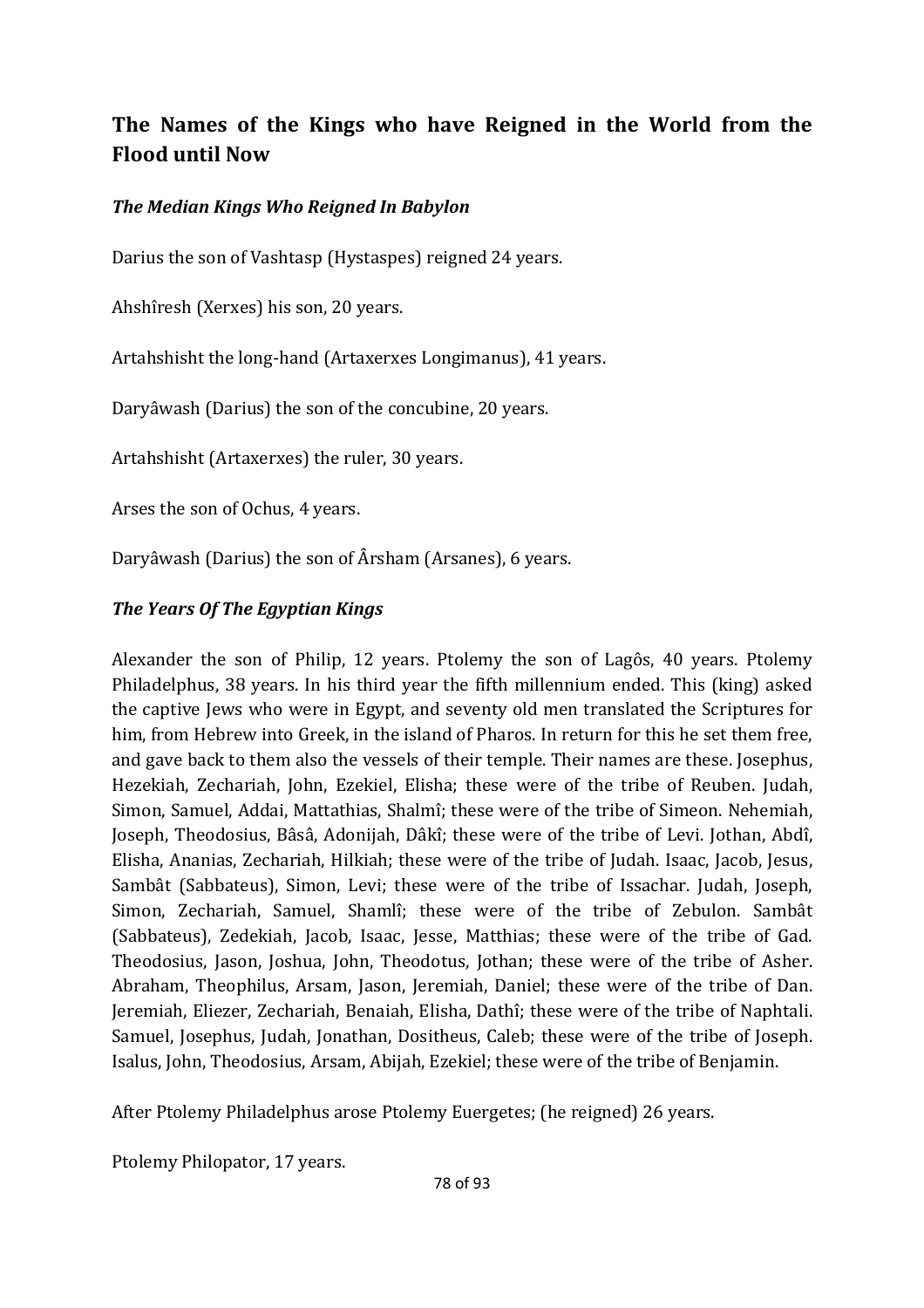Ptolemy Epiphanes, 24 years.

Ptolemy Philometor, 35 years. The time of the Maccabees extended to this (reign), and in it the old Covenant came to an end.

Ptolemy Soter, 17 years.

Ptolemy Alexander, 18 years.

Ptolemy Dionysius, 30 years.

#### *The Years Of The Roman Emperors*

Gaius Julius, 4 years.

Augustus, 57 years. In the forty-third year of his reign our Lord Christ was born.

Tiberius, 23 years. In the fifteenth year of his reign our Lord was baptised; and in the seventeenth year He suffered, died, rose again, and ascended to heaven.

Gaius (Caligula), 4 years.

Claudius, 14 years.

Nero, 14 years.

Vespasian, 10 years. Immediately after he came to the throne, he sent his son Titus against Jerusalem, and he besieged it for two years, until he uprooted it and destroyed it.

Titus, 2 years.

Domitian, 15 years.

Trajan, 20 years. John, the son of Zebedee, lived until the seventh year of his reign.

Hadrian, 20 years.

Antoninus, 20 years.

Verus, 20 years.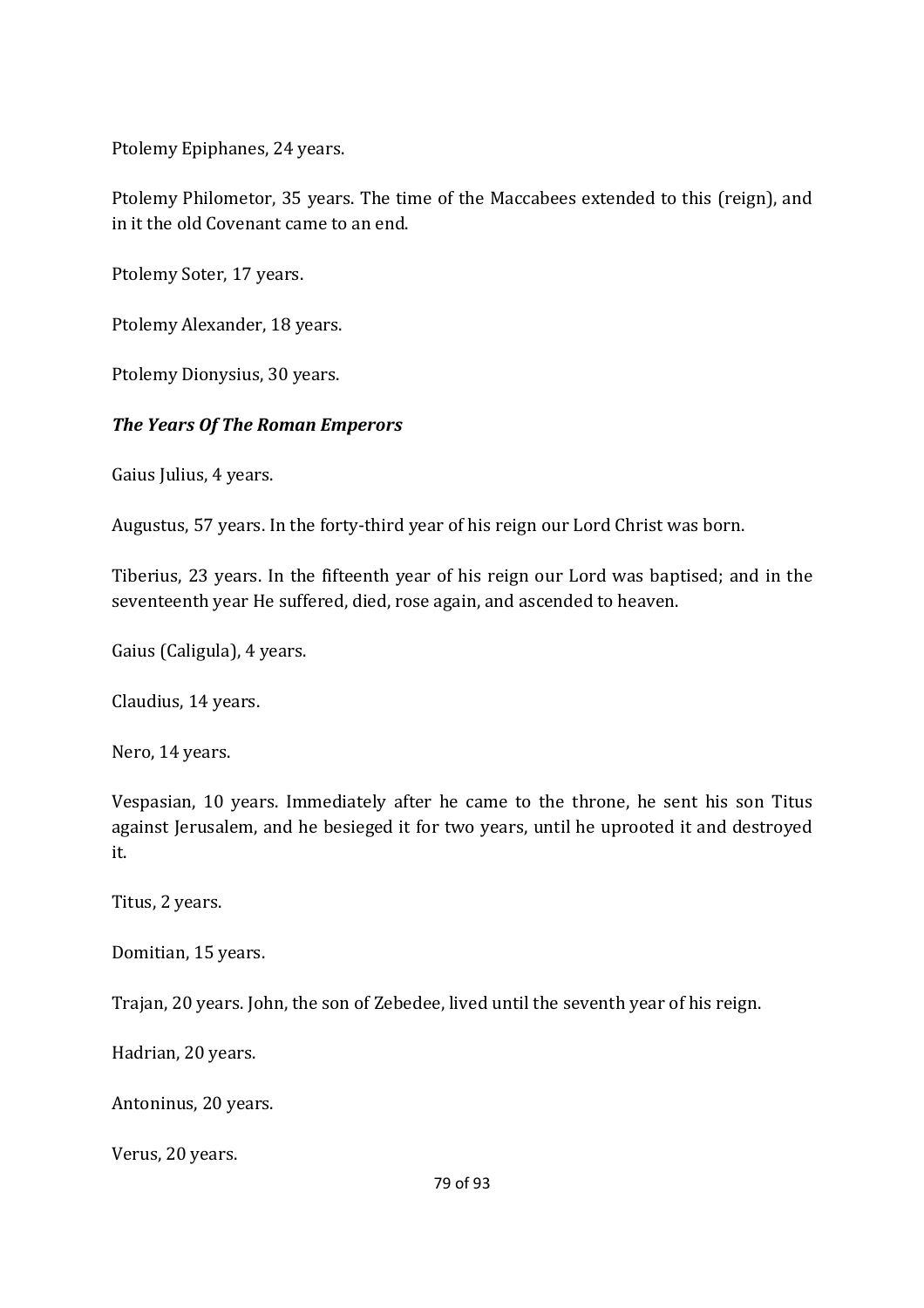Commodus, 14 years.

Severus, 20 years.

The house of Antoninus.

Alexander the son of Mammaea, 13 years.

Maximinius and Gordianus, 9 years.

Philip and Gallus, 10 years.

Valerianus and Gallius (Gallienus), 15 years.

Claudius and Tacitus, 16 years.

Diocletian and those that were with him, 20 years.

Constantine, 33 years.

#### *THE KINGS OF THE PERSIANS FROM SHÂBÔR (SAPOR) THE SON OF HORMIZD*

In the fourth year of Constantine Caesar the Victorious, Shâbôr reigned in Persia 70 years.

Ardashîr his brother, 20 years.

Vahrân (Bahrâm) and Shâbôr, the sons of Ardashîr, 20 years.

Yazdagerd, the son of Shâbôr, 20 years.

Vahrân (Bahrâm), the son of Yazdagerd, 20 years.

Pêrôz, the son of Yazdagerd, 27 years.

Balâsh, the son of Pêrôz, 4 years.

Kawâd, the son of Pêrôz, 41 years.

Chosrau, the son of Kawâd, 47 years.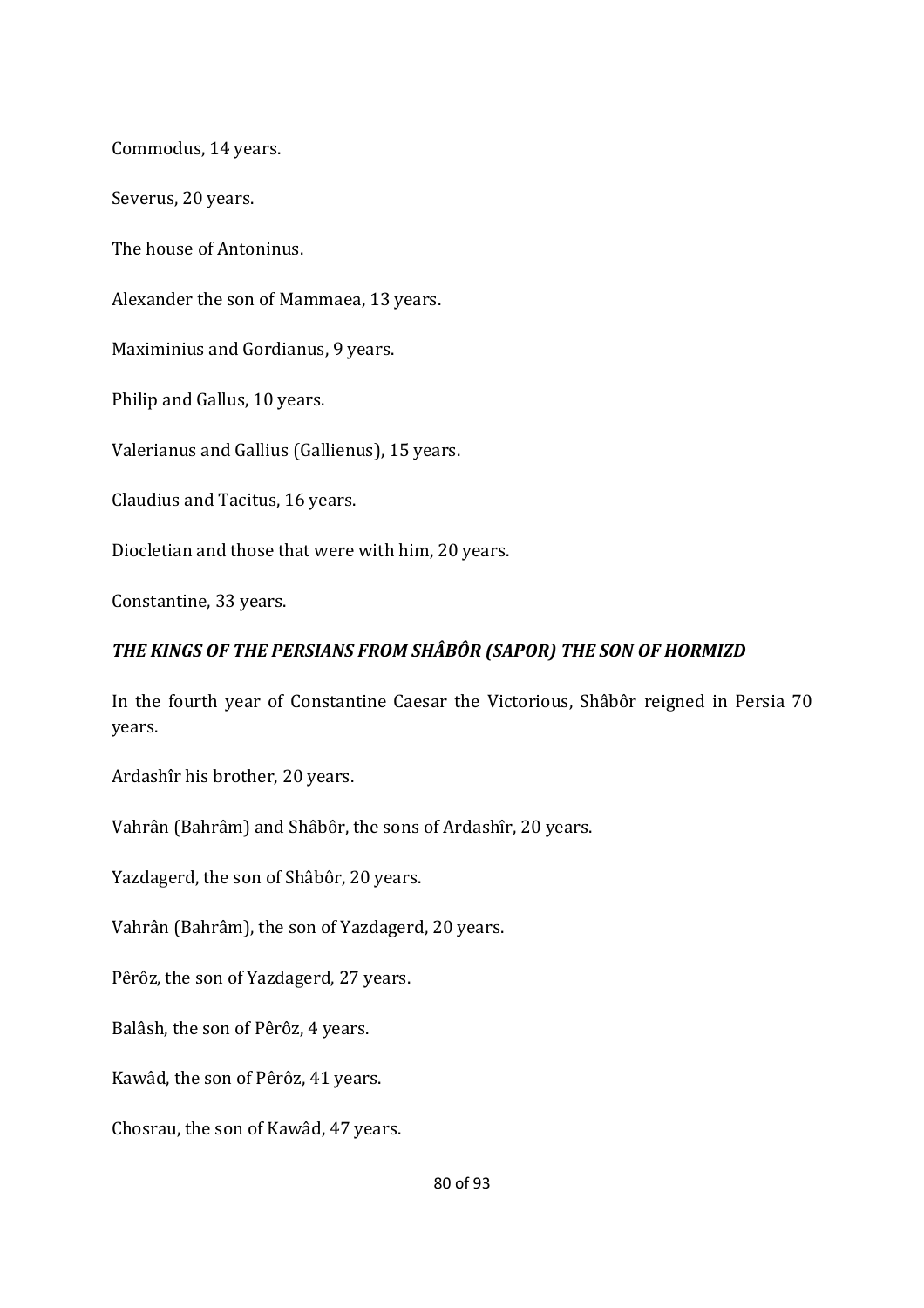Hormizd, the son of Chosrau, 12 years.

From Shâbôr to this fifteenth year of Chosrau the son of Hormizd, in which he destroyed Dârâ, is three hundred and six years. The sum of all the years from Adam to this fifteenth year of Chosrau the conqueror, which is the nine hundred and sixteenth year of the Greeks, is 5861 years. From Adam to the Crucifixion is 5280 years. The whole of the Jewish economy therefore, from the time they went out of Egypt until Jerusalem was destroyed by Titus, was 1601 years. From Abraham to this year is 2031 years.

#### *Of The Years That Have Passed Away From The World*

From Adam to the Flood was 2262 years. From the Flood to Abraham was 1015 years. From Abraham to the Exodus of the people from Egypt was 430 years. From the Exodus of the people by the hand of Moses to Solomon and the building of the Temple was 400 years. From Solomon to the first Captivity, which Nebuchadnezzar led away captive, was 495 years. From the first Captivity to the prophesying of Daniel was 180 years. From the prophesying of Daniel to the Birth of our Lord was 483 years. All these years make 5345 years. From Alexander to our Lord was 303 years. From our Lord to Constantine was 341 years. In the year 438 of Alexander the Macedonian, the kingdom of the Persians had its beginning. Know, O my brother readers, that from the beginning of the creation of Adam to Alexander was 5180 years.

# **Chapter LIII Of the End of Times and the Change of Kingdoms; from the Book of Methodius, Bishop of Rome**

IN this seventh and last millennium will the kingdom of the Persians be destroyed. In it will the children of Ishmael go forth from the wilderness of Yathrib (al-Medînah), and they will all come and be gathered together in Gibeah of Ramah, and there shall the fat ones of the kingdom of the Greeks, who destroyed the kingdoms of the Hebrews and the Persians, be destroyed by Ishmael, the wild ass of the desert; for in wrath shall he be sent against the whole earth, against man and beast and trees, and it shall be a merciless chastisement. It is not because God loves them that He has allowed them to enter into the kingdoms of the Christians, but by reason of the iniquity and sin which is wrought by the Christians, the like of which has never been wrought in any one of the former generations. They are mad with drunkenness and anger and shameless lasciviousness; they have intercourse with one another wickedly, a man and his son committing fornication with one woman, the brother with his brother's wife, male with male, and female with female, contrary to the law of nature and of Scripture, as the blessed Paul has said, 'Male with male did work shame, and likewise also the women did work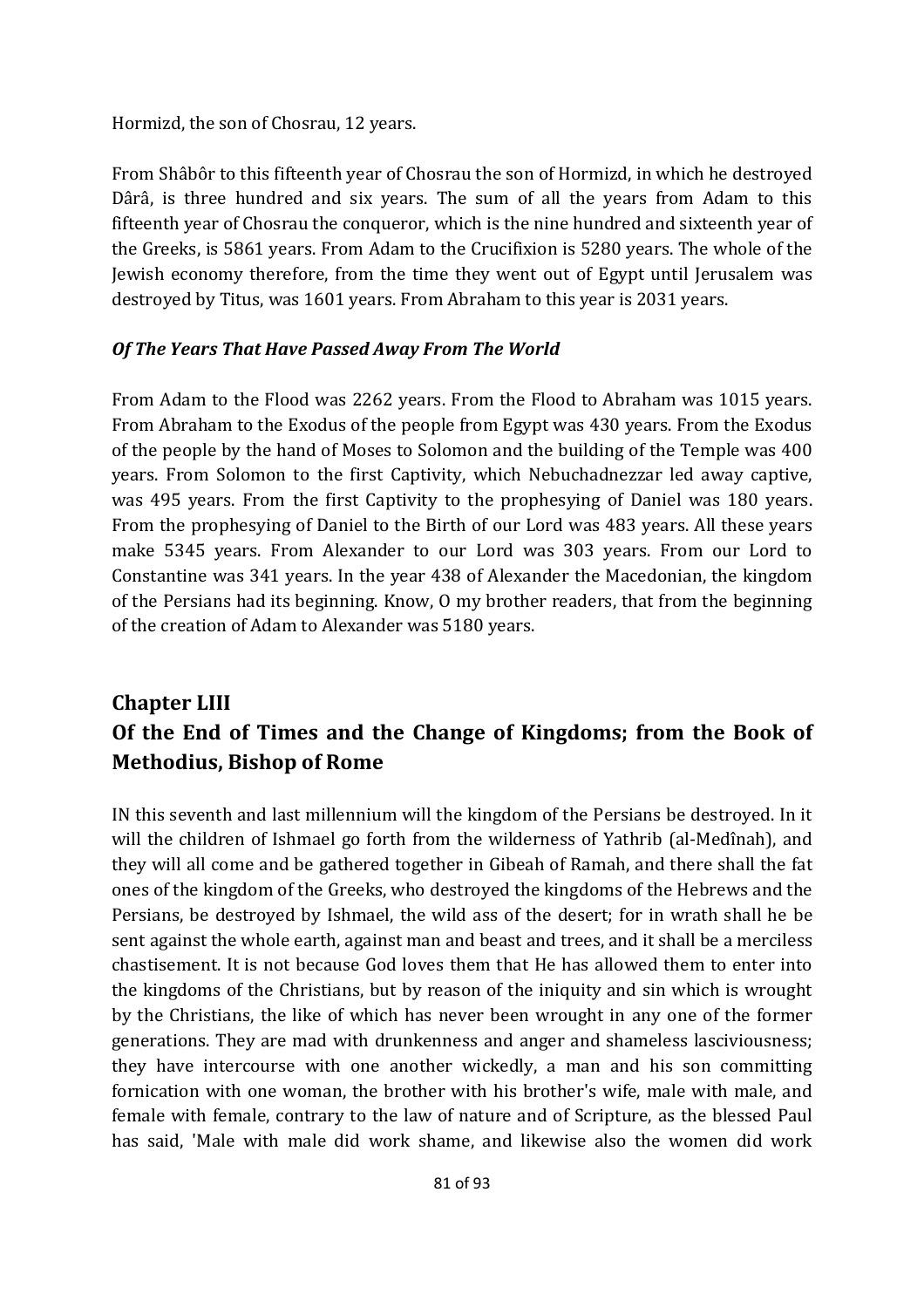lewdness, and, contrary to nature, had intercourse with one another.' Therefore they have brought upon themselves the recompense of punishment which is meet for their error, women as well as men, and hence God will deliver them over to the impurity of the barbarians, that their wives may be polluted by the sons of pollution, and men may be subjected to the yoke of tribute; then shall men sell everything that they have and give it to them, but shall not be able to pay the debt of the tribute, until they give also their children to them into slavery. And the tyrant shall exalt himself until he demands tribute and poll-tax from the dead that lie in the dust, first oppressing the orphans and defrauding the widows. They will have no pity upon the poor, nor will they spare the miserable; they will not relieve the afflicted; they will smite the grey hairs of the aged, despise the wise, and honour fools; they will mock at those who frame laws, and the little shall be esteemed as the great, and the despised as the honourable; their words shall cut like swords, and there is none who shall be able to change the persuasive force of their words. The path of their chastisement shall be from sea to sea, and from east to west, and from north to south, and to the wilderness of Yathrib. In their latter days there shall be great tribulation, old men and old women hungering and thirsting, and tortured in bonds until they account the dead happy. They will rip up the pregnant woman, and tear infants away from their mothers' bosoms and sell them like beasts, and those that are of no use to them will they dash against the stones. They will slay the priests and deacons in the sanctuary, and they will lie with their wives in the houses of God. They will make clothes for themselves and their wives out of the holy vestments, and they will spread them upon their horses, and work impurity upon them in their beds. They will bring their cattle into the churches and altars, and they will tie up their dogs by the shrines of the saints. In those days the spirit of the righteous and of them that are well versed in signs will be grieved. The feeble will deny the true faith, the holy Cross, and the life-giving mysteries; and without compulsion many will deny Christ, and become rebels and slanderers and boasters, denying the faith. With this chastisement shall the Christians be tried. For at that time the righteous, the humble, the peaceful and the gentle will not be sought after, but liars and slanderers and accusers and disturbers and the obscene and those who are destitute of mercy, and those who scoff at their parents and blaspheme the life-giving mysteries. And the true believers shall come into troubles and persecutions until they despair of their lives. Honour shall be taken away from the priests, and the pastors shall become as the people. When the measure of their (i.e. the Ishmaelites') victory is full, tribulation will increase, and chastisement will be doubled upon man and beast. And there shall be a great famine, and the dead bodies of men shall lie in the streets and squares without any one to bury them, and (just) reckoning shall vanish and disappear from the earth, And men shall sell their brass and their iron and their clothes, and shall give their sons and their daughters willingly to the heathen. A man shall lie down in the evening and rise in the morning, and shall find at his do or two or three exactors and officers to carry off by force; and two or three women shall throw themselves upon one man and say, 'We will eat our own bread, and wear our own apparel, only let us take refuge beneath thy skirts.' When men are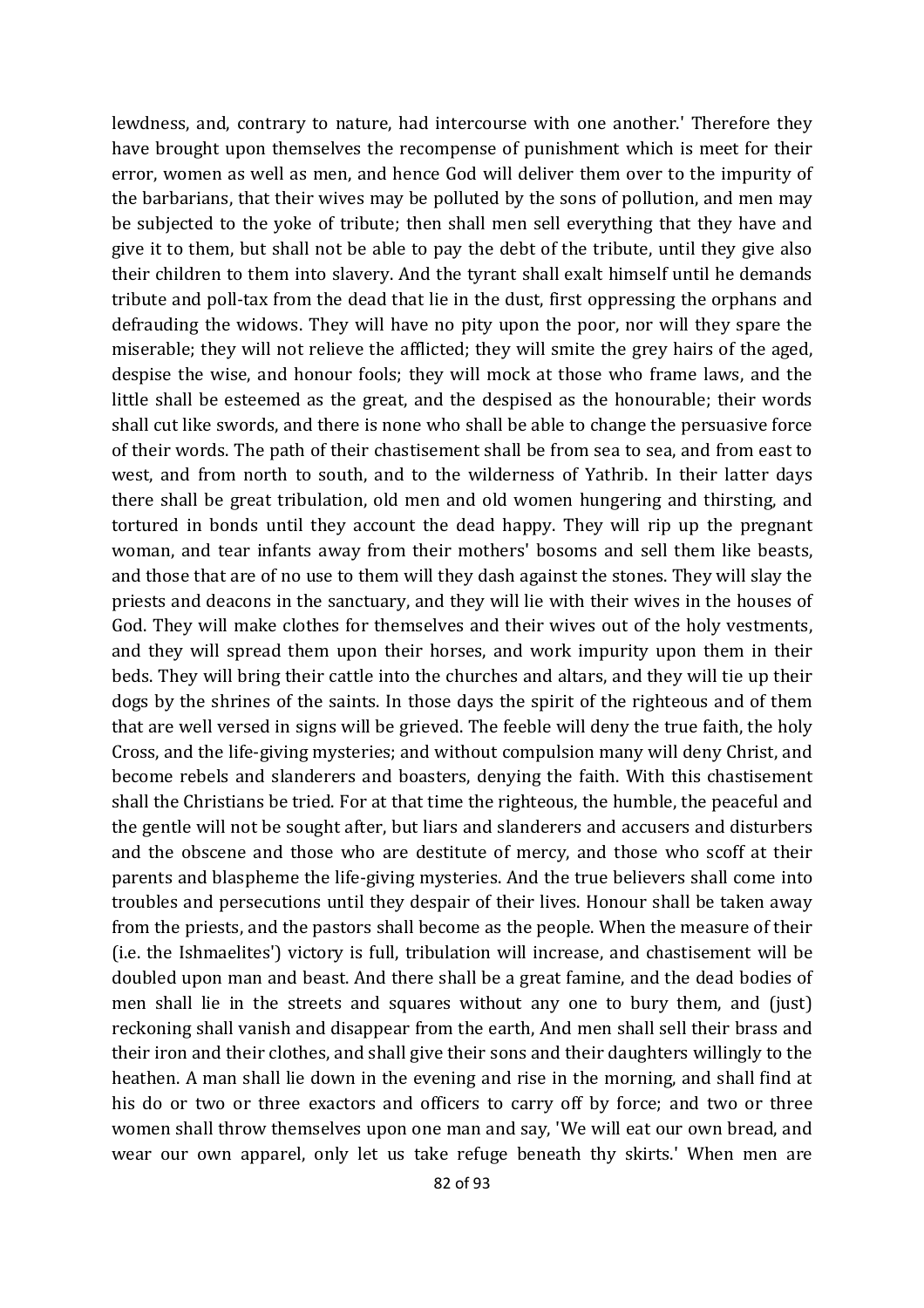oppressed and beaten, and hunger and thirst, and are tormented by that bitter chastisement; while the tyrants shall live luxuriously and enjoy themselves, and eat and drink, and boast in the victory they have won, having destroyed nations and peoples, and shall adorn themselves like brides, saying, 'The Christians have neither a God nor a deliverer;' then all of a sudden there shall be raised up against them pains like those of a woman in childbirth; and the king of the Greeks shall go forth against them in great wrath, and he shall rouse himself like a man who has shaken off his wine. He shall go forth against them from the sea of the Cushites, and shall cast the sword and destruction into the wilderness of Yathrib and into the dwelling-place of their fathers. They shall carry off captive their wives and sons and daughters into the service of slavery, and fear of all those round about them shall fall upon them, and they shall all be delivered into the hand of the king of the Greeks, and shall be given over to the sword and to captivity and to slaughter, and their latter subjection shall be one hundred times more severe than their (former) yoke. They shall be in sore tribulation from hunger and thirst and anxiety; they shall be slaves unto those who served them, and bitter shall their slavery be. Then shall the earth which has become desolate of its inhabitants find peace, and the remnant that is left shall return every man to his own land and to the inheritance of his fathers; and men shall increase like locusts upon the earth which was laid waste. Egypt shall be ravaged, Arabia shall be burnt with fire, the land of Hebron shall be laid waste, and the tongue of the sea shall be at peace. All the wrath and anger of the king of the Greeks shall have full course upon those who have denied Christ. And there shall be great peace on earth, the like of which has not been from the creation of the world until its end; for it is the last peace. And there shall be great joy on earth, and men shall dwell in peace and quiet; convents and churches shall be restored, cities shall be built, the priests shall be freed from taxes, and men shall rest from labour and anxiety of heart. They shall eat and drink; there shall be neither pain nor care; and they shall marry wives and beget children during that true peace. Then shall the gates of the north be opened, and the nations shall go forth that were imprisoned there by Alexander the king.

#### **Chapter LIV Of Gog and Magog, who are imprisoned in the North**

WHEN Alexander was king and had subdued countries and cities, and had arrived in the East, he saw on the confines of the East those men who are of the children of Japhet. They were more wicked and unclean than all (other) dwellers in the world; filthy peoples of hideous appearance, who ate mice and the creeping things of the earth and snakes and scorpions. They never buried the bodies of their dead, and they ate as dainties the children which women aborted and the after-birth. People ignorant of God, and unacquainted with the power of reason, but who lived in this world without understanding like ravening beasts. When Alexander saw their wickedness, he called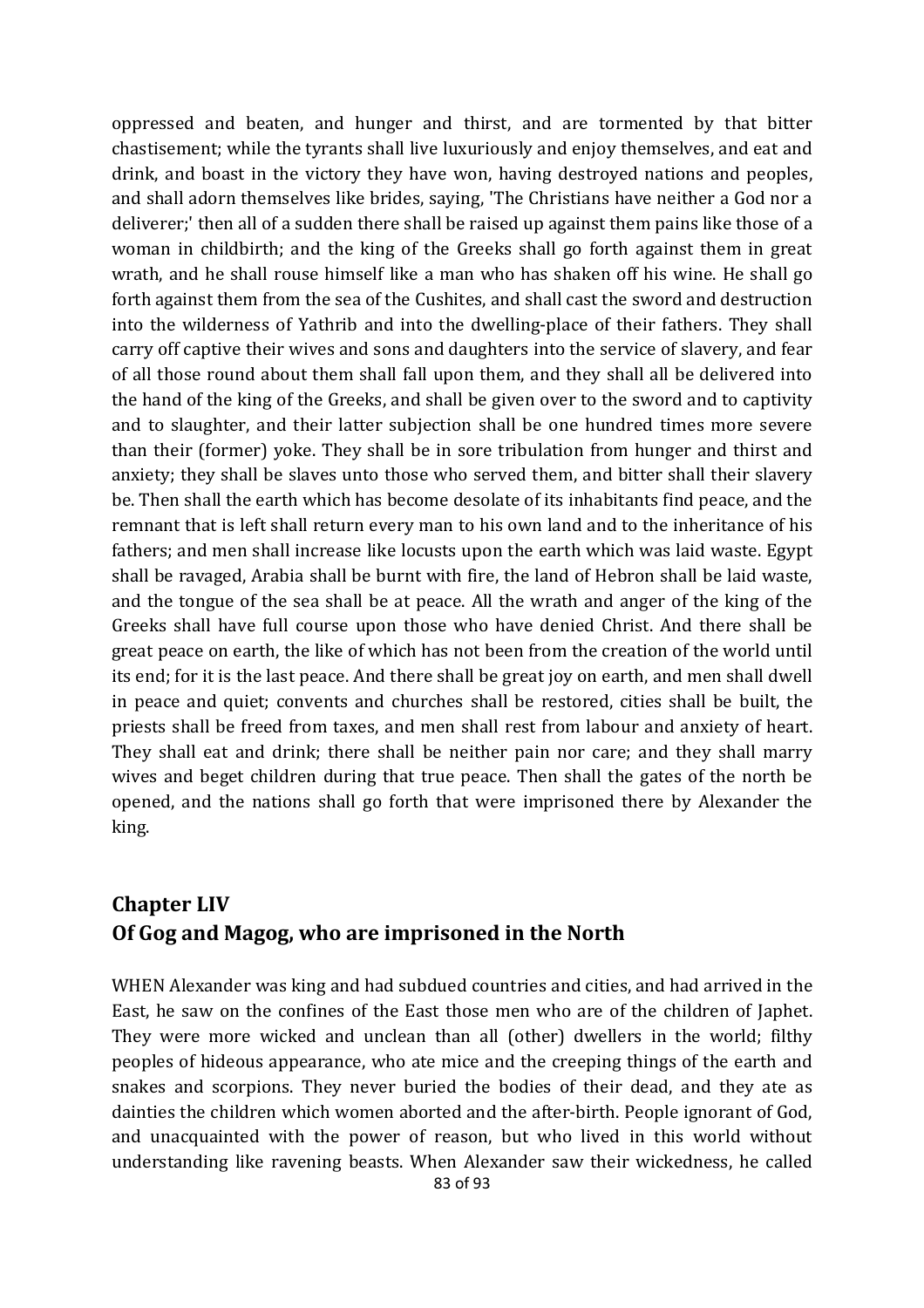God to his aid, and he gathered together and brought them and their wives and children, and made them go in, and shut them up within the confines of the North. This is the gate of the world on the north, and there is no other entrance or exit from the confines of the world from the east to the north. And Alexander prayed to God with tears, and God heard his prayer and commanded those two lofty mountains which are called 'the children of the north,' and they drew nigh to one another until there remained between them about twelve cubits. Then he built in front of them a strong building, and be made for it a door of brass, and anointed it within and without with oil of Thesnaktîs, so that if they should bring iron (implements) near it to force it open, they would be unable to move it; and if they wished to melt it with fire, it would quench it; and it feared neither the operations of devils nor of sorcerers, and was not to be overcome (by them). Now there were twenty-two kingdoms imprisoned within the northern gate, and tbeir names are these: Gôg, Mâgôg, Nâwâl, Eshkenâz, Denâphâr, Paktâyê, Welôtâyê, Humnâyê, Parzâyê, Daklâyê, Thaubelâyê, Darmetâyê, Kawkebâyê, Dog-men (Cynocephali), Emderâthâ, Garmîdô`, Cannibals, Therkâyê, Âlânâyê, Pîsîlôn, Denkâyê, Saltrâyê. At the end of the world and at the final consummation, when men are eating and drinking and marrying wives, and women are given to husbands; when they are planting vineyards and building buildings, and there is neither wicked man nor adversary, on account of the assured tranquillity and certain peace; suddenly the gates of the north shall be opened and the hosts of the nations that are imprisoned there shall go forth. The whole earth shall tremble before them, and men shall flee and take refuge in the mountains and in caves and in burial places and in clefts of the earth; and they shall die of hunger; and there will be none to bury them, by reason of the multitude of afflictions which they will make men suffer. They will eat the flesh of men and drink the blood of animals; they will devour the creeping things of the earth, and hunt for serpents and scorpions and reptiles that shoot out venom, and eat them. They will eat dead dogs and cats, and the abortions of women with the after-birth; they will give mothers the bodies of their children to cook, and they will eat them before them without shame. They will destroy the earth, and there will be none able to stand before them. After one week of that sore affliction, they will all be destroyed in the plain of Joppa, for thither will all those (people) be gathered together, with their wives and their sons and their daughters; and by the command of God one of the hosts of the angels will descend and will destroy them in one moment.

#### **Chapter LV Of the Coming of the Antichrist, the Son of Perdition**

IN a week and half a week after the destruction of these wretches shall the son of destruction appear. He shall be conceived in Chorazin, born in Bethsaida, and reared in Capernaum. Chorazin shall exult because he was conceived in her, Bethsaida because he was born in her, and Capernaum because he was brought up in her; for this reason our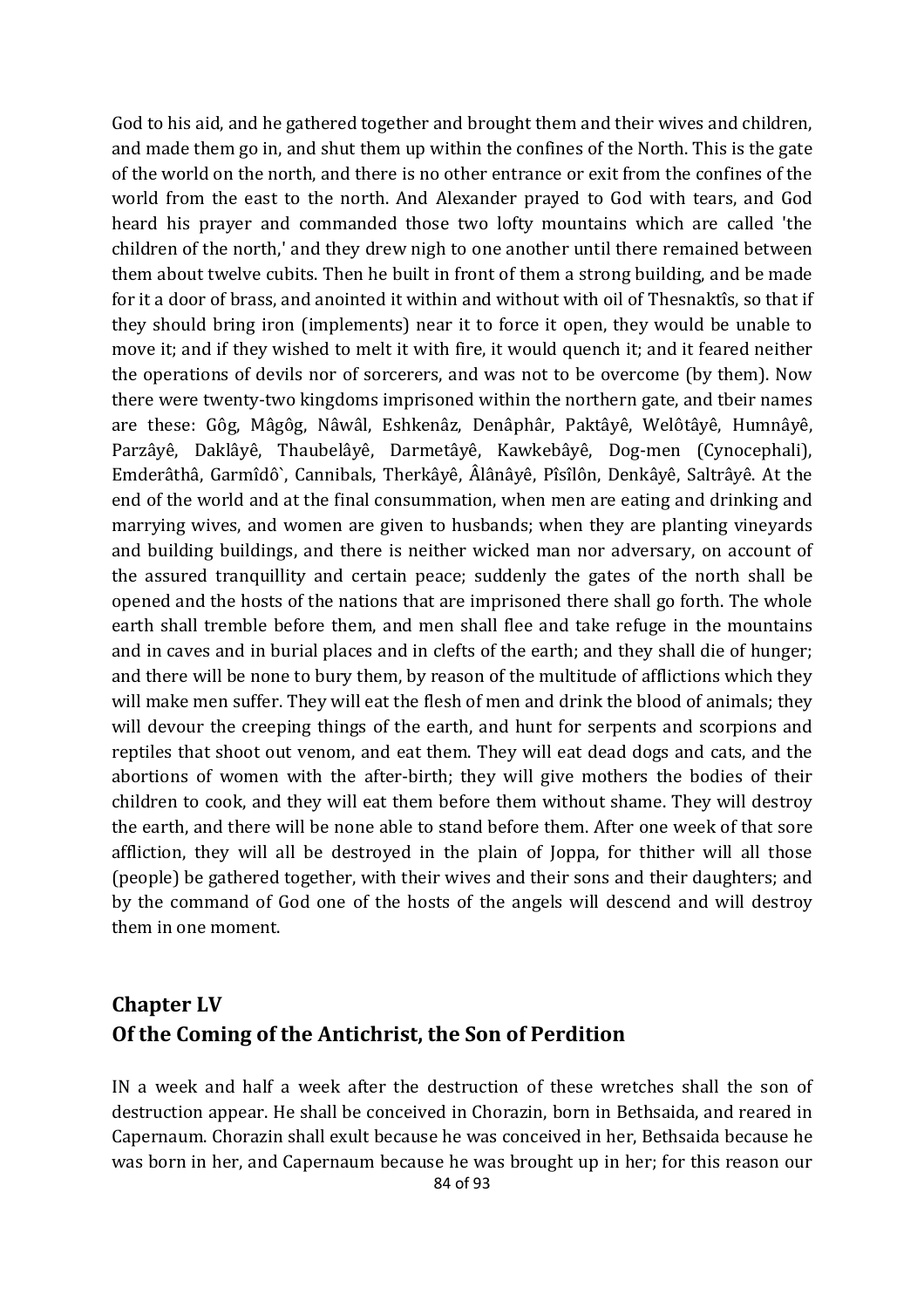Lord proclaimed Woe to these three (cities) in the Gospel. As soon as the son of perdition is revealed, the king of the Greeks will go up and stand upon Golgotha, where our Lord was crucified; and he will set the royal crown upon the top of the holy Cross, upon which our Lord was crucified; and he will stretch out his two hands to heaven; and will deliver over the kingdom to God the Father. The holy Cross will be taken up to heaven, and the royal crown with it; and the king will die immediately. The king who shall deliver over the kingdom to God will be descended from the seed of Kûshath the daughter of Pîl, the king of the Ethiopians; for Armelaus (Romulus) the king of the Greeks took Kûshath to wife, and the seed of the Ethiopians was mingled with that of the Greeks. From this seed shall a king arise who shall deliver the kingdom over to God, as the blessed David has said, 'Cush will deliver the power to God.' When the Cross is raised up to heaven, straightway shall every head and every ruler and all powers be brought to nought, and God will withdraw His providential care from the earth. The heavens will be prevented from letting fall rain, and the earth from producing germs and plants; and the earth shall remain like iron through drought, and the heavens like brass. Then will the son of perdition appear, of the seed and of the tribe of Dan; and he will shew deluding phantasms, and lead astray the world, for the simple will see the lepers cleansed, the blind with their eyes opened, the paralytic walking, the devils cast out, the sun when he looks upon it becoming black, the moon when he commands it becoming changed, the trees putting forth fruit from their branches, and the earth making roots to grow. He will shew deluding phantasms (of this kind), but he will not be able to raise the dead. He will go into Jerusalem and will sit upon a throne in the temple saying, 'I am the Christ;' and he will be borne aloft by legions of devils like a king and a lawgiver, naming himself God, and saying, 'I am the fulfilment of the types and the parables.' He will put an end to prayers and offerings, as if at his appearance prayers are to be abolished and men will not need sacrifices and offerings along with him. He becomes a man incarnate by a married woman of the tribe of Dan. When this son of destruction becomes a man, he will be made a dwelling-place for devils, and all Satanic workings will be perfected in him. There will be gathered together with him all the devils and all the hosts of the Indians; and before all the Indians and before all men will the mad Jewish nation believe in him, saying, 'This is the Christ, the expectation of the world.' The time of the error of the Antichrist will last two years and a half, but others say three years and six months. And when every one is standing in despair, then will Elijah (Elias) come from Paradise, and convict the deceiver, and turn the heart of the fathers to the children and the heart of the children to the fathers; and he will encourage and strengthen the hearts of the believers.

## **Chapter LVI Of Death and the Departure of the Soul from the Body**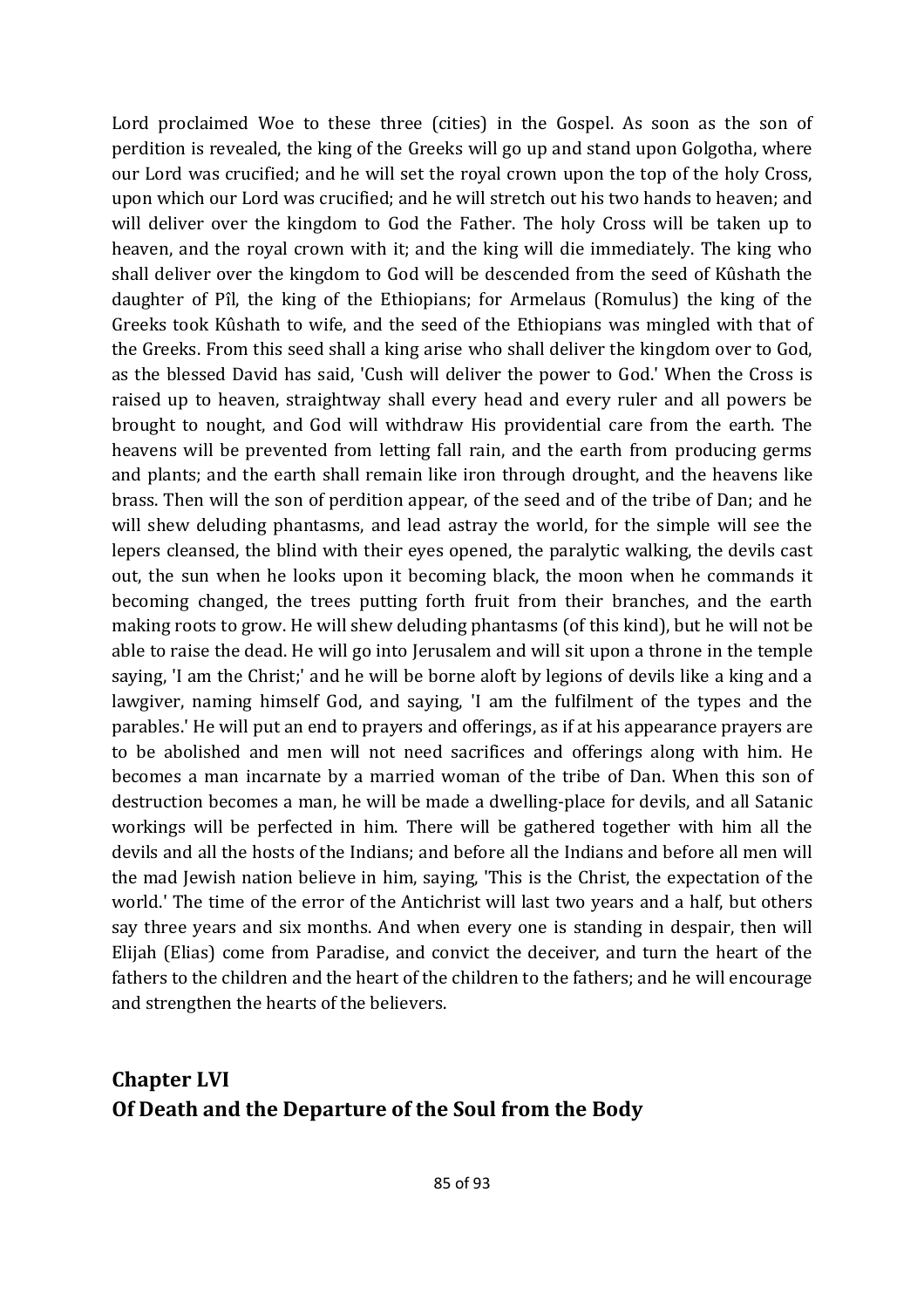THE foundation of all good and precious things, of all the greatness of God's gifts, of His true love, and of our arriving in His presence, is Death. Men die in five ways. Naturally; as David said, 'Unless his day come and he die,' alluding to Saul. Voluntarily; as when Saul killed himself in the battle with the Philistines. By accident; such as a fall from a roof, and other fatal accidents. By violence, from devils and men and wild beasts and venomous reptiles. By (divine) chastisement; as the flood in the days of Noah, and the fire which fell upon the Sodomites, and other such like things. But (side by side) with all these kinds of fatalities runs the providence of God's government, which cannot be comprehended by the creatures, restraining (them) where it is meet (to restrain), and letting (them) loose where it is fitting (to let loose). This government is not comprehended in this world, neither by angels nor by men; but in the world which is to come all rational beings will know it. When the soul goes forth from the body, as Abbâ Isaiah says, the angels go with it: then the hosts of darkness go forth to meet it, seeking to seize it and examine it, if there be anything of theirs in it. Then the angels do not fight with them, but those deeds which the soul has wrought protect it and guard it, that they come not near it. If its deeds be victorious, then the angels sing praises before it until it meets God with joy. In that hour the soul forgets every deed of this world. Consequently, no one who does not obtain remission (of sins) in this world can be free from the penalty of examination in that day. Not that there is torture or pleasure or recompense before the resurrection; but the soul knows everything that it has done whether of good or evil.

As to where the souls abide from the time they leave their bodies until the resurrection, some say that they are taken up to heaven, that is, to the region of spirit, where the celestial hosts dwell. Others say that they go to Paradise, that is, to the place which is abundantly supplied with the good things of the mystery of the revelations of God; and that the souls of sinners lie in darkness in the abyss of Eden outside Paradise. Others say that they are buried with their bodies; that is to say, as the two were buried in God at baptism, so also will they now dwell in Him until the day of the resurrection. Others say that they stand at the mouth of the graves and await their Redeemer; that is to say, they possess the knowledge of the resurrection of their bodies. Others say that they are as it were in a slumber, because of the shortness of the time; for they point out in regard to them that what seems to us a very long time is to them as a momentary nod (or wink) in its shortness. And just as he that is sunk in slumber departs from the life of this world, and yet does not arrive at absolute mortality, so also are they in an intermediate knowledge which is higher than that of this world, and yet attain not to that which is after the resurrection. Those who say that they are like an infant which has no knowledge, shew that they call even the knowledge of the truth ignorance in comparison with that knowledge of the truth which shall be bestowed upon them after the resurrection.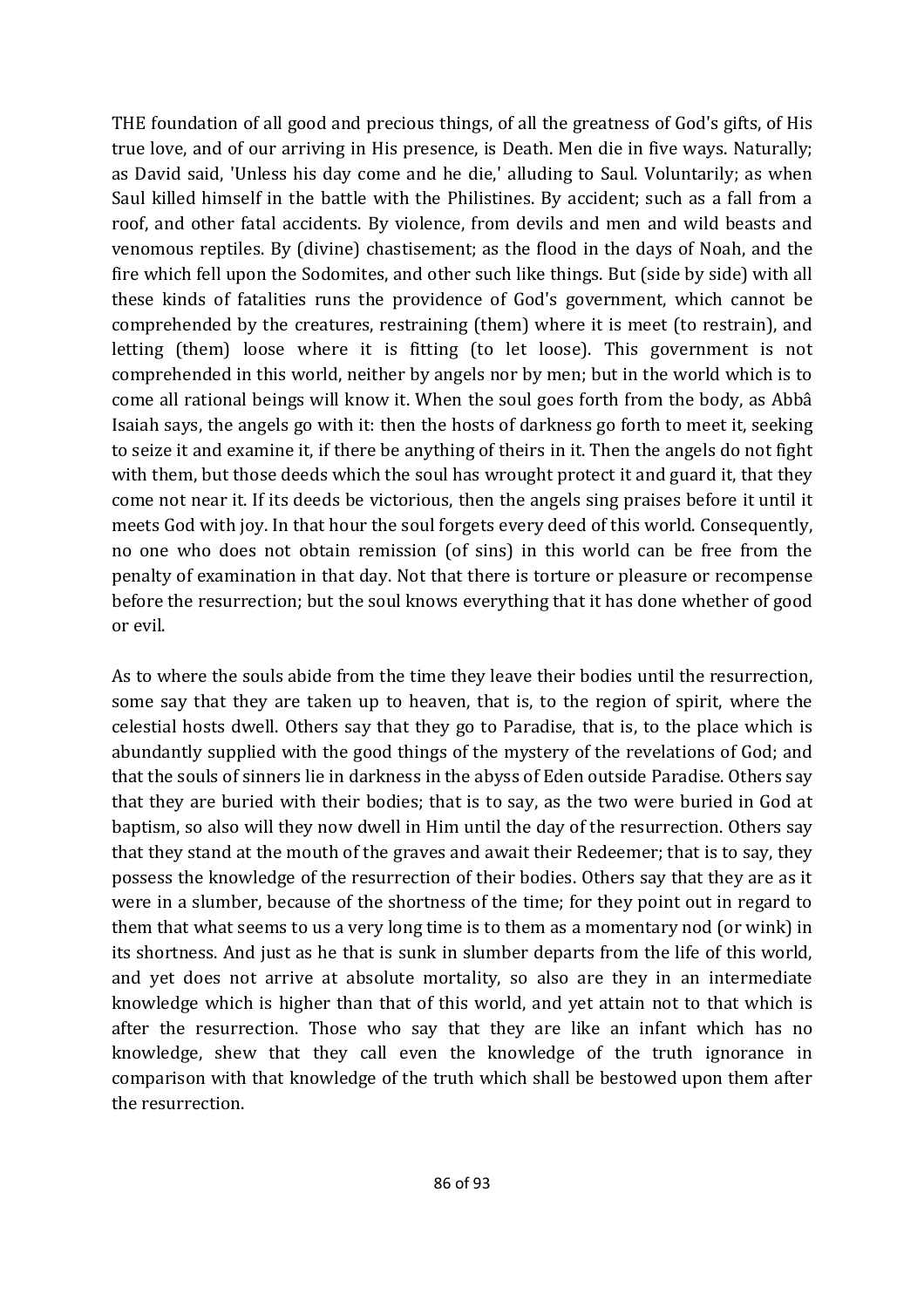That the souls of the righteous pray, and that their prayers assist those who take refuge with them, may be learned from many, especially from Mâr Theodore in his account of the blessed Thecla. Therefore it is right for those who have a holy man for a friend, to rejoice when he goes to our Lord in Paradise, because their friend has the power to help them by his prayers. Like the blind disciple of one of the saints mentioned in the Book of the Paradise, who, when his master was dying, wept bitterly and said, 'To whose care dost thou leave the poor blind man?' And his master encouraged him, and said to him, 'I believe in God that, if I find mercy in His sight, at the end of a week thou wilt see;' and after some days he did see. The souls of the righteous also hold spiritual conversation with each other, according to the Divine permission and command which moves them to this by necessary causes. Neither those who have departed this life in the flesh are hindered from this (intercourse), nor those who are still clad in their fleshly garments, if they live their life in them holily.

## **Chapter LVII Of the Quickening and the General Resurrection, the Consummation of the Material World and the Beginning of the New World**

AFTER Elijah comes and conquers the son of destruction, and encourages the believers, for a space and a time which is known to God alone, there will appear the living sign of our Lord's Cross, honoured and borne aloft in the hands of the Archangel Gabriel. Its light will overpower the light of the sun, to the reproach and putting to shame of the infidels and the crucifying Jews. As soon as the life-giving Cross appears before our Lord, as the Doctor saith, 'His victory comes before Him,' etc., then a powerful light will fill the whole vaulted space between the heavens and the earth, the radiance and light whereof will be above all (other) lights; and suddenly will the mighty sound of the first trumpet of the Archangel be heard, concerning which our Lord said, 'At midnight there will be a cry, "Behold the Bridegroom cometh, go ye forth to meet Him."' At this trumpet the sun shall become dark, the moon shall not display its light, the stars shall drop from the heavens like leaves, and the powers of the heavens shall be moved. The earth shall totter and tremble, the mountains and hills shall melt, the sea shall be disturbed and shall cause terrible sounds to be heard. The rivers shall submerge the earth, the trees shall be uprooted, buildings shall fall, towns and villages shall be overturned, and high walls and strong towers shall be thrown down. The wild beasts and cattle and fowl and fish shall come to an end and perish; and everything shall be destroyed, except a few human beings who shall remain alive, and whom the resurrection shall overtake, of whom Paul has said, 'We who are left shall not overtake them that sleep,' meaning to say that those who are found alive at the time of the resurrection will not sleep the sleep of death; as the apostle says again, 'Behold I tell you a mystery; we shall not all sleep, but we shall all be changed.' As touching the heavens, some say that they will be rent,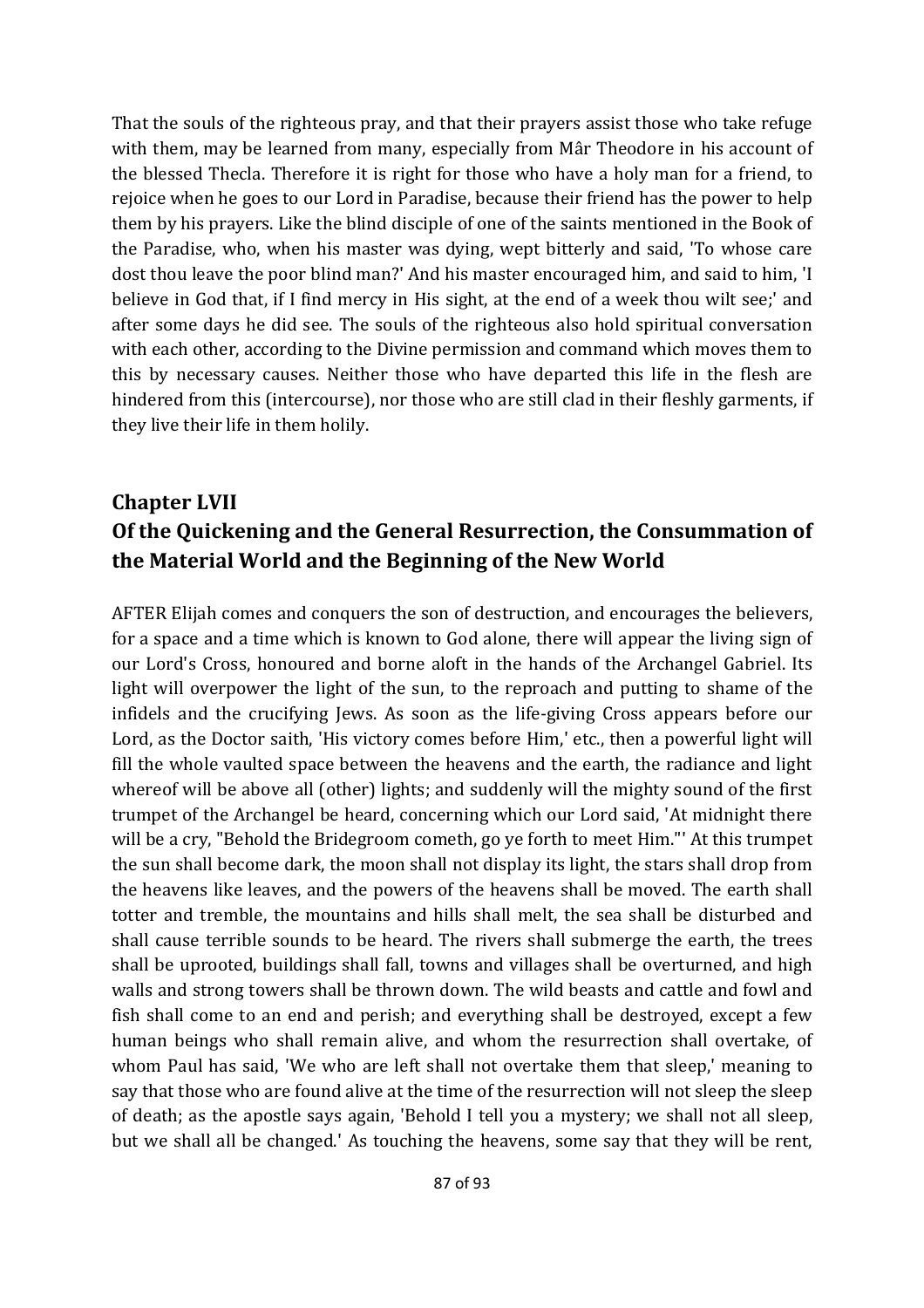and that the waters which are above the firmament will descend, for it is not possible for the substance of water to pass through the substance of the firmament. Others say that as water passes through a tree or a piece of pottery, and sweat through the skin, so also will men enter into heaven and not be prevented, and (in like manner too) will the waters descend from above. Others say that the firmament will be rolled up like the curtain of a tent.

The second trumpet is that at the sound of which the firmament will be opened, and our Lord will appear from heaven in splendour and great glory. He will come down with the glory of His divinity as far as two-thirds of the distance between the firmament and the earth, whither Paul ascended in the spirit of revelation. He will then make an end of the son of perdition, and destroy him body and soul, and He will hurl Satan and the devils into Gehenna.

The third trumpet is the last, at which the dead will rise, and the living be changed, as the blessed Paul says, 'Swiftly, as in the twinkling of an eye, at the last trumpet when it sounds; and the dead shall rise without corruption, and we shall be changed.' So swiftly and speedily will the resurrection of all men be wrought, according to the spiritual nature of the new world. For the swiftness of the resurrection will surpass the swiftness of understanding, and the spiritual hosts alone see and know in what manner it will take place, every man being suddenly found standing in his spirituality. Some men therefore have a tradition that the resurrection of the righteous and the just and the believers will precede that of other men, who are remote from the true faith; but according to the opinion of the truthful and of people generally, the resurrection of the whole human race will take place quicker than lightning and than the twinkling of an eye; from the generation of Adam to the latest generation they shall rise at the last trumpet. And though, according to the opinion of the Expositor, many sounds will be heard on that night, each one of which is a sign of what will happen, yet, according to the consent of the greater part of the expositors and of Scripture, three distinct trumpets will sound by which the whole work of the resurrection will be completed and finished. Michael the expositor and exegete, however, says otherwise in the book of Questions, speaking as follows: 'The world will not pass away and be dissolved before the vivification of the dead, but the coming of our Lord will be seen first of all, who will come with the spiritual hosts; and immediately our Lord's power will compel the earth to give up the parts of the bodies of men who have been slain and have become dust and ashes within it; and there will be a making ready and preparation of the souls to receive their bodies all together. If, before the vivification of the dead, the world and all that is therein were to pass away, from whence pray would the dead rise? Those who say that the world will pass away before the vivification of the dead are fools and simpletons; for Christ will not make the world pass away before the vivification of the dead, but He will first of all raise the dead, and men will see with their eyes the passing away of the world, the uprooting of the elements, and the destruction of the heavens and the earth and the sun and the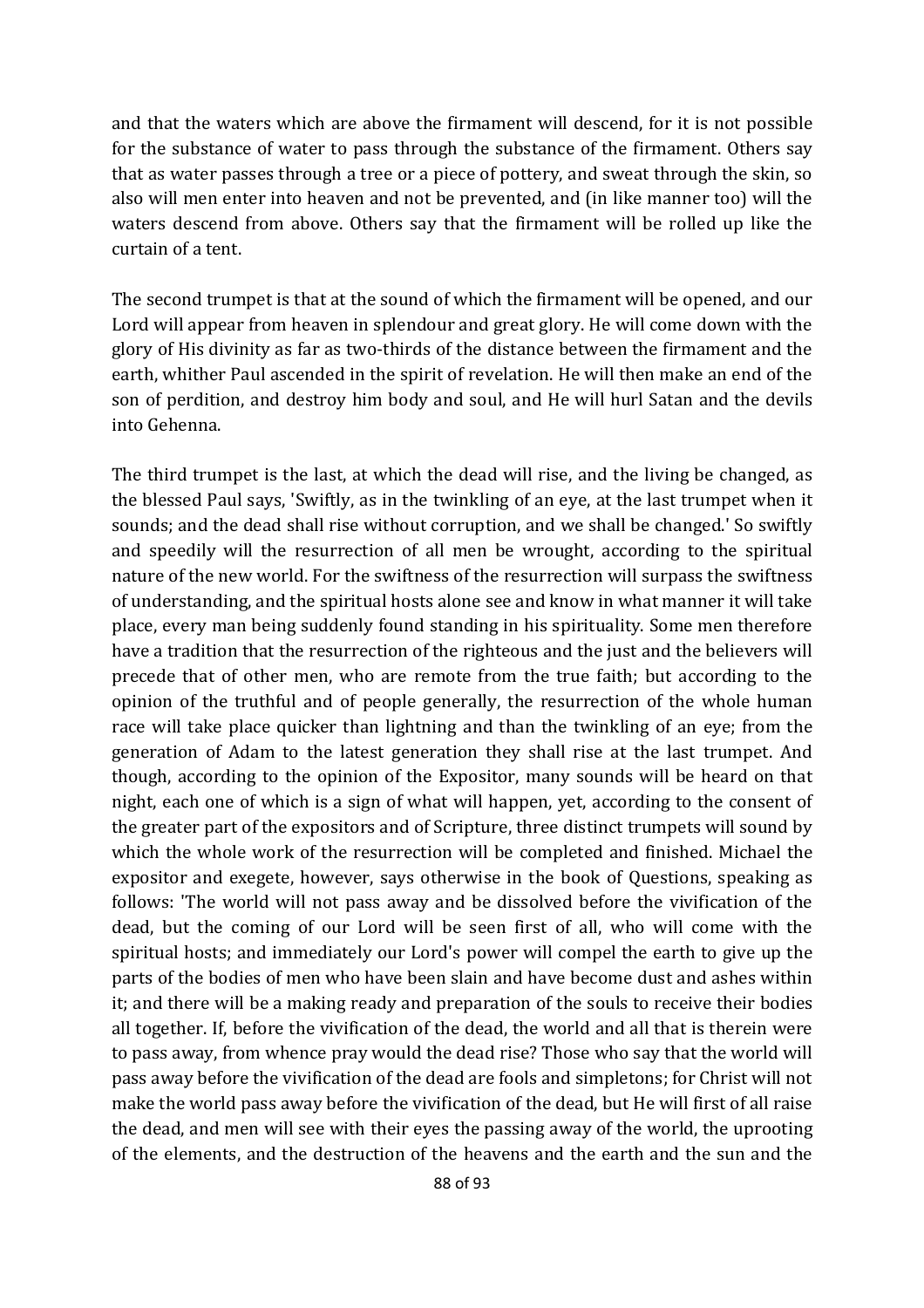moon and the stars; and from here sorrow will begin to reign in the mind of the wicked, and endless joy in the mind of the righteous.

# **Chapter LVIII Of the Manner and State in which Men will Rise in the Day of The Resurrection**

ALL classes and conditions of men will rise from the dead in the state of the perfect form of Christ, about thirty-three years of age, even as our Redeemer rose from the grave. We shall rise with all our limbs perfect, and with the same constitutions, without addition or diminution. Some say that the hair and nails and prepuce will rise, and some say they will not; as if they were superfluous for the completion of the nature of man. Some say concerning the resurrection that a likeness only will rise, without parts and without the composition of the limbs of man; a mere similitude of hands and feet and hardness of bones. Others say that the whole man will be cast into one crystalline substance, and that all his parts will be mingled together; and they do not grant him an ordered arrangement of composition. Others say that the vessels which are inside the belly, such as the bowels, liver, etc., will not rise; but they err and stray from the truth, and do not understand that if one of the parts of the body perish, it is not perfect. For Paul shewed plainly and laid down an example of the resurrection in the grain of wheat: just as that grows up entire with its glory, without any portion of it having perished, even so we; for the whole man shall rise with all his limbs and parts, and ordered in his composition as now, only having acquired purification from the humours. And this is not surprising, that if an earthen vessel acquires firmness and lightness when it goes into the fiery furnace, without any change taking place in its shape or form, but is lightened of its heaviness and density, whilst it preserves its shape uninjured; so also should the Holy Spirit burn us in the furnace of the resurrection and drive forth from us all the foul material of the present (life), and clothe us with incorruptibility. 'It is sown an animal body; it rises a spiritual body.' We shall neither see nor hear with all our bodily members, although some men have thought that the whole man will be sight and hearing; but we shall carry out action with these same usual limbs, if it happen to be necessary; although we shall not there need speech and conversation with one another, because each other's secrets will be revealed to us.

The things which certain stupid men invent, who indulge their fancy, and give bodily form to the punishment of sinners and the reward of the just and righteous, and say that there is at the resurrection a reckoning and a pair of scales, the Church does not receive; but each one of us carries his light and his fire within him, and his heaviness and his lightness is round in his own pature. Just as stone and iron naturally possess the property of falling to the earth, and as the air naturally ascends upward on account of its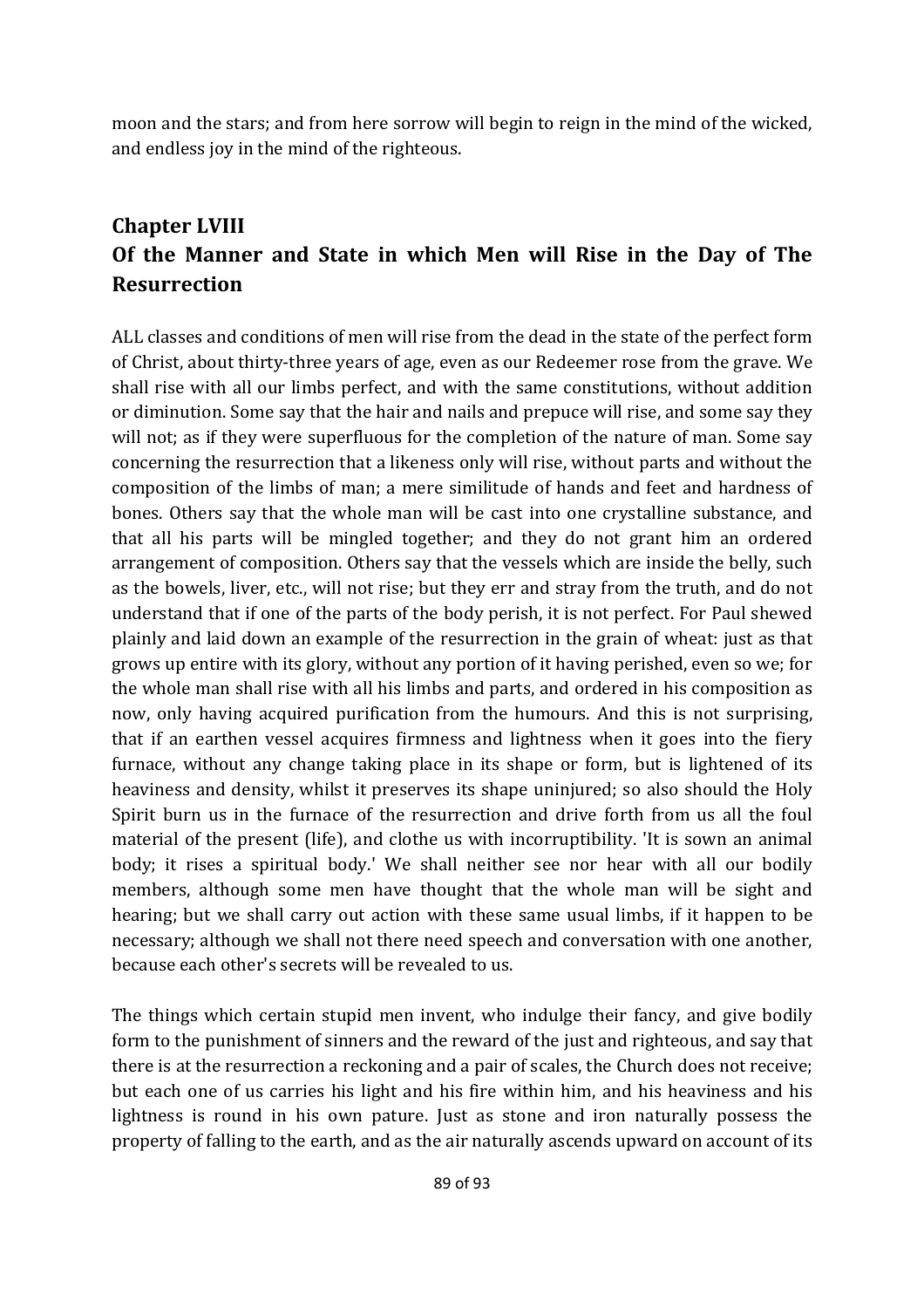rarity and its lightness; so also in the resurrection, he that is heavy and lying in sins, his sins will bring him down; and he that is free from the rust of sin, his purity will make him rise in the scale. And our Lord will ascend to heaven, and the angels (will go) before Him like ambassadors, and the just and the righteous will be upon His right hand and His left, and the children behind Him in the form of the life-giving Cross.

# **Chapter LIX Of The Happiness of The Righteous and the Torment of Sinners, and in What State they are There**

IT is right for us to know and explain how those suffer, who suffer in Gehenna. If they do suffer, how can we say that they are impassible? and if they do not suffer, then there is no torture for sinners; and if there be no torture for sinners in proportion to their sins, neither can there be happiness for the righteous as a reward for their labours. The suffering wherewith the Fathers say that sinners will suffer in Gehenna is not one that will pain the limbs, such as the blows of sticks, the mutilation of the flesh, and the breaking of the bones, but one that will afflict the soul, such as grief for the transgression of what is right, repentance for shameful deeds, and banishment from one to whom he is bound in love and for whom his affection is strong. For in the resurrection we shall not be without perception, like the sun which perceives not his splendour, nor the moon her brilliancy, nor the pearl its beauty; but by the power of reason we shall feel perfectly the delight of our happiness or the keen pain of our torture. So then by that which enables the righteous to perceive the pleasure of their happiness, by that selfsame thing will the wicked also perceive the suffering of their torment; (that is) by the power capable of receiving pleasure, which is the intelligence. Hence it is right for us to be certain that intelligence will not be taken away from us, but it will receive the utmost purification and refinement. The glorious and good things of the world which is to come are not to be compared with those of this world; for if all the glorious and good things and delights of this world were given to us in the world which is to come, we should look upon them as hateful and abominable, and they would not be able to give us pleasure or to gladden us; and our nature by the blessedness of its immortality would be exalted above all their glory and desirability. And if all the torments and afflictions and troubles of this world were brought near to us in the world which is to come, the pain of them would make no impression upon our immortal and immutable nature. Hence the pleasure of that world is something beyond all comparison more glorious and excellent and exalted than those of this world; and the torment of yonder is likewise something beyond all comparison more severe and more bitter than any that is here.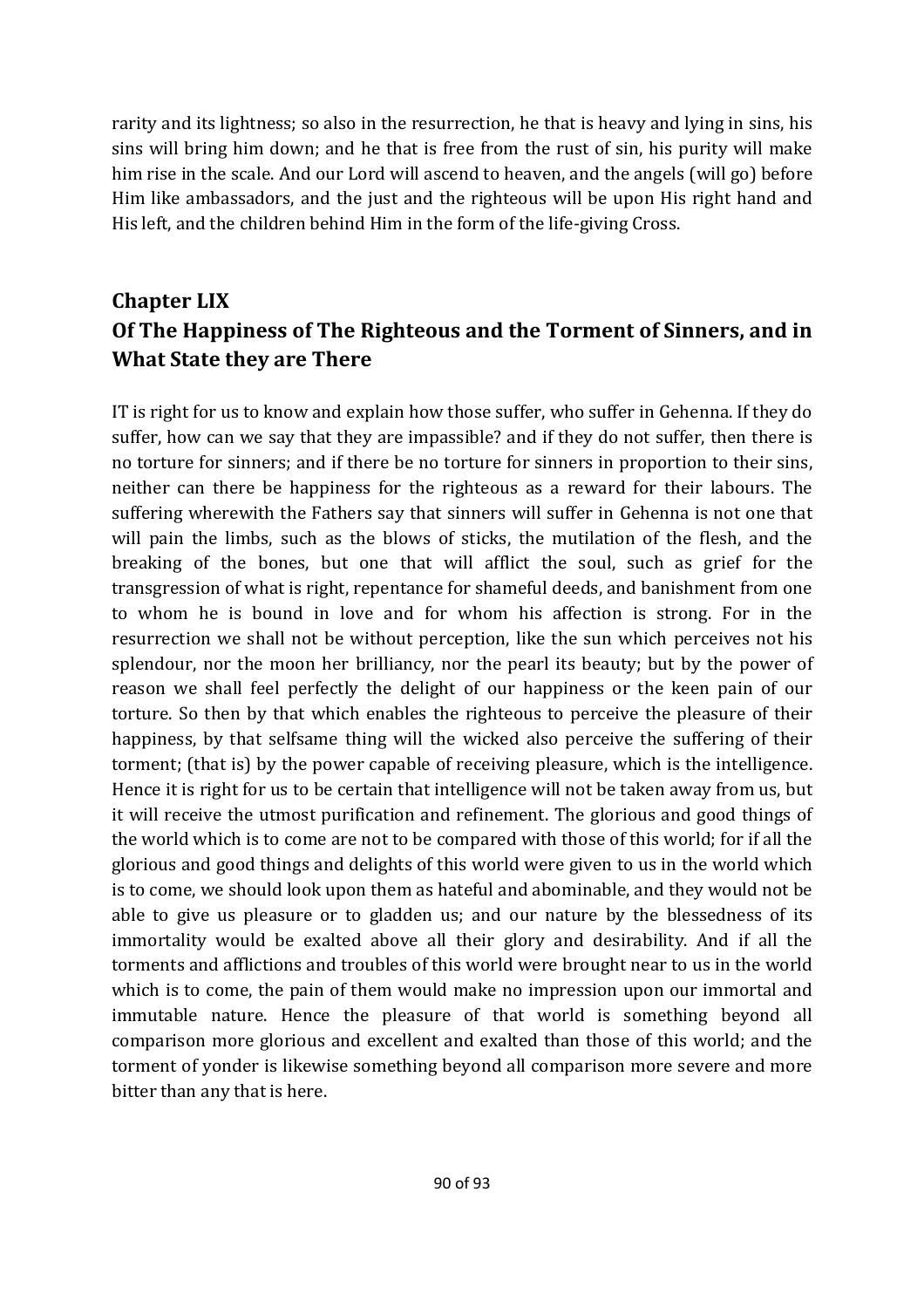It is also right for us to explain the quality of the light of the righteous. The light of the righteous is not of a natural origin like this elemental light (of ours), but some of the light of our Lord--whose splendour surpasses ten thousand suns--is diffused and shed upon them. Each saint shines in proportion to his purity, and holiness and refinement and sincerity, as the blessed Paul has said, 'One star surpasseth another in glory, so also is the resurrection of the dead.' And although all the saints will be happy in one kingdom, yet he who is near to the King or the Bridegroom will be separated from him whose place is at the end of the guest-chamber, even though his place be in the same chamber. So also with the sinners in Gehenna; their sentence will not be alike, for in proportion to the sin of each will be his torment. And as the light of the sun is not to be compared with the light of the moon, nor is the light of the moon like that of the stars, so also will the happiness of the righteous be, although the name and honour of righteousness be laid upon and spread over all of them. And as the light of our Lord's humanity will pass over all our limbs without distinction, and take the place of dress and ornament for us, so also with all our members shall we perceive the suffering and torment of Gehenna. The festal garments which our Lord has prepared for His saints, the children of light, are impassibility; and the filthy garments which hinder us from entering into the spiritual bridal-chamber are the passions. In the new world there will be no distinctive names for ranks and conditions of human beings; and as every name and surname attributed to God and the angels had its origin from this world, and names for human beings were assigned and distributed by the government of this world, in the world of spiritual and intellectual natures there will be neither names nor surnames among them, nor male nor female, nor slave nor free, nor child nor old man, nor Ethiopian nor Roman (Greek); but they will all rise in the one perfect form of a man thirty-three years of age, as our Lord rose from the dead. In the world to come there will be no companies or bands but two; the one of the angels and the righteous, who will mingle and form one Church, and the other of the devils and sinners in Gehenna.

#### **Chapter LX**

## **Whether Mercy will be Shewn to Sinners and the Devils in Gehenna, after they have been Tormented and Suffered and been Punished, or Not? And if Mercy is to be Shewn to Them, When will it Be?**

SOME of the Fathers terrify us beyond our strength and throw us into despair; and their opinion is well adapted to the simple-minded and trangressors of the law. Others of them encourage us and bid us rely upon Divine mercy; and their opinions are suitable and adapted to the perfect and those of settled minds and the pious. In the 'Book of Memorials' it is thus written: 'This world is the world of repentance, but the world which is to come is the world of retribution. As in this world repentance saves until the last breath, so in the world to come justice exacts to the uttermost farthing. And as it is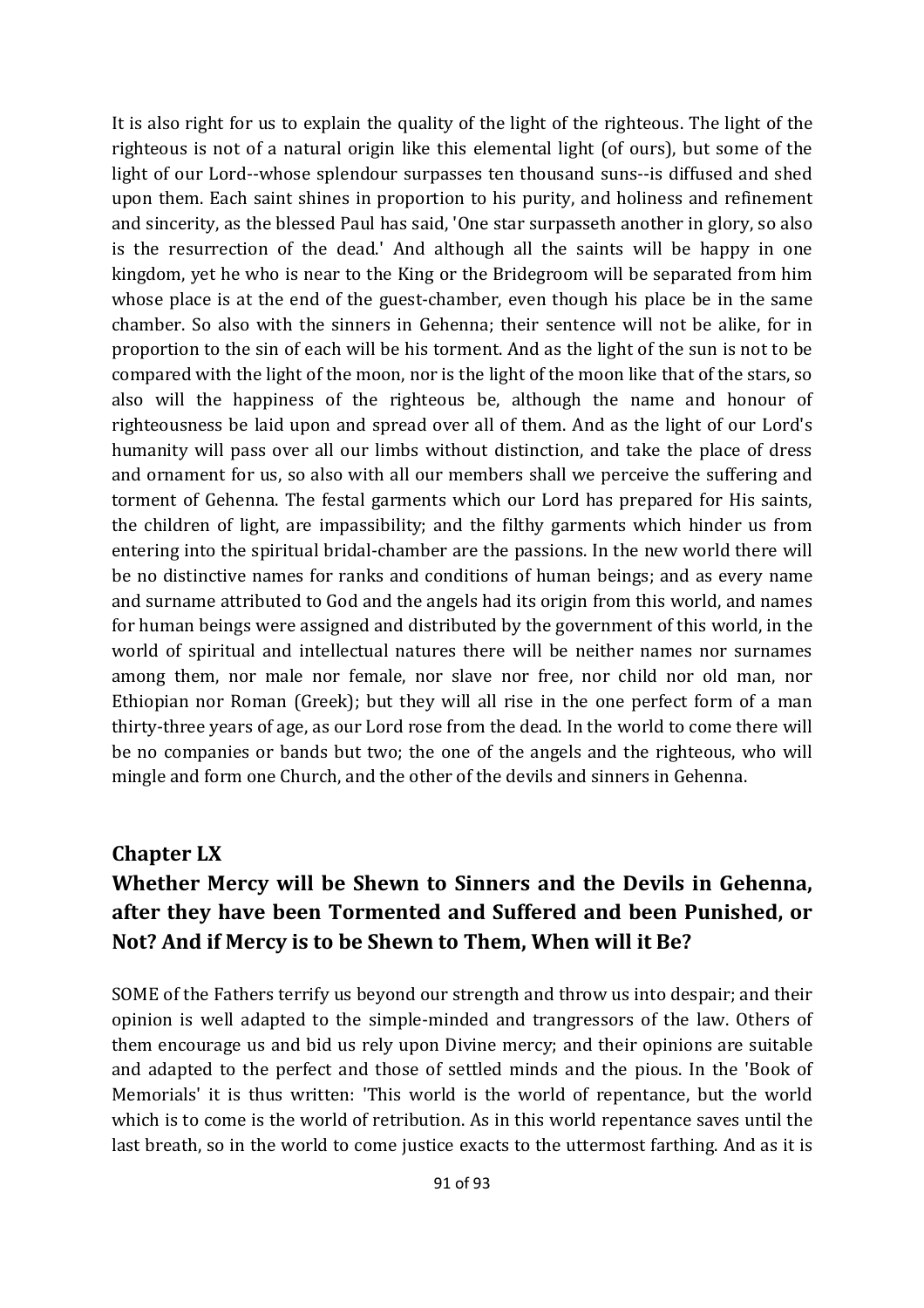impossible to see here strict justice unmingled with mercy, so it is impossible to find there strict justice mingled with mercy.' Mâr Isaac says thus: 'Those who are to be scourged in Gehenna will be tortured with stripes of love; they who feel that they have sinned against love will suffer harder and more severe pangs from love than the pain that springs from fear.' Again he says: 'The recompense of sinners will be this: the resurrection itself will be their recompense instead of the recompense of justice; and at the last He will clothe those bodies which have trodden down His laws with the glory of perfection. This act of grace to us after we have sinned is greater than that which, when we were not, brought our nature into being.' Again he says: 'In the world which is to come grace will be the judge and not justice.' Mâr Theodore the Expositor says: 'Those who have here chosen fair things will receive in the world to come the pleasure of good things with praises; but the wicked who have turned aside to evil things all their life, when they are become ordered in their minds by penalties and the fear that springs from them, and choose good things, and learn how much they have sinned by having persevered in evil things and not in good things, and by means of these things receive the knowledge of the highest doctrine of the fear of God, and become instructed to lay hold of it with a good will, will be deemed worthy of the happiness of the Divine liberality. For He would never have said, "Until thou payest the uttermost farthing," unless it had been possible for us to be freed from our sins through having atoned for them by paying the penalty; neither would He have said, "he shall be beaten with many stripes," or "he shall be beaten with few stripes," unless it were that the penalties, being meted out according to the sins, should finally come to an end.' These things the Expositor has handed down in his books clearly and distinctly.

So also the blessed Diodorus, who says in the 'Book of the Dispensation:' 'A lasting reward, which is worthy of the justice of the Giver, is laid up for the good, in return for their labours; and torment for sinners, but not everlasting, that the immortality which is prepared for them may not be worthless. They must however be tormented for a short time, as they deserve, in proportion to the measure of their iniquity and wickedness, according to the amount of the wickedness of their deeds. This they will have to bear, that they suffer for a short time; but immortal and unending happiness is prepared for them. If it be then that the rewards of good deeds are as great (in proportion to them) as the times of the immortality which are prepared for them are longer than the times of the limited contests which take place in this world, the torments for many and great sins must be very much less than the greatness of mercy. So then it is not for the good only that the grace of the resurrection from the dead is intended, but also for the wicked; for the grace of God greatly honours the good, but chastises the wicked sparingly.'

Again he says: 'God pours out the wages of reward beyond the measure of the labours (wrought), and in the abundance of His goodness He lessens and diminishes the penalty of those who are to be tormented, and in His mercy He shortens and reduces the length of the time. But even thus He does not punish the whole time according to (the length